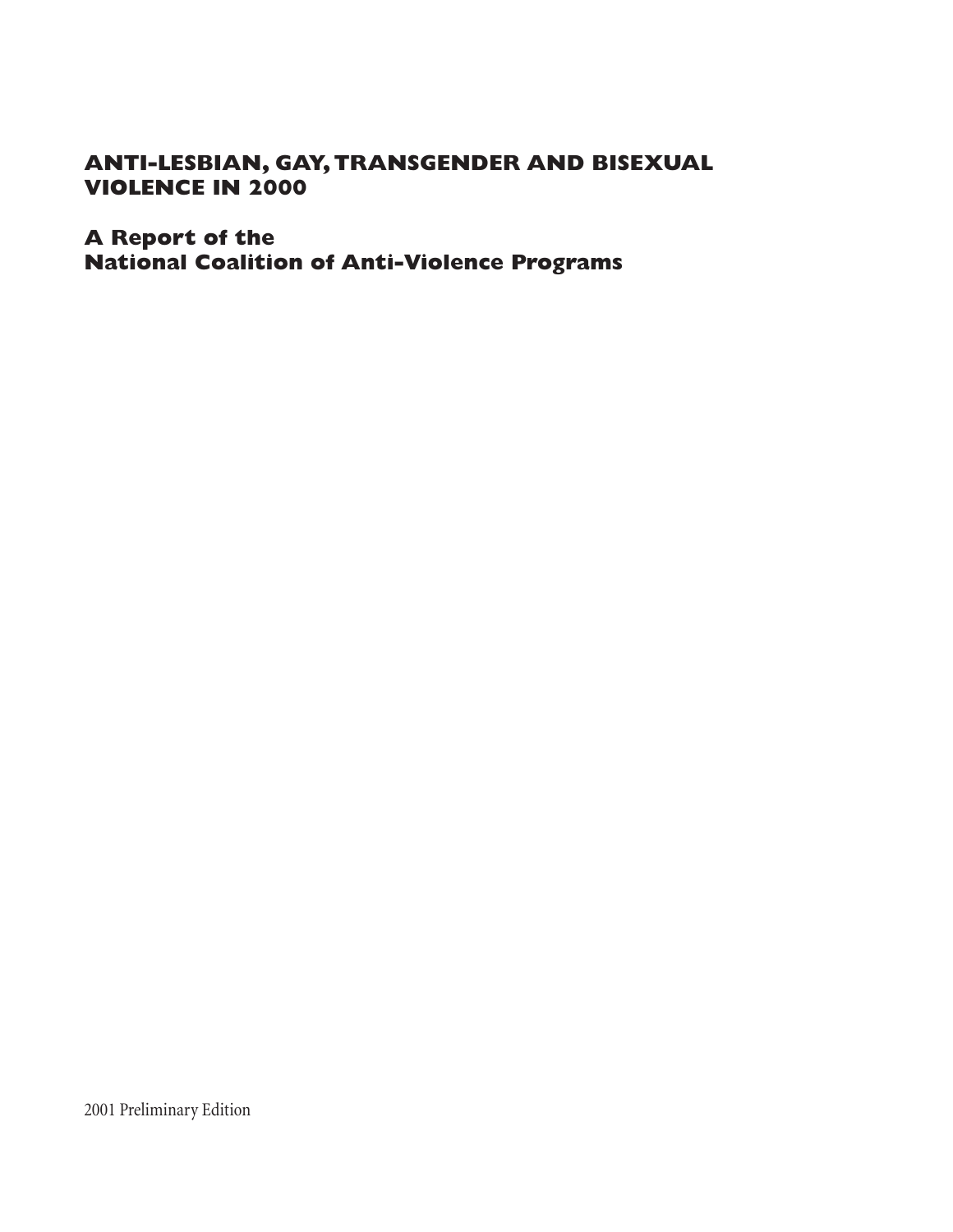

*The production of this report was coordinated by the* **New York City Gay and Lesbian Anti-Violence Project**

240 West 35th Street, Suite 200 New York, NY 10001 Telephone 212-714-1884

Richard S. Haymes, Executive Director Clarence Patton, Director of Community Organizing & Public Advocacy Carl Locke, CSW, Director of Client Services

*Writing: Ken Moore Original Graphic Design: David Smoak Illustration: NYC Gay & Lesbian AVP based on designs by Arch Garland*

## 2001 PRELIMINARY EDITION

Copyright © 2001 by National Coalition of Anti-Violence Programs All Rights Reserved. Reproduction in whole or in part prohibited, without prior written permission from NCAVP.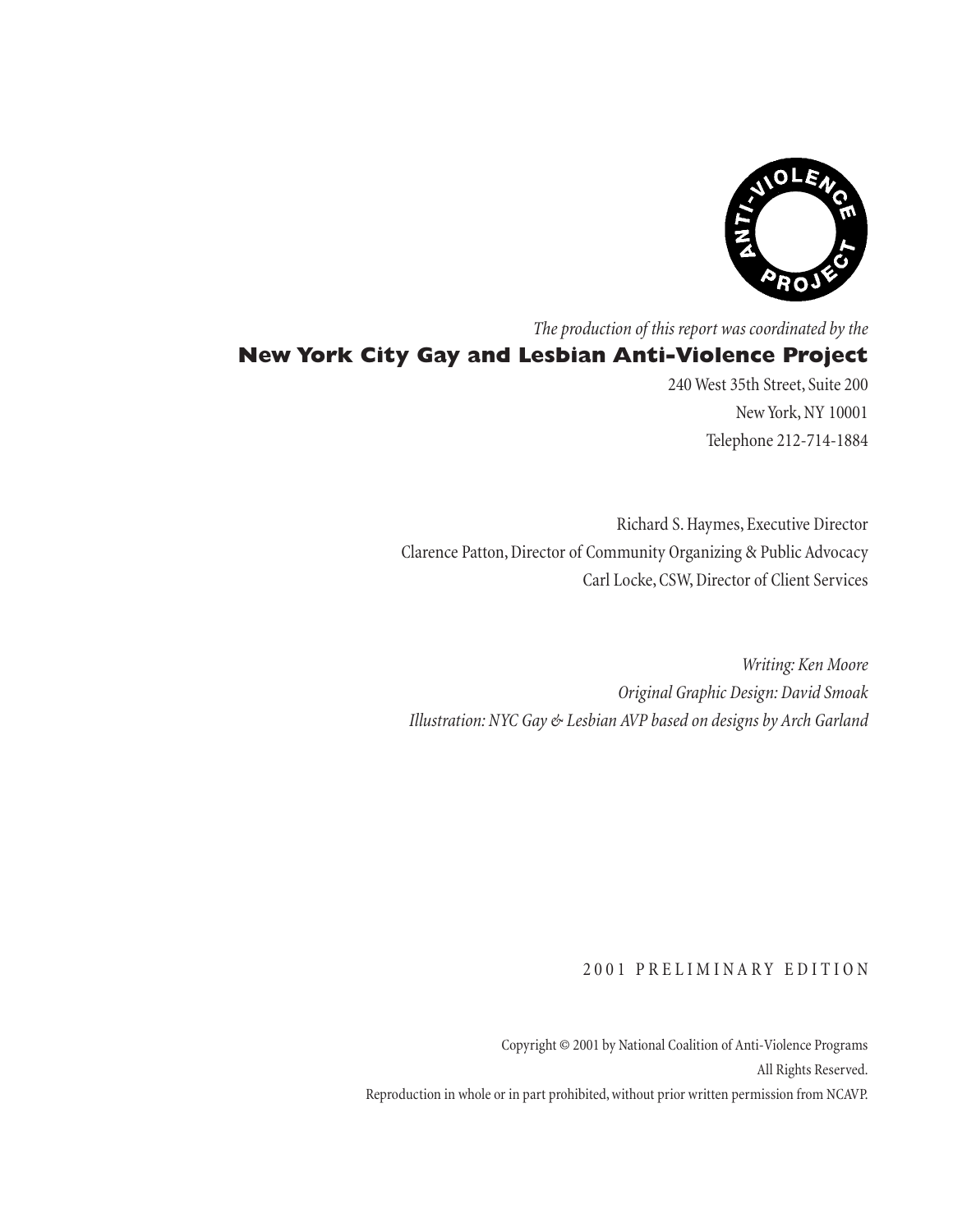# **TABLE OF CONTENTS**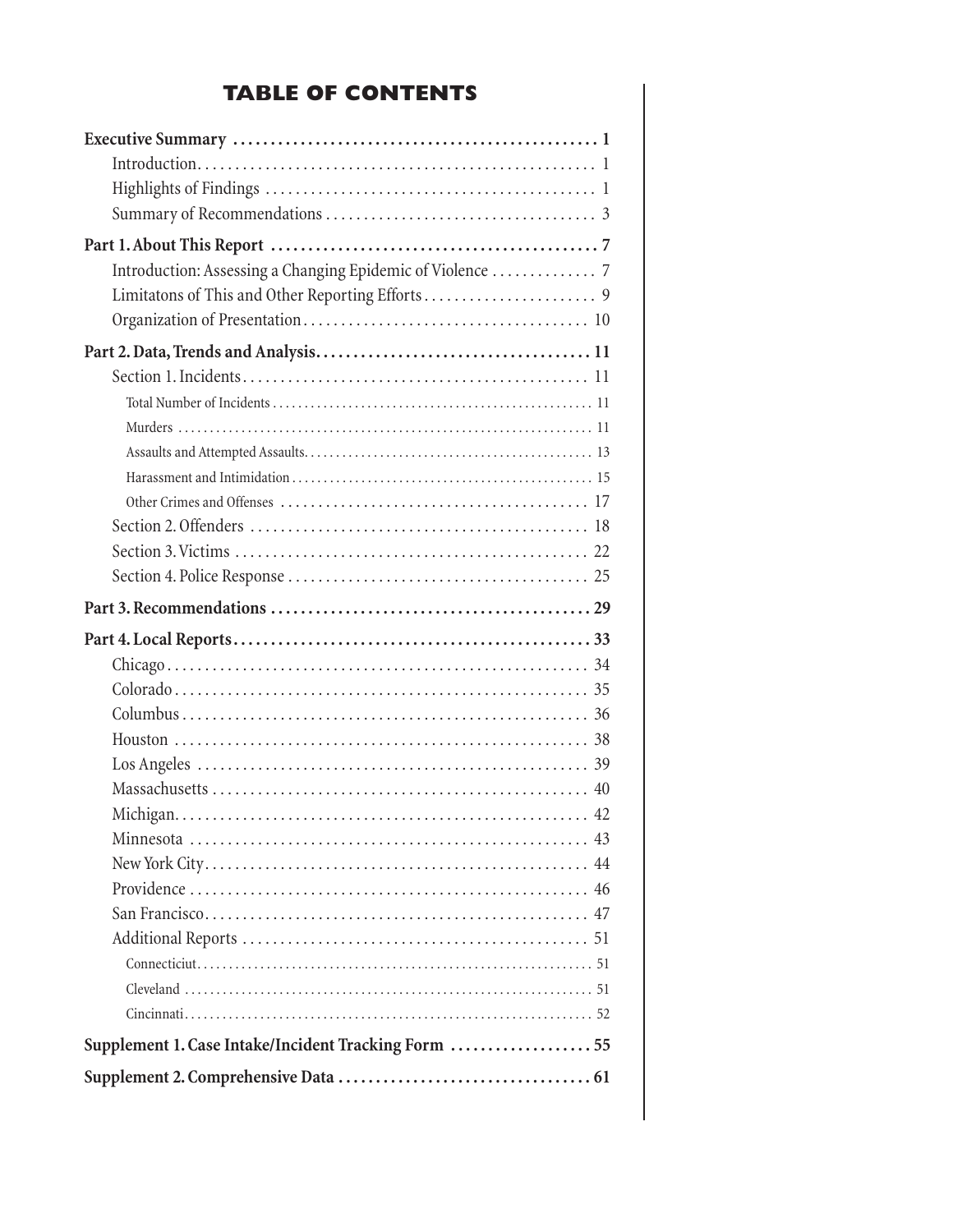# **EXECUTIVE SUMMARY**

### Introduction

This is a report about bias violence targeting lesbian, gay, transgender and bisexual (LGTB) individuals in the U.S. Its author is the National Coalition of Anti-Violence Programs (NCAVP), a network of 26 anti-violence organizations that monitor and respond to incidents of bias, domestic, HIV-related and other forms of violence affecting the LGTB community.

Eleven NCAVP members collected detailed information about anti-LGTB incidents occurring in their cities and regions throughout 1999 and 2000, and these data constitute the basis for most of the analysis in this report. Three other NCAVP members contributed supplementary information, such as individual case narratives, incident data and qualitative descriptions of anti-LGTB violence in their communities. While not incorporated within the main body of analysis in this report, their observations have been cited in other appropriate contexts throughout.

With just eleven primary contributors, this edition of NCAVP's report has come to rely on a smaller set of data than in several years. The reduction is largely the result of capacity and resource challenges within a growing number of NCAVP's member agencies, typically reflecting poor or declining funding for their work. NCAVP hopes that this report will not only draw greater attention to the incidents and trends it documents, but also highlight the need for broader responses to bias violence at the community level.

### Highlights of Findings

The total amount of anti-LGTB violence documented by NCAVP increased significantly between 1999 and 2000. The number of separate incidents grew by 8%, from 1,992 to 2,151; and the number of victims increased by 10%, from 2,249 to 2,475.

The number of offenders also grew, from 3,262 to 3,344, representing a smaller percentage increase of 3%. As a result, there were a slightly smaller average number of reported offenders per incident in 2000 than in 1999, 1.58 v. 1.64.

As has been typical of NCAVP's annual report findings in the past, changes in the amount and character of anti-LGTB violence were not uniform across the country. Increases in the number of incidents were reported by seven of the NCAVP members: Chicago (+5%), Colorado (+66%), Los Angeles (+3%), Michigan  $(+26%)$ , Minnesota  $(+147%)$ , New York  $(+5%)$  and San Francisco  $(+7%)$ . Four others reported decreases: Columbus (-4%), Houston (-13%), Massachusetts (-13%) and Providence (-22%). The mean rate of increase among agencies report-

# **1999-2000 TRENDS SUMMARY**

Italicized categories are tracked by NCAVP primarily in relation to other violent crimes/offenses, and should not be interpreted to reflect general trends.

#### **TOTAL INCIDENTS +8%**

Murder -43% Assault w/weapon +11% Attempted assault w/weapon +28% Assault w/o weapon +4% Total assault/attempted assault +8% Intimidation +17% Harassment +16% Sexual assault/rape -8% Abduction/kidnapping -50% Extortion/blackmail -75% Bromb threat/bombing -63% *Illegal eviction -20%* Police entrapment +17% Unjustified arrest +40% Police raid -30% *Discrimination +96%* Arson -36% Vandalism -15% Robbery +14% Larceny/burglary/theft -16% *HIV/AIDS-related +61%* Transgender-related +21%

Weapons involved in incidents +3% Bats, clubs, blunt objects +3% Bottles, bricks, rocks +53% Firearms -39% Knives and sharp objects +24% Rope, restraints +200% Vehicle +131% Other -42%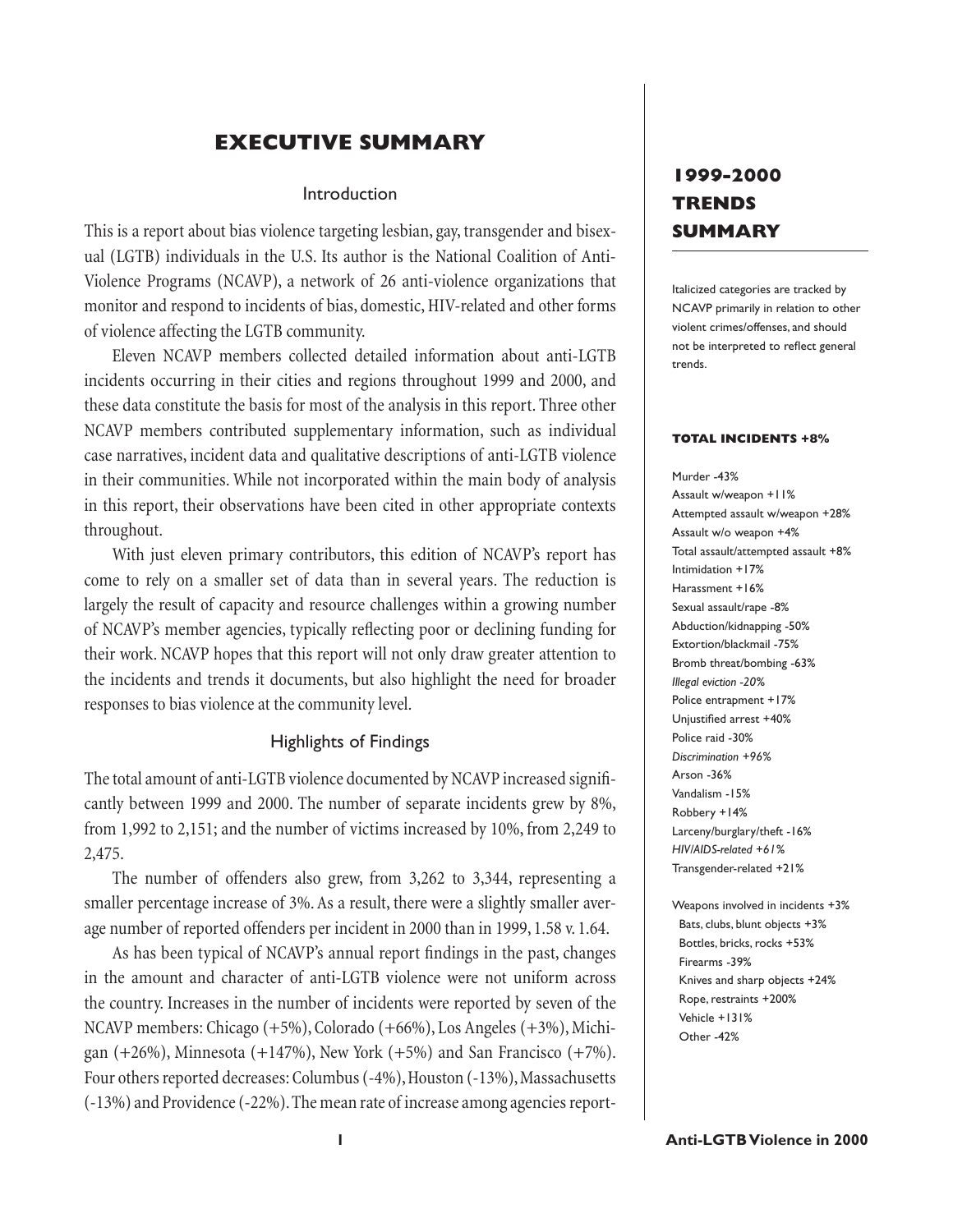# **1999-2000 TRENDS SUMMARY**

Incident locations:

Police precinct/jail +10% Private residence +5% Public transportation +47% Street/public area -1% Workplace +32% Public accommodation +45% Cruising area -5% School/college -8% LGTB/HIV institution +19% In/around LGTB bar +12% LGTB event/parade/rally -86% Other +28%

#### **TOTAL VICTIMS +10%**

Extent of injuries: No injuries +28% Minor injuries +19% Serious injuries -41%

Of victims injured: No medical attention required +43% Needed but not received +8% Outpatient treatment received +22% Hospitalized -22%

### **TOTAL OFFENDERS +3%**

Acquaintance/friend +34% Employer/co-worker +13% Ex-lover +44% Landlord/tenant/neighbor +18% Law enforcement officer -8% Lover/partner -39% Pick-up +1% Relative/family member +25% Roommate +3% Security force/bouncer +161% Service provider +32% Stranger -3% Other +57%

Number of offenders in incidents: One -11% Two-three +19% Four-nine +36% Ten or more +119%

ing growth in the number of incidents was 37%; the mean rate of decrease among those reporting a decline was 13%. The mean rate of change overall was +19%.

Despite its variability at the local level, the overall growth in incidents, victims and offenders between 1999 and 2000 is the primary new trend highlighted in this report, especially since it reverses a more modest (-3%) decline in the number of incidents that a larger number of NCAVP's members documented between 1998 and 1999. In other respects, however, the conclusions that can be drawn from NCAVP's 1999-2000 findings are mixed, with gains in some areas matched by new challenges in others. For example:

While there were more anti-LGTB incidents, victims and offenders in 2000 than in 1999, the number of exceptionally violent acts appeared to decrease. Led by significant reductions in Houston, Michigan, New York and San Francisco, the number of bias-related murders documented by NCAVP dropped considerably between 1999 and 2000, from 28 to 16 (-43%). However, the number of murders increased in three of the reporting regions (Chicago, Colorado and Columbus), and there were numerous reports of homicides throughout the year in portions of the country (especially the south) where there were no NCAVP member agencies to collect data for this report.

The number of victims suffering serious injuries in the reporting regions also dropped in 2000 relative to 1999 levels, by nearly the same rate (-41%) as the decline in murders. So, too did the reported number of hospitalizations, by 22%. On the other hand, the number of victims reported to have suffered less serious injuries increased by 19%, as did the numbers of those who received or reported that they needed outpatient medical treatment,  $(+22\%$  and  $+8\%$ , respectively).

The number of actual and attempted assaults continued to grow. Despite the reduction in serious incident outcomes, incidents featuring assault climbed by 8% in 2000, or by the same amount as the growth in incidents overall (sexual assaults and rapes declined, however, by 9%, and kidnappings/abductions dropped from 14 to 7 cases). The highest rate of growth (+28%) was in attempted assaults with a weapon, and among the weapons that gained prominence in 2000, projectile objects (+53%), motor vehicles (+131%) and knives and other sharp objects  $(+24%)$  led the field. The use of firearms declined significantly  $(-39%)$ , however, as did weapons classified as "other" (-42%).

Incidents incorporating harassment and intimidation grew substantially as a proportion of all incidents combined. Harassment was an element in 72% of the incidents documented by NCAVP in 2000, compared with 67% in 1999. Intimidation was also present in a larger share of incidents: 44% in 2000, v. 41% in 1999. There was an especially high level of growth in the proportion of incidents incorporating harassment alone. 50% of reported incidents were classified as harassment-only cases in 2000, v. 37% in 1999.

The reported victims of anti-LGTB violence grew more diverse in 2000. There was notable growth in the number of victims in nearly every racial/ethnic cat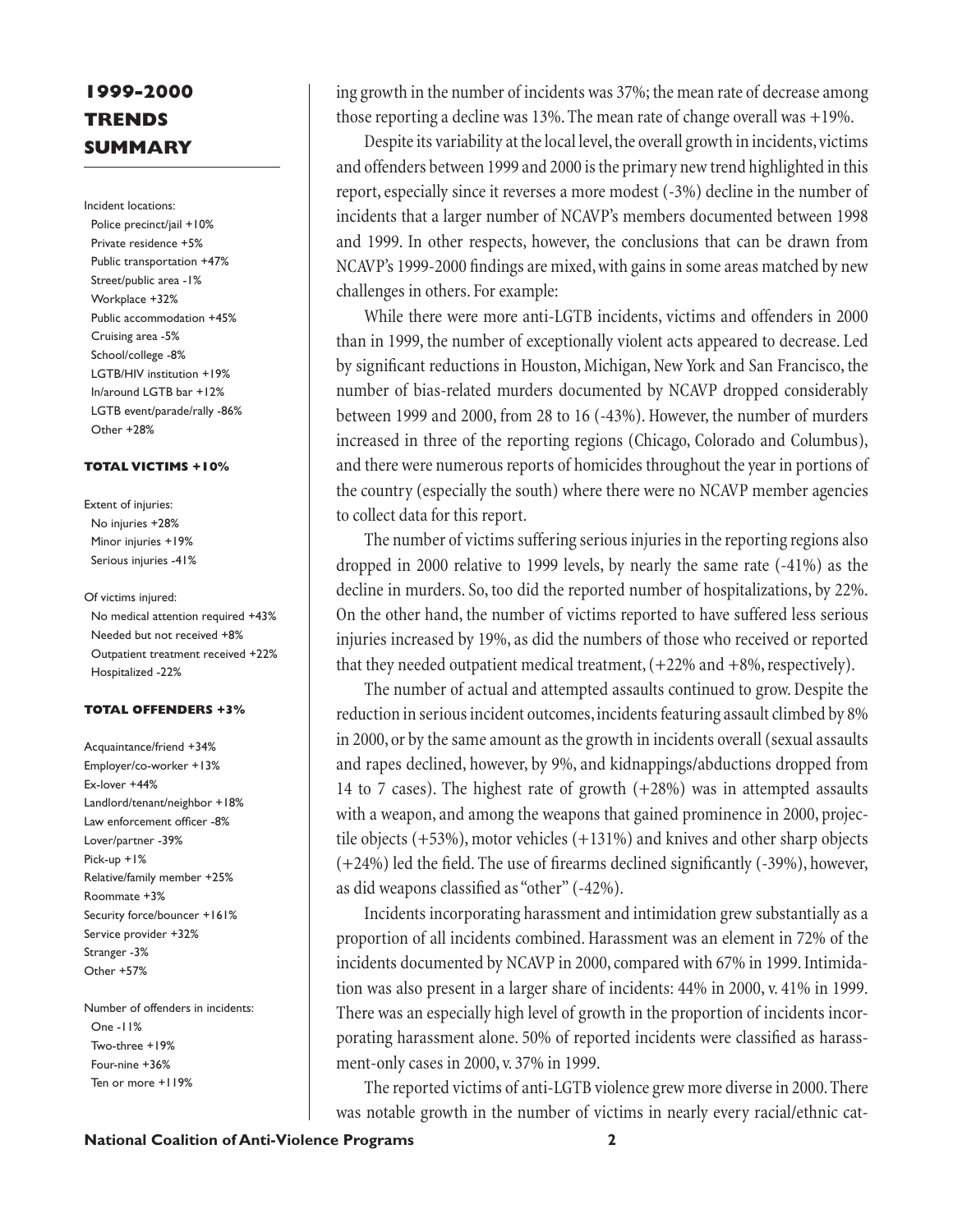egory, in part because NCAVP's members reported a significantly larger amount of victim demographic information in 2000 than in 1999. People within a broader range of age groups were also more apt to be reported the victims of anti-LGTB violence in 2000 than in 1999, with significant increases in the 23-29, 30-44 and 45-64 age categories. Finally, there were large percentage increases among victims who described themselves as heterosexual (+38%) or not certain about their sexual orientation (+47%).

Offenders were also more diverse in 2000 than in 1999, with growth posted among those reported female  $(+19%)$ , as well as within certain racial/ethnic categories. Significant numeric and percentage increases also occurred in some categories of offenders who were known to their victims, especially acquaintances/ friends (+34%), employers/coworkers (+13%), ex-lovers (+44%), landlords, tenants and neighbors  $(+18%)$  and relatives/family members  $(+25%)$ , as well as among security guards/bouncers  $(+161\%)$ , service providers  $(+32\%)$  and those classified as "other"  $(+57%)$ . Strangers still accounted for a large plurality of offenders in both years, albeit a somewhat smaller percentage (42.0%) in 2000 than in 1999 (44.5%).

Police responsiveness to anti-LGTB violence deteriorated in most areas of the country. While the number of incidents reported to police in 2000 declined only slightly from 1999 levels (-1%), police refused complaints in 49% more instances. Incidents involving the arrest of the victim grew substantially in 2000, by 76%, as did often-related reports of police misconduct and abuse. Verbal harassment by police increased by 53%, and reports of physical abuse by 24%. It should be noted, however, that these problems were not uniformly expressed in every reporting region, and that in one important respect—the number of cases in which police arrested offenders—their responsiveness improved very significantly in San Francisco, driving the national total up by 69%.

### Summary of Recommendations

## Recommendation 1: Increase Tolerance

Foster a public, educational, political and cultural climate that makes clear that acts of anti-LGTB hatred and bias can have no part in a civil society. Specifically, schools should design and adopt general tolerance education curricula for youth (as well as protect students who identify themselves as LGTB); political leaders of every party should speak out forcefully against anti-LGTB discrimination and violence (and support genuine efforts to end them); businesses should establish and enforce appropriate LGTB tolerance and anti-discrimination standards for the workplace; religious leaders should make clear that no major religious tradition holds violence as an acceptable tenet; and the media should explain and report anti-LGTB violence in its proper context, i.e., as a broader pattern of occurrence that reflects and causes harm to everyone in America.

# **1999-2000 TRENDS SUMMARY**

### **INCIDENT REPORTED TO POLICE -1%**

Of incidents reported to police, complaint was: Taken, no arrest -19% Taken, arrest made +69% Refused +49%

Bias classification by police: Not reported as bias +25% Classified as bias -16% Bias classification refused -1% Attempting to classify -34% No bias classification available +49%

Police attitude: Courteous -5% Indifferent -1% Verbal abuse/no slurs +97% Verbal abuse/slurs +7% Physical abuse/no slurs +31% Physical abuse/slurs +19%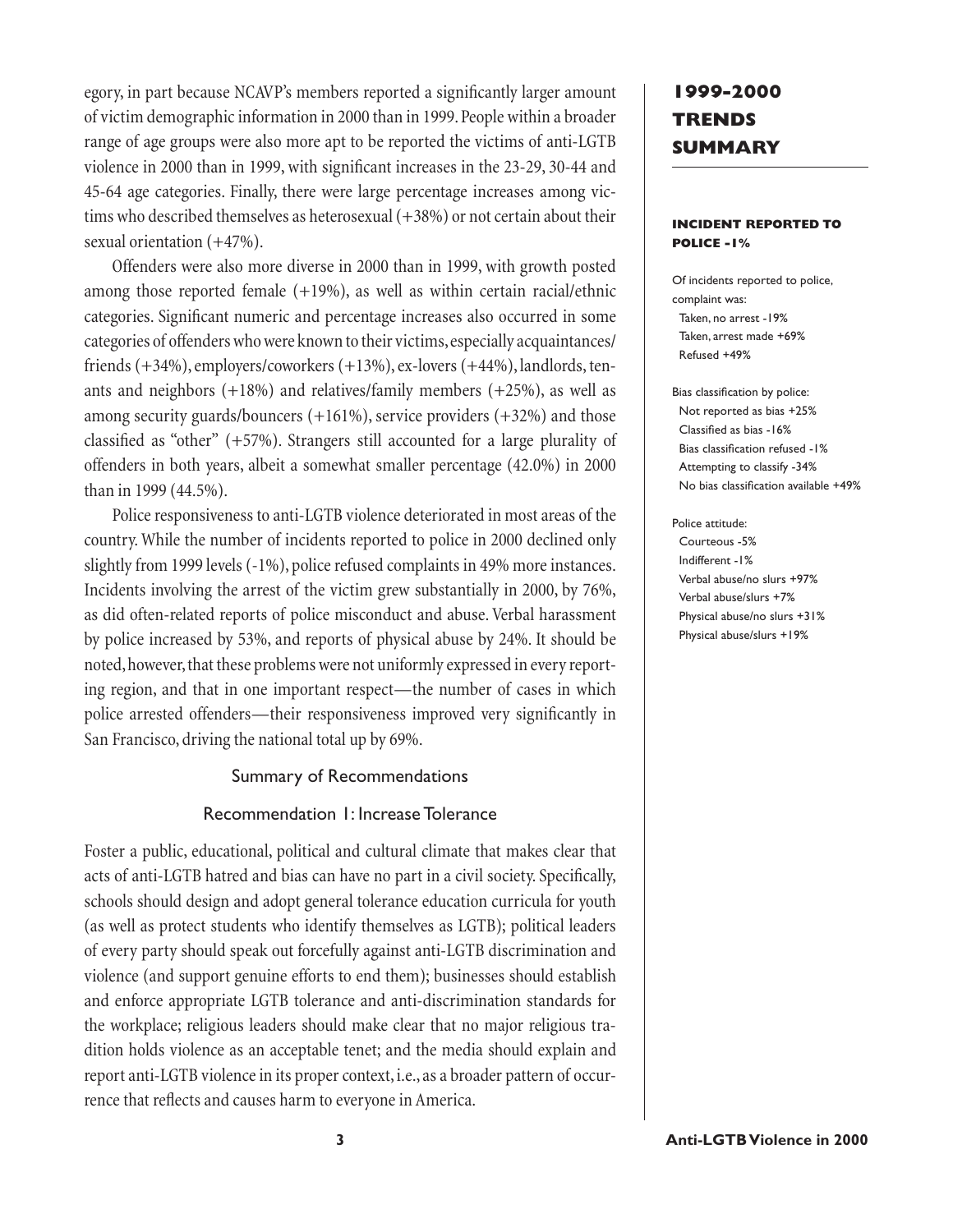## **NCAVP MISSION STATEMENT**

The National Coalition of Anti-Violence Programs (NCAVP) addresses the pervasive problem of violence committed against and within the lesbian, gay, bisexual, transgender (LGBT) and HIV-positive communities.

NCAVP is a coalition of programs that document and advocate for victims of anti-LGBT and anti-HIV/ AIDS violence/harassment, domestic violence, sexual assault, police misconduct and other forms of victimization.

NCAVP is dedicated to creating a national response to the violence plaguing these communities. Further, NCAVP supports existing anti-violence organizations and emerging local programs in their efforts to document and prevent such violence.

## **NCAVP MEMBER ORGANIZATIONS**

Organizations whose names are in bold type contributed to this report.

### ARIZONA

Anti-Violence Project/Valley of the Sun Gay & Lesbian Community Center PO Box 33367 Phoenix, AZ 85067-3367 Phone (602) 265-7283 Fax (602) 234-0873

### ARKANSAS

Women's Project 2224 Main Street Little Rock, AR 72206 Phone (501) 372-5113 Fax (501) 372-0009

### **CALIFORNIA**

### **Community United Against Violence (CUAV)**

973 Market Street, Suite 500 San Francisco, CA 94103 Phone (415) 777-5500 Fax (415) 777-5565 Website: www.xq.com/cuav

## Recommendation 2: Add Protected Classes

Add sexual orientation and gender identity and expression to the roster of classes protected against hate-motivated violence at the federal level by passing the Hate Crimes Prevention Act, thereby authorizing the U.S. Attorney General to investigate and prosecute such cases—particularly those cases in which it is found that local law enforcement does not have theadequate resources, mandate or will to do so. Further address violence due to perceived sexual orientation or gender identity at the state level by passing hate crimes bills to heighten public awareness of such acts and provide increased penalties for those who commit them—particularly repeat and adult offenders. To encourage these new laws, the federal government should pass legislation to provide enhanced law enforcement, criminal justice and community education funding to the states that enact them.

## Recommendation 3: Fund research

Commission a federal study, as well as substantial independent ancillary research, of anti-LGTB and other hate-motivated violence and its prevalence and outcomes. In addition, mandate participation in gathering and reporting data by every political jurisdiction, down to the county level. Support the provision of, and include analyses of data from, community organizations that investigate and address related problems.

# Recommendation 4: Provide Rehabilitation and Alternatives to Incarceration

As organizations dedicated to the cessation of violence in our society, many NCAVP members strongly oppose the use of the death penalty. By extension, though NCAVP recognizes that increased penalties must be part of a comprehensive strategy to combat hate violence, it does not believe they can comprise the sole or primary method of addressing such violence. To that end, NCAVP recommends that in association with stronger hate crimes laws that provide increased penalties, enhanced rehabilitation be provided to convicted offenders to reduce recidivism and interrupt escalating cycles of abuse. Additionally, it is essential in some cases that alternatives to incarceration be developed, especially for youthful and first-time offenders.

# Recommendation 5: Fund Local Initiatives

A realistic appraisal of the work being accomplished to combat hate-motivated violence at the community level must acknowledge that there is a cost associated with that effort. It is essential that local, state and federal governments fund community-based anti-violence initiatives such as training programs for law enforcement officers and district attorneys, victims' services and monitoring and reporting efforts like this one. The benefit will be to prevent and deter more acts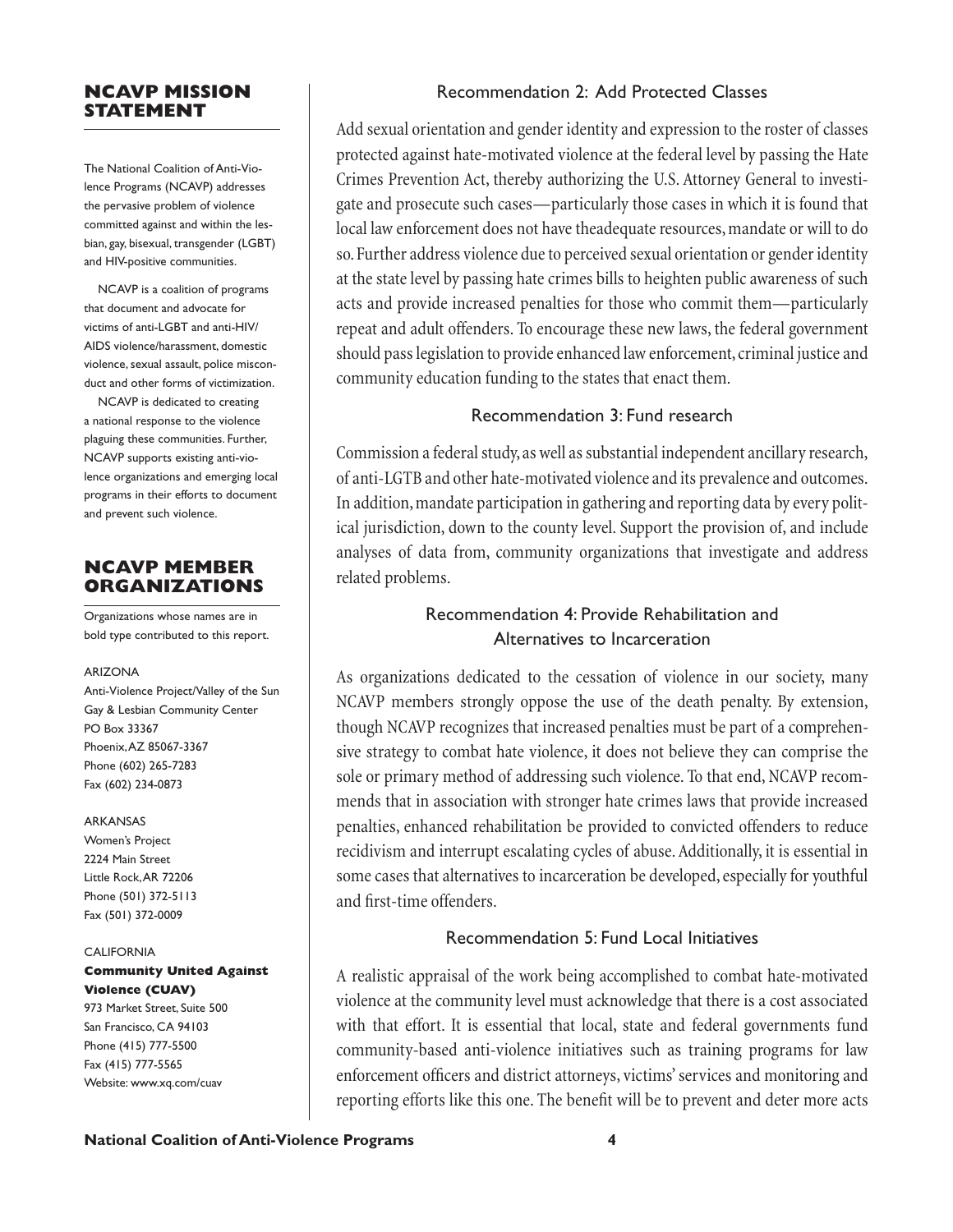of violence against LGTB individuals, salvage the lives of those who are victimized by them, and build cooperative relationships between the LGTB community and a wider range of partners in both the public and private service sectors.

# Recommendation 6: Increase the Efficacy of Law Enforcement

Establish and promote anti-bias units or hate crimes task forcesin every major metropolitan and state police force. Investigate and prosecute acts of harassment, intimidation and abuse committed by police officers against LGTB individuals. Also provide training and resources to change police cultures and attitudes overall, and end the use of police as instruments of officially sanctioned anti-LGTB oppression.

# Recommendation 7: Disallow the Gay Panic Defense

Disqualify the so-called "gay panic defense" as a legal resort for those accused of committing hate-motivated acts against LGTB people. If that proves impracticable, shift the burden of proof in such cases onto defendants – similar to that required in many temporary insanity cases.

## **NCAVP MEMBER ORGANIZATIONS (continued)**

### **LA Gay & Lesbian Center/ Anti-Violence Project**

1625 North Schrader Blvd. Los Angeles, CA 90028 Phone (800) 373-2227 (victims' linesouthern California only) Fax (323) 993-7653 Website: laglc.org

LA Gay & Lesbian Center/ STOP Partner Abuse/Domestic Violence Program 1625 North Schrader Blvd. Los Angeles, CA 90028 Phone (323) 993-7640 (clients) Fax (323) 993-7699 Website: laglc.org

Gay and Lesbian Center of Long Beach 2017 East Fourth Street Long Beach, CA 90814-1001 Phone (562) 433-8595 (Hotline)

The Lesbian & Gay Men's Community Center, San Diego P.O. Box 3357 San Diego, CA 92163 Phone (619) 260-6380 Fax (619) 260-3092

Woman, Inc. 333 Valencia Street #251 San Francisco, CA 94103-3547 Phone (415) 864-4722

### COLORADO

**Anti-Violence Program**  P.O. Box 181085 Denver, CO 80218

### CONNECTICUT

### **Connecticut Women's Education and Legal Fund**

135 Broad Street Hartford, CT 06105 Phone: 860-247-6090, x16 Fax: 860-524-0804 Website: www.cwealf.org

continued

**5 Anti-LGTB Violence in 2000**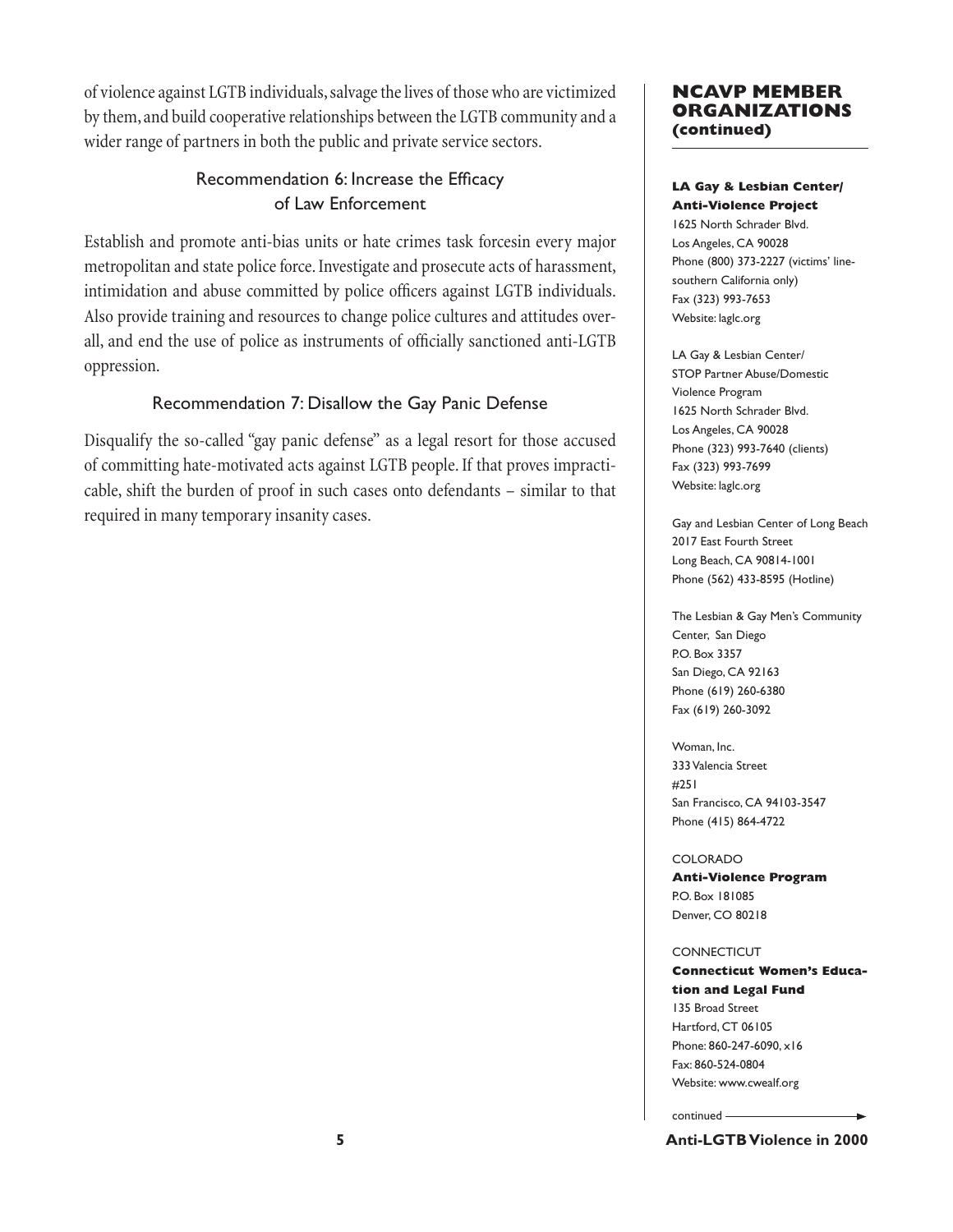## **NCAVP MEMBER ORGANIZATIONS (continued)**

DISTRICT OF COLUMBIA Gays & Lesbians Opposing Violence (GLOV) 1712 16th Street, NW , #302 Washington, DC 20009 Phone (202) 518-2277

### FLORIDA

Gay, Lesbian & Bisexual Community Center of Central Florida, Inc. PO Box 533446 Orlando, FL 32853-3446 Phone (407) 228-8272 Fax (407) 228-8230 Website: glbcc.org

### ILLINOIS

**Horizons Anti-Violence Project** 961 W. Montana Chicago, IL 60614 Phone (773) 871-CARE, Hotline Fax (773) 472-6643 Website: horizonsonline.org

### KENTUCKY

Gay & Lesbian Services Organization Box 11471 Lexington, KY 40575-1471

### LOUISIANA

Lesbian & Gay Community Center of New Orleans 2114 Decatur New Orleans, LA 70116 Phone 504-945-1103

### MASSACHUSETTS

**Fenway Community Health Center Violence Recovery Program** 7 Haviland Street Boston, MA 02115 Phone (800) 834-3242 (intake line) Fax (617) 267-8437 Website: www.fchc.org

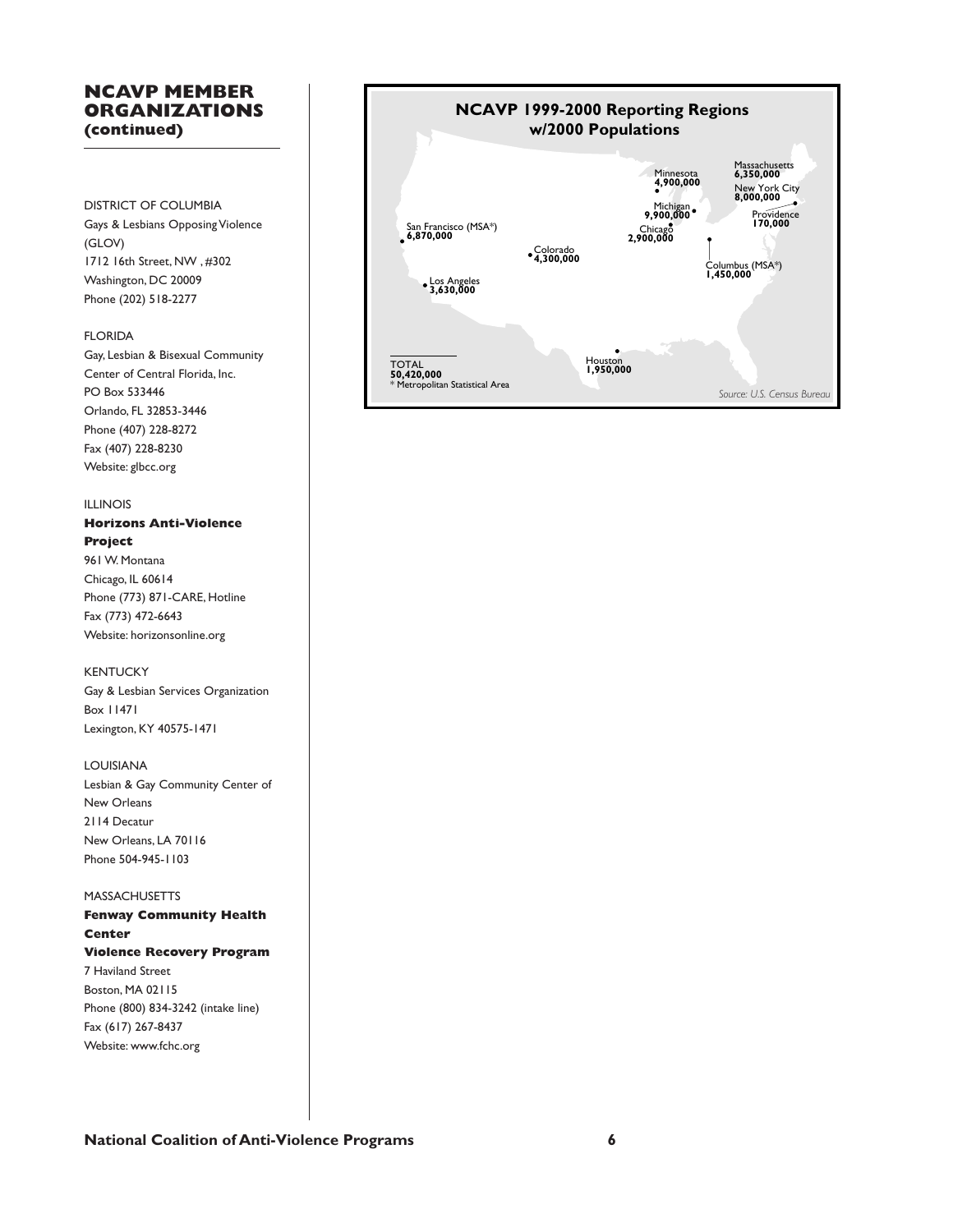# **PART 1. ABOUT THIS REPORT**

### Introduction: Assessing a Changing Epidemic of Violence

This report provides a glimpse into some of the latest trends in violence against lesbian, gay, transgender and bisexual (LGTB) individuals in a number of cities and regions throughout the U.S. It has been prepared by the National Coalition of Anti-Violence Programs (NCAVP), a not-for-profit, voluntary network of 26 community-based victim service organizations that monitor and respond to biasmotivated and other forms of violence affecting LGTB communities. This is the seventh national report about bias violence that NCAVP has issued in as many years.

NCAVP has typically introduced this report by characterizing the problem of anti-LGTB violence in the U.S. with terms drawn more from epidemiology than from criminal science. This has been to emphasize the broad and pervasive nature of acts that are frequently dismissed as isolated or random incidents. Past editions of this report have also stressed that anti-gay violence is revelatory of social pathologies more fundamental, and ultimately more dangerous, than other violent crime. That is not only because violence rooted in the hatred of difference has fueled most of the shameful chapters in our own national history, but because it also accounts for a large share of the human tragedies unfolding throughout the world today.

In the wake of increased public attention to anti-LGTB violence in recent years, most mainstream national leaders now acknowledge that its incidence has surpassed "acceptable" levels. But it is one thing to acknowledge anti-LGTB violence (along with racist, sexist and other forms of abuse) as a pressing national concern, and another to address it with any real efficacy. Even now, the full weight and resources of federal, state and local governments have hardly been brought to bear on the problem. A national Hate Crimes Prevention Act, which would have authorized the Attorney General of the U.S. to investigate and prosecute anti-LGTB crimes as violations of federal civil rights law, failed to survive a House-Senate Conference Committee last year, even though large majorities in both chambers had passed similar versions of the bill. The prospects for reviving the legislation under the current administration are uncertain: while Governor of Texas, President Bush staunchly opposed the expansion of that state's Hate Crimes Law to include crimes motivated by a victim's sexual orientation or disability (e.g., HIV/ AIDS status).

There is still not even a meaningful federal effort to assess the true extent of anti-LGTB violence occurring in the U.S., such that this report, covering a comparatively small portion of the country and its population, is the most com-

### **NCAVP MEMBER ORGANIZATIONS (continued)**

#### MICHIGAN

#### **Triangle Foundation**

19641 West Seven Mile Road Detroit, MI 48219 Phone (313) 537-3323 Fax (313) 537-3379 Website: http://tri.org

#### MINNESOTA

#### **Out Front Minnesota**

310 East 38th Street Suite 204 Minneapolis, MN 55409 Phone (800) 800-0127, x101, Hotline Fax (612) 822-8786

#### NEW YORK

## **New York City Gay & Lesbian Anti-Violence Project (AVP)**

240 West 35th Street, Suite 200 New York, NY 10001 Phone 212-714-1141, hotline Fax 212-714-2627 Website: www.avp.org

#### OHIO

### **Buckeye Region Anti-Violence Organization (BRAVO)**

P.O. Box 82068 Columbus, OH 43202 Phone (614) 268-9622 Fax (614) 262-9264

### **The Lesbian & Gay Community Service Center of Greater Cleveland**

6600 Detroit Avenue Cleveland, Ohio 44102 Phone (216) 651-5428 Fax (216) 651-6439 Website: www.lgcsc.org

#### **Stonewall Cincinnati**

PO Box 954 Cincinnati, OH 45201 Phone (513) 651-2500 Fax (513) 651-3044 Website: www.stonewallcincinnati.org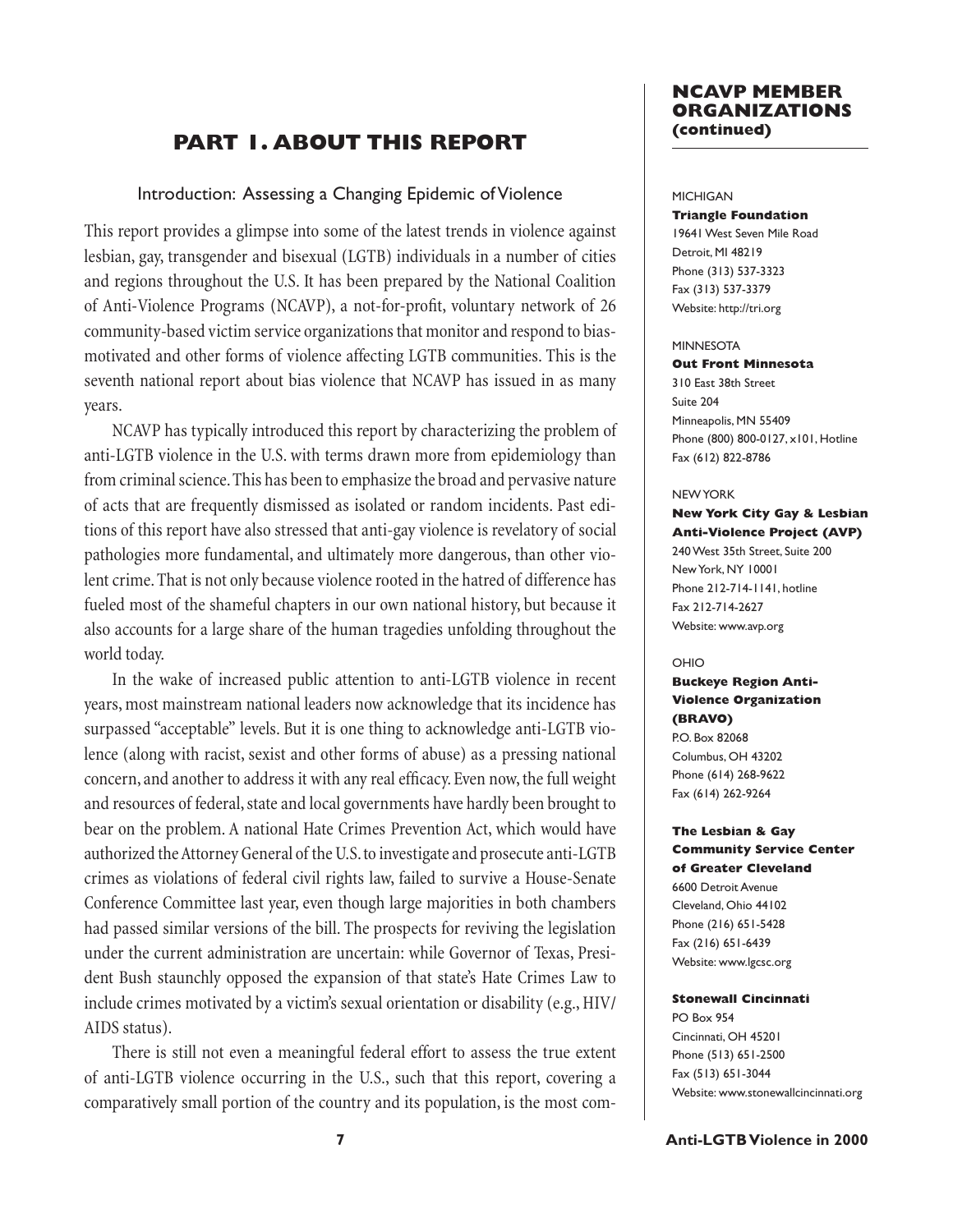### **NCAVP MEMBER ORGANIZATIONS (continued)**

#### OKLAHOMA

Tulsa Oklahomans for Human Rights 4021 South Harvard Avenue Suite 210 Tulsa, OK 74135-4600 Phone (918) 743-GAYS (4297) Fax (918) 747-5499

#### RHODE ISLAND

**Rhode Island Alliance for Lesbian and Gay Civil Rights** 41 12th Street Providence, RI 02906 Phone (401) 331-6671 Fax (401) 272-4374

#### **TFXAS**

### **Montrose Counseling Center**

701 Richmond Avenue Houston, TX 77006 Phone (713) 529-0037 Fax (713) 526-4367 Website: www.neosoft.com/ ~mcc/hatecrim.htm

#### VIRGINIA

Virginians for Justice P.O. Box 342 Richmond, VA 23218 Phone (800) 2-Justice, Hotline Fax (804) 643-2050

prehensive survey that anyone can obtain. The need for more resourceful national monitoring is very clear, given the variability of the trends highlighted in this and past year's editions of NCAVP's report. In many cases, these trends beg for more adequate research, or at least the expansion of a survey like NCAVP's throughout the nation as a whole.

In 2000, for example, NCAVP documented a steep decline in some of the most serious bias-related incidents in eleven cities and regions throughout the country, even though the total number of incidents reported by its members increased by 8%. In releasing the former finding, NCAVP is aware that some who oppose any civil and legal protections for the LGTB community will use it to suggest that bias violence is no longer a vital concern. NCAVP would like nothing more than to agree with them, but sadly, even the most cursory review of a national Internet mailing list to which most NCAVP members subscribed in 2000 reveals there were an exceptional number of brutal acts (many more than in 1999) committed against LGTB individuals in parts of the country where community-based anti-violence services are minimal or nonexistent.

How, then, to interpret the apparent decline in bias-related murders documented by NCAVP in the cities and regions covered by this report? Is it positive news? Perhaps, although NCAVP would argue that sixteen murders (or just one) is still intolerably high, and demand a true national accounting of bias-related murders affecting all relevant communities before acknowledging any real progress against them. How also to interpret growth in the number of attempted assaults in 2000, which seemed to occur at the expense of those that were actually successful? Again, it seems positive news, until one comes across stories like that in March 21, 2001 edition of the Southern Voice, highlighting the experience of a lesbian women who was "knocked eight feet" by a man shouting anti-lesbian epithets in an Americus, Georgia, bar, and suffered multiple lacerations to her face.

Unfortunately, this case and many like it will not be documented in NCAVP's report next year, because there are no NCAVP member agencies in Georgia. It is also not likely to be referenced in the "official" national survey of bias violence currently administered by the FBI, since the only Georgia law enforcement jurisdiction that has ever sent reports about anti-LGTB violence to Washington is Atlanta (which described a total of nine such incidents in 1999). As further illustration of the latter effort's insufficiency, the FBI identified just three anti-LGTB murders nationally in 1999, while in the same year, in a much smaller portion of the country, NCAVP documented 29, including four in New York City alone.

In the absence of a true federal commitment to combat or even adequately assess the problem of anti-LGTB violence, one other way to address it is with greater public and private funding for community-based anti-vio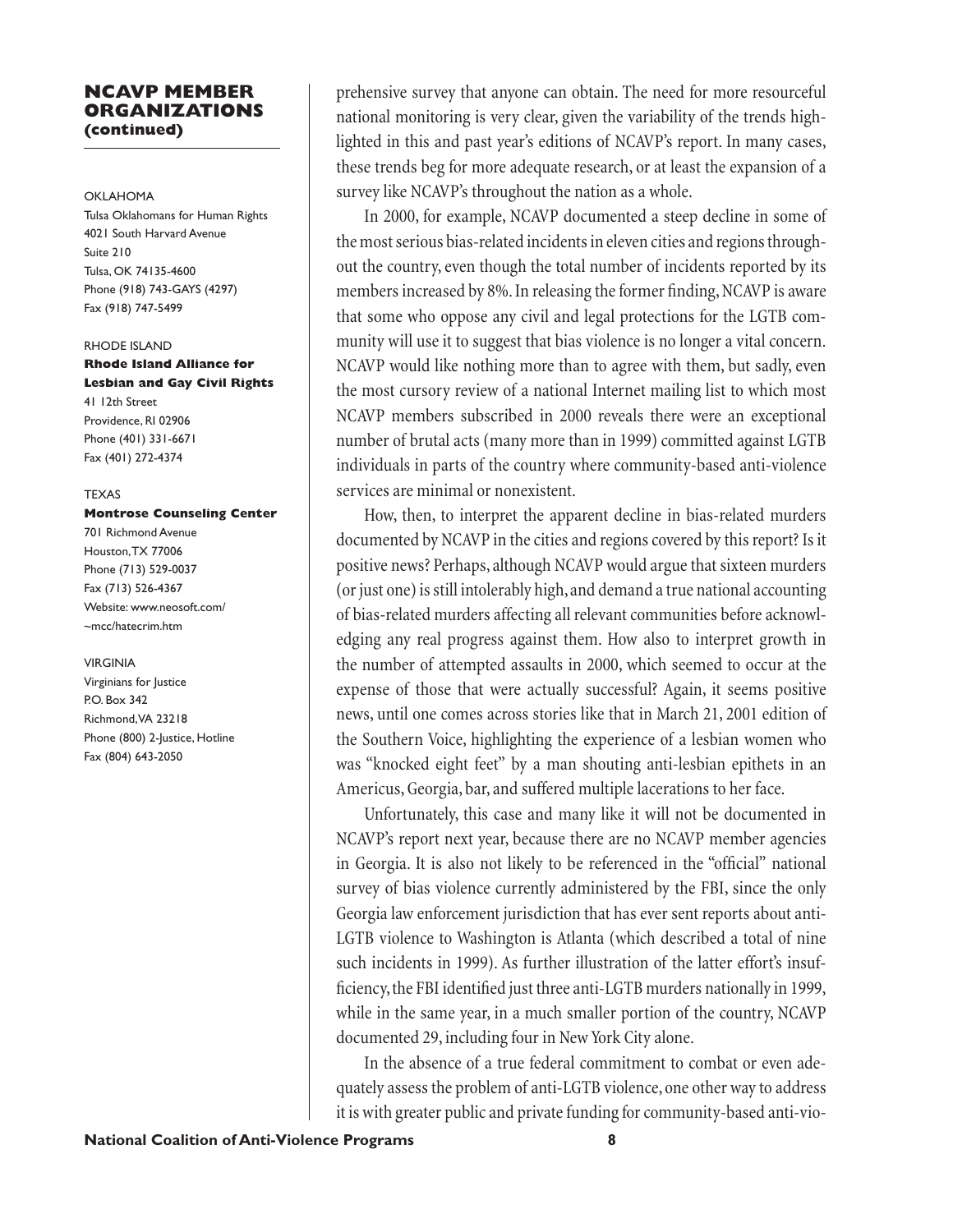lence programs. Here again, however, the past year's progress has been retrograde. High levels of fiscal insufficiency threaten many of NCAVP's members, such that in 2000, two closed their doors.

In this context, that eleven of NCAVP's members still contributed meaningful data to this report is an admirable testament to their commitment and capabilities. On the whole, however, this is no way to fight an epidemic—or even to learn where and how it occurs. The pressing national concerns of anti-LGTB violence and other bias crime still await solutions that fairly acknowledge they exist.

### Limitations of this and other reporting efforts

As the introduction should have made clear, this report is not a complete survey of anti-LGTB bias violence in the U.S. Such a report is quite impossible to obtain.

Some of the deficiencies of current federal survey efforts have already been described. It is now suitable to add that they remain entirely voluntary, do not utilize a standard survey instrument, and do not employ a consistent definition of bias violence.

While NCAVP's reporting effort is considerably more refined, its members still lack sufficient resources to conduct research with greater geographical coverage or more extensive cross-referencing and analysis. In addition, the demands associated with contributing to this report have become too burdensome for a large portion of NCAVP's members, and three that participated in last year's edition could not do so again this year. They were the Anti-Violence Empowerment Project Committee of the Central Coast, CA, which closed); the St. Louis, MO, Lesbian and Gay Anti-Violence Project, which also closed; and The Lesbian/Gay Community Center in Cleveland, OH. On the other hand, one longtime NCAVP member, Out Front Minnesota, is participating in this year's report after a twoyear absence from prior editions.

Other than by requiring its members to adhere to standardized and verifiable reporting procedures, NCAVP makes little attempt to correct for certain other variables likely to influence the extent of reporting within each region. Because anti-LGTB violence has historically been poorly addressed by law enforcement (and because police officers remain one of the prime categories of offenders documented by NCAVP each year), it is very often underreported to police even in jurisdictions where there are large and visible LGTB communities. The extent of reporting to anti-violence organizations is greater, but necessarily dependent on a victim's knowledge of the existence of these organizations and, in many cases, the desire to access their services.

For this reason, most NCAVP members engage in various kinds of education and outreach, which can strongly influence the number of case reports they receive. For example, in New York City, the local AVP mounted a highly visible public advertising campaign in the summer months of 2000, encouraging LGTB individuals to report any act of anti-LGTB violence, no matter how seemingly

## **INCIDENT NARRATIVES**

Several of the reporting NCAVP organizations submitted individual incident narratives along with aggregate incident data. These narratives are reproduced on the succeeding pages to provide a better sense of the scope and diversity of anti-LGTB violence, as well as its effects on victims. The name of the state/region at the end of each narrative indicates the location of the NCAVP organization that reported it.

**Two gay men were attacked by a group of white males outside a business. The victims were inside the business when someone reported that cars outside were being vandalized. The men ran outside, and saw another man running from the parking lot yelling anti-LGBT slurs. Seconds later, a large group (10+) of men came running from a nearby house and attacked the victims. One victim suffered a broken tooth, had his glasses broken and sustained a deep cut near his eye. The other victim was struck over the head. The incident was reported to the police, and one arrest was made. COLUMBUS**

**A gay man reported continuing harassment and intimidation from neighbors and from his landlord. The harassment incorporated slurs attacking the victim's sexual orientation and race, constant noise and disruptions in the victim's hot water and electricity. One offender also exposed himself in front of the victim's door. The episodes of intimidation reported by the victim entailed death threats and menacing with weapons including a gun, a knife, a saw and a hammer. The victim** 

**9 Anti-LGTB Violence in 2000**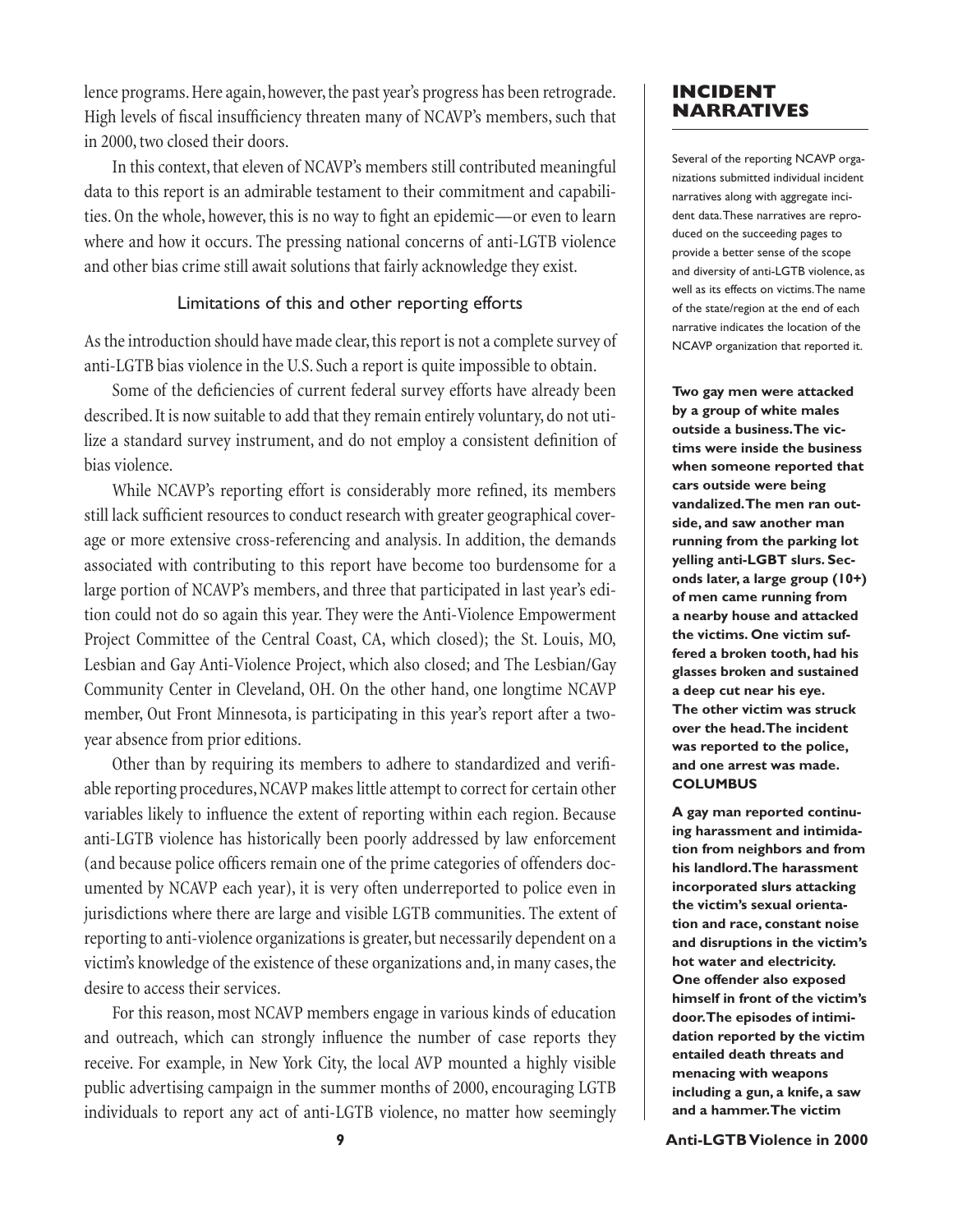**also reported that neighborhood gangs and drug dealers were harassing him at the behest of his landlord. No arrests have been made, and the victim is still trying to obtain an order of protection. NEW YORK**

**A 47 year-old white lesbian was the victim of an early morning sexual assault in her home. The offender, a neighbor who had often harassed the victim about her sexual orientation and made lewd remarks to her, broke into the victim's home and began to assault her sexually as she was sleeping. When she**  awoke, the offender fled. The **victim immediately called police, but no arrest was made. Ultimately, however, she was able to obtain a temporary restraining order against him. LOS ANGELES**

**A 16 year-old Moroccan girl was sexually assaulted by three female classmates on an MBTA train. The attack began when the perpetrators, who had seen her holding hands with other girls at her school, began groping her. They called her a lesbian, tore her clothes, pointed at their genital regions, and shouted, "Do you like this? Do you like this? Is this what you like?" When the victim resisted, a teenage boy who was with the offenders held a knife to her throat and threatened to cut her. All the offenders then knocked the victim to the fl oor, kicked her, and beat her until she was unconscious. Sources close to the victim explained that it is customary for girls in the victim's country of origin to hold hands. MASSACHUSETTS**

minor, to its 24-hour hotline. The campaign appears to have increased the number of one-time verbal harassment reports to the agency, a phenomenon that should not be interpreted to mean there was an increase in the amount of anti-LGTB harassment in New York City as a whole. Rather, in this and other instances, it is more probable that the agency documented a larger amount of violence that had already been occurring for some time previously.

Just as some NCAVP member activities can increase the extent of reporting, their absence can reduce it. Anti-LGTB violence affecting younger and older people, for example, is underreported to most of NCAVP's members, because few of them have the resources to mount dedicated youth or senior programs. Again, a much more resourceful national research effort is needed before the extent and impacts of violence affecting these and other populations can be assessed with any real efficacy.

# Organization of Presentation

The organization of this report is straightforward, and largely the same as in prior years. Part 1, this section, has provided background about NCAVP's reporting effort and various relevant issues. Part 2 presents an overview and analysis of national statistics and trends, and is divided into a number of sections, while Part 3 itemizes NCAVP's national recommendations for improving research, prevention, service, criminal justice, law enforcement and related strategies. Part 4 provides more detailed information about the data contributed to this report by each of the eleven NCAVP agencies that participated in its compilation this year, as well as additional information provided by other NCAVP members. The supplements contain other useful resources, including a copy of NCAVP's standardized bias violence reporting form and the complete set of aggregate local and national data forming the basis for this report.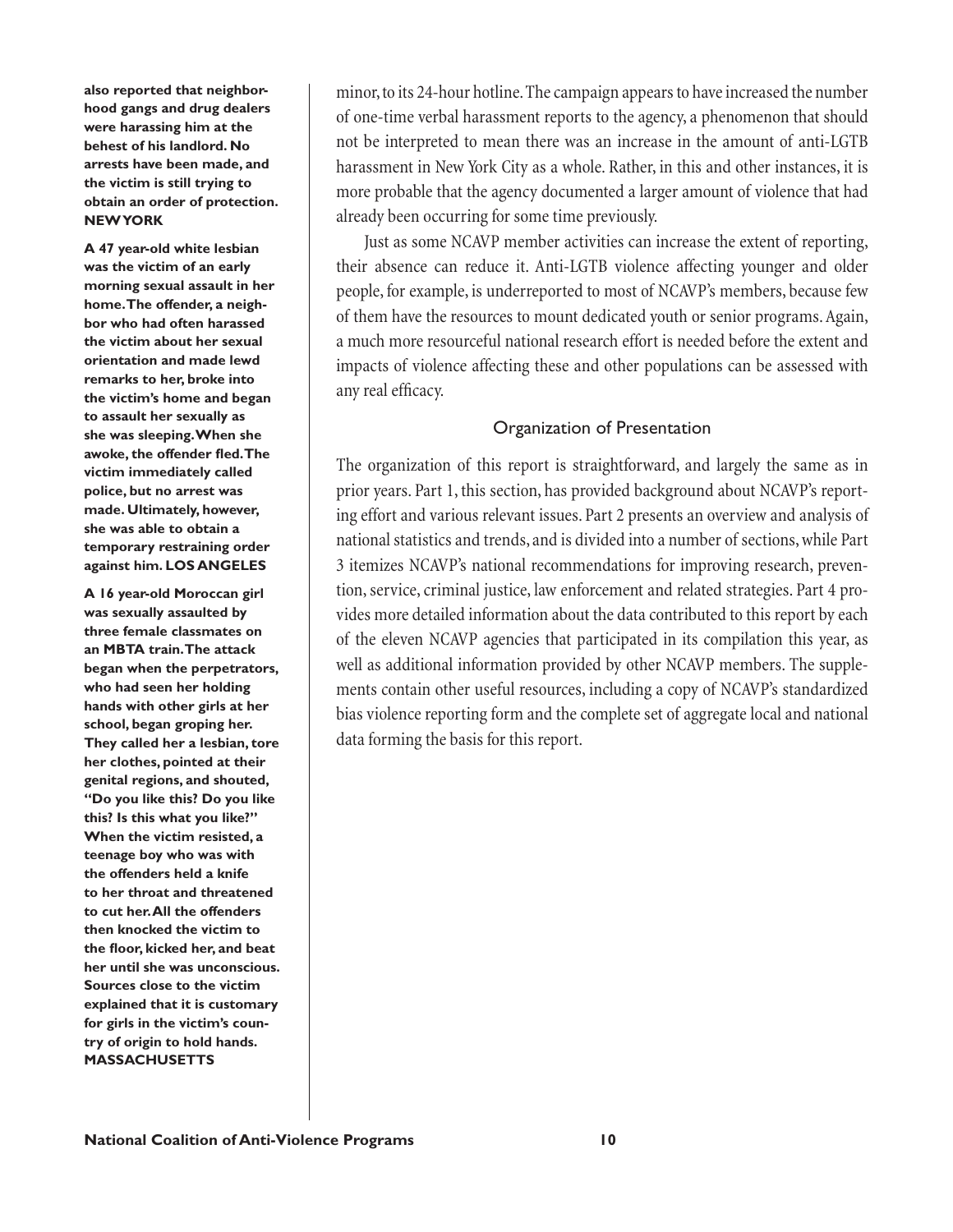# **PART 2. DATA, TRENDS AND ANALYSIS**

Section 1. Incidents

### Total Number of Incidents

The eleven NCAVP member agencies participating in this report documented 2,151 incidents of anti-LGTB violence in 2000, representing an 8% increase over the 1,992 incidents they reported in 1999. These incidents affected 2,475 victims, or 10% more than the 2,249 victims reported in 1999. They were committed by 3,344 offenders, v. 3,262 in 1999, for a general increase of 3%.



The 2000 incidents were further categorized to include 4,087 distinct crimes and offenses, 13% more than the 3,563 identified in 1999. In all, for every incident documented by NCAVP in 2000, there were an average of 1.15 victims (v. 1.13 in 1999), 1.55 offenders (v. 1.64) and 1.90 crimes and/or offenses (v. 1.79).

The number of incidents increased in seven of the eleven reporting regions, including Chicago (+5%), Colorado (+66%), Los Angeles (+3%), Michigan  $(+26%)$ , Minnesota  $(+147%)$ , New York  $(+5%)$  and San Francisco  $(+7%)$ . They declined in four others: Columbus (-4%), Houston (-13%), Massachusetts (-13%) and Providence (-22%). The mean rate of increase among agencies reporting growth in the number of incidents was 37%; the mean rate of decrease among those reporting a decline was 13%. The mean rate of change overall was +19%. The map on page 12 illustrates the percentage increases and decreases of incidents throughout the reporting regions.

### Murders

Despite the general growth in incidents, bias-related murders declined precipitously in many of the reporting regions last year. NCAVP officially documented 16 murders in 2000, compared with 28 that occurred in the same regions in 1999.

**A young transgender woman was strangled to death in San Jose, her half-naked body found in the trunk of a car. The car's owner, a 21 year-old male, was arrested and held without bail on suspicion of the murder. A witness told police that the suspect met the victim at a bar, and invited her to his home. It is suspected that he strangled her upon discovering that she was transgender. Police refused to classify the incident as a hate crime. SAN FRANCISCO**

**A Mexican man was assaulted in the early morning hours by two young men shouting anti-gay remarks. The attackers kicked him, broke a beer bottle over his skull, and beat him on the head with a bat. As the attackers ran off, the victim cried out for help. A nearby police officer heard him, and after chasing the two offenders, was able to apprehend them. The victim, however, was initially too frightened to press charges, and the police contacted the local AVP for help. After receiving counseling and other support, the victim agreed to press charges, and the case was prosecuted as a hate crime. One of the offenders ultimately pleaded guilty, and was sentenced to three years in jail. A trial of the second offender is still pending. CHICAGO**

**A lesbian employed as a manager at a Check Smart store reported that a previously positive relationship with her employer and coworkers changed for the worse after she brought her same-sex partner to the company Christmas party. When another employee accused her of stealing, the victim was**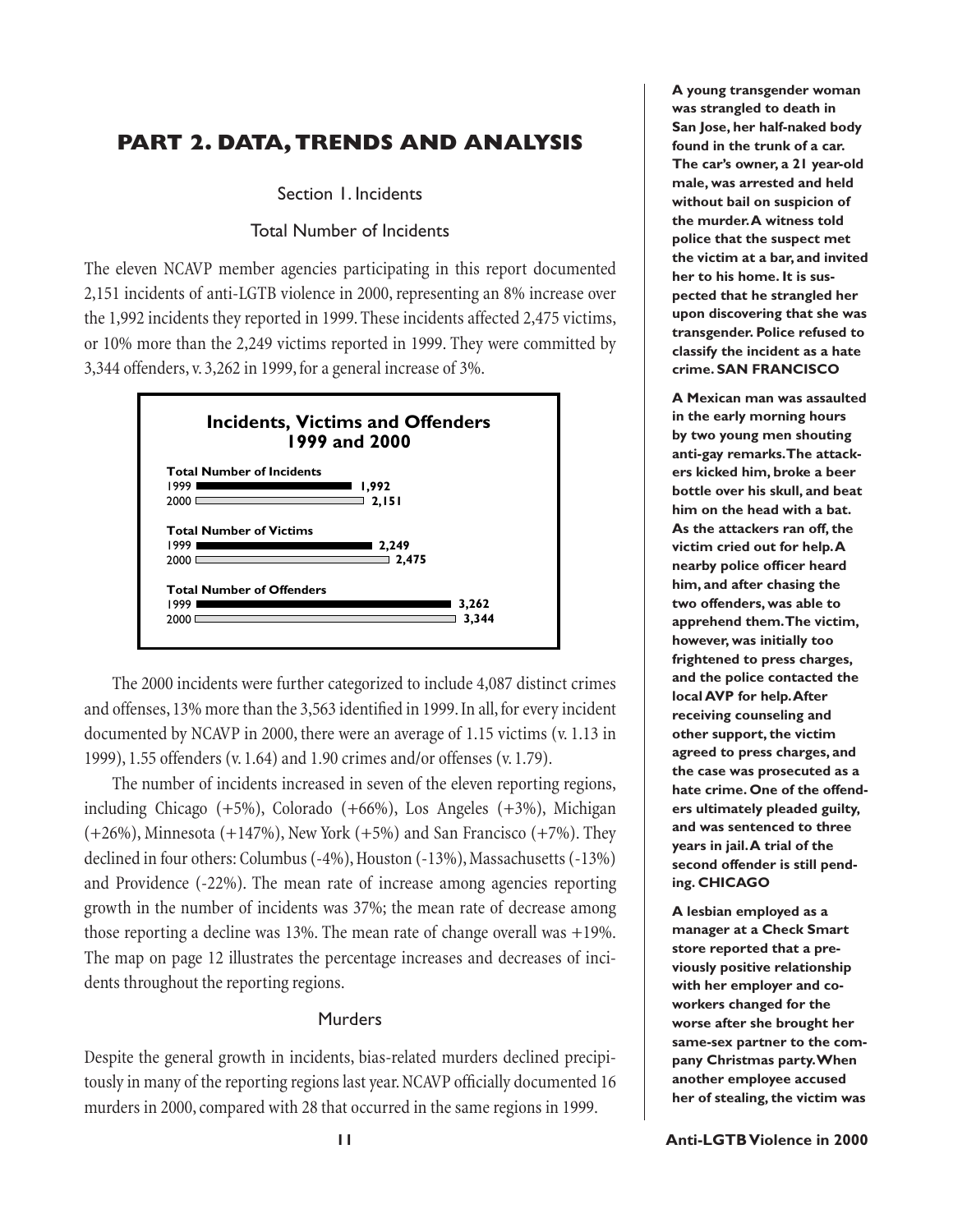**written up for "discussing her sexual preference." Although an audit showed no funds were missing, the victim was eventually fired. CINCINNATI**

**A gay man was subjected to continuing anti-LGTB harassment and assault by his downstairs neighbor, who complained about noise coming from the victim's apartment. The offender repeatedly called the victim anti-gay and racist names, and attacked him on one occasion. The victim filed nine reports with police, who**  finally arrested the offender, **enabling the victim to obtain an order of protection. Local prosecutors, however, are reluctant to bring the offender's case to trial. NEW YORK**

**A gay man patronizing a neighborhood (but not exclusively gay) bar was attacked and knocked to the ground by another patron following a discussion in which the victim revealed his sexual orientation. The victim was punched in the face, and suffered scrapes to his elbows and knees, a bloody nose and several cracked ribs. The bartender refused to call police when asked to do so by the victim. The victim sought medical attention, and later called police from his apartment. According to the victim, police responded**  "quickly and efficiently" in **taking his report, but no arrests have been reported in the case. CINCINNATI**

**A gay man was assaulted and robbed as he walked to his car from a LGBT business. Two assailants, both male, claimed to have a gun. The victim was knocked to the ground and kicked, and his wallet was** 



As noted in Part 1, the apparent decline in murders must be approached with caution: it is not possible to draw from NCAVP's limited survey efforts any general conclusions about bias-related murder trends nationally. As it happens, many murders brought to the attention of NCAVP in 2000 were in areas outside of its geographical purview, and therefore not referenced in any of the statistics discussed in this report. They included the murders of Jamie Ray Tolbert, 24 years old, in Biloxi, MS, by two individuals later found driving his car; R.J. Warren, 26 years old, in Grant Town, WV, who was beaten to death by two teenagers he considered his friends; Danny Lee Overstreet, 43 years old, shot in a Roanoke, VA, gay bar by a man who reportedly told friends he was going to "shoot some gay people;" and Michael J. Hatch, a gay deaf man in Wisconsin, beaten to death with a tire iron by two men who had lured him to an abandoned farm.

Even within NCAVP, the decline in murders was not general. Murders increased in three of the reporting regions: Chicago (from 0 to 1), Colorado (from 2 to 3) and Columbus (from 0 to 1), while all of the reduction occurred in four others: Michigan (from 8 to 3), Houston (from 5 to 1), New York (from 7 to 4) and San Francisco (from 6 to 3). No bias-related murders of LGTB individuals were reported in either 1999 or 2000 by Los Angeles, Massachusetts, Minnesota or Providence.

Finally, while murders provide some of the most disturbing examples of anti-LGTB violence, hate-motivated acts can and do take many other forms. For this



**National Coalition of Anti-Violence Programs 12**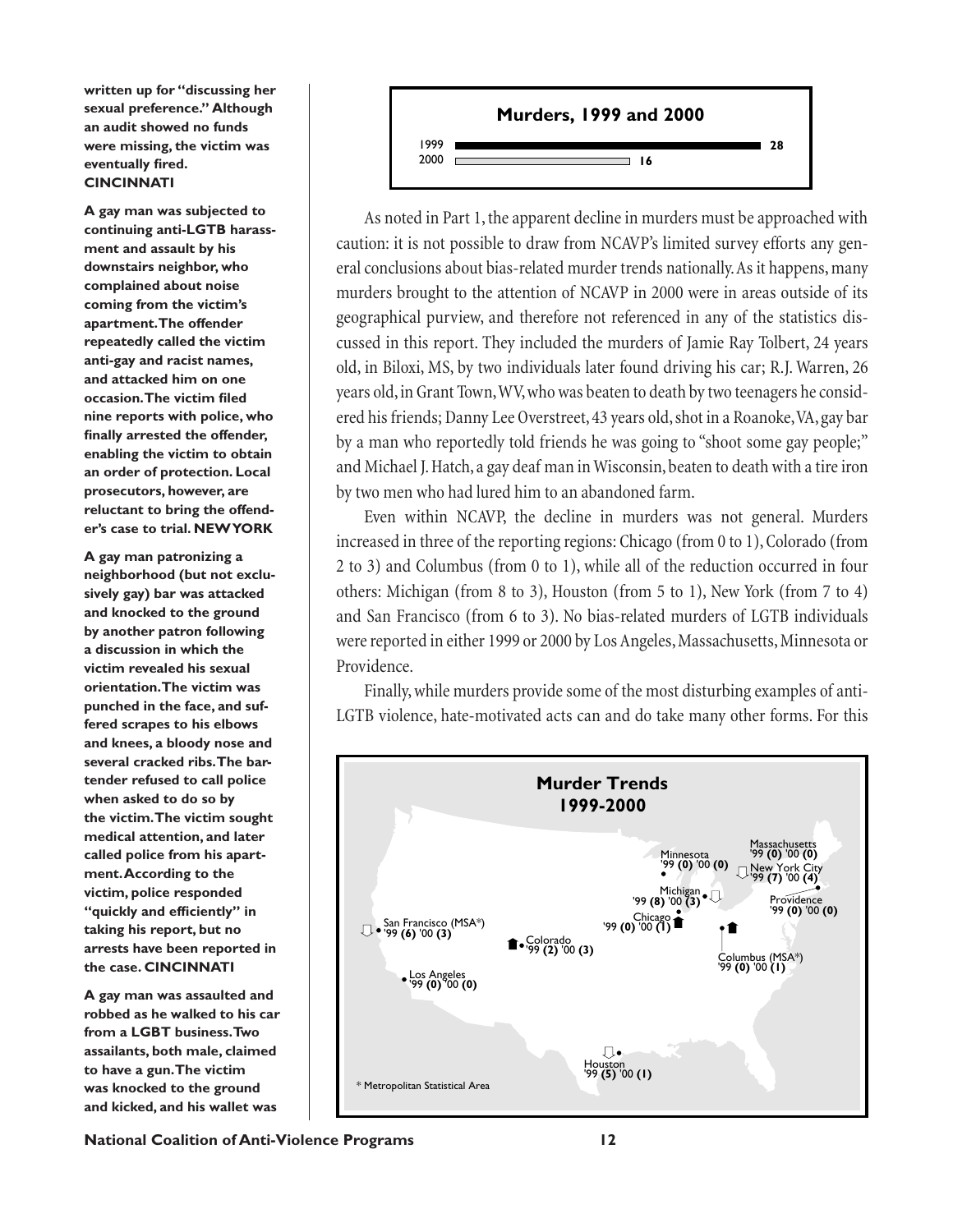

reason, NCAVP views murders as the "tip" of a much larger and more treacherous reserve of violence, one that continued to grow this year even if its most visible manifestation did not. The iceberg illustration above is one way of highlighting this point of view.

*Editor's note: As the preliminary edition of this report went to press, new information was received by the Chicago AVP to suggest that the single murder it reported in 2000 may not have been bias-related. That agency is assessing whether the murder should be reclassified, and its eventual determination will be reflected in the fi nal edition of this report.*

## Assaults and Attempted Assaults

NCAVP documented a significant increase in the total number of assaults and attempted assaults in 2000, from 725 to 786 (+8%), or the same rate of growth as in the number of incidents as a whole. In other words, assaults remained constant as a share of anti-LGTB violence documented by NCAVP, being an element present in 36% of all incidents in both years.

Curiously, however, there was far greater growth in the number of attempted assaults than in those that were actually carried through to fruition. The number of attempted assaults grew from 83 in 1999 to 106 in 2000: an increase of 28%. No comparable increases were observed in the number of successful assaults with weapons or in [the far larger number of] assaults undertaken without them. As a consequence, the outcomes of assaults in 2000 grew somewhat less serious.

**stolen. The victim was treated and released from an area hospital. The incident was reported to the police, but no arrests have been made. COLUMBUS**

**A white lesbian was harassed by two men in a car as she left a 7-11; one of them yelled an obscenity and called her a "faggot." The victim got into her own pickup truck and began to drive away, but the offenders followed her and eventually drove her off the road. When she got out of her car, the two men assaulted her sexually and beat her unconscious. A detective who later interviewed the victim about the incident was verbally abusive, calling her a "liar" when she said she couldn't provide a detailed description of her attackers. COLORADO**

**A gay man was walking to a local gay bar when another man shouting anti-gay slurs suddenly confronted him and stabbed him with a knife. The victim's throat was cut, narrowly missing his jugular vein. Police have arrested a suspect in the case, but the victim continues to suffer severe emotional trauma stemming from the incident. NEW YORK**

**A 41 year-old African American gay man was eating lunch with a coworker outside the Metro station plaza on Hollywood Boulevard and Vine Street. Two armed and uniformed male security guards from the Hollywood Entertainment District approached him. For no apparent reason, one of the security guards began taunting the victim, calling him "fag," "queer," "fairy" and "gay boy." He also made derogatory remarks**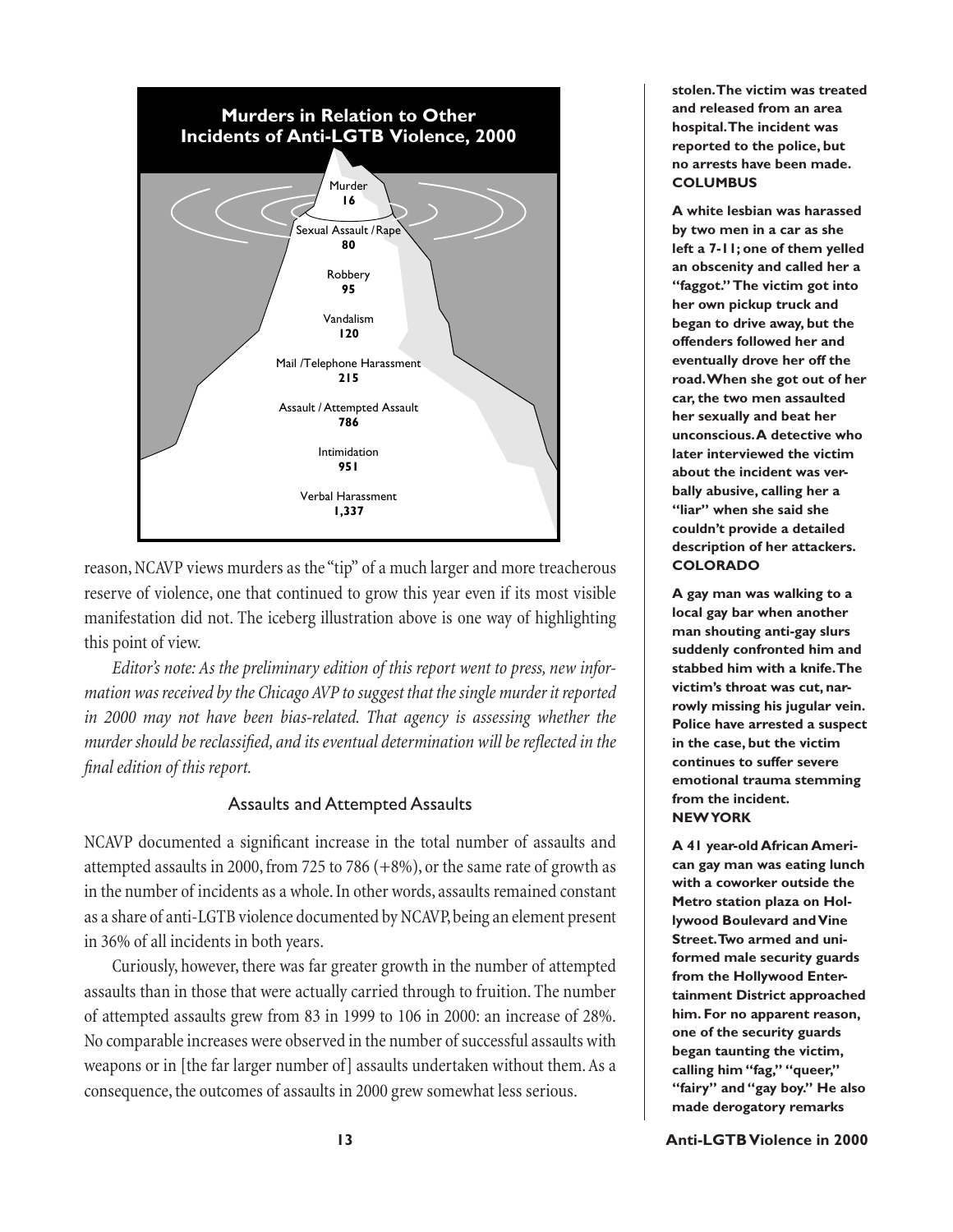**about the victim's race. When the victim protested, the second security guard replied, "What are you going to do about it, fag?" Turning to**  the victim's friend, the first **guard asked why he would eat lunch with a "fairy." The victim then asked for both of the guards' names, but they refused. Instead, the one who had initiated the harassment responded that he was "about ready to deck [the victim's] faggot ass." The guards then left the scene. LOS ANGELES**

**An African American transgender woman in her twenties was stabbed to death in the early morning hours outside the Port Authority bus terminal in Manhattan. The woman had been saying goodbye to friends on the street, when she got into a verbal altercation with a young man who harassed her with antitransgender and anti-gay language. The victim proceeded to hail a cab, at which point a second man near the entrance gave a knife to**  the first. The first man then **charged at the victim and cut her throat. The victim died en route to a hospital. Police later arrested both men, as well as a third charged with harboring them, but have refused to classify the murder as a bias crime. NEW YORK**

**A 37 year-old white male became the victim of anti-gay harassment and physical threats perpetrated by a store employee in Santa Monica. As the victim was speaking with the store's manager, the assistant manager made mocking stereotypical hand gestures. The store manager did nothing, and the assistant manager continued to mock the** 



The number of victims sustaining serious injuries as the result of assaults, for example, declined significantly from 363 to 215 between 1999 and 2000 (-41%), while those needing hospitalization dropped by a more modest amount, from 68 to 53 (-22%). On the other hand, the numbers of assault victims who reported only minor injuries increased, from 373 to 445  $(+19%)$ , as did those reporting that they received outpatient medical treatment, from 176 to 214  $(+22%)$ . Finally, of all of the victims (not just of assault) documented by NCAVP in both years, the number who reported sustaining no injuries at all increased by a substantial margin, from 1,248 to 1,596(+28%).

An examination of the weapons used in assaults highlights some of the probable reasons for these trends. Substantial growth was observed in the number of incidents in which rocks, bottles or other projectiles were thrown at a victim (+53%), or motor vehicles used as weapons (+131%). Characteristics of many of these attacks are that they are fleeting, launched from a distance and less effective at causing serious harm to their targets. By the same token, the use of firearms and weapons categorized as "other"— everyday objects employed opportunistically, generally during a protracted assault—declined by 39% in the former case and 42% in the latter. Even so, the use of knives and sharp objects increased in frequency (+24%) between the two years, and was probably responsible for a larger proportion of the injuries that occurred.

Finally, the overall trends just described were highly variable across NCAVP's reporting regions. Assaults with weapons increased by significant amounts in

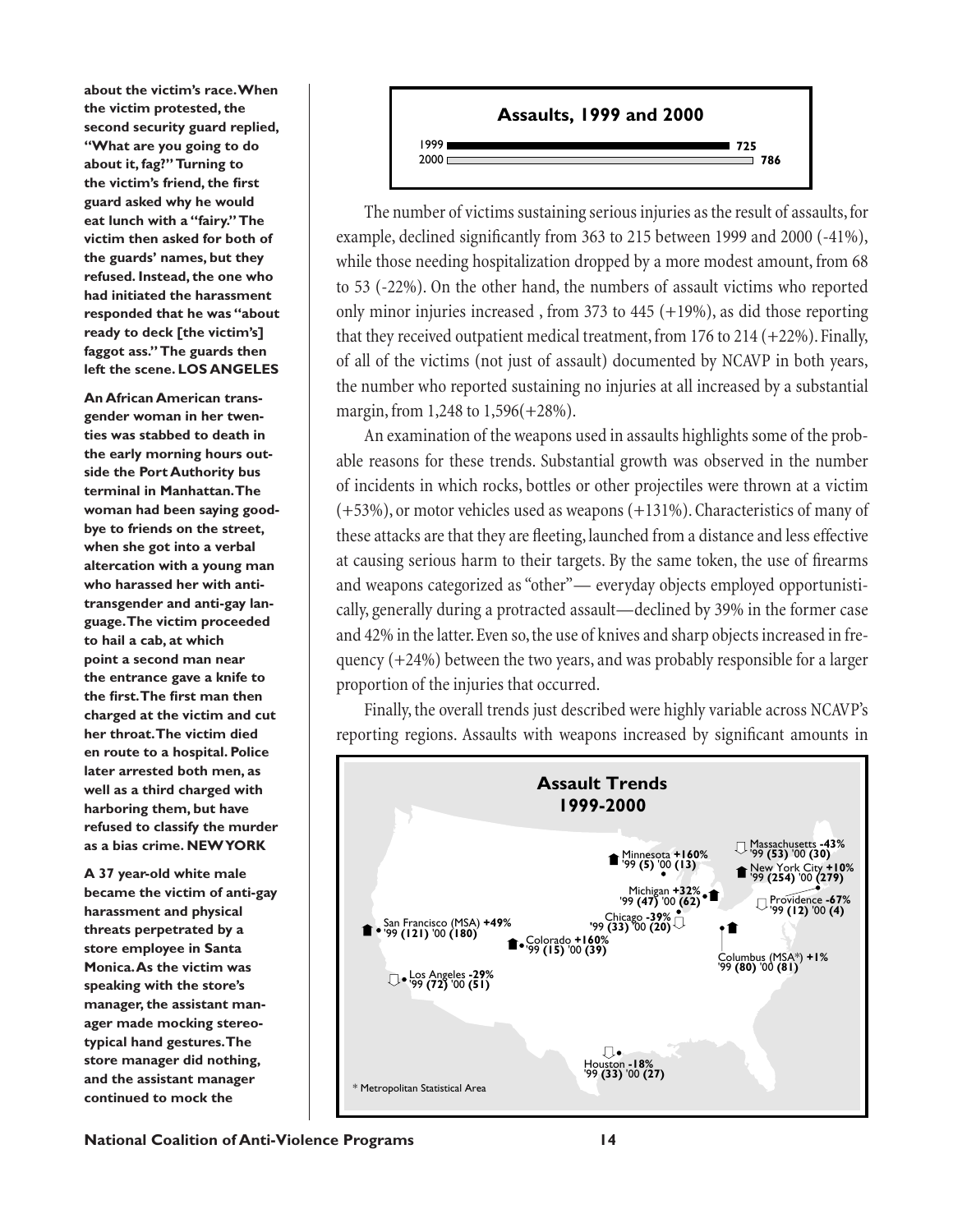

Colorado (+425%), Michigan (+38%), New York (+13%) and San Francisco (+19%), and had relatively more serious consequences. The numbers of assaults with weapons remained largely unchanged in Chicago, Houston, Massachusetts and Minnesota, and declined in Columbus (-21%), Los Angeles (-38%), and Providence (which reported none in 2000). For assaults and attempted assaults together, six regions reported increases: Colorado (+160%), Columbus (+1%), Michigan (+32%), Minnesota (+160%), New York (+10%), and San Francisco  $(+49%)$ . The other five reported decreases, and included Chicago  $(-39%)$ , Houston (-18%), Los Angeles (-29%), Massachusetts (-43%), and Providence (-67%).

### Harassment and Intimidation

The verbal offenses of harassment and intimidation grew to account for a much larger share of incidents reported to NCAVP in 2000. 72% of incidents incorporated one or both offenses in 2000, compared with 68% in 1999, and the percentage of incidents that were characterized by harassment alone grew even more substantially, from 36.4% to 50.2%. Given these increases, it is worthwhile exploring the significance of harassment and intimidation within the broader context of anti-LGTB violence.

First, some definitions are needed. Harassment refers to derogatory remarks or name-calling, most often typified by the use of anti-LGTB slurs, which (however crudely or cruelly expressed) are not explicitly threatening in nature. Simple verbal harassment is not a crime in many jurisdictions, unless conducted via telephone or through the mail and/or accompanied by other forms of violent

**victim. As the victim was leaving the store, the assistant manager intentionally "bumped" him, and then followed him to his car. With**  both fists clenched, the assis**tant manager placed his own face close to the victim's and said, "I'll kick your ass" and "You fucking faggot, why don't you suck some dick!" Again, the manager, who witnessed the entire incident, did nothing to stop his employee's threatening behavior. LOS ANGELES**

**An African American transgender woman was fi red from a summer job at Paramount's Kings Island because of management's concerns about her gender expression. Kings Island has a nondiscrimination/harassment policy that includes sexual orientation, and even though the victim was honest about her transgender status during the initial interview, the victim was fired by the Vice President of Human Resources, who said it was because "King's Island cannot protect" this employee. The victim has sought legal representation. CINCINNATI**

**An HIV-positive gay man was subjected to continuing harassment by a coworker who used anti-gay language and threatened to "out" him at an area hospital. When the harassment escalated to threats of assault, the victim complained to his supervisors. Soon after, he was accosted by the offender outside and told he would be killed if he did not withdraw the complaints. In fear for his life, the victim filed a police report and refused to return to his job. Police did not**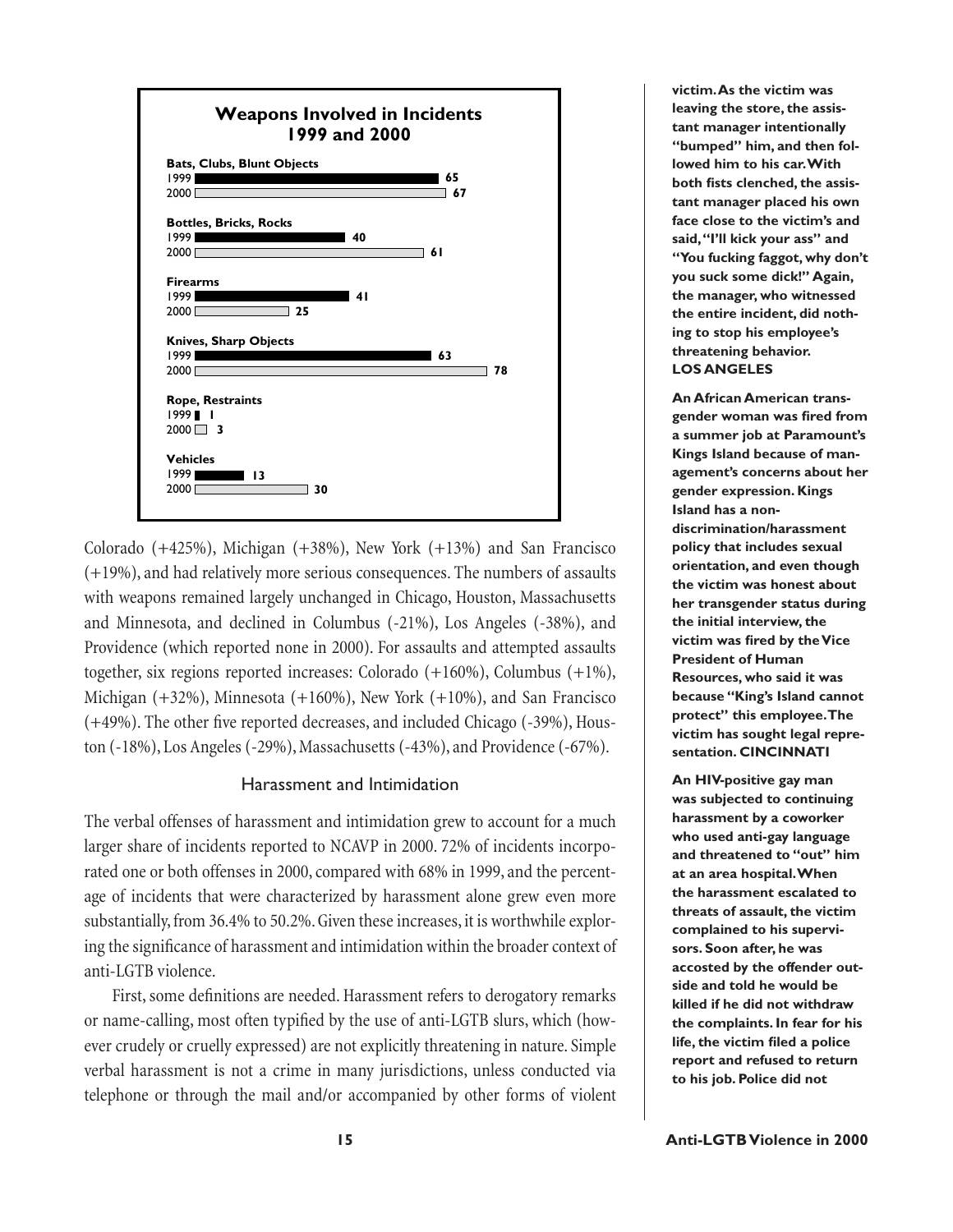**make any arrest or even any apparent inquiries in the case. NEW YORK**

**A young woman in high school had been experiencing anti-lesbian comments from a group of young men at her school. One day, she was between classes when one of the young men told her, "We know what it would take for you to want men," and made an obscene gesture. Later that day, while walking to another class, she was approached by the same young man. He pushed her up against a row of lockers and attempted to put one hand on her breast, and another between her legs. She managed to get away and report the assault to a teacher, who told the young man to "leave her alone," and "not to do that again." The offender has not assaulted her since, but the victim she is afraid to be alone any time while at school. HOUSTON**

**A 52 year-old gay African American male was found dead by in his upper Manhattan apartment by a friend. The victim was bound and gagged, and may have died from asphyxiation or a beating. He was last seen leaving a bar one block from his home. Neighbors later reported hearing an argument in his apartment. NEW YORK**

**A lesbian couple reported harassment and vandalism to their home. Homophobic slurs had been written on their house and a note stating that they should move was found in their yard. There had been no prior problems in their semi-rural neighborhood. The incident was not reported to the police. COLUMBUS**



or threatening behavior. Intimidation, by contrast, is a direct threat of harm to another individual (or in some cases, to property). If expressed in verbal terms alone, it is usually a misdemeanor; if backed by a weapon or overtly threatening gestures, it may be considered a felony.

NCAVP has never taken a position arguing for a change in the criminal classification of either offense. It tends to view growth in intimidation as more serious than increases in harassment, because the former is somewhat more often the prelude to actual assault. Notwithstanding these distinctions, however, it is important to appreciate the extent to which even simple verbal harassment causes genuine harm to its victims, and to the LGTB community as a whole.

There are certain words and gestures that when applied to members of disenfranchised or minority communities are meant to signify an entire history of violent oppression. In most cases of verbal harassment of LGTB individuals, there can be no question but that their use is intended not merely to express contempt, but to limit another's sense of freedom and self-expression. The word "faggot" yelled from a passing car is more than a momentary annoyance; it is an implicit if not explicit threat. Am I in danger? Will the car stop? Should I not wear these clothes, or walk on this street, or be with these friends? All are thoughts likely to occur and dwell in the psyche of the victim for some time to come.

"Simple" harassment becomes even more threatening when its originator is a neighbor, an employer or a police officer, or when it is experienced on a near daily basis where one lives and works. In these instances, NCAVP can cite the experiences of victims who grew quite literally to fear for their lives, and to uproot themselves entirely from the situations that frightened them. For them, "mere words" caused significant and permanent harm, of a kind that was wholly irremediable.

It is sometimes suggested that outcomes like these indicate a deficiency of the victims themselves: that in a rough and tumble world, they are "overly sensitive" or hesitate to "fight back"—suggestions that fit conveniently with prevalent stereotypes of LGTB individuals. A reading of some of the case narratives in the margins of this report should dispel these illusions, and NCAVP strongly advises any victim of harassment to seek an immediate haven. Too often, those who prac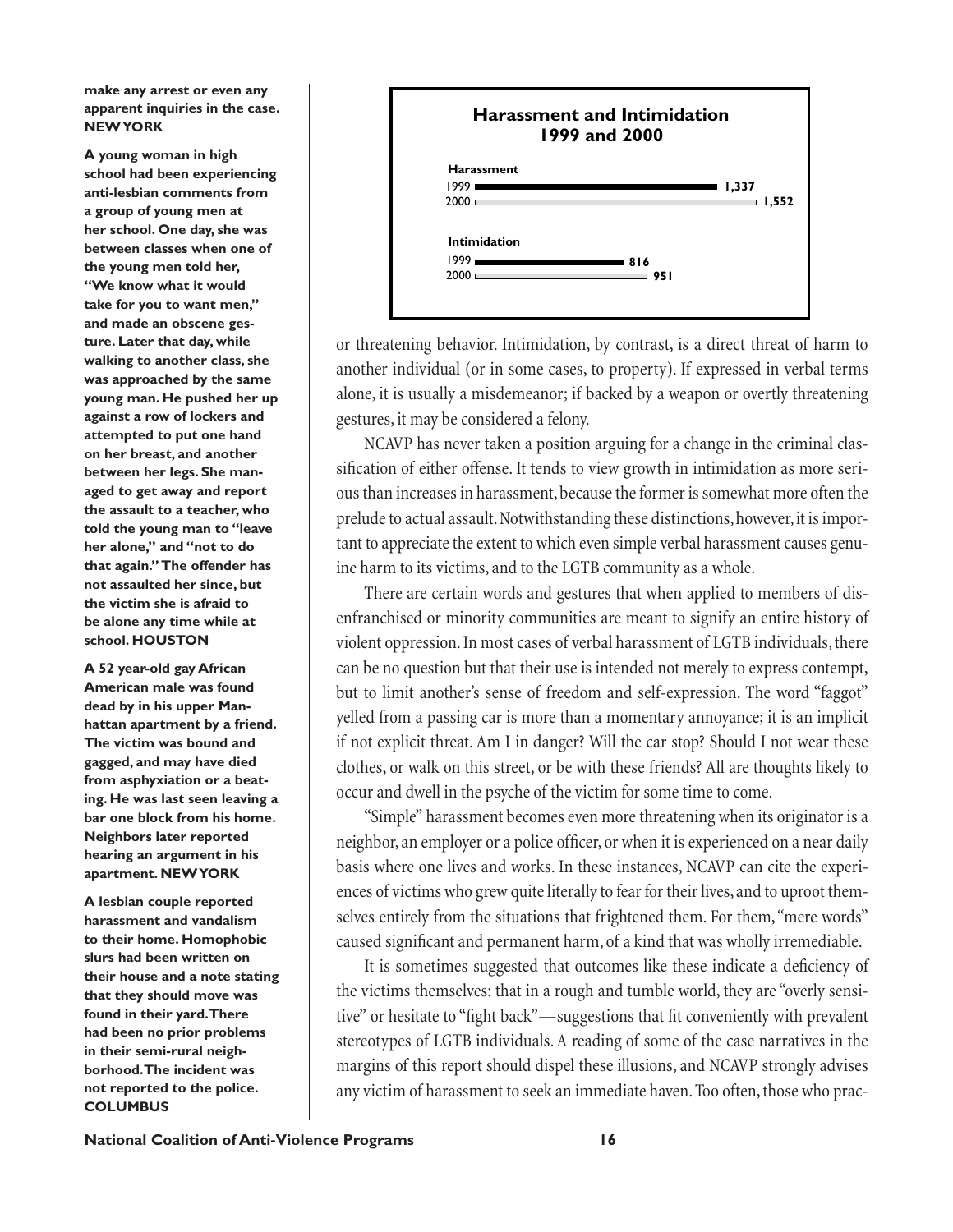tice verbal abuse are actually seeking some kind of response from their victims, in order to rationalize committing much more violent behavior.

Finally, studies of criminals convicted of hate crimes often show that most begin practicing random harassment and crimes against property before progressing to overtly threatening and abusive behaviors. Before dismissing harassment as "less serious," it is worth considering how many future perpetrators of assault and even murder are among the harassers documented in these pages.

Reports of harassment grew by significant amounts in all but three NCAVP regions. Those reporting increases included Chicago (+22%), Colorado (+18%), Columbus (+5%), Los Angeles (+4%), Michigan (+46%), Minnesota (+283%), New York (+23%) and San Francisco (+19%). The three regions reporting decreases were Houston (-23%), Massachusetts (-19%) and Providence (-48%).

Reports of intimidation grew substantially in eight regions as well. Those with increases included Chicago (210%), Columbus (+288%), Massachusetts (+26%), Michigan (+24%), Minnesota (+675%), New York (+18%), Providence (+50%) and San Francisco  $(+9)$ . The three regions reporting decreases were Colorado (-19%), Houston (-14%) and Los Angeles (-36%).

### Other Crimes and Offenses

NCAVP documents a wide range of other crimes and offenses committed in association with each specific incident reported to it. As noted earlier, the total number of these crimes and offenses (for which NCAVP uses general rather than jurisdictional definitions) grew by a substantial amount in 2000, to 4,087 from 3,563 (+15%). As a result, there were a higher average number of crimes and offenses per incident in 2000 than in 1999: 1.90 v. 1.79, respectively.

Among specific crime and offense categories not already discussed in this report, increases were noted primarily in two of those which by definition are perpetrated by law enforcement: police entrapment  $(+17%)$  and unjustified arrest  $(+40%)$ . NCAVP classifies incidents as such when they do not appear to be motivated by any legitimate law enforcement purpose, but rather unfairly target the LGTB community, most often under cover of so-called "quality of life" or vice law enforcement campaigns. Transgender individuals in particular are apt to be victimized by police in this way.

The only other crime/offense categories for which NCAVP can report increases in 2000 were discrimination (+96%) and robbery (+14%). The former is automatically included in incidents where the perpetrator is a landlord, employer, police officer, business or service provider, or some other individual bound by law or common accepted standards to practice nondiscrimination. In many of NCAVP's reporting regions, however, discrimination against LGTB individuals is still not an actual crime. NCAVP considers robbery a bias crime when its perpetrator clearly targets LGTB individuals, or uses anti-LGTB slurs while committing the crime. Many career criminals prey on LGTB individuals, often in or near

**A 39 year-old Latina transgender woman was harassed and detained by two Los Angeles Hollywood Division**  police officers on New Year's **Day. The victim was walking back to her home in the afternoon when she heard a car screech to a sudden halt behind her. "Put your hands up and don't look at me!" yelled one of the officers, a** male. The officer then hand**cuffed her, and tightened the handcuffs enough to hurt the victim. He then proceeded to search the victim in a rough manner, grabbing the victim's testicles. When the male offi cer searched the victim for contraband, he took out all of the victim's belongings and threw them on the ground, scattering them everywhere. The only charge eventually filed against the victim was for jaywalking. LOS ANGELES**

**A prisoner murdered his gay cellmate while both were serving time in a West Michigan correctional facility. The prisoner claimed that the victim "propositioned" him for a sexual act in exchange for a cigarette. He said he became so enraged by this request that he killed his cellmate with his bare hands, by strangling him and crushing his ribs. The prisoner also wrote in his confession that he killed the victim because he "[did not] like homosexuals." MICHIGAN**

**A Mexican transsexual woman was repeatedly harassed with transphobic and homophobic slurs after being told she could not use a women's rest room in a fast food restaurant. The woman, who had obtained another employee's permis-**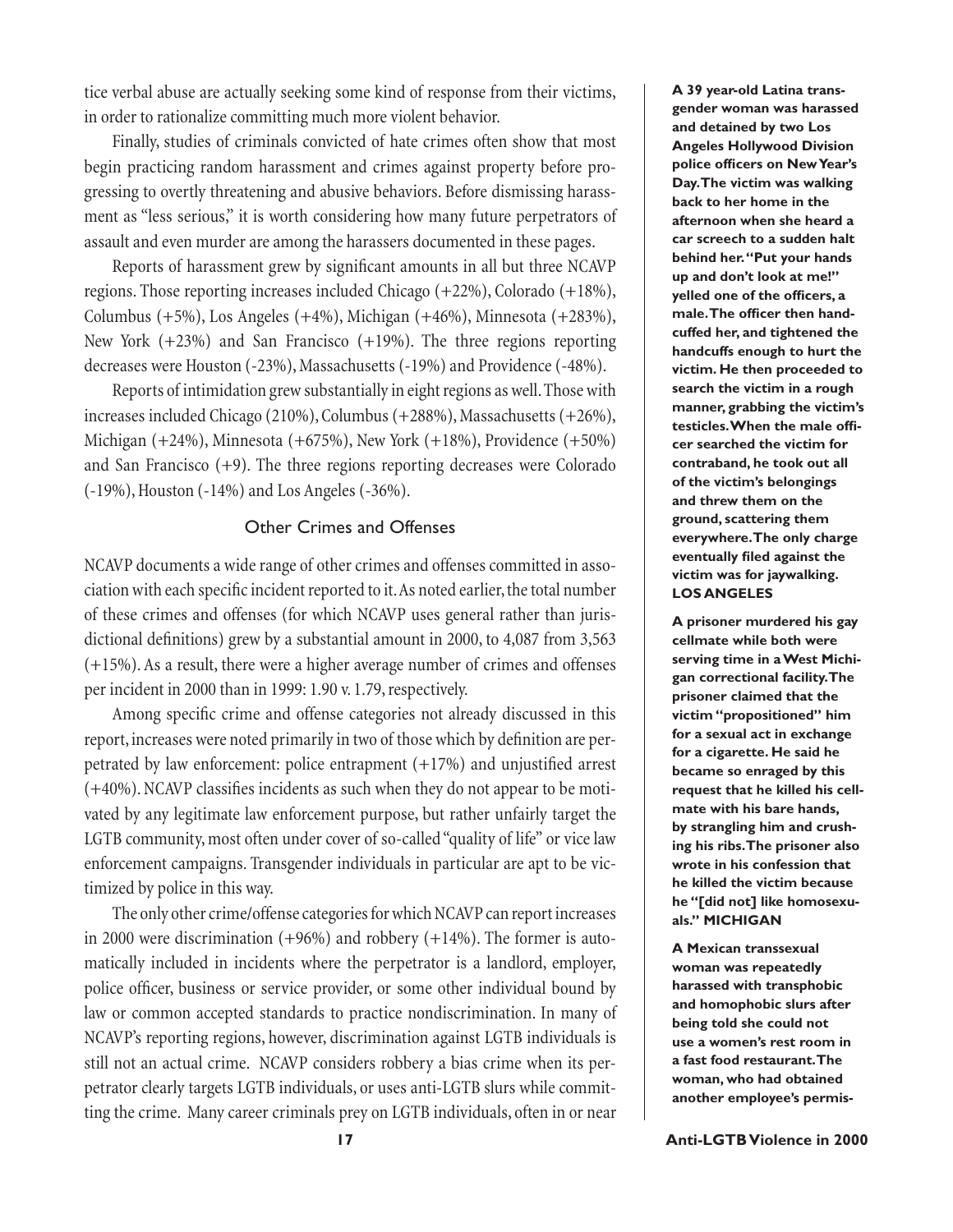**sion to use the facility, was physically barred from the restroom by a security guard, who also threatened to kill her. The security guard then forced the woman to leave the establishment. SAN FRANCISCO**

**A man who appeared to be drunk approached an African American lesbian leaving a local gay bar with three of her friends. She reported that the man grabbed her arm and made an unwanted sexual advance. When she objected, the perpetrator hit her in the face. The woman and her friends called police from a neighboring bar. Police responded, but according to the victim, did not immediately pursue the perpetrator even though she and the other witnesses saw where he had gone. A police report was**  filed. Cincinnati Police Divi**sion did eventually identify the perpetrator and scheduled a mediation hearing between the two parties. CINCINNATI**

**A Middle Eastern Gay man was celebrating the wedding of a friend when one of the hosts approached him and made comments about his sexual orientation. Later, the same individual ripped the victim's shirt off and jumped on the victim's leg, causing it to fracture in three places. No one helped the victim as he hobbled out of the house, in fear for his life. The victim remains disabled and has nightmares stemming from the incident. A**  report was filed with police, **but upon investigating the incident they labeled it a "drunken brawl," and no arrests have been made. SAN FRANCISCO**

LGTB bars and in outdoor cruising areas, because they believe their victims won't "fight back" or will be hesitant to contact police. Even when victims report their experiences, one of the difficulties in combatting this particular form of bias violence is that police rarely are willing to classify it as such.

All the remaining crime/offense categories posted declines in 2000. They included extortion/blackmail (from 8 to 2 incidents), bomb threats and bombings (from 8 to 3 incidents), illegal evictions (from 10 to 8 incidents), police raids (from 10 to 7 incidents), arson (from 11 to 7 incidents), and vandalism (from 141 to 120 incidents, or –25%). That crimes against property apparently decreased in 2000, accounting for less than 2% of the incidents documented by NCAVP last year, illustrates the fundamentally different character of the bias violence experienced by LGTB individuals, compared with members of some other targeted groups. Among acts of bias violence against the Jewish community, for example, crimes against property routinely account for a far larger proportion of incidents.

## Location of Incidents

There were additional reported changes in the locations of anti-LGTB violence. While the greatest numbers of incidents during 2000 continued to be committed in private residences and on streets/other public areas (27.8% and 24.2%, respectively), there were decreases among those committed in "cruising areas" (-5%), in schools or colleges (-8%), and at or near LGTB community events (-86%). Increases were posted among events occurring on public transportation (+47%), in the workplace  $(+32%)$ , in and around LTGB bars  $(+12%)$ , at or nearby LGTB institutions (+19%), and in settings described as "other" (+28%).

## Serial incidents

Wherever possible, NCAVP's members try to determine if an incident being reported to them is the first of its kind experienced by the victim, or merely the latest of one or more others apparently committed by the same perpetrator(s). The number of these "serial incidents" increased substantially in 2000, at least with respect to those that were reported to be the second of their kind (from 52 to  $213, +310%$ ). Incidents described as having been preceded by two to five others increased as well, from 168 to 205 (+22%). However, incidents described as having been preceded by six or more previous ones declined in 2000, from 246 to 169 (-31%). As a result, the total number of serial incidents increased at a more modest rate, from 505 to 552 (+9%).

## Section 2. Offenders

Little is known about the perpetrators of anti-LGTB violence. What research has been done suggests that as a population, they may be very general.

A study by University of Washington forensic psychologist Karen Franklin, presented to the American Psychological Association at its 1998 convention in San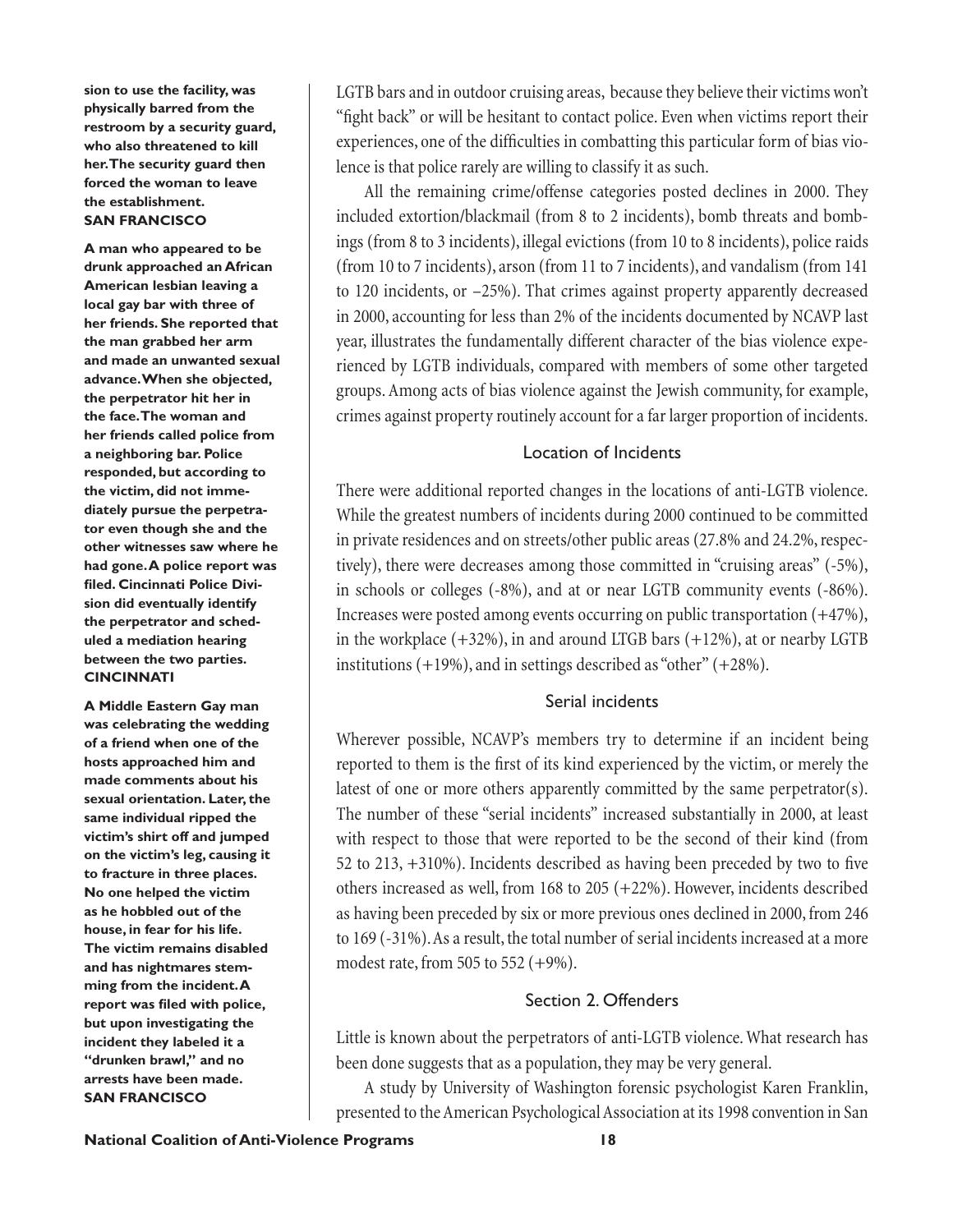Francisco, CA, surveyed 500 college students in the San Francisco Bay Area. More than 24 percent of the respondents (and 32% of young men in the study) acknowledged that they had engaged in verbal harassment of LGTB individuals, and 10% (18% of young men) reported that they had made threats or committed actual physical violence against one or more of them. As has become typical in court trials of accused bias criminals, most justified their behavior on the grounds that it was undertaken in "self defense" against the actual or perceived "threat" of unwanted sexual advances: in other words, many shared an intensive preoccupation with the fear that others might think they were lesbian, bisexual or gay.

What was most striking about Franklin's research was that in other respects, her respondents could be described as fairly ordinary young adults, not prone to joining hate groups or participating in organized activities targeting minority communities. Much the same has been observed of others who commit anti-LGTB violence, such that the suspicion among law enforcement officers, prosecutors and judges that the victims somehow "deserved" their experiences is still one of the most formidable barriers to bringing hate crimes offenders to trial.

Studies of other perpetrators of bias crimes have found that they are predominantly lower-income white males. However, because LGTB people are universal within every ethnic, cultural and racial group, and because there is considerable evidence that anti-LGTB violence is underreported in many communities of color, in schools and colleges, and in a large variety of workplaces, it would be foolhardy to suggest that most of those who commit anti-LGTB bias actually share a similarly narrow range of traits. Equally uncertain is whether most anti-LGTB offenders can be classified into the motive categories some theorists have proposed in relation to other bias crime. Many anti-LGTB offenders may in fact be "thrill seekers," "moral ideologues" or "turf defenders," to name three of the most commonly cited classifications. But a large number of their acts also seem to hinge on motives that are less simply articulated, even by the offenders themselves.



**A 49 year-old African American man was entering his residence when two men, one of whom he recognized, approached him. One of the men suddenly started punching the victim in the chest and yelling, "You fucking faggot!" The victim escaped indoors and called police. Upon looking outside, he saw the two men fl eeing and began to follow them, fearing that they would get away before police arrived. One of the men then stopped, picked up a beer bottle and struck the victim with on the head. Soon after, police arrived and took the victim's report. LOS ANGELES**

**An African American lesbian couple and their two children endured repeated racist and homophobic harassment, intimidation and assaults for more than four years. In one incident, their son was hit with a bat, and in another, their daughter had rocks and sticks thrown at her. On other occasions, their clothes were removed from laundry machines and**  dumped on the floor, and **their electrical power was cut by a building employee. The family's complaints were repeatedly ignored, both by their building management company and police. Eventually they moved to a different neighborhood. SAN FRANCISCO**

**An HIV positive gay man suffering from dementia was repeatedly victimized by his caregiver and a friend, who stole his money and jewelry. The friend also sold the victim's car, but failed to turn over any of the proceeds. Criminal charges have been brought against both of the**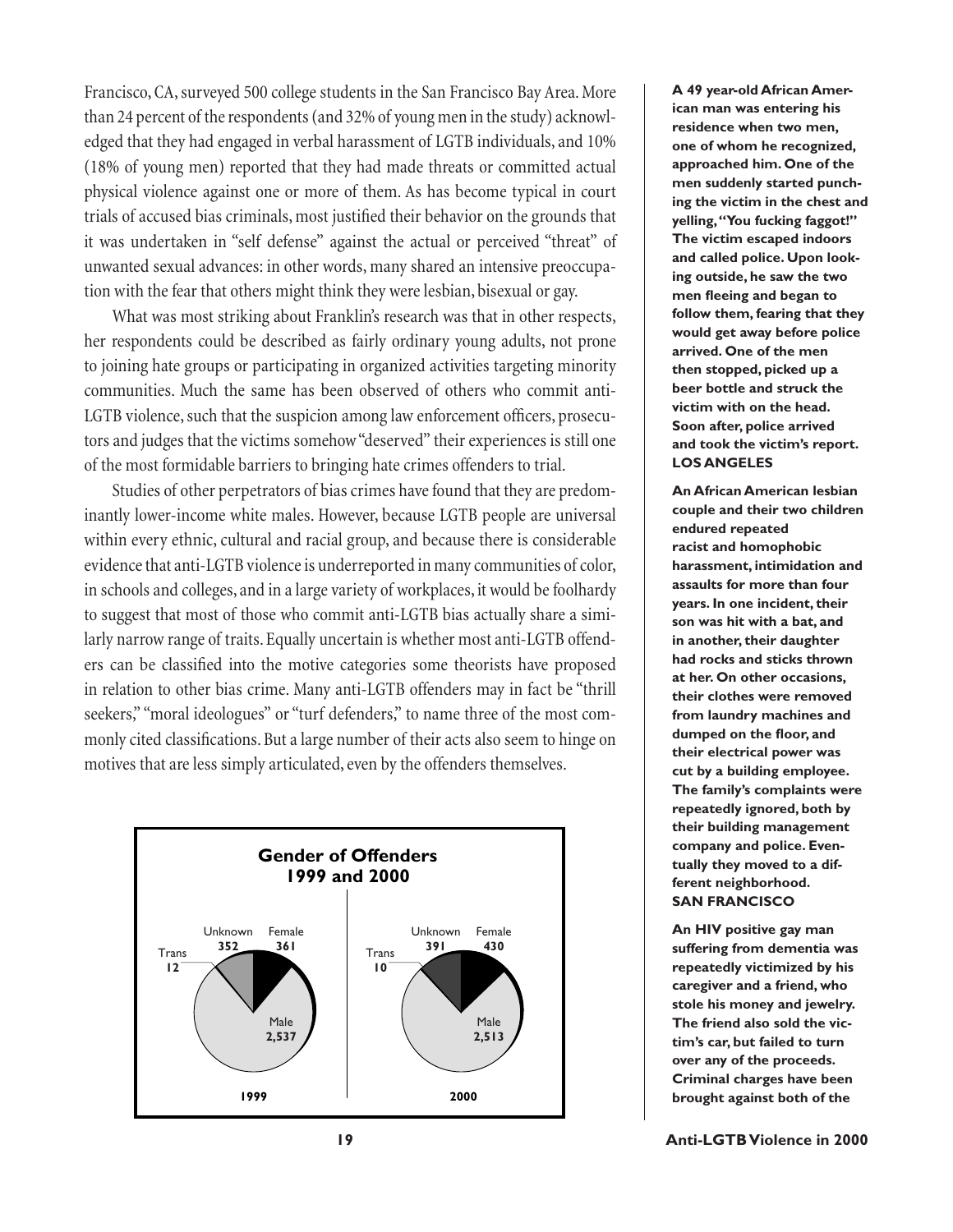**offenders, but in the meantime the victim has been left in an impoverished state. NEW YORK**

**Three gay men living together in a trailer park in Elsmere, Kentucky were woken at 4 AM to pounding noises and the sounds of approximately thirty people gathered on a private lot across from their trailer. Some of the individuals were armed with hammers, bats, sticks and rocks. They were pounding a cross into the ground, where two other crosses had already been erected. One of the men said, "Bring out one of those faggots – we'll burn them too."** The crosses were lit on fire. **The victims called 911, but reported that it took 20 minutes for police to respond. When police did arrive, they said there were no grounds for arresting any of the perpetrators because "burning a cross on [their] own property is not a crime." The police did take photographs of the offenders, and told them to disperse. They also took one of the crosses "as evidence," and arrested two individuals who had thrown beer cans, charging them with disorderly conduct. Since the incident, victims have reported continuing harassment, including neighbors miming gestures of slicing someone's throat, hanging someone with a rope or strangling someone. CINCINNATI**

**Two lesbian women were returning home from work when they were accosted by three men who shouted antilesbian slurs. The men proceeded to chase and attack them, and one of the victims suffered a broken nose and** 

In 2000, the 3,344 offenders documented by NCAVP grew somewhat more diverse in relation to the 3,262 reported in 1999 (a difference of 3%). For example, the number of offenders who were reported female increased by 19%, from 361 to 430, so that females accounted for a slightly larger proportion of offenders as a whole (12.9% in 2000, v. 11.1% in 1999). Virtually all the rest in both years were male.

Offenders reported to NCAVP also continued to have a large variety of ages, with no single age group (among those younger than 65) predominating to a very great extent. This generality notwithstanding, significant growth was observed in many age categories in 2000, particularly for offenders under  $18 (+31%)$  and between the ages of 45 and 64 ( $+40\%$ ). The true significance of these increases is uncertain, however, given a simultaneous large reduction (-21%) in the number of offenders whose age was categorized as "unknown" (and who presumably accounted for some of the increases reported in the other age groups).

The reported race/ethnicity of offenders also continued to be fairly constant in 2000, with whites accounting for the largest identified group (29.9%) of offenders overall, followed by Latino/a individuals (17.3%) and African Americans (15.1%). Modest numerical but large percentage increases were observed in some smaller racial/ethnic and cultural categories, especially Arab/Middle Eastern (from 23 to 40 offenders,  $+78%$ ) and Asian/Pacific Islander (from 36 to 50,  $+39%$ ), while the reverse was true for those who categorized as multiracial (from 45 to 37, -18%) or Native American (from 5 to 3 individuals). In this and past NCAVP reports, increases of offenders in any single racial/ethnic category have tended to be reflected by growth in the number of victims in the same category, suggesting that the violence perpetrated by many offenders targets people within their own racial/ethnic communities. Precise conclusions are difficult to draw, however, since in both 1999 and 2000, a plurality of offenders was comprised of those whose race/ethnicity was reported unknown (34.7% and 32.0%, respectively).

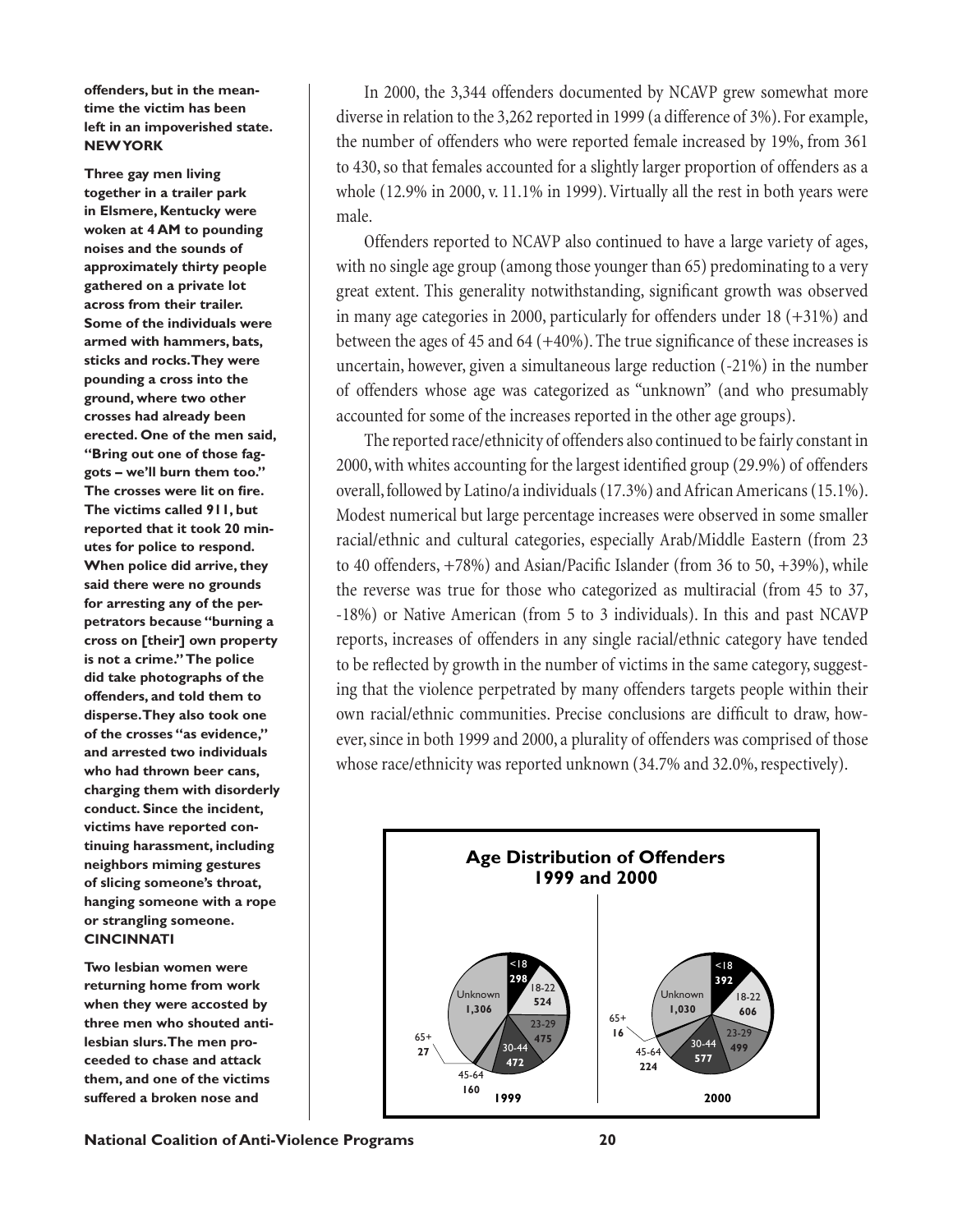

The largest group of offenders in both 1999 and 2000 were reported to be strangers to their victims (44.5% and 42.0%, respectively). However, significant percentage increases were observed in 2000 among some whose identities were known, especially acquaintances/friends (+34%), employers/coworkers (+13%), ex-lovers (+44%), landlords, tenants and neighbors (+18%) and relatives/family members (+25%). Additional growth was reported among security guards/ bouncers (+161%), service providers (+32%) and other individuals (+57%), while declines were seen among those who described as law enforcement officers (-8%), lovers/partners (-39%) and those whose relationships to their victims were not known (-23%). Again, increases in some of these categories may be partly attributable to the decline in the latter.

The apparent reduction in offenders categorized as police officers deserves special notice, since it seems to belie other statistics presented in this report showing a net increase in police victimization of LGTB individuals. Most of the actual decline in the number of police officers reported to be offenders of 2000 occurred in just two NCAVP regions, Massachusetts and Providence, which also reported reductions in the number of anti-LGTB incidents overall. Throughout the nine other regions, the number of police officers reported to be offenders either grew or remained fairly stable.

A more definite trend was the increase in the number of incidents perpetrated by groups of ten or more offenders, such that 3% of the incidents committed in 2000 accounted for at least 21% of the offender total. There was a related, 11% decline in the number of incidents committed by just one person, and additional growth in the number of incidents committed by two to three (+19%) and four to nine (+36%) individuals. But despite the increase in offenses perpetrated by larger groups, a significant majority (57.6%) of incidents in 2000 were committed by lone offenders, compared to an even larger percentage, 69.7%, in 1999.

**lost all her upper front teeth. The other sustained bruises on her back and knees from a fall during the struggle. The**  victims filed a police report, **but no arrests have been made. NEW YORK**

**A gay man was assaulted by two or three other men as he walked to his car after leaving a LGTB establishment. The victim was grabbed and punched during the attack, and the offenders used anti-LGBT slurs before running off. The incident was not reported to the police. COLUMBUS**

**An older African-American women, her lesbian daughter and her daughter's partner were harassed, threatened, and intimidated by a neighbor in their apartment complex for more than three years. The harassment often included anti-gay remarks. In the most recent incident, the older woman had gone downstairs to visit her daughter when the perpetrator appeared and said, "Bitch, what the fuck are you doing**  down here?...This is my floor, **bitch!…Let me catch you down here again, and I'll take you out of here." The perpetrator made two other verbal threats against the three women on the same day. Eventually the women were able to obtain a restraining order against him. LOS ANGELES**

**Fliers announcing an event at a college campus that was to feature remarks by Judy Shepard, the mother of murdered, gay college student Matthew Shepard, were defaced. Threats to gay students were written on a** number of the fliers. **MASSACHUSSETS**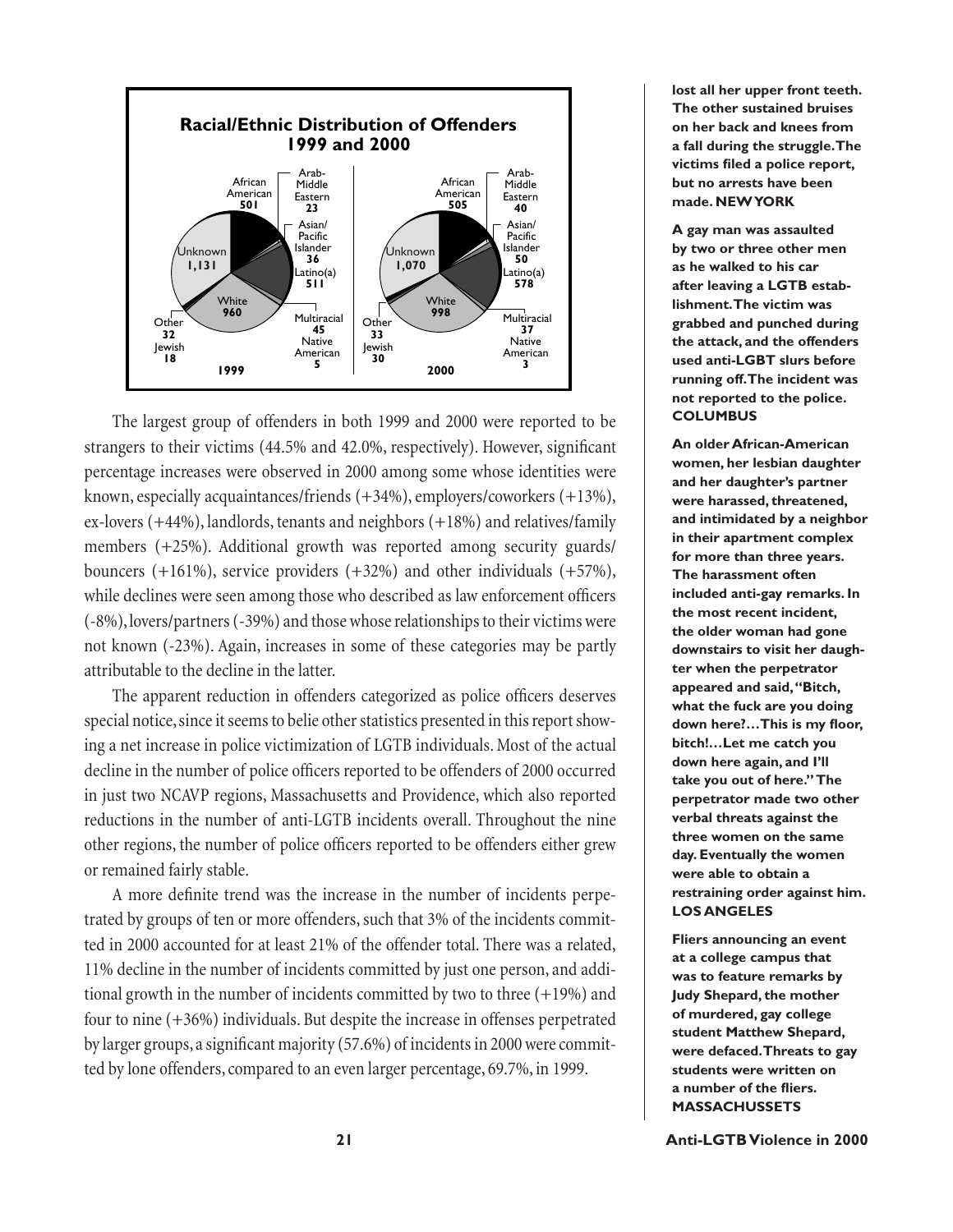**A woman and her 10 year-old child were stopped by a**  police officer, allegedly for **running a red light. The officer** gruffly ordered the woman to **exit her vehicle, and when she refused because of her fear**  of the officer's aggressive atti**tude, he reached inside the window and forced her out. He then pushed her to the rear of her car and pressed her head down onto the trunk, calling her a "white dyke," until she lost consciousness. An internal affairs report has been filed against** the officer. **HOUSTON** 

**A lesbian reported being sexually assaulted by a man who used anti-LGBT slurs. The victim was walking to her car when she was attacked by a white male in his 20's. He punched and raped her, calling her a "dyke" during the attack. She was treated at a local hospital. No arrest has been made. COLUMBUS**

**The remains of Steen Fenrich, a 19 year-old Afrcian American gay man, were discovered in a Queens park. A man walking in the woods found a plastic container holding a bleached skull, foot bones, loose teeth and a pair of trousers. The words "Gay nigger number one" were written on the skull, as was a Social Security number. Police subsequently traced the Social Security number to a man reported missing several weeks earlier, and went to notify the apparent victim's parents. One of them, his white stepfather, was reported by neighbors to be acting in a reckless manner with a gun later that day. Police went to the house again, and after a seven-hour standoff, the stepfather shot** 

Finally, organized hate groups continued to account for a very small proportion of incidents (1.0%) in both years. In 2000, 21 incidents were committed by hate groups, v. 19 in 1999. However, some NCAVP members reported an increase in gang-initiated anti-LGTB violence not formally reflected in any of the statistics in this report.

# Section 3. Victims

Perhaps surprisingly, little more is known about some of the victims of anti-LGTB violence than about the offenders. That is because many victims of anti-LGTB bias hesitate to report their experiences, either to police or even their own community organizations. The reasons often include one or more of the following:

• **The victim fears the consequences of reporting the incident.** These may include the possibility of reprisals from the offender(s), embarrassment or abuse at the hands of police, being "outed" among family, friends, and coworkers, etc.

• **Family members, friends, coworkers, etc., urge the victim not to report the incident.** Sometimes, it is not victims who fear the consequences of reporting incidents, but others who are close to them.

• **The victim wishes to "move on" from the incident as soon as possible.** Many victims hesitate to report their experience because they want to forget them.

• **The victim believes the incident stemmed from poor personal judgment.** A surprising number of the victims of anti-LGTB crime blame themselves for their experiences—for walking in the "wrong" place, saying the "wrong" thing, or acting in the "wrong" way. In this context, many hesitate drawing further attention to what they view as their own inexperience or foolish behavior.

• **The victim believes nothing can be done to help the situation.** Another reason victims may not report their experience, especially to police, is that they do not believe anything can or will be done to help them.

• **The victim dismisses the incident as not serious.** Especially if the incident does not incorporate assault, the victim may be apt to dismiss it.

• **The victim is not aware of the existence of community-based antiviolence services, or that they provide an alternative to reporting incidents to police.** The existence of anti-violence organizations is not a widely known fact within much of the LGTB community. Nor do many victims initially understand that these organizations will help them, even if they decide not to report their experiences to the police.

Even if the victim is aware of community-based anti-violence ser**vices, they may not be perceived as culturally or linguistically sensitive or accessible.** Divisions of gender, race, national origin, age, class, and sexual orientation are strongly felt by many people within the LGTB community, and often influence the decisions victims make about whether to report their experiences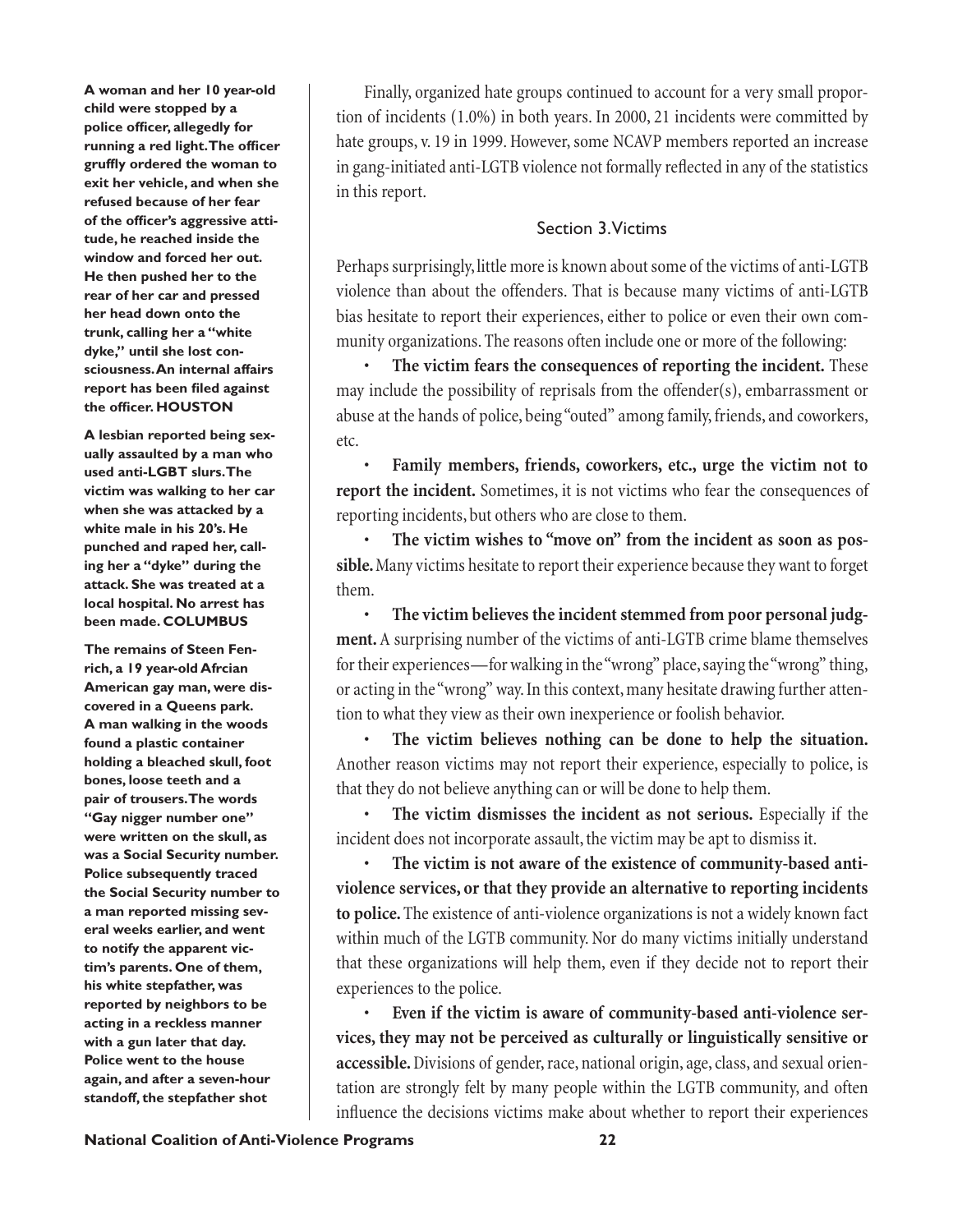to groups that appear to lack culturally inclusive staff, volunteers and programs. In addition, the capacity of many anti-violence organizations to serve individuals whose first language is not English is often limited.

For all these reasons, the information about the victims of anti-LGTB violence documented by NCAVP in 2000 (albeit more comprehensive than that reported by most law enforcement agencies or in past editions of this report) must necessarily be viewed as incomplete. NCAVP strongly believes, for example, that the incidence of anti-LGTB bias crime affecting younger and older people, immigrants, people of color, people in the military, and those within many other populations and groups is grossly underreported across the country, even to its own members.

Still, the number of victims documented by NCAVP in the 11 reporting regions grew substantially in 2000, to 2,475 from 2,249 in 1999 (+10%). Their rate of increase was significantly higher than the growth in incidents  $(+8%)$  or offenders  $(+3%)$ .

Aside from its larger size, however, there were not many meaningful changes in the population of victims documented by NCAVP over the past year. In both 1999 and 2000, large majorities were male (61.9% v. 64.0%, respectively) and identified themselves as lesbian or gay  $(75.5\% \text{ v. } 77.5\%)$ . A significant plurality was between the ages of 30 and 44 (35.9% v. 37.1%), with most of the remainder evenly divided between those aged 23-29 (15.2% v. 16.0%) and 45- 64 (12.5% v. 14.4%).

There was a notable increase in the number of victims reported to be white: they constituted 47.6% of all victims in 2000, v. 41.0% in 1999. But increases also occurred in other racial/ethnic categories, especially among African Americans, who grew to make up 12.5% of the 2000 total; Asian/Pacific Islanders, who accounted for 2.1%; and Latino/a individuals, who constituted 13.2% of victims in 2000 overall. As such, Latino/a individuals became the largest group of people of color who were reported as victims in 2000, surpassing African Americans, who



**himself to death. The case**  was ultimately classified as **an anti-gay hate crime, which police believe was committed by the stepfather. NEW YORK**

**A woman reported that her 15 year-old daughter was attacked by two classmates after school. The attackers, both white 16 year-old males, used anti-LGBT slurs during the attack. All three students**  faced suspension for fighting. **The woman reported that school authorities were not cooperative in addressing her concerns for her daughter's safety and about the injustice of subjecting her to punishment along with the offenders. The incident was not reported to the police. COLUMBUS**

**A Latino gay man was murdered, apparently by another man he met at a daylong dance festival. The two returned to a hotel together, where the offender stabbed the victim several times. No arrests have been made. NEW YORK**

**Two young nephews, who authorities say were eager to rob their "faggot" uncle, murdered an older gay man living in Detroit. The victim was known to have valuable belongings in his home, including jewelry and a fur coat. After the defendants shot and killed the victim, they stripped him naked and left him in his bedroom, in an apparent attempt to divert suspicion. One defendant pled guilty to seconddegree murder, while the other pled guilty to armed robbery. MICHIGAN**

**A man in his mid-30s was leaving a gay bar in Houston when he was stopped by two**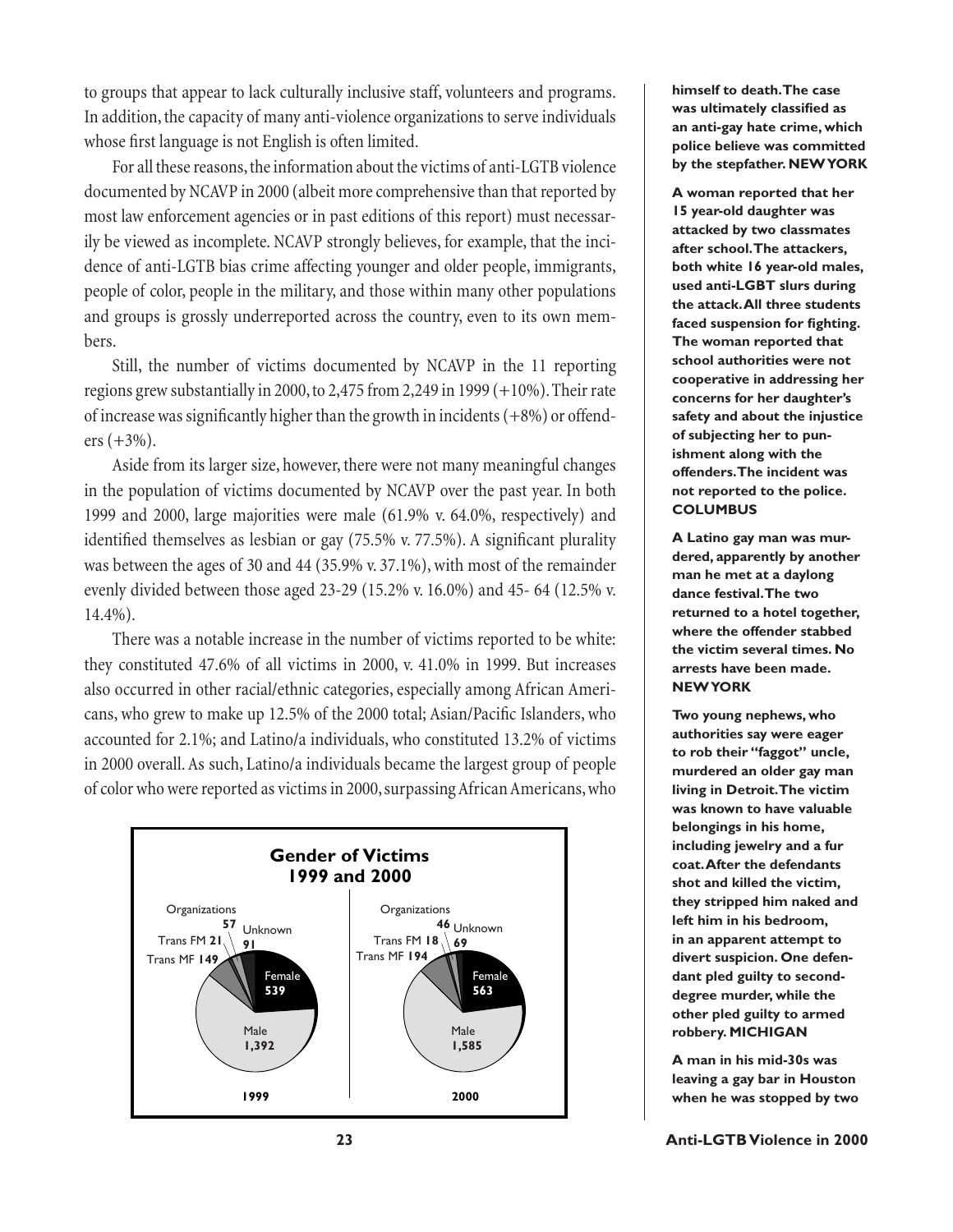**men who asked for directions. After he had complied and turned away from them, one of the men said, "We're gonna kill this queer," and hit him on the head with a blunt object. The victim required several stitches in on his head and received a concussion. No arrests have been made. HOUSTON**

**A lesbian woman reported a commercial van cruising an LGTB neighborhood while the occupants, three white men in their early 20's, yelled anti-LGBT slurs. The incident was not reported to the police. COLUMBUS**

**A 22 year-old white man was killed in Edgewater Park in the Bronx on Labor Day Weekend. The victim, a political science major at NYU, had recently dyed his hair blond and gotten several piercings in one ear. The murder began with an incident in which the victim was saying goodbye to friends after attending a Labor Day party in the park. A nearby group of teens, who also knew the victim, shouted that he was gay. The victim and his friend then went to confront the harassers, and in the ensuing altercation, the victim was stabbed through the heart with a long knife. The killer was never identi**fied, nor was it ever deter**mined that the victim was actually gay. NEW YORK**

**A multi-racial gay man in his early 20s was threatened at his place of employment, a hotel, by a temporary worker. The perpetrator told the victim that he would**  "sacrifice him." The victim **reported the incident to his manager, who took no action. Two hours later, the tem-**



had accounted for a somewhat larger proportion of nonwhite victims in 1999. As was the case in the reports about offenders, some of these changes may be artifacts of a sharp reduction (-24%) between the two years in the number of victims whose race/ethnicity was not reported.

Many other of the most intriguing new trends were confined to less populous victim categories. There was a large numeric (from 149 to 194) and percentage (+30%) increase in the total of transgender male-to-female victims, and an equivalent (and perhaps closely related) increase, from 108 to 149  $(+6%)$ , in the number of victims who identified themselves as heterosexual. On the other hand, significant decreases (from 31 to 17, -45%) occurred among victims aged 65 and over, and those identified as organizations (from 57 to 46, -19%).

Finally, this report has already summarized the extent to which victims in 2000 suffered immediate physical harm. Unfortunately, it is not within NCAVP's capabilities to provide quantitative information about the longer-term psychological and physical sequelae of their experiences, since the data upon which this report is based are captured at intake, and not from extended case records. The



**National Coalition of Anti-Violence Programs 24**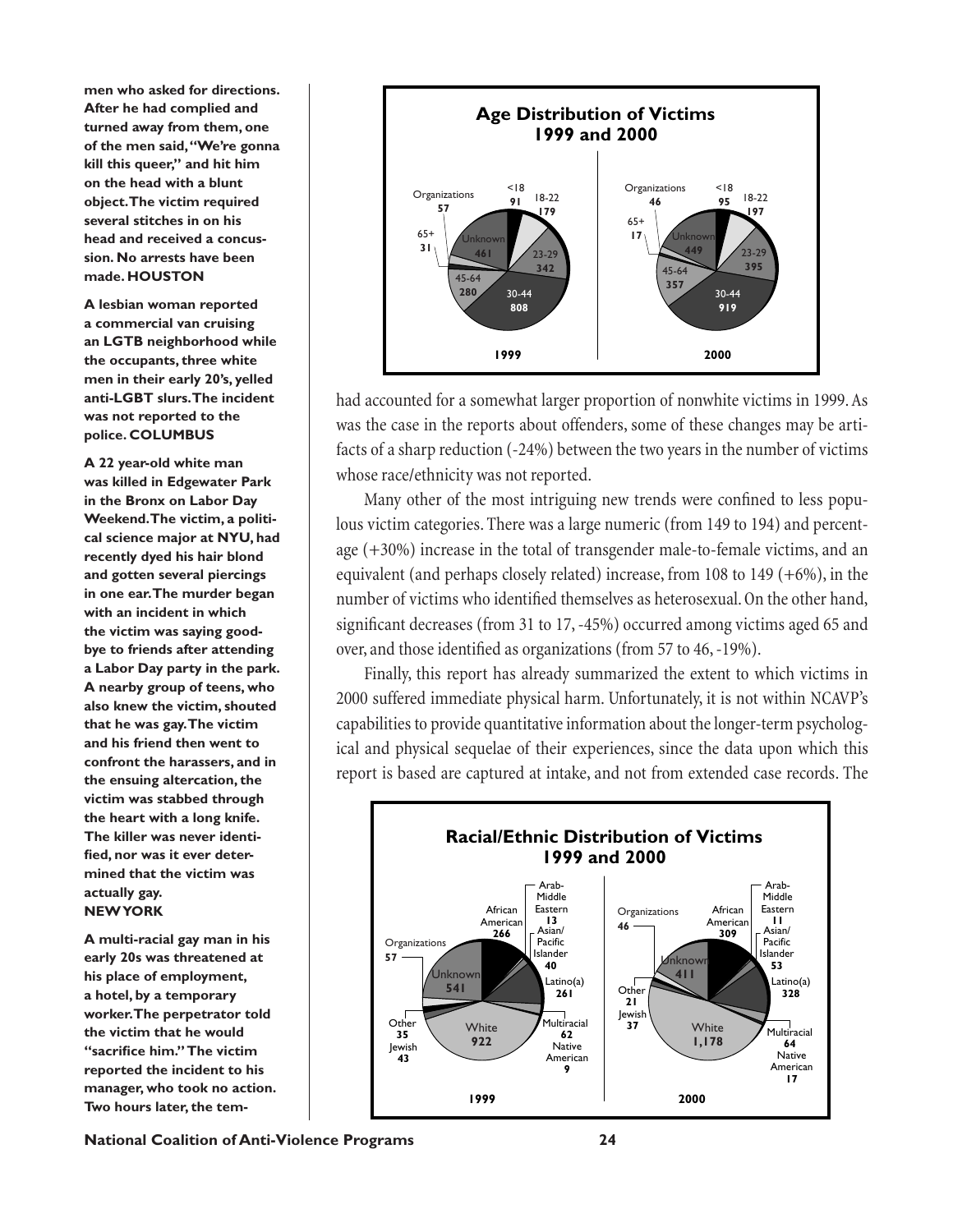case narratives in the margin very often dramatize these longer-term impacts in a qualitative way, however, and the reader is encouraged to review them. Individual NCAVP member agencies may also be able to provide more extensive information about victims and their experiences than it is currently possible to collect for NCAVP as a whole.

### Section 4. Police Response

It would be an understatement to suggest that the relationship between the LGTB community and the police is strained. Historically, police were agents of the most brutal repression experienced by LGTB individuals. More recently, while police action overtly targeting the LGTB community has receded in many areas of the country, it still frequently arises, usually under cover of vice law enforcement and "quality of life" campaigns. These especially seem to target those whose modes of LGTB self-expression do not fi t within an amorphous new set of perceived "acceptable" norms.

NCAVP's bias incidence data collection procedures reflect this continuing legacy in at least one important way: NCAVP classifies as acts of police misconduct certain activities that are otherwise fully sanctioned by law enforcement. These include selective or discriminatory raids of LGTB businesses; entrapment of LGTB individuals on charges of public lewdness, gross indecency, sodomy, etc.; and the harassment, detention or arrest of LGTB people (usually on the catchall charge of disorderly conduct) for "crimes" that include public displays of affection, having nonstandard dress or appearance, etc.

On the other hand, NCAVP does not classify all unpleasant encounters between LGTB individuals and the police as bias-motivated incidents. So long as police act in professional ways and with respect for the civil, legal and human rights of the persons they accuse, then NCAVP is more apt to applaud their activities than condemn them. In fact, a large number of NCAVP member agencies have periodically assisted police in addressing troublesome law enforcement problems in the LGTB community, and even in apprehending some LGTB and non-LGTB offenders.

These dual functions—to improve cooperative relationships between the LGTB community and police even as they act as advocates for those who become victims of police misconduct—are sometimes difficult for NCAVP's member agencies to perform. It is not uncommon for NCAVP's members to be working closely with police to resolve one or more cases of anti-LGTB violence even as they condemn police activities in other respects. Police agencies themselves are not above pointing to their relationships with LGTB anti-violence organizations as "proof" of their sensitivity to the LGTB community and its needs, even while continuing to engage in repressive activities against its members.

The continuing role of police officers as agents of anti-LGTB oppression has at least one other important effect: it substantially increases the likelihood that

**porary worker attacked the victim in the presence of four supervisors, who did nothing to stop him until the assault became serious. At that point, a hotel manager called police. When police responded, they refused to take any action beyond issuing "a ticket" to the offender. One police offi cer remarked to the victim, "Does this surprise you, when you choose this lifestyle?" Although the victim has been assured by his employer that the attacker will not be rehired, he is fearful that the man may still "come after him." COLORADO**

**Two men were leaving a nightclub in the early morning hours when they noticed a car circling the block where they were walking. As the two approached their own vehicle, they saw the car circling again. A person on the passenger side of the circling car threw a balloon with red paint at the two men, hitting one of them on the shoulder. As the passenger was throwing the balloon, he yelled, "Take this, you fuckin' fag!" The couple reported the incident to police, but no arrests were made. HOUSTON**

**A Latino gay man in his early 30s was severely beaten by two cousins and left for dead on the side of the road. The man was picked up by his cousins to go have a beer, but was instead taken to a rural area and beaten for an hour. His cousins held a knife to his throat and threatened to kill him while yelling anti-gay epithets. He was dumped by the side of the road and left for dead. According to the victim, the last thing his cousins said to him was "If you tell the police or anybody, we'll**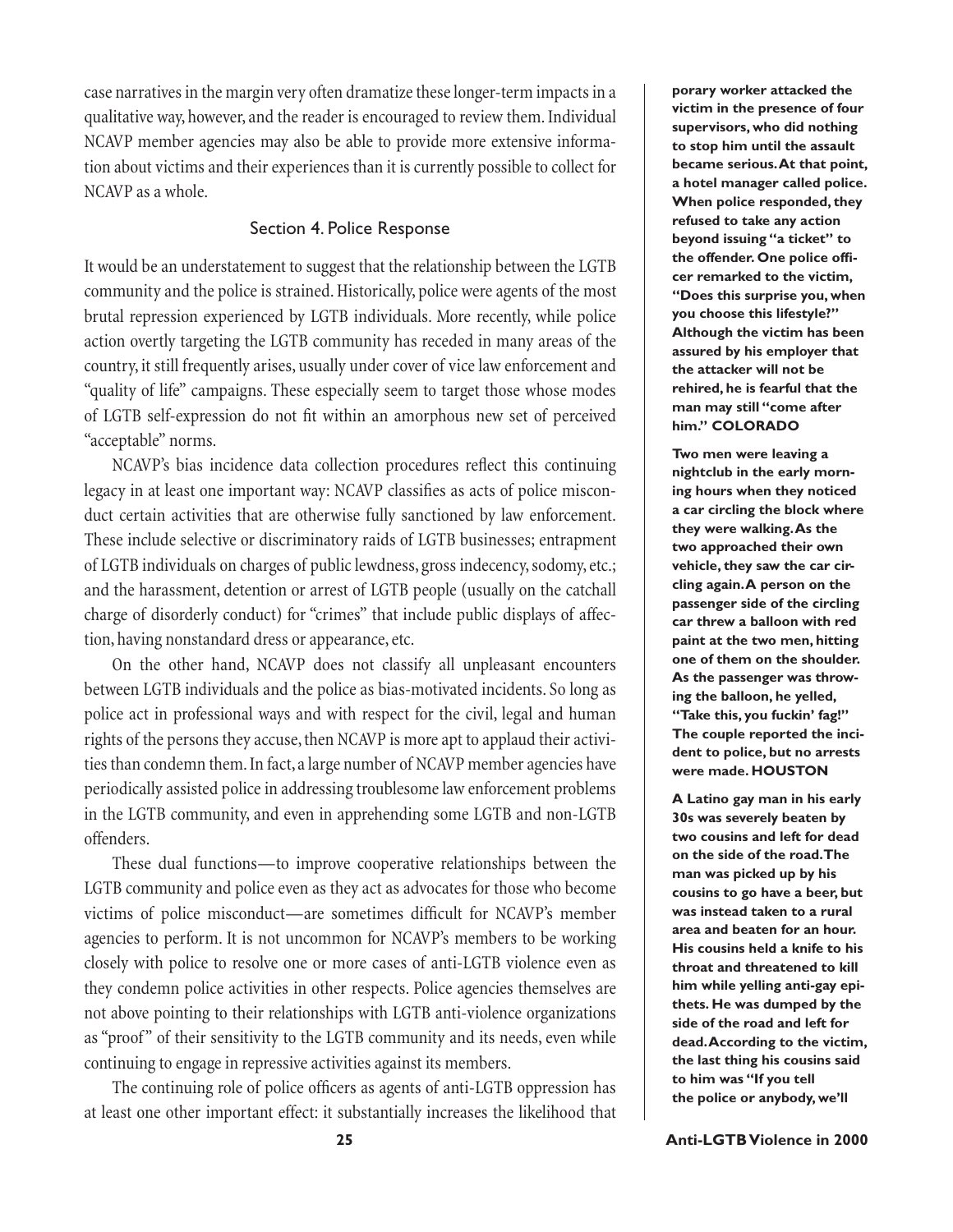**kill you". He eventually managed to crawl to a nearby house and call for help. The victim suffered massive head trauma, brain swelling and internal bleeding. One of his cousins has been arrested. COLORADO**

**A 20 year-old Latino gay male was taunted with antigay slurs, chased and beaten by three men on the campus of Bakersfield College. The victim was leaving a cafeteria when three male students started harassing him. They yelled, "Tell us if you are a faggot!" "Yes, you are a faggot," and "Fucking faggot." The perpetrators took the victim's lunch and started eating it, while the victim sought refuge in a nearby gymnasium. The men followed him, and after cornering the victim near an exit, threw water on his face, hit him several times in the back, and punched him in the head. One of the attackers then yelled, "I am going to rip you a new asshole, you fucking faggot." Other students and**  faculty finally intervened and **halted the attack. College offi cials later disciplined the perpetrators, and Bakersfield College held a rally to show support for the victim. Criminal charges have also been fi led against the offenders by the Kern County District Attorney's office. LOS ANGELES**

**A young white lesbian was walking home from her job at a Denver bar. As she cut through a parking lot across the street from the bar, she noticed a car waiting in the lot. Suddenly the car pulled in front of her and blocked her way, and two men got out. One hit her in the face** 

victims of anti-LGTB crime will not report their experiences to police, for fear of drawing unwanted attention. Very often in the experience of NCAVP's members, even the victims of the most brutal anti-LGTB assaults will hesitate to file police reports, and for those who do, a good portion of the services that NCAVP agencies provide is concerned with persuading police to act on their complaints in a meaningful way.

It was with some surprise, then, that NCAVP initially compiled statistics for this report seeming to indicate that in one respect, police responsiveness to anti-LGTB violence had improved: police arrested offenders in a far greater percentage of the cases reported to them in 2000 (27.6%) than in 1999 (16.5%). However, a closer examination of local incident data reveals that almost all of this increase was restricted to one city, San Francisco  $(+ 384%)$ , where the local AVP also reports having made significant efforts to help police respond more effectively to bias-motivated crimes. By contrast, the number of arrests decreased by disproportionate amounts in all but two of the other NCAVP regions.

In nearly all the other ways documented by NCAVP, police responsiveness to anti-LGTB violence deteriorated throughout 2000. Police refused to process victims' complaints in a much larger number of the cases reported to them (+49%), even though the number of reports police received in 2000, 746, remained largely the same as in 1999. Police also failed to classify as bias crimes a significant number of complaints they received (the classification being available in most instances), such that the complaints officially categorized as bias-related in 2000 accounted for just 28.0% of all incidents reported to police, compared with 32.7% in 1999. However, it also appears that there was a substantial  $(+25%)$  increase in the number of victims who did not actually seek a bias classification for their complaints, either because they did not initially pereive their experiences as bias-

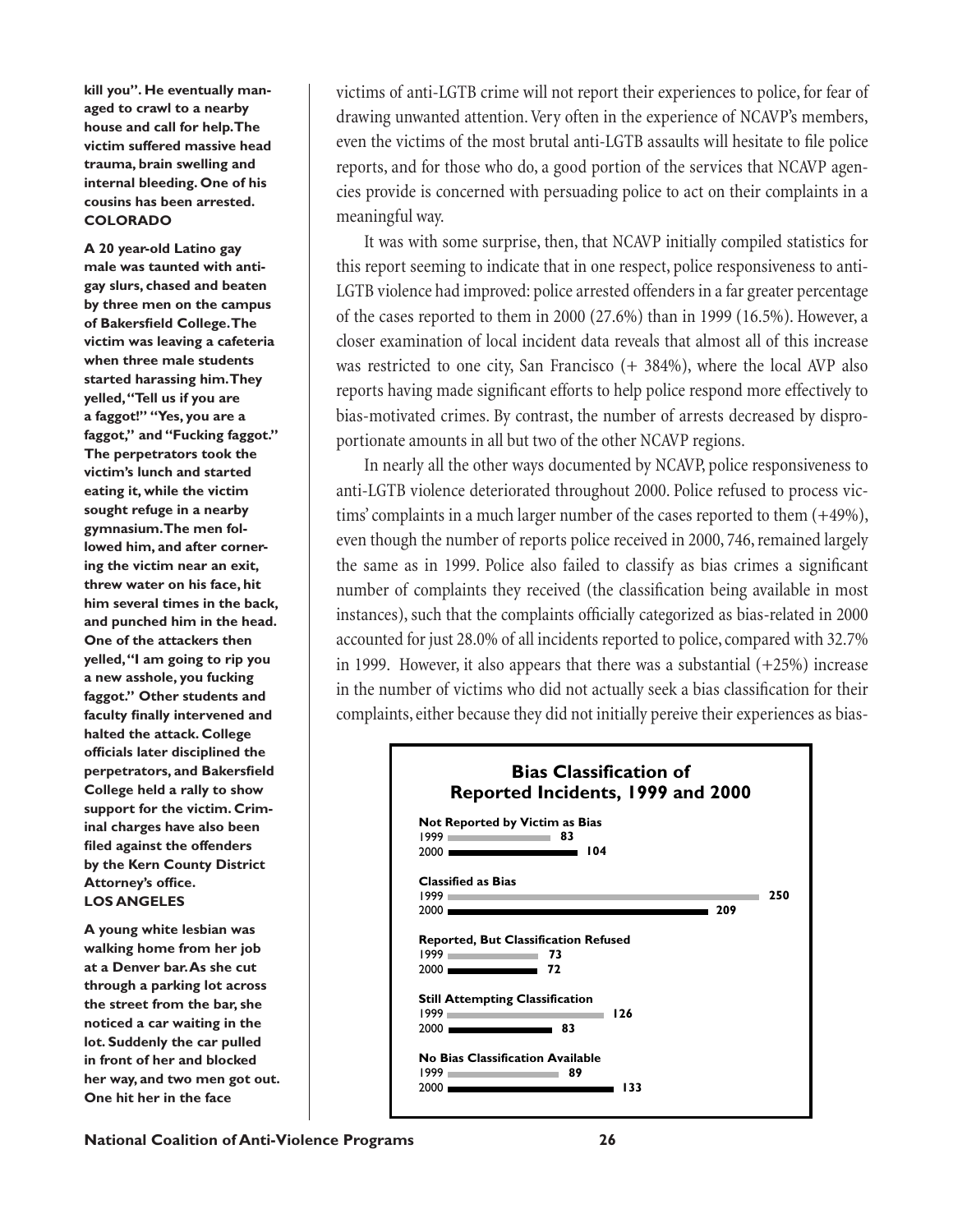related , or did not wish to draw attention to their LGTB status (some assault victims for example, may report being "mugged" rather than being the target of an anti-LGTB attack). As a result, it is difficult to assess overall trends in this area of police activity.

Far less uncertain is that the quality of police interactions with victims took a turn for the worse in 2000. The number of reported encounters in which police were characterized as "courteous" declined from 323 to 307 (-5%), while those in which police attitudes were "indifferent" remained almost precisely the same. Abusive encounters with police grew at an especially alarming rate, with the result that 53% more incidents in 2000 than in 1999 were characterized by verbal abuse, and instances of documented physical abuse grew by 24%, from 29 to 36 cases. Interestingly, most of the growth in abusive encounters with police was in incidents that did not specifically incorporate identifiable anti-LGTB speech or gestures. Perhaps police have learned to moderate their misconduct so as not to appear specifically biased against LGTB individuals, or have become more prone to abusive behavior overall.

It is important to note that not every region reported poorer interactions between members of the LGTB community and law enforcement (in some instances, these relationships remained virtually nonexistent in both years). At least judging from NCAVP's data, police interactions with individual members of the LGTB community could be said to have improved somewhat in Chicago and Columbus, even though in the former case, there were also a larger number of reports of unjustified arrests and raids of LGTB businesses. Just as intriguing, the quality of individual police encounters deteriorated most markedly in San Francisco, where there were also more reported arrests of anti-LGTB offenders. These examples alone should evince the complexity of LGTB community/police relations; readers are advised to consult the local summary reports that follow for more specific information.

with his fist while the other **yelled "dyke."** The first man **then beat her with a baseball bat, and she passed out. When the victim regained consciousness, the men and their car were gone, and so was the victim's backpack. She returned to the bar and called the police and paramedics. She was particularly frightened because her daily planner had been in her backpack, and it contained her home address. For that reason, she stayed with friends for three days after**  the incident. Upon finally **returning to her home, she found her backpack hanging from her back windowsill with everything still inside (including money, a CD player, and her cell phone). COLORADO**

 **A 44 year-old white gay man was the victim of an antigay attack in which he was twice pushed into oncoming**  traffic and hit by a bus the **second time. The incident began while the victim was at PrimeTime, a gay-friendly bar in Hollywood. He was talking with a patron, when another man began repeatedly to interrupt his conversation. The victim asked the offender to leave him alone, at which point the offender said, "Oh, you are wearing two earrings and a stud in your nose…maybe you should be around the corner with all of the drag queens." Soon afterward, the victim left the bar. While standing at a crosswalk, the perpetrator approached him again, yelling that the victim was a "cocksucking, queer faggot bitch." The perpetrator then punched the victim with a**  closed fist on the side of **his face and pushed him into oncoming traffic twice. The**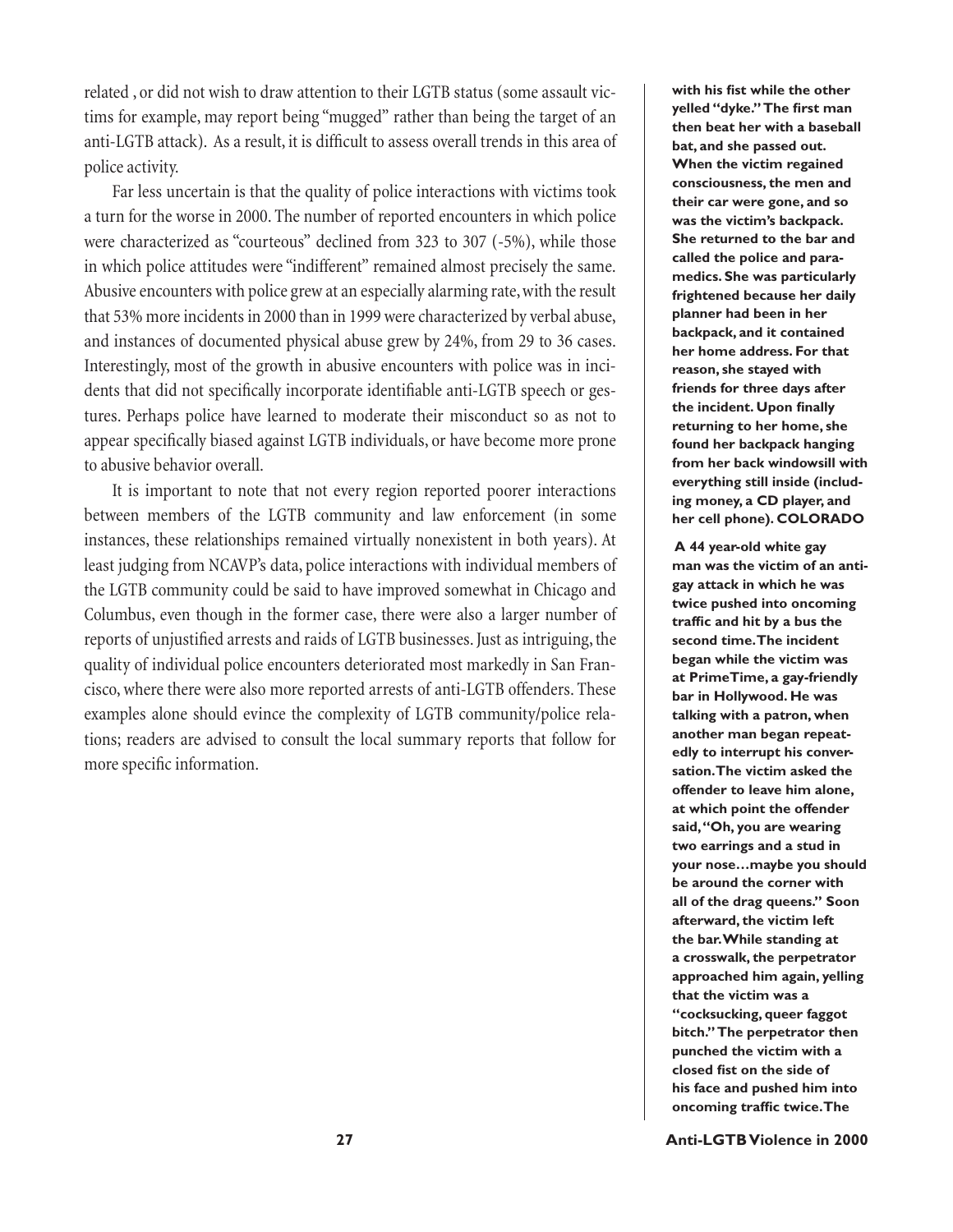**second time, the victim was struck by an oncoming MTA bus, and sustained injuries including a broken leg, lacerations and bruises. LOS ANGELES**

**A gay man in San Francisco was repeatedly harassed with anti-gay remarks, stalked, and physically assaulted by a young woman who occasionally entered his building to visit family members. The victim was terrified that she would return to attack him again at any time. With the help of the local AVP and police, the victim was able to obtain a permanent restraining order against the offender, who was also arrested for committing a hate crime. SAN FRANCISCO**

**A 31 year-old white man left a gay bar and was walking to his car in the early morning hours when he passed a group of people on the street. Two men followed him to his car; one grabbed his arm and began pounding him on the head and shoulders while calling him a "faggot." The victim suffered head trauma and bruises on his shoulder. MASSACHUSETTS**

**A 51 year-old gay white male was walking on the sidewalk when he was confronted by a man who yelled "Fuckin' bitch" at him. The perpetrator ran toward the victim, who remained frozen on the spot. He then punched and pushed the victim in his chest, causing him to fall to the pavement. The victim tried to escape into a store, but was pushed from behind into the store's plate glass window, which did not break. In the meantime, a bystander had**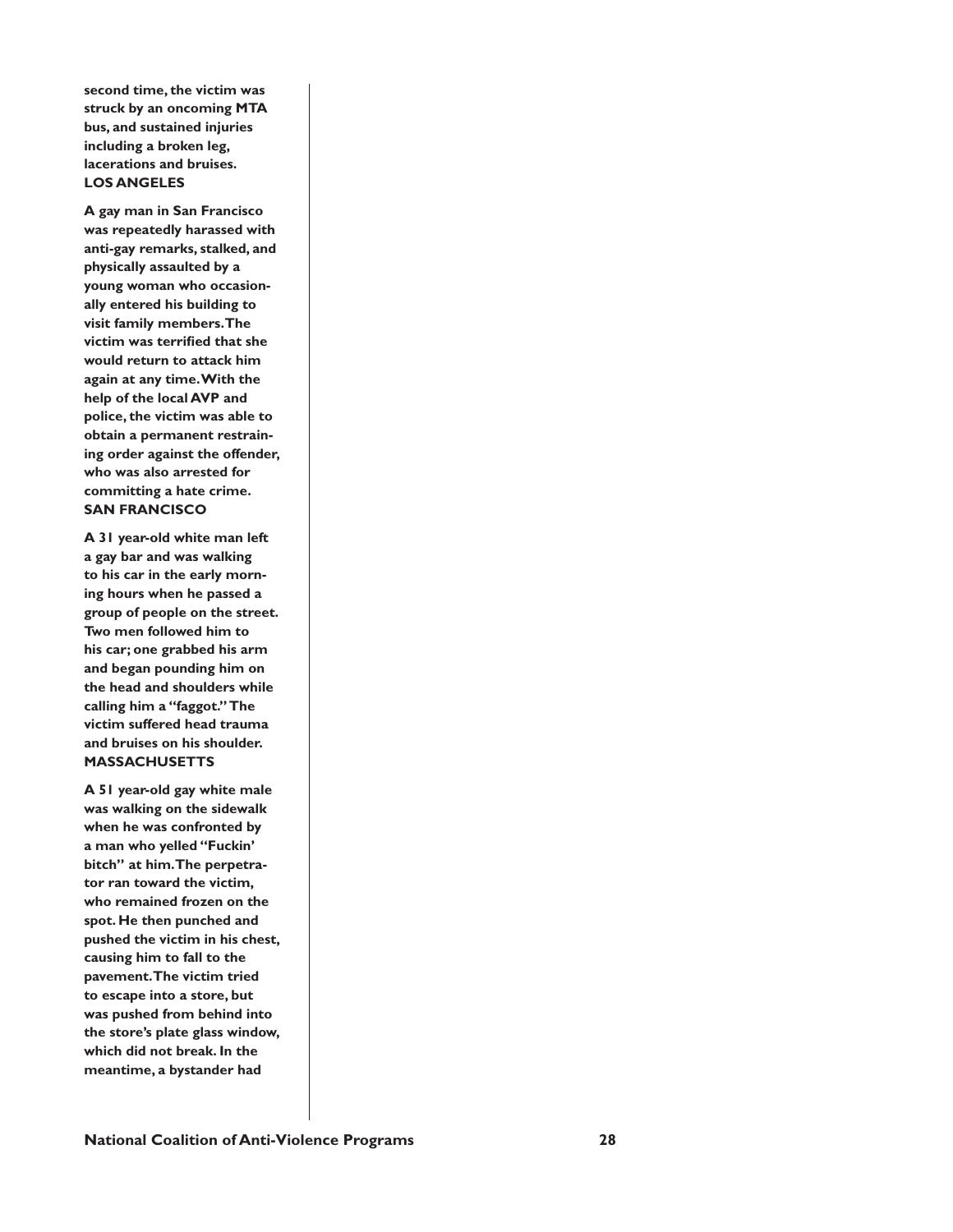# **PART 3. RECOMMENDATIONS**

To the extent there have been recent gains in the fight against bias violence, NCAVP is deeply concerned that many of them will prove short-lived. After eight years of a federal administration that actively sought the expertise and information provided by victim advocates and service providers, a new Presidency with a markedly different method of working on issues like hate crimes has assumed leadership of the country. Additionally, after making genuine progress in both the US House and Senate, the Federal Hate Crimes Prevention Act was again defeated by partisan and ideological bickering last year. For both reasons, most of the recommendations contained in this report are the same as noted in previous years.

## Recommendation 1: Increase Tolerance

Foster a public, educational, political and cultural climate that makes clear that acts of anti-LGTB hatred and bias can have no part in a civil society. Specifically, schools should design and adopt general tolerance education curricula for youth (as well as protect students who identify themselves as LGTB); political leaders of every party should speak out forcefully against anti-LGTB discrimination and violence (and support genuine efforts to end them); businesses should establish and enforce appropriate LGTB tolerance and anti-discrimination standards for the workplace; religious leaders should make clear that no major religious tradition holds violence as an acceptable tenet; and the media should explain and report anti-LGTB violence in its proper context, i.e., as a broader pattern of occurrence that reflects and causes harm to everyone in America.

Anti-LGTB and other forms of bias violence thrive most of all on an inheritance of ignorance and hatred passed from generation to generation. Until all sectors of society help to quash this dismal legacy, there can be little expectation that anti-LGTB violence will come to an end.

### Recommendation 2: Add Protected Classes

Add sexual orientation and gender identity and expression to the roster of classes protected against hate-motivated violence at the federal level by passing the Hate Crimes Prevention Act, thereby authorizing the U.S. Attorney General to investigate and prosecute such cases—particularly those cases in which it is found that local law enforcement does not have theadequate resources, mandate or will to do so. Further address violence due to perceived sexual orientation or gender identity at the state level by passing hate crimes bills to heighten public awareness of such acts and provide increased penalties for those who commit them—particularly repeat and adult offenders. To encourage these new laws, the federal government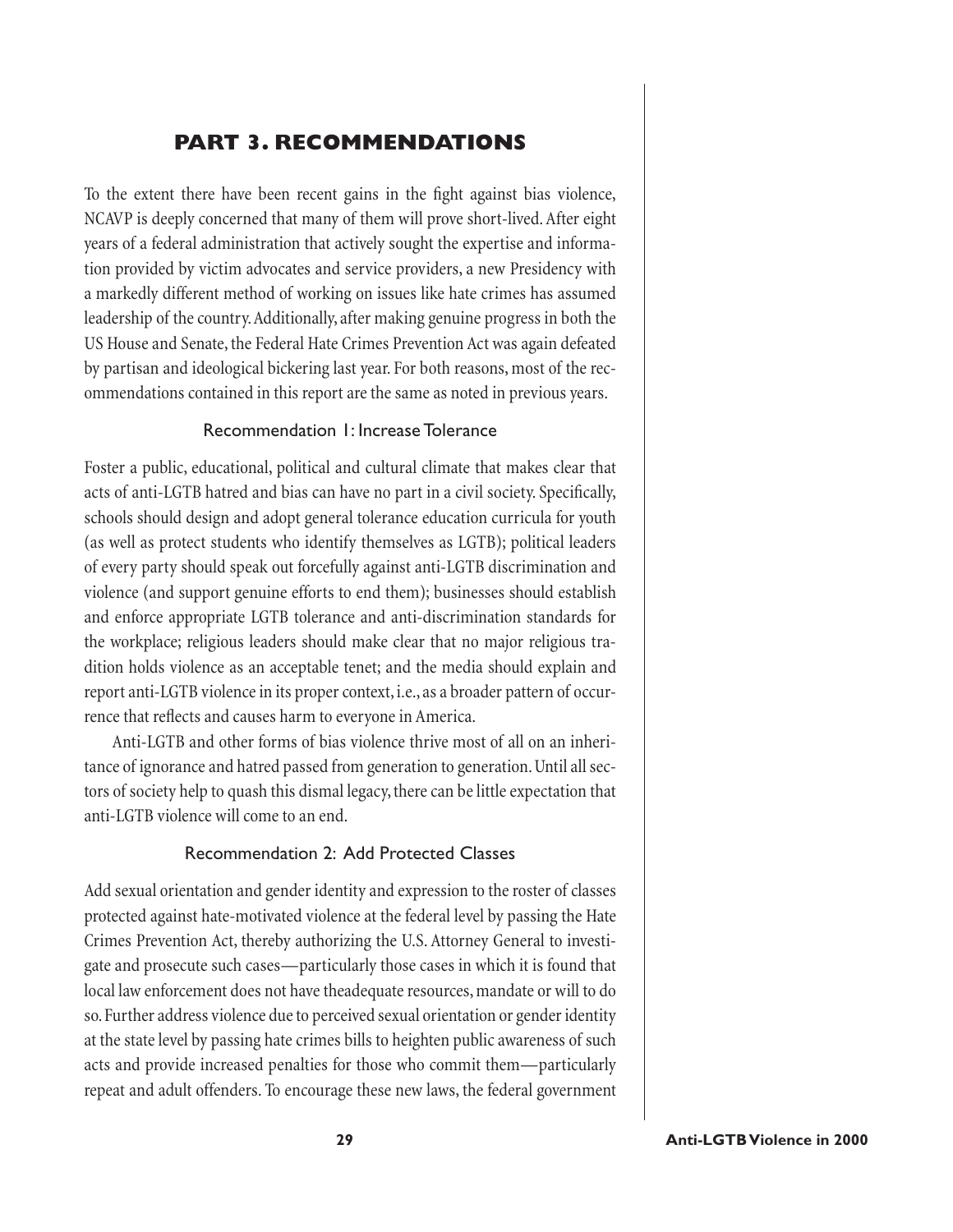should pass legislation to provide enhanced law enforcement, criminal justice and community education funding to the states that enact them.

The failure to pass the Hate Crimes Prevention Act in 2000 was one of the most palpable illustrations to date of the way in which genuine progress in the struggle against anti-LGTB violence remains obstructed by an extremist minority of the nation's political leaders. Now, under a new and more avowedly conservative administration, it seems less likely that the bill will be revived, or that more states and localities will be encouraged to enact hate crimes statutes of their own.

NCAVP nonetheless calls on the new President, who pledged to bridge the divisiveness of the past and bring all Americans together, to show genuine commitment to these principles by supporting the reintroduction and passage of the Hate Crimes Prevention Act this year.

## Recommendation 3: Fund research

Commission a federal study, as well as substantial independent ancillary research, of anti-LGTB and other hate-motivated violence and its prevalence and outcomes. In addition, mandate participation in gathering and reporting data by every political jurisdiction, down to the county level. Support the provision of, and include analyses of data from, community organizations that investigate and address related problems.

Again, the best means to accomplish this goal would be to pass the Hate Crimes Prevention Act, which would mandate federal study of hate crimes at every level of government. Even in the absence of new legislation, it is still within the power of the Department of Justice to conduct a much more resourceful survey of bias crime incidence than has been accomplished in the past.

# Recommendation 4: Provide Rehabilitation and Alternatives to Incarceration

As organizations dedicated to the cessation of violence in our society, many NCAVP members strongly oppose the use of the death penalty. By extension, though NCAVP recognizes that increased penalties must be part of a comprehensive strategy to combat hate violence, it does not believe they can comprise the sole or primary method of addressing such violence. To that end, NCAVP recommends that in association with stronger hate crimes laws that provide increased penalties, enhanced rehabilitation be provided to convicted offenders to reduce recidivism and interrupt escalating cycles of abuse. Additionally, it is essential in some cases that alternatives to incarceration be developed, especially for youthful and first-time offenders.

The careers of hate criminals often begin with relatively inconsequential acts. Appropriate rehabilitation may be key to helping them interrupt a progression to more violent behavior, especially if they are young or juvenile offenders. Few such programs exist today at any level of the criminal justice system, however,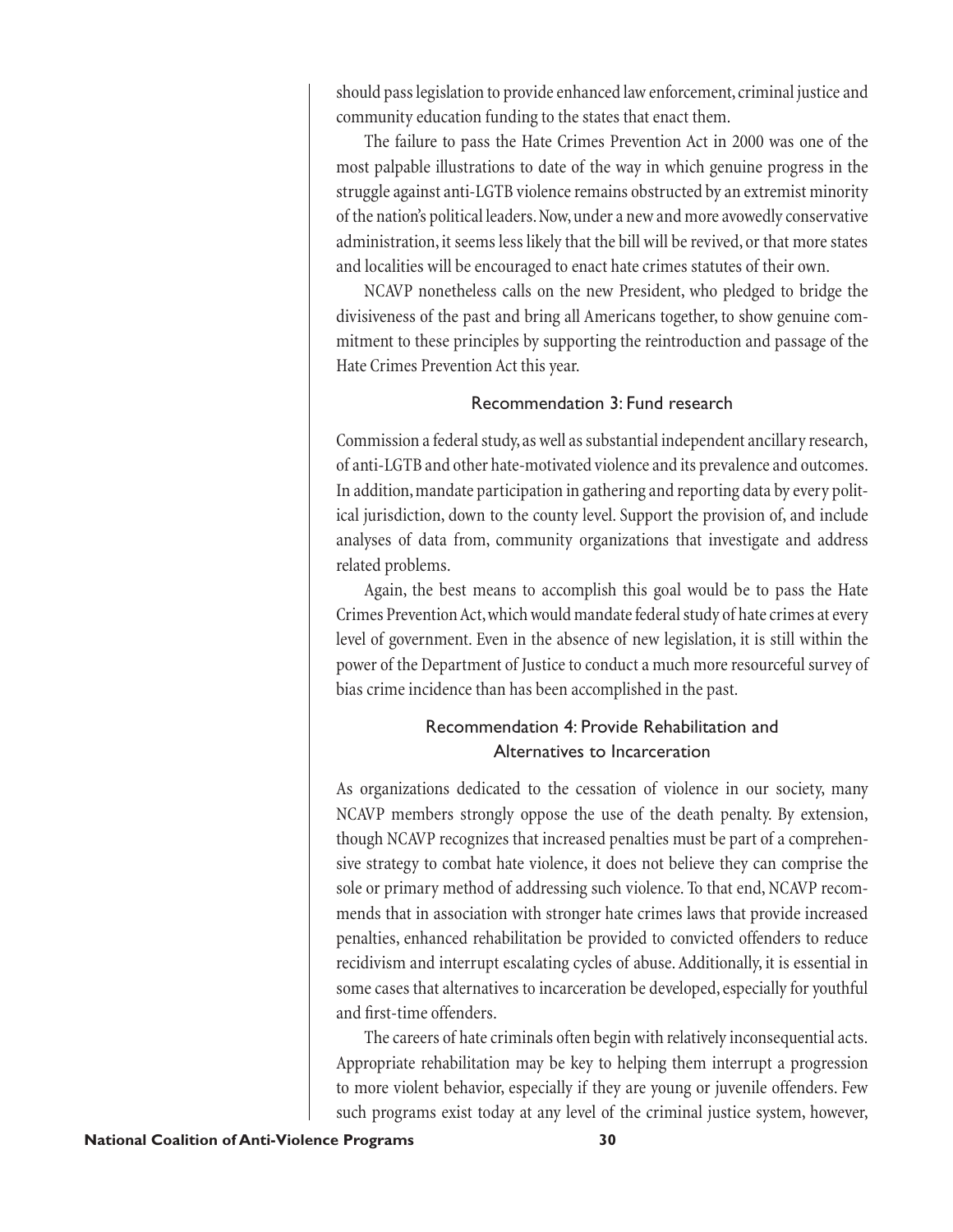and more are needed before the best approaches can be assessed. NCAVP calls for measures that will do more to prevent acts of hate-motivated violence before they occur, and not merely punish individuals who commit them after the fact.

## Recommendation 5: Fund Local Initiatives

A realistic appraisal of the work being accomplished to combat hate-motivated violence at the community level must acknowledge that there is a cost associated with that effort. It is essential that local, state and federal governments fund community-based anti-violence initiatives such as training programs for law enforcement officers and district attorneys, victims' services and monitoring and reporting efforts like this one. The benefit will be to prevent and deter more acts of violence against LGTB individuals, salvage the lives of those who are victimized by them, and build cooperative relationships between the LGTB community and a wider range of partners in both the public and private service sectors.

NCAVP is especially alarmed this year by the extent of funding and resource deficits affecting many of its member organizations, at a time of unprecedented advancement in philanthropy and large scale increases in government funding for criminal justice concerns. It calls once again for the recognition that funding for efforts to combat hate crimes are positive investments not only in the communities victimized by them, but in the welfare of society as a whole.

# Recommendation 6: Increase the Efficacy of Law Enforcement

Establish and promote anti-bias units or hate crimes task forcesin every major metropolitan and state police force. Investigate and prosecute acts of harassment, intimidation and abuse committed by police officers against LGTB individuals. Also provide training and resources to change police cultures and attitudes overall, and end the use of police as instruments of officially sanctioned anti-LGTB oppression.

Police cannot effectively address or even recognize instances of bias-motivated violence when they are so often its perpetrators themselves. NCAVP calls upon law enforcement agencies at the federal, state, and local levels to join in establishing true partnerships with the LGTB community, capable of achieving many positive public safety goals.

## Recommendation 7: Disallow the Gay Panic Defense

Disqualify the so-called "gay panic defense" as a legal resort for those accused of committing hate-motivated acts against LGTB people. If that proves impracticable, shift the burden of proof in such cases onto defendants – similar to that required in many temporary insanity cases.

The popularity of the so-called "gay panic" defense, in which hate crime defendants excuse their acts on the grounds that they so greatly feared becoming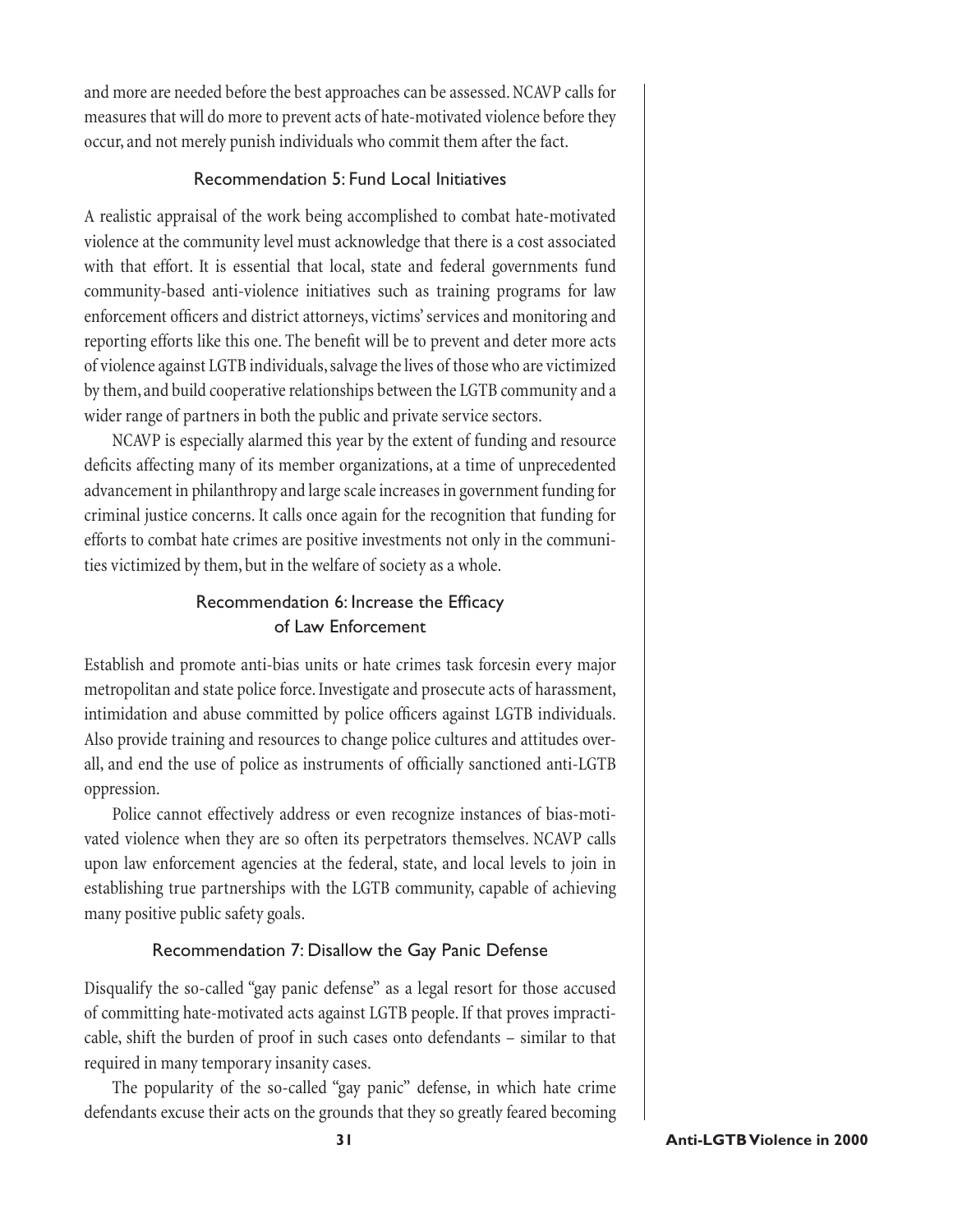the object of another's sexual attraction, underscores the ways in which law and society continue to cast the victims of violent crimes as the true guilty parties. Inconceivable in any other context, it continues to enjoy a hearing in courtrooms across the nation. NCAVP calls on the nation's jurists to bring this parody of law to an end, or at least force it be mounted under conditions requiring advocates to show that a condition akin to temporary insanity actually did exist.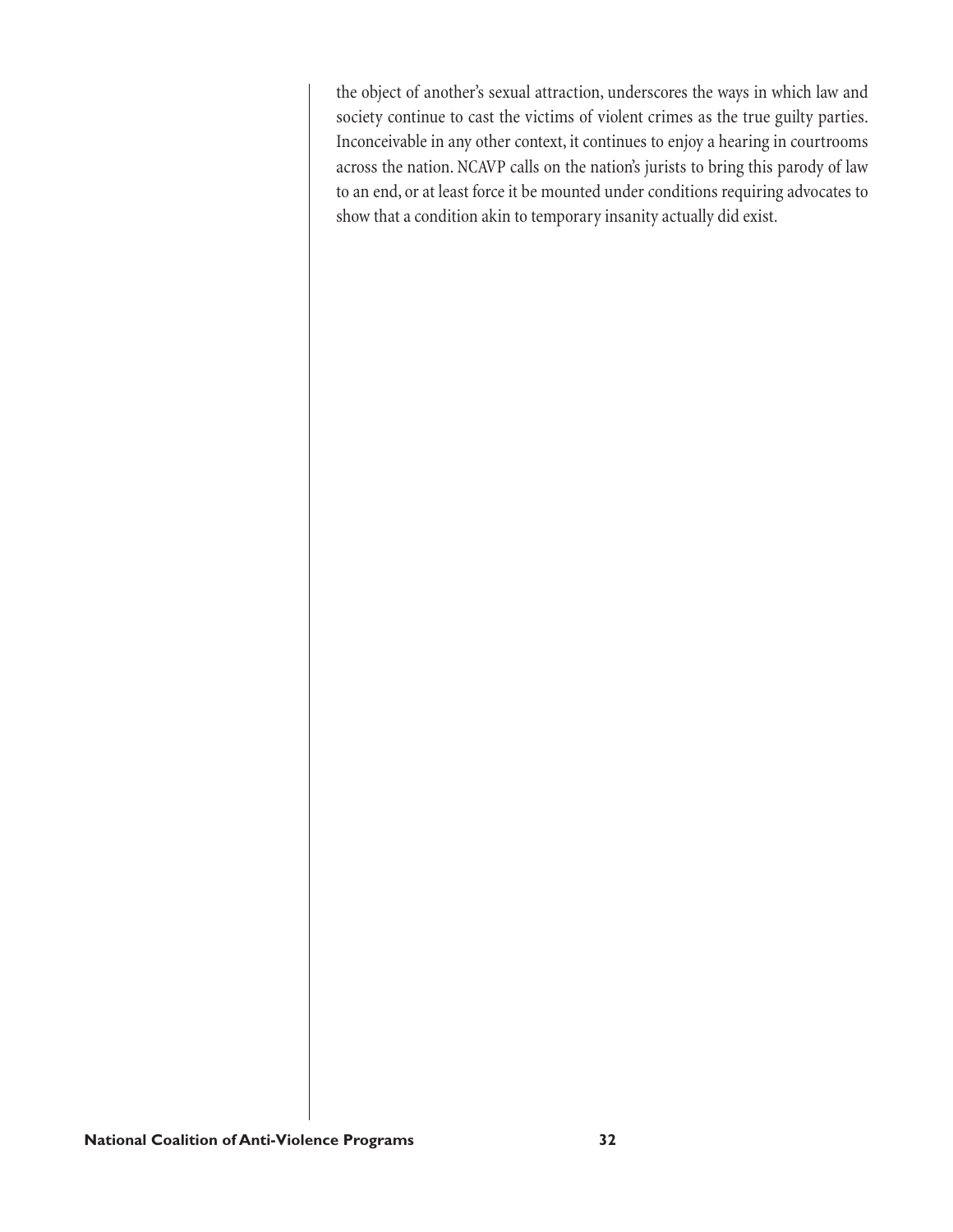# **PART 4. LOCAL REPORTS**

The following pages provide summaries of local incident data and trends reported by the eleven NCAVP members that participated in this report, as well as three others that contributed supplementary information. In most cases, the local summaries were prepared directly by the participating agency; in others, they were written by NCAVP. An Editor's Note identifies each instance of the latter.

Readers in any of the cities or regions covered by this report are encouraged to contact their local NCAVP members for additional information. As this document was being written, several were preparing more comprehensive data for local release.

Finally, for convenience's sake, the names and order of the eleven primary reporting regions in these pages are as they appear in the top rows of the data tables included in Supplement 2. The actual names of the reporting organizations in each region, as well as relevant contact information, have been placed in the side-bars.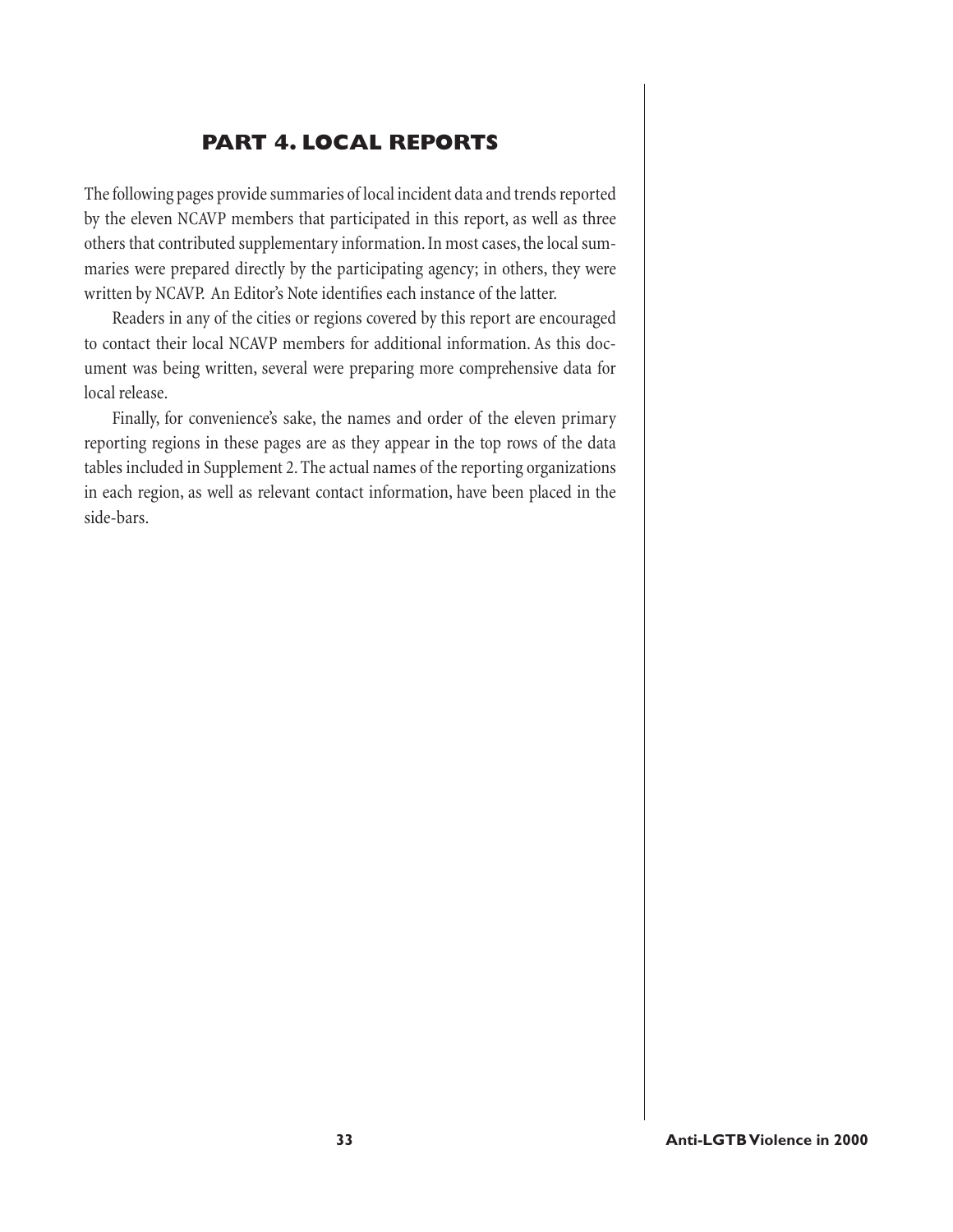#### **Horizons Anti-Violence Project**

961 W. Montana Chicago, IL 60614 Phone (773) 871-CARE Fax (773) 472-6643 Website: horizonsonline.org



## **CHICAGO**

In 2000, Chicago reported 61 incidents, up 5% from 1999's total of 58. The number of victims decreased from 67 to 61 (-9 %), and the number of offenders decreased from 89 to 62 (-30%).

Incidents involving assault decreased by 40% from 33 to 20, and those involving harassment grew by 22% from 32 to 39. Incidents involving intimidation increased significantly from 10 to 31  $(+210%)$ . There was also a major increase in reports of discrimination, from 3% of all incidents in 1999 to 12% in 2000. Horizons Community Services believes the increase reflects a larger number of reports of relatively minor incidents, stemming from greater community awareness of the dangers of leaving anti-LGTB violence unchecked.

Of the 20 assaults reported last year, twelve were assaults without a weapon, a decrease of 52% from 1999's total of 25. Assaults with a weapon remained constant with seven reports in both years. The number of attempted assaults with a weapon also remained the same as in 1999, with one incident reported in both years. Injuries were sustained by 13 victims; in five cases, the injuries were serious. Hospitalization was required in five cases, as well.

The decrease in victims during 2000 was represented in every gender category. Male victims declined from 46 to 42 (-9%); female victims dropped from 15 to 11(-27%); and transgender victims decreased from 4 to 3 (-25%). 47 (70%) of 2000's reported victims described themselves as lesbian or gay, compared with 52 (78%) in 1999. There was a slight increase in bisexual victims, from five in 1999 to seven in 2000. There was also an increase in victimization of organizations, from two in 1999 to five in 2000.

23 (38%) of the victims in 2000 were between the ages of 30 and 44, compared with 19 (28%) in 1999.There was a decrease of 77% in the 45-64 age category, from 17 to four. Of the 61 victims in 2000 whose racial/ethnic identities were known, 40 (66%) were white compared to 1999's total of 38 (57%); 9 (15%) were African American compared to 8 (12%) in 1999; there was a slight increase in Latino/a victims from 2 (3%) in 1999, to 5 (8%) in 2000; and there was one addition increase in Native American victims, from 0 in 1999 to 2 in 2000.

The most populous age category of offenders in 2000 was between 18 and 22 years old. Nine offenders were reported in this category compared with 14 in the previous year. They were followed closely by offenders in the 30-44 age group, although the latter's total was reduced sharply (seven offenders in 2000) relative to the number reported in 1999 (21).

Of offenders for whom racial/ethnic identities were reported, 21 (64%) were white, 8 (24%) were African American, and 4 (12%) were Latino. The comparable numbers in 1999 were 29 (56%), 12 (23%) and 11 (21%), respectively. The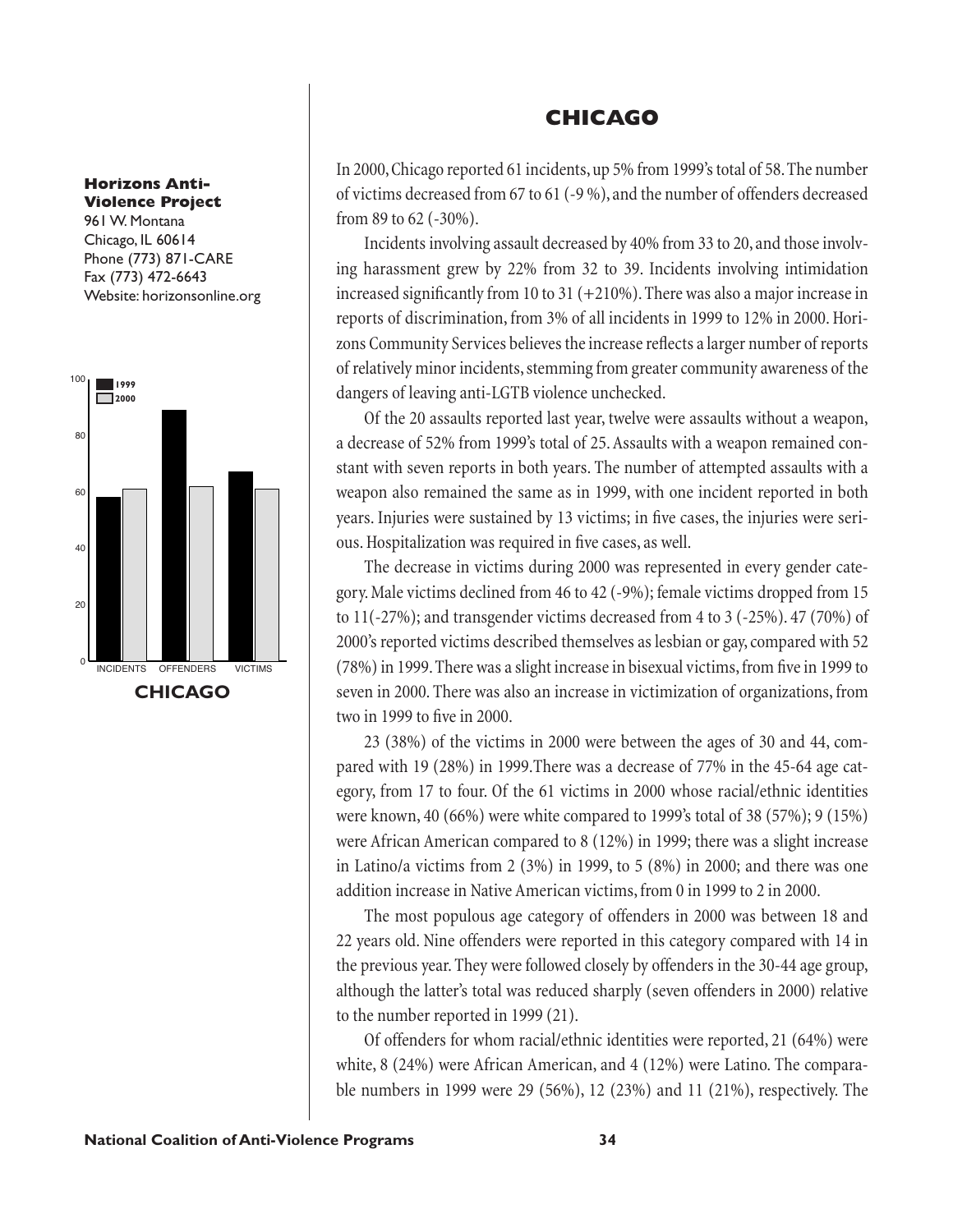number of male offenders decreased 25%, from 54 in 1999 to 42 in 2000. The number of female offenders declined by 89%, from 18 in 1999 to 2 in 2000. The reasons for the latter change (other than the general reduction in offenders) are not clear.

Of the 61 incidents in 2000, the number perpetrated by individuals who were described as strangers decreased from 29 to 16. There was also a sharp decline in the number of incidents perpetrated by multiple offenders, from 20 to just one. Of the 61 incidents reported, there was a 27% increase in those that occurred on streets, and a 68% increase in incidents that occurred at the workplace.

Finally, there was very significant growth in the number of incidents reported to police. Of the 61 total incidents in 2000, 23 (38%) were reported to police, compared with just six (10%) in 1999. Horizons Community Services believes their strong emphasis on advocacy, outreach and training with both the Chicago Department of Police and the LGTB community played an important role in fostering this trend.

### **COLORADO**

### *[Editor's Note: The Colorado local report was prepared by NCAVP.]*

Colorado reported exceptionally high growth in the number of anti-LGTB incidents in 2000, to 126 from 76 in 1999 (+66%). It also reported a slightly higher number of victims (88 v. 76,  $+16\%$ ) and offenders (107 v. 101,  $+6\%$ ). The disproportionate increase of incidents relative to the growth in offenders and victims appears due to a substantial increase in one category of serial incidents, those characterized by ten or more previous encounters (from three to eight, +167%). In this and other respects, it appears that anti-LGTB violence "hardened" in Colorado over the course of the past year.

Three murders were reported by Colorado in 2000, compared with two in 1999. The ratio of total incidents to murders in the state is one of the highest documented by NCAVP. There was also a substantially larger number of assaults (+160%), and unprecedented growth in the number of assaults with weapons (from four to 21, +425%). Among weapons reported used in assault, vehicles were by far the most prominent, increasing from two to 15 instances (+650%).

Not surprisingly, injuries occurred in Colorado in a larger number of instances  $(22 \text{ in } 2000, v. 16 \text{ in } 1999, +38\%)$ , and the state was one of the few that reported a higher number of injuries categorized as "serious" (nine v. eight). Hospitalizations remained steady at three cases in each year, but the number of victims needing outpatient medical treatment skyrocketed from two to thirteen (+550%).

Other incident types remained virtually unchanged between the two years. Despite the growth in incidents overall, those incorporating harassment remained equal, while those characterized by intimidation actually dropped, from 22 to 18 (-18%). Again, both trends reflect the relatively more serious nature of anti-



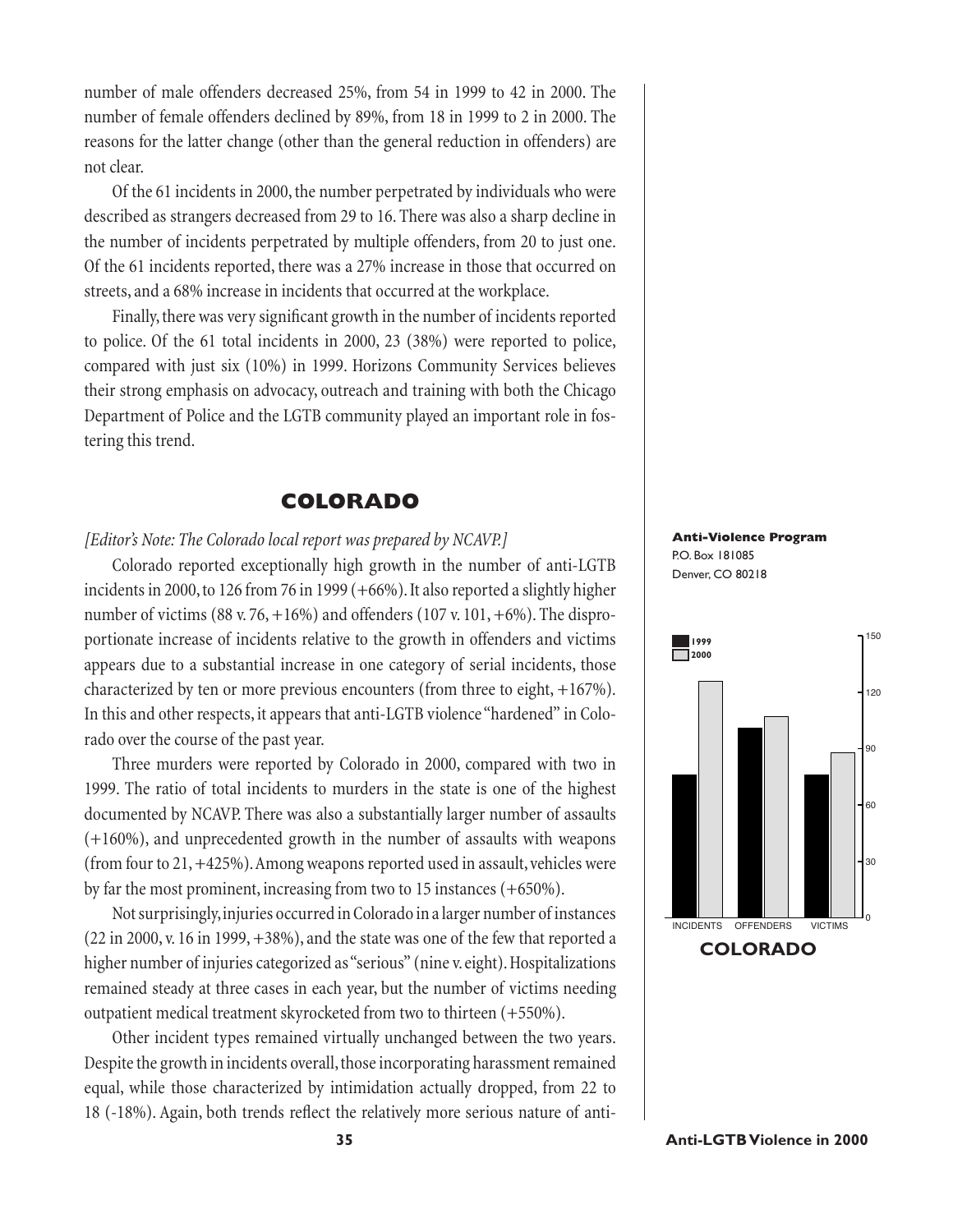LGTB violence in Colorado in 2000 and constitute an important exception from the national norm.

There were no meaningful changes in the characteristics of Colorado offenders in 2000, save that substantially more of them were reported in the 23-29 age category (15 v. 4,  $+225\%$ ) and a larger number (25 v. 12,  $+108\%$ ) were described as landlords, tenants or neighbors to their victims. With respect to most offender demographics, however, Chicago continued to report a large number of unknowns in both years, such that the significance of these trends is difficult to assess. Among victims, the only meaningful change was growth in the number who were female, from 17 to 29 (+71%).

35 Colorado incidents were reported to police in 2000, one more than in 1999. Police processed the complaints in a large majority of instances, but made only three arrests throughout the year, two fewer than in 1999. Reported verbal abuse by police grew very significantly from three to twelve incidents (as many as in which police were described as "courteous"), and physical abuse was documented in four cases in 2000, v. three in 1999. None of the reported abuse in 2000, however, involved the specific use of anti-LGTB slurs, as had been reported in six cases in 1999.

### **COLUMBUS**

In 2000, Columbus documented a very slight (4%) decrease in incidents. 205 incidents were reported, down from 214 in 1999. Likewise, the number of victims remained relatively stable at 277 (283 victims were documented in 1999). Interestingly, however, the total number of offenses increased from 298 in 1999 to 307 in 2000. This increase translates to an overall increase in the average number of separate and distinct offenses committed per incident.

Equally alarming is the fact that more incidents involved multiple offenders in 2000; 21% (44) victims reported two or more offenders, as compared to 16% (35) in 1999. Fewer offenders were strangers to their victims (107) as compared to 120 in 1999. Of those perpetrators who were known, the largest group was landlords, tenants and neighbors (21%).

Continuing a multiple year trend, the level of brutality and violence in assaultive offenses once again rose. More victims required medical attention as a result of their attacks, and the number of victims requiring hospitalization rose from 6 in 1999 to 9 in 2000. One victim died of his injuries in 2000, the first murder documented in Columbus since 1997.

Columbus continues to report an exceptionally large number of sexual assaults relative to national figures, although the 22 reported in 2000 were down slightly from the 26 sexual assaults in 1999. Same-sex sexual assault awareness and education is covered in virtually all rape/sexual assault crisis training pro-INCIDENTS OFFENDERS VICTIMS grams for hospital emergency rooms, hotlines and rape crisis centers in the area.

#### **Buckeye Region Anti-Violence Organization** P.O. Box 82068

Columbus, OH 43202 Phone (614) 268-9622 Fax (614) 262-9264



**National Coalition of Anti-Violence Programs 36**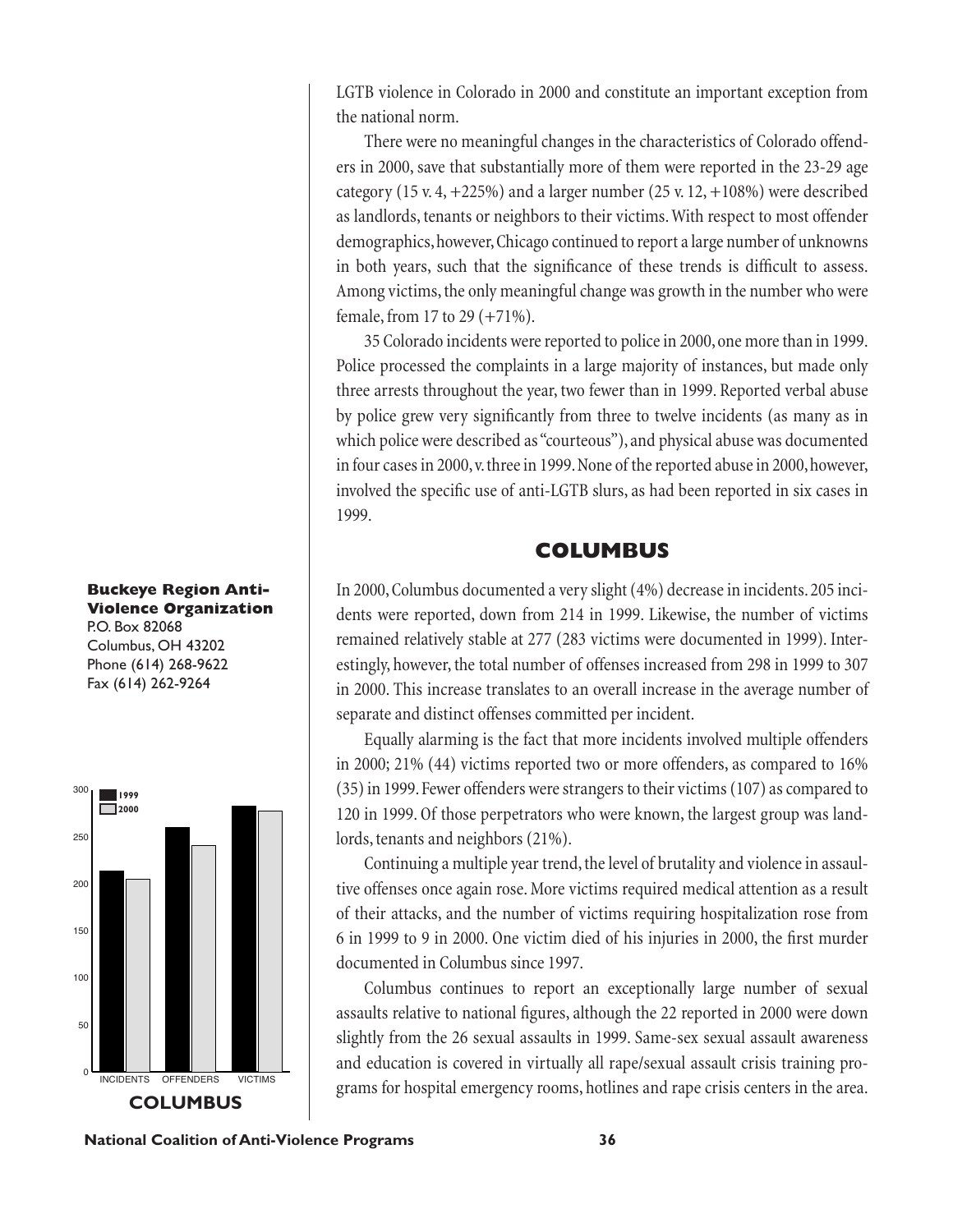As a result, it is believed that increased reporting, rather than increases in actual sexual assaults, account for these higher numbers.

Among victims, the gender gap continued to close in 2000, with reports being made by women in 41% of the incidents, up from 39% in 1999 and 38% in 1998. Eight victims identified as transgender, down from 13 in 1999. Though the vast majority of victims identified as lesbian or gay, reports made by heterosexual victims who were perceived to be LGTB rose from five in 1999 to nine in 2000. More reports (35%, up from 33% in 1999) came from people of color in 2000, mostly from African American victims (73). The reported ages of victims increased overall in 2000; nearly half of all victims were 30 or over, 13% higher than the number reported in 1999.

Crimes against property remained nearly constant. Vandalism and arson were involved in a total of 56 incidents in 2000, compared with 57 in 1999. Robberies however, jumped from 33 to 42. Harassment also continued to grow, with 101 incidents reported (up from 93 in 1999.)

In 2000, Columbus saw an increase in reports of crimes committed in public areas and on the streets (17% up from 13% in 1999) and in and around LGTB bars (31%, up from 27% in 1999). Reports of violence in cruising areas were down to 11% of cases in 2000, from 17% in 1999. In both years, less than one third of incidents occurred in a private residence. As is usually the case, the highest monthly number of reports (28) was logged in June, when pride celebrations make our community more visible and vulnerable.

As is typical in cases where the sex of the offender is known, most (72%) were male. Of a total of 241 offenders identified in 2000 reports, only 24 were female. In 43 cases the gender of the offender was not known. In cases where the race of the offender was known, 62% were white. For 89 of the 241 reported offenders, however, the race / ethnicity was unknown. The age of offenders continues to be weighted toward younger people. Reports of offenders under the age of 18 increased from 13% (33) in 1999 to 17% (41) in 2000. A total of 145 of the 241 offenders were reported to be under the age of 30, while the ages of an additional 69 offenders were unknown.

A decline in reporting to the police, seen in Columbus over the past few years, continued in 2000. In 1998, 53 out of 199 incidents were reported to police; in 1999, 46 out of 214; and in 2000 the number 41 out of 205. Police who took reports were courteous in more than half of the cases, but in nine instances they refused to take the complaint. However, of the 41 incidents reported, only three resulted in arrest—and in one of these cases the arrested individual was the victim.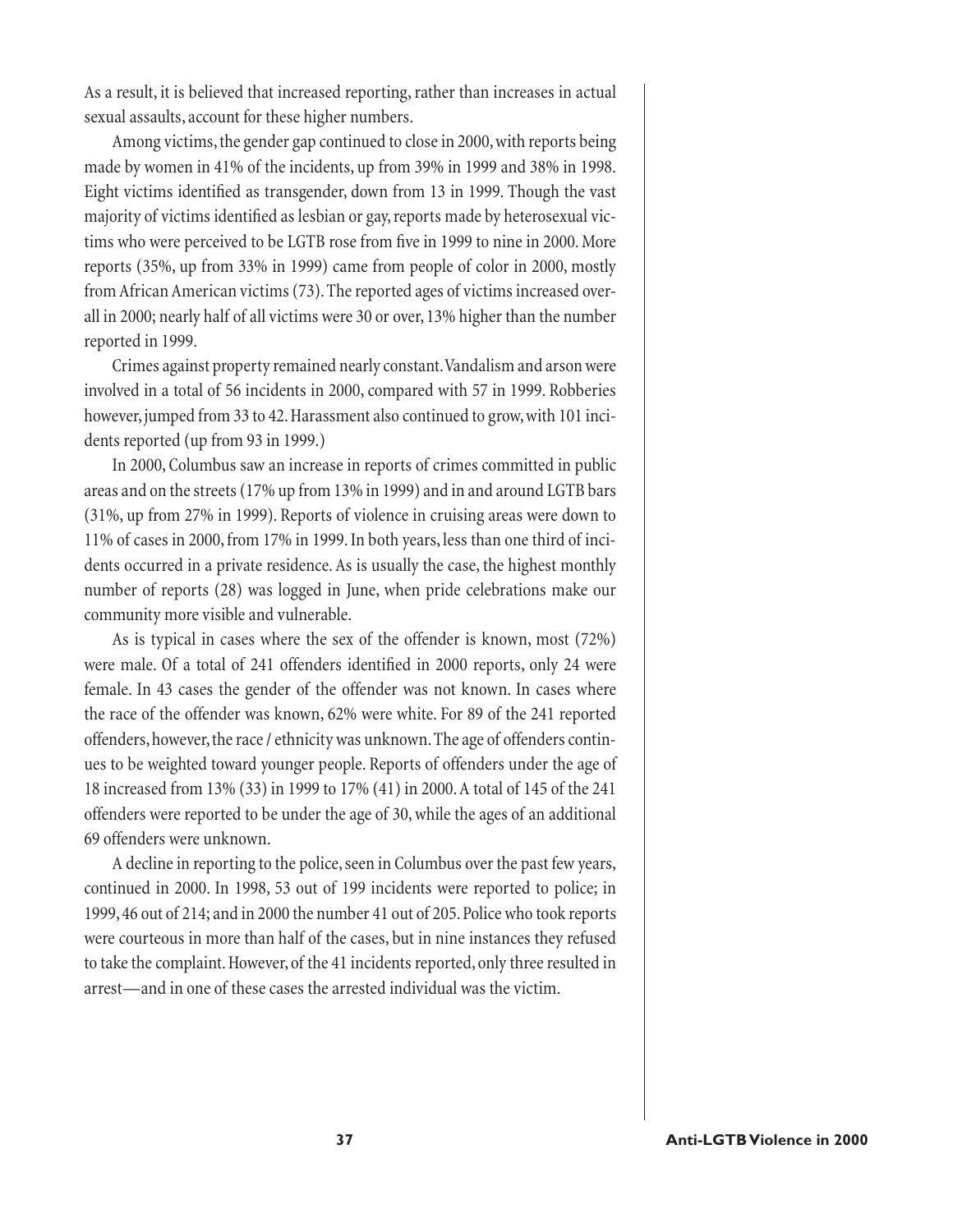#### **Montrose Counseling Center**

701 Richmond Avenue Houston, TX 77006 Phone (713) 529-0037 Fax (713) 526-4367 Website: www.neosoft.com/ ~mcc/hatecrim.htm



## **HOUSTON**

In the year 2000, Houston reported 39 total incidents, a decrease of 13% compared to 1999, which saw a total of 45 incidents. The total number of victims in 2000 was 40, down from 43 in 1999. On the other hand, there were 44 reported offenders in 2000, up from 40 in 1999.

A disproportionately high number of assaults continued to occur in 2000, although their total number decreased from 33 in 1999 to 27 in 2000. The majority of assaults (15) were assaults without a weapon. Harassment was also reported in a sizable number of cases, 29 in 2000 compared with 34 in 1999. Intimidation accounted for 18 cases in 2000, almost as many as the 21 reported in 1999.

The reported number of murders fell dramatically, from five to one. Sexual assault and rape fell, too, but only slightly, from three cases reported in 1999 to two in 2000. The only other category of hate incidents that remained notably high over the two years was discrimination, with seven cases reported in 1999 and six cases in 2000.

Incidents involving weapons fell only slightly in 2000, to 13 from 15. The largest number of incidents committed with weapons in both years involved bats, clubs and other blunt objects. Five such incidents were reported in 2000, compared with six in 1999. Serial incidents also fell slightly in 2000, with a total of five serial incidents being reported.

The locations of incidents in 2000 remained fairly constant relative to the ones reported in 1999. The majority of incidents (16) occurred in a street or other public area. Schools and colleges were the next most frequently reported incident venues in 2000, accounting for eight incidents or and increase of 38% from 1999's total of five.

As in 1999, a very large percentage of the incidents (67%) in 2000 were reported to the police. Of the incidents reported in 2000, police took a complaint on twelve cases but made no arrest, while in ten others, the complaint was refused. A total of 10 incidents were not reported to police at all during 2000. Finally, there was one other significant change in police responsiveness to victims in 2000: Even though the total number of police interactions declined in 1999, the number of instances in which police were reported as verbally abusive increased from two to six.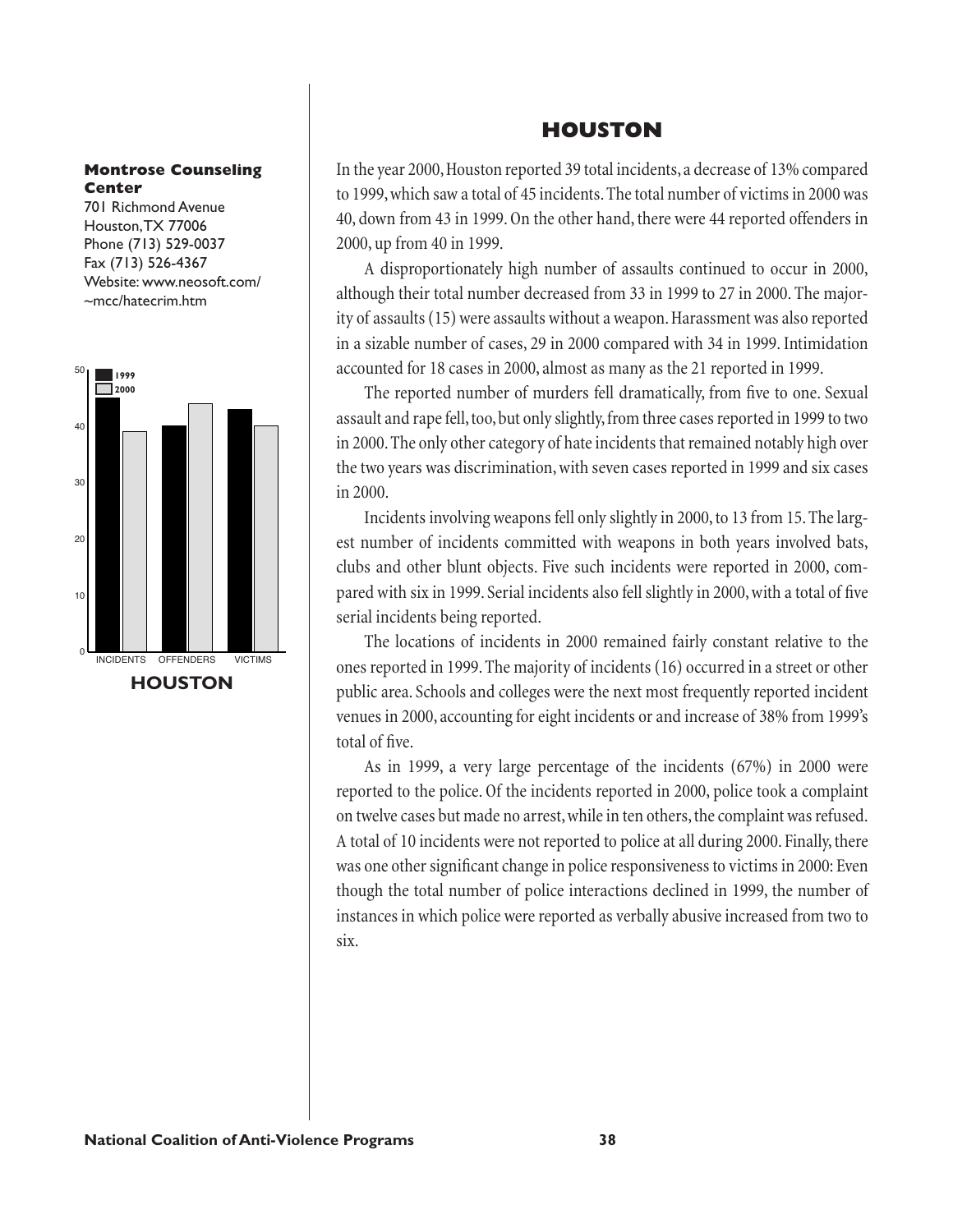### **LOS ANGELES**

Los Angeles documented 314 incidents in 2000, representing an increase of almost 3% over 1999's total of 306. These incidents affected 339 victims in 2000, compared with 337 in 1999 (+1%), and were committed by 562 offenders, compared with 533 in the year before  $(+5%)$ .

While the total number of incidents increased slightly, fewer involved assaults. The total number of assaults in 2000 was 51, down from 72 in 1999 (-29%). Of assaults, a lesser number involved the use of weapons: from 31 in 1999 to 17 in 2000 (-45%). Intimidation also decreased from 86 incidents in 1999 to 55 in 2000 (-36%). At the same time, however, harassment rose from 272 incidents in 1999 to 283 in 2000 (+4%). There were no murderes in either year.

Significantly more incidents were reported in 2000 than in 1999 as having occurred in the workplace, from 37 in 1999 to 50 in 2000 (+35%), and in public accommodations, from 21 in 1999 to 31 in 2000 (+48%). At the same time, there was a slight increase in reports of serious injuries, from 14 in 1999 to 17 in 2000 (+21%), and of minor injuries, from 23 in 1999 to 25 in 2000 (+9%). Moreover, the number of injured victims who reported that they received outpatient care rose from 17 in 1999 to 24 in 2000 (+41%).

69% of 2000 victims whose genders were known were male, compared with 63% in 1999. Almost all of the rest of the 2000 victims were female, though their percentage of the total number of victims declined from 31% to 28%. More than 85% of the victims in both years described themselves as lesbian or gay, but a greater percentage of victims in 2000 than in 1999 said they were heterosexual. As was true in the previous year, a plurality of victims in 2000 were between the ages of 30 and 44 (43%). More than half the victims in 2000 were white, compared with 49% in 1999. Latina/os comprised the second largest racial/ethnic group of victims reported in both years (24% in 2000 and 23% in 1999), followed by African-Americans (10% in 2000 and 12% in 1999).

81% of offenders in 2000 were described as male, compared with 86% in 1999. The number of offenders who were described as female rose from 68 in 1999 to 81 in 2000 (+19%). In both 2000 and 1999, the majority of perpetrators whose ages were reported were between the ages of 18 and 29 (56% in 2000 and 52% in 1999), with a plurality between the ages of 23 and 29.

274 (49%) of offenders in 2000 were white, rising from 233 (43%) in 1999. Latina/os comprised the second largest racial/ethnic group of offenders in both years, accounting for 176 (31%) of 2000 total and 156 (29%) of offenders in 1999. Offenders who were identified as African American fell sharply, however, from 92 in 1999 to 43 in 2000 (-53%).

#### **LA Gay & Lesbian Center/Anti-Violence Project**

1625 North Schrader Blvd. Los Angeles, CA 90028 Phone (800) 373-2227 Fax (323) 993-7653 Website: laglc.org



**LOS ANGELES**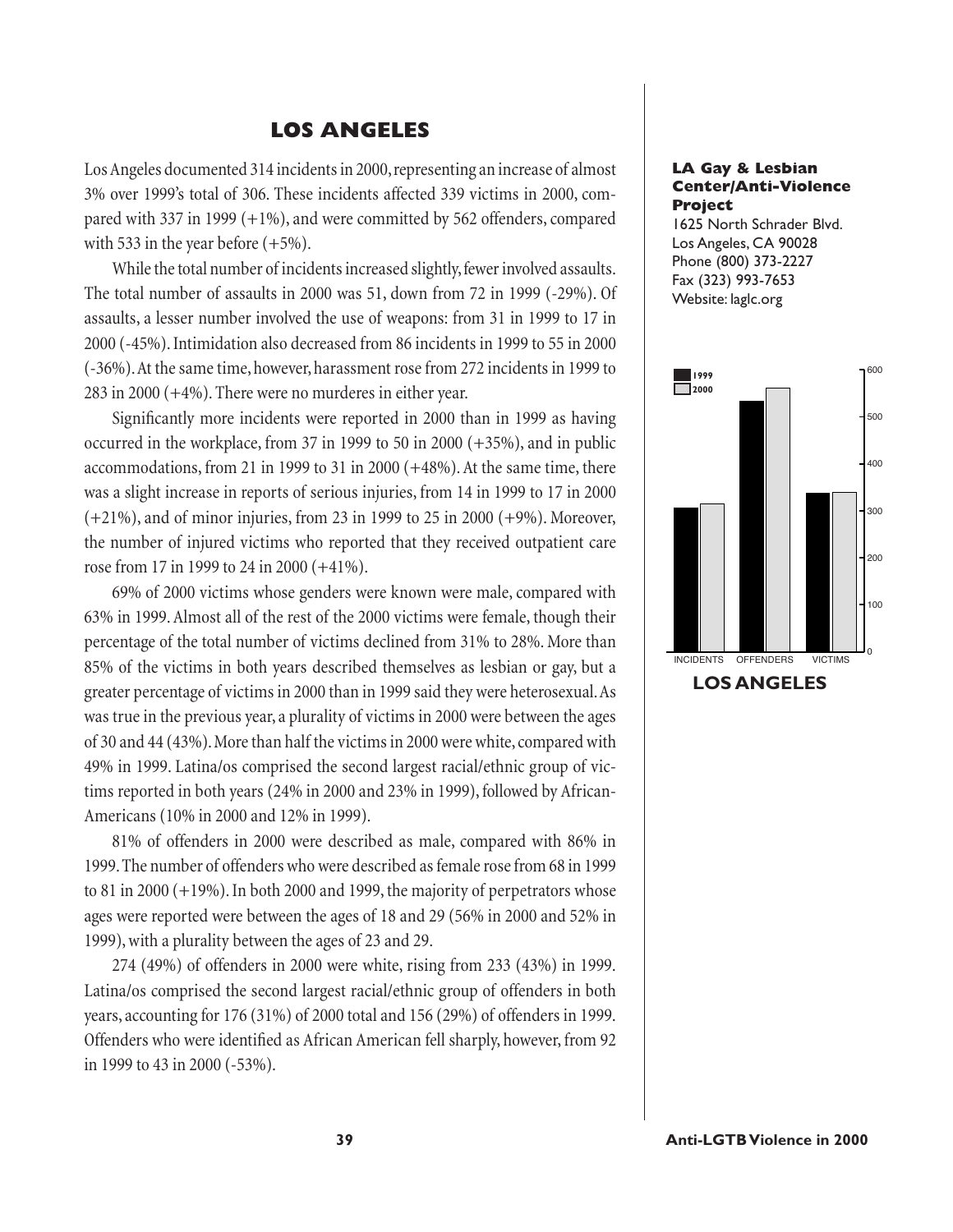#### **Fenway Community Health Center Violence Recovery Program**

7 Haviland Street Boston, MA 02115 Phone (800) 834-3242 Fax (617) 267-8437 Website: www.fchc.org



Police reports were filed in 61 cases in 1999, compared with 80 in 1999 (-24%). Arrests were made in 16 of the 2000 cases, the same number as in 1999.

## **MASSACHUSETTS**

The Violence Recovery Program (VRP) of Fenway Community Health provides counseling, advocacy, education, and documentation to lesbian, gay, transgender and bisexual (LGTB) victims of violence in Massachusetts. The VRP is a founding member of the National Coalition of Anti-Violence Programs (NCAVP) and has been the official "national tracking program" for Massachusetts since the late 1980s.

Massachusetts incidents included in this report were reported to VRP by individuals seeking its services, by individuals aware of its documentation efforts, and by police departments and other victim-service agencies with which it collaborates. A few additional incidents came to the agency's attention from press coverage of relatively high profile crimes.

This report does not purport to include all incidents that actually occurred in Massachusetts in 2000. A variety of factors may lead to underreporting to the VRP. Some individuals may be unfamiliar with the agency's services; others may feel that there is little point in documenting incidents. Though the VRP has a statewide toll free intake line, people from outside the Boston area, where it os based, may be less aware of the agency or less inclined to call. Additionally, while the VRP hired its first bilingual (Spanish) advocate in 1997, there is still likely to be underreporting from victims whose first language is not English. Among others who may be disproportionately underrepresented are young people, lesbians, people of color, and transgender and heterosexual victims of anti-LGTB harassment and violence.

It should be noted that in any given year, some incidents are reported to police that do not get reported to the VRP. The most complete picture of anti-LGTB hate crime in Massachusetts can be obtained by viewing this document in conjunction with police hate crime statistics, released annually by the Governor's Task Force on Hate Crimes. For more information about when the Task Force's 2000 report will be released, contact (617) 727-6300.

A total of 151 Massachusetts incidents of anti-LGTB violence and harassment were reported to the Violence Recovery Program in 2000. This number represents a 13% decrease from 1999. It is important to recognize that the decrease in reported incidents in 2000 is most likely not due to an actual decrease in the occurrence of anti-LGTB violence. The agency has often experienced an ebb and flow of reporting in the past, and a 13% decrease is not significant when viewed in this context. In addition, in the aftermath of Matthew Shepard's murder in October 1998, more LGTB people may have felt compelled to report acts of anti-LGTB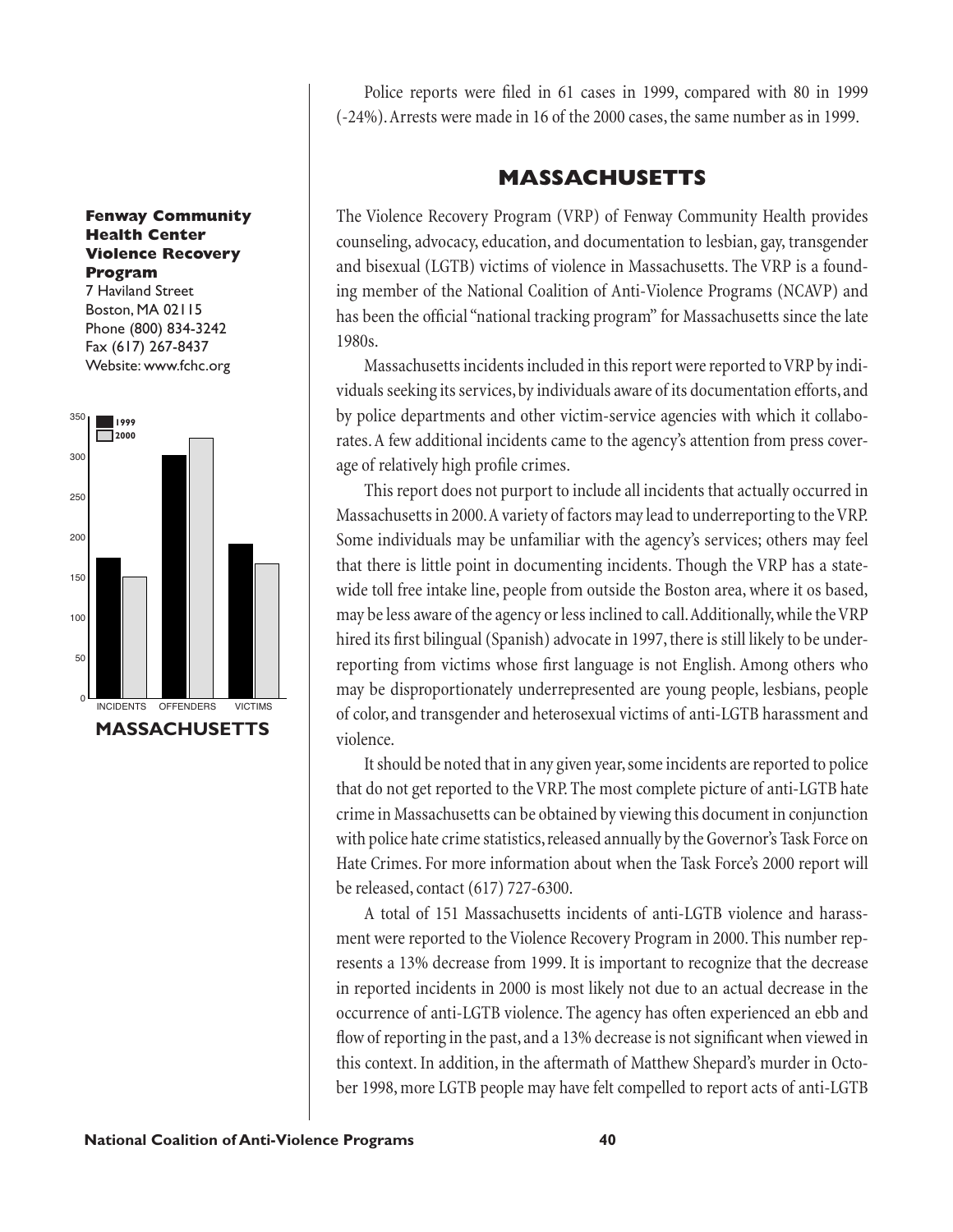harassment and violence in 1999. This motivation to report may have decreased as time has passed since Matthew's murder.

Twenty-one percent (21%) of the 151 reported incidents involved at least one assaultive offense. Thirty-eight (38) people were injured in Massachusetts incidents reported to the VRP in 2000, and 20 suffered serious injuries, 43% more than in 1999. This is not surprising given that there was a 9% increase in incidents that involved the use of weapons (bats, clubs, bottles, bricks, etc.). These findings suggest that anti-LGTB incidents are becoming more serious and increasingly dangerous in Massachusetts. As for non-assaultive offenses, 9% of the 151 incidents involved vandalism, arson or illegal eviction. Fourteen (14) incidents were directed at organizations.

A total of 167 victims were targeted in the incidents reported to the VRP. Of these, 67% were male, 16% female, and 7% transgender. Eight percent (8%) of the victims (14) were LGTB-affiliated institutions, businesses or organizations. In terms of their race/ethnicity, 67% of victims identified as white, 6% as African American, 4% as Latino/a, 1% as Arab/Middle-Eastern and 3% as "other," including multi-racial. Race was unspecified for 11% of persons reporting.

It is significant to note that incidents involving transgender people increased by 100%. The VRP believes that the targeting of people who are transgender may be the result of increased media attention and visibility in the state. In addition, it is interesting to note that 14 heterosexual people were targeted based on their support for, affiliation with or perceived membership within the LGTB community. This number reflects a 75% increase from 1999. Similarly, eight bisexual people reported being victims; this figure was up by two from 1999.

15% of the victims were under the age of 22; 8% were 23-29; 34% were 30-44; 23% were 45-64; 1% were 65 or over; and 11% did not specify their age. The number of victims aged 45 to 64 increased by 73%.

There were 91 reported incidents in the City of Boston (up from 88 in 1999); they accounted for 60% of incidents reported to the VRP. 32% of 2000 incidents statewide occurred in streets/public areas, a 26% decrease from the number in 1999. 21% of 2000 incidents occurred in private residences and 10% occurred in workplaces. These findings are interesting, especially when considered alongside reports about the relationships between offenders and victims. Only 32% of offenders in 2000 were strangers to their victims, while 11% were acquaintances or friends (a 119% increase from 1999). These and other perpetrators who had relationships with their victims (i.e., they were landlords, tenants, neighbors, relatives, family members, acquaintances, friends, roommates, employers or coworkers) accounted for almost 30% of all offenders. These findings challenge the widely held notion that all perpetrators of anti-LGTB violence are strangers. The VRP's data clearly demonstrate that anti-LGTB violence and harassment pervade all aspects of life, from work to home to school to family.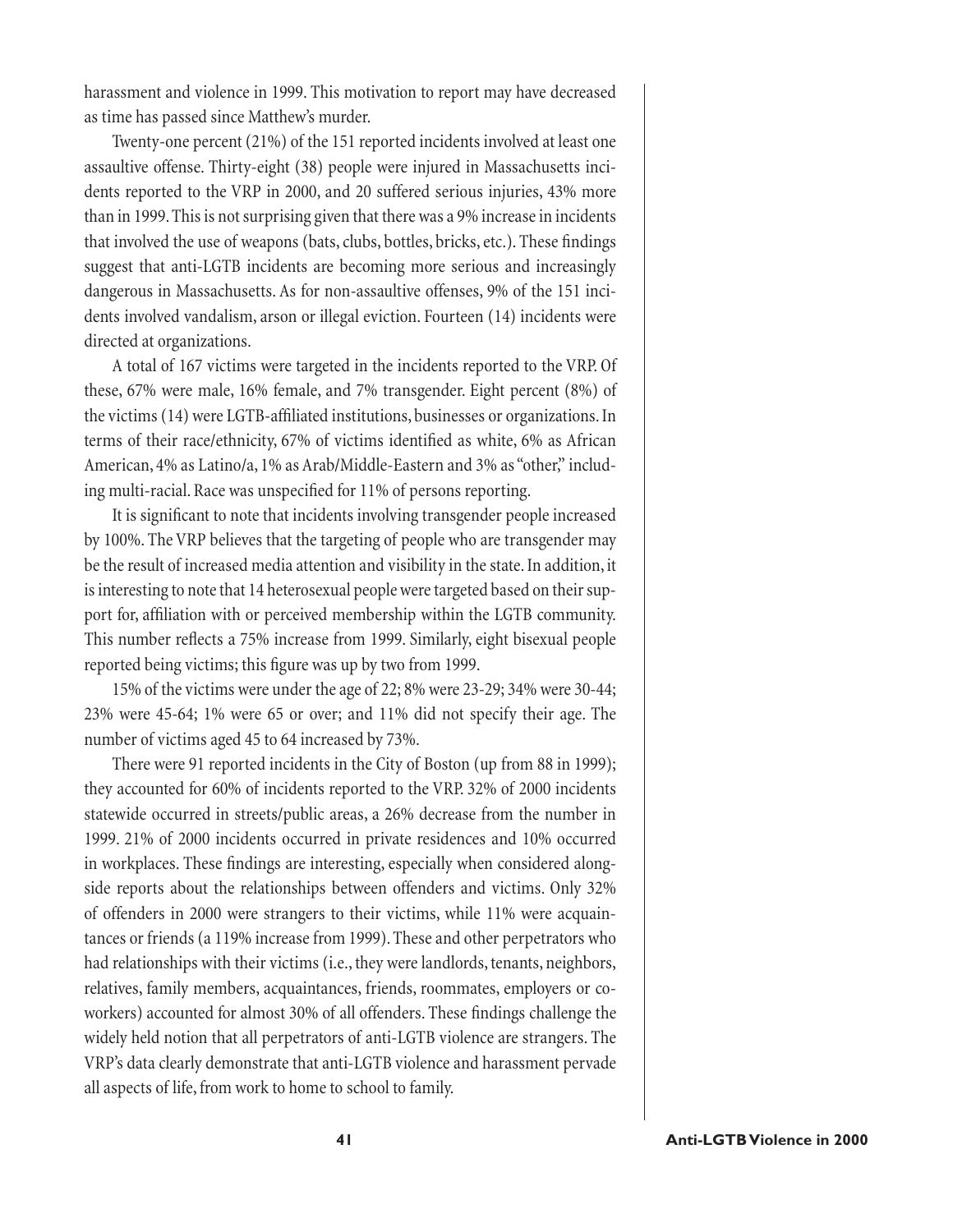#### **Triangle Foundation**

19641 West Seven Mile Road Detroit, MI 48219 Phone (313) 537-3323 Fax (313) 537-3379 Website: http://tri.org



44% of all offenders in Massachusetts incidents in 2000 were under the age of 22, nearly twice as many as in 1999. The VRP feels it is therefore critical to continue to expand school programming on issues of diversity, tolerance, and violence prevention in Massachusetts schools. It is also imperative that this programming be inclusive of LGTB issues and begin at an early age.

Another startling finding was a greater than 200% increase in female perpetrators (81 in 2000, up from 24 in 1999).

52% of Massachusetts incidents reported to the VRP are known to have been reported to police in 2000. After talking with VRP staff, an additional three individuals said they intended to report their incidents to police. Only one individual described trying to report an incident in which police refused to process the complaint.

Nine individuals said the police response to their concerns was indifferent (down from 19 in 1999) and six other stated that officers were verbally abusive (down from 7 in 1999). Although many victims seem to feel comfortable reporting to police, these figures reveal that much work still needs to be done to sensitize and train police officers across the state. Commonly cited reasons for not reporting incidents in Massachusetts included that the victim did not trust police to take a report or treat them fairly as a LGTB person; the victim did not feel the police would consider an incident serious enough to warrant a report; the victim addressed the incident through alternate means, such as an administrative complaint at school or work; or the incident was perpetrated by police themselves.

### **MICHIGAN**

 The number of reported incidents of anti-LGTB violence in Michigan increased 26% in 2000, following a slight decrease in cases the previous year. The 2000 increase included a 32% increase in the number of reported assaults and attempted assaults, as well as growth in reported instances of harassment and intimidation (+46% and +24%, respectively). The only notable decrease in reported incidents was in homicides, with three being logged for 2000, down from eight in 1999.

These figures continue a steady eight-year upward progression of reported anti-LGTB incidents in the state (the slight reduction in 1999 notwithstanding), and can be attributed to an ever-increasing awareness of the reality of violence targeting the LGTB community, and greater discussion and exposure of the problem in the public arena. More incident victims and survivors have felt safer to come forward and let the details and stories of their experience be known. They have responded, in part, to activist efforts highlighting the importance of reporting incidents of anti-LGTB hate and violence when and where they occur.

During 2000 in particular, the Triangle Foundation waged a comprehensive effort to promote a statewide toll-free telephone service for use by victims of anti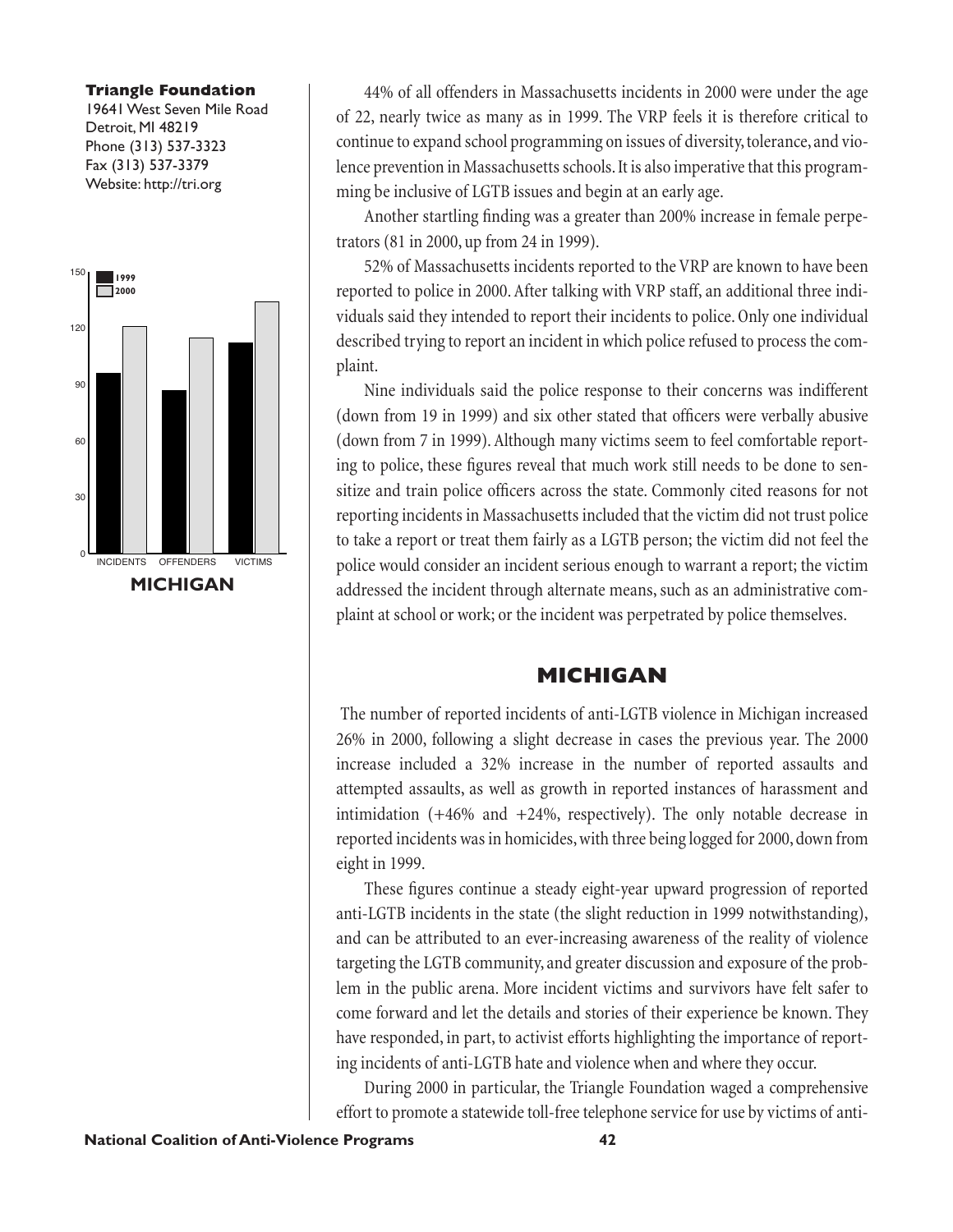LGTB violence. The organization's campaign was aimed specifically at victims of harassment and intimidation and reminded people that "Words Can Lead to Violence." The campaign was designed to be especially visible in remote rural and other non-metropolitan areas of the state.

While assaults remain a major concern, harassment and intimidation continue to be the most commonly reported incidents in Michigan. It is impossible to divorce this finding (as well as the growth in assaults) from the increased activity of anti-LGTB extremists and activists in the state; their "call to arms" rhetoric (which includes exploitation of the most contemptible anti-gay stereotypes), incites violent reaction and provokes taunting and intimidating actions against LGTB people. Unfortunately, once set in motion, such harassment can all too easily turn to physical violence.

Many anti-LGTB activities in the state are inspired or fueled by local political battles over LGTB civil rights or issues involving LGTB youth. The most common tactics of anti-gay activists include raising community fears, exploiting the "gay marriage" issue, or resorting to the slanderous injection of the specter of "child molestation" into public debate.

Finally, while there were fewer than half the number of anti-gay murders reported in Michigan in 2000 than in 1999, the Triangle Foundation has strong reason to believe that there are other anti-gay killings that go overlooked or that are not investigated as such. Anti-gay murder is not recognized or identified by most local law enforcement jurisdictions, and further, as the preliminary edition of this report was going to press (March, 2001) Triangle was already involved in the investigations of three new anti-gay murders.

## **MINNESOTA**

#### *[Editor's Note: The Minnesota local report was prepared by NCAVP.]*

Minnesota reported the highest rates of increase in incidents, offenders and victims documented by NCAVP in its report this year. Its case is an example of the extent to which previously hidden patterns of anti-LGTB violence can be brought to light by more resourceful efforts to identify and serve the victims.

All told, Minnesota reported 94 incidents in 2000, v. 38 in 1999 (146%). They affected 123 victims, v. 45 in 1999 (+173%) and were committed by a reported 153 offenders (v. 57 in 1999, +168%).

Much of the apparent growth in anti-LGTB violence in Minnesota may be attributable to an increase in permanent staffing and outreach at Out Front Minnesota, which in turn helped it identify and serve more clients. The agency's reported increases occurred fairly proportionately in just about every category of data monitored by NCAVP, such that it would be nearly pointless to describe them all. NCAVP applauds Out Front Minnesota for the steps it has taken to improve its

#### **Out Front Minnesota**

310 East 38th Street Suite 204 Minneapolis, MN 55409 Phone (800) 800-0127 Fax (612) 822-8786

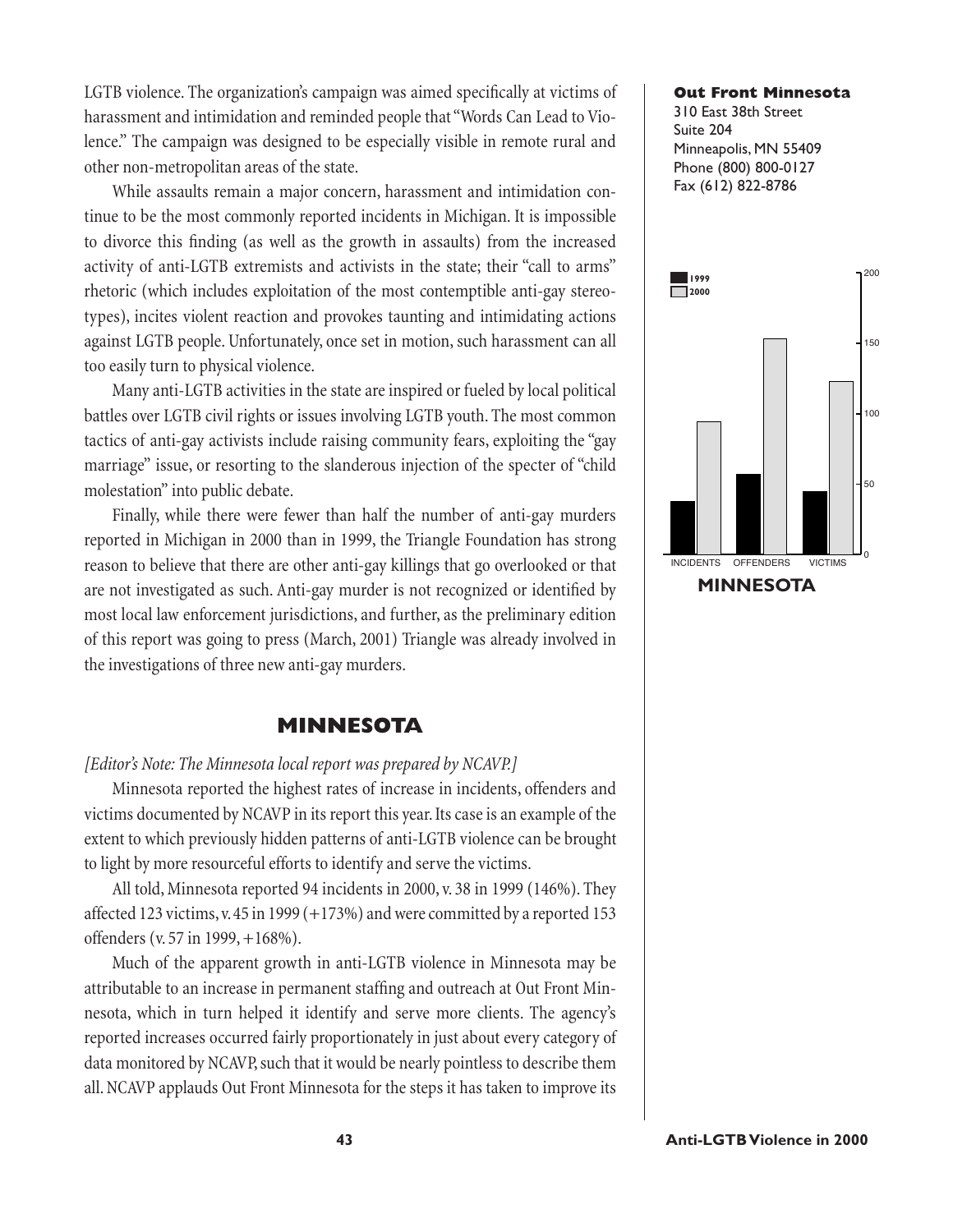ability to serve the LGTB community, and to bring to light a far larger amount of the anti-LGTB violence occurring in the state.

In 2000, Minnesota reported 13 instances of assault (v. just five in 1999), but none with weapons. It reported no murders in either year, but did encounter a larger number (3, v. 1) of sexual assaults/rapes. Victims, of whom a sizable portion were female in both years (37% in 2000), were injured in 17 instances in 2000, four of them serious and two requiring hospitalization. A large majority of victims were white, and fairly large percentages—8% in each instance—were identified as organizations or people who described themselves as heterosexual.

About half of the offenders whose races were identified were white as well, with the largest number in 2000 (23) described as less than 18 years old. The especially large number of African American offenders (23 in 2000) in relation to the number of reportedly African American victims (3) is an unusual finding, and not reflective of NCAVP's experience as a whole. It should be noted, however, that the age and race of offenders was apt to be reported unknown in more instances than not, and so the significance of the finding is uncertain.

19 incidents were reported to police in 2000, twice as many as in 1999. Police reportedly accepted all the 2000 complaints, but made arrests in just three instances. The rate of bias classification was fairly high, at seven incidents, with bias determination still pending in four cases. Police attitudes, however, appeared to deteriorate substantially in 2000, with reports of three instances of verbal and three instances of physical abuse by police officers, v. none in either category in 1999. Most alarmingly, all the reports of police abuse incorporated specifically anti-LGTB language.

## **NEW YORK CITY**

New York reported 611 incidents in 2000, up from 1999's total of 580 (+5%). It also reported an increase in the number of victims  $(755 \text{ v. } 678, +11\%)$ , while the total of offenders decreased significantly  $(1142 \text{ v. } 1304, -12\%)$ . That a lesser number of offenders perpetrated more acts against more people suggests a possible reduction in the number of "right of passage" or "gang-style" incidents, typically committed by groups of young people, and a larger number committed by more solidly anti-LGTB perpetrators of all ages.

The total number of New York assaults remained fairly constant, at 234 in 2000 v. 227 in 1999. Assaults with weapons, however, rose 29% between the two years, from 91 to 117. Underscoring this growth was the fact that reports in all weapons categories increased by  $16\%$  or more, except firearms  $(-50\%)$  and rope/restraints (no change). Fortunately, even though weapons use increased, the number of murders in New York declined significantly (four in 2000 v. seven in 1999, –43%). But 188 victims sustained injuries in New York City in 2000, up from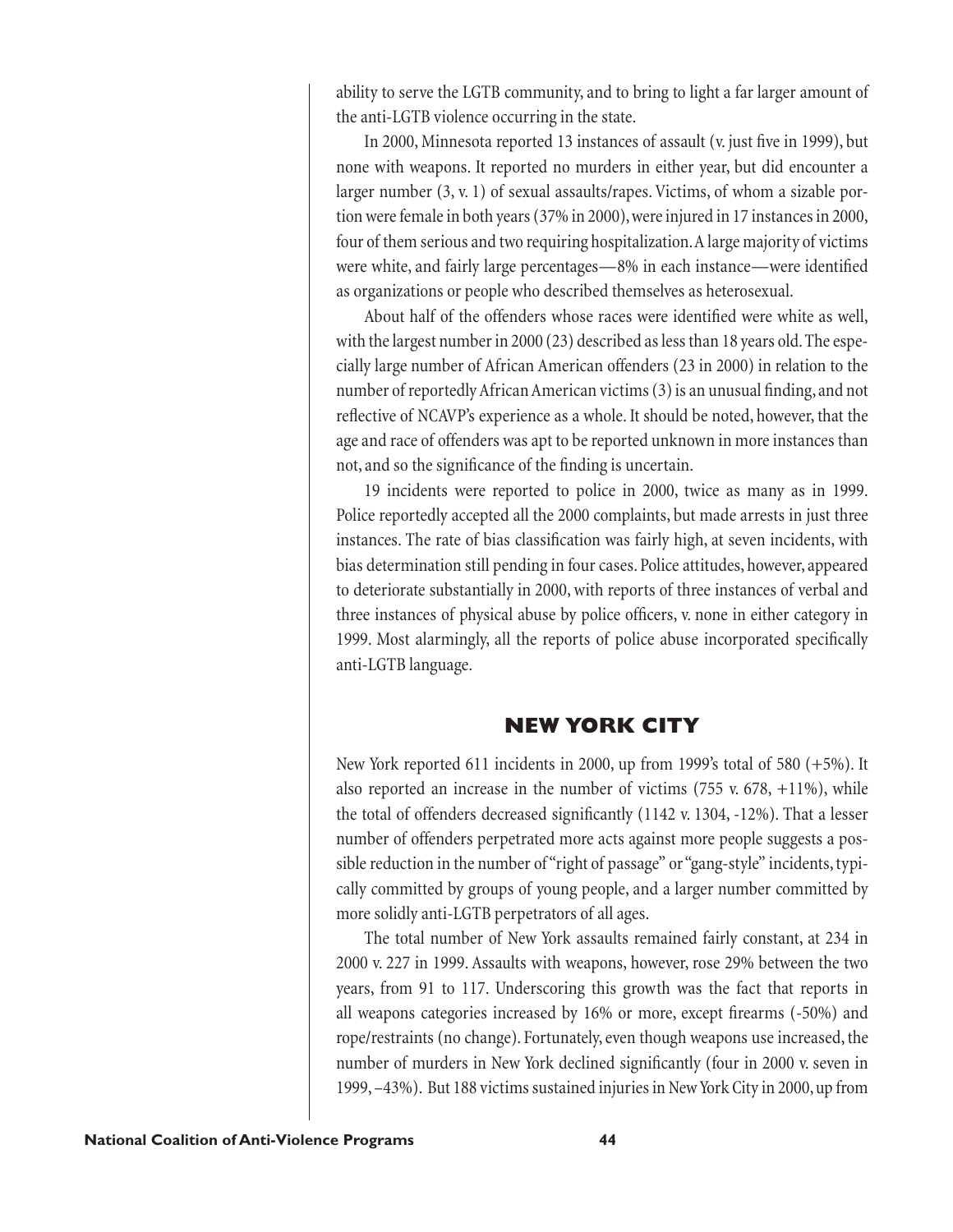179 in the previousyear (+5%), and the number of serious injuries rose at a still higher rate, 47 to 53 (+13%). In-patient hospitalizations decreased by 35%.

Of victims who were not organizations and whose gender was known, 74% were male, up from 69% in 1999. The percentage of victims who identified as transgender also continued to rise, from 9% (56) of victims in 1999 to 11% (79) in 2000.

The percentage of victims who reported their sexual orientation as lesbian or gay remained almost constant in both years (88% in 2000 v. 87% in 1999). The percentage of those identifying as heterosexual also remained fairly constant (9% v. 7%); however, 18 more victims in 2000 identified as heterosexual than was the case in 1999. The New York City Gay and Lesbian AVP believes that more heterosexuals may be becoming the targets of anti-LGTB violence as the result of associating with a larger number of LGTB friends and acquaintances, and/or adopting more diverse styles of dress and appearance.

In 2000, as in 1999, the majority of victims who reported their ages were between 30 and 44 years old. Roughly a third more were in the 30-44 category, while smaller (and still fairly consistent) proportions said they were 23 to 29 or 45 to 64 years old.

The percentage of New York City victims who were white also remained nearly constant, falling from 52% in 1999 to 51% in 2000. The number of African American victims continued to rise both in actual numbers (from 92 to 116) and as a proportion of all victims combined (to 18% from 16%). The percentage of Latina/o victims in both years remained stable (25% v. 24%), even though the actual number of Latino/o victims increased substantially, from 134 in 1999 to 166 in 2000 (+24%).

In both years, males made up 87% of all known offenders. With the exception of those between 23 and 29 years old, the number of offenders in all age categories increased substantially, especially for those aged 45-64 (+139%), under 18  $(+36%)$  and between 30 and 44  $(+16%)$ . It should be noted that large portion of these increases, was undoubtedly due to a complementary reduction (from 542 to 230) in the number of offenders whose age was reported unknown, the result of implementing more rigorous procedures for capturing offender and victim demographic information.

Of offenders whose racial/ethnic identities were reported, African Americans became most numerous in 2000, comprising 34%. They were followed closely by Latino(a)s, who made up 32%, and whites, who accounted for 31%. Though the rise in the proportion of African-Americans who were offenders in 2000 was significant (34% v. 28% in 1999), the number of Asian/Pacific Islander offenders saw the largest rate of increase, +167% (16 offenders in 2000 v. 6 in 1999). Both increases were consistent with the ones observed in the number of African American and Asian victims  $(+26\% \text{ and } +225\% \text{, respectively}).$ 

#### **New York City Gay & Lesbian Anti-Violence Project**

240 West 35th Street Suite 200 New York, NY 10001 Phone 212-714-1141, hotline Fax 212-714-2627 Website: www.avp.org

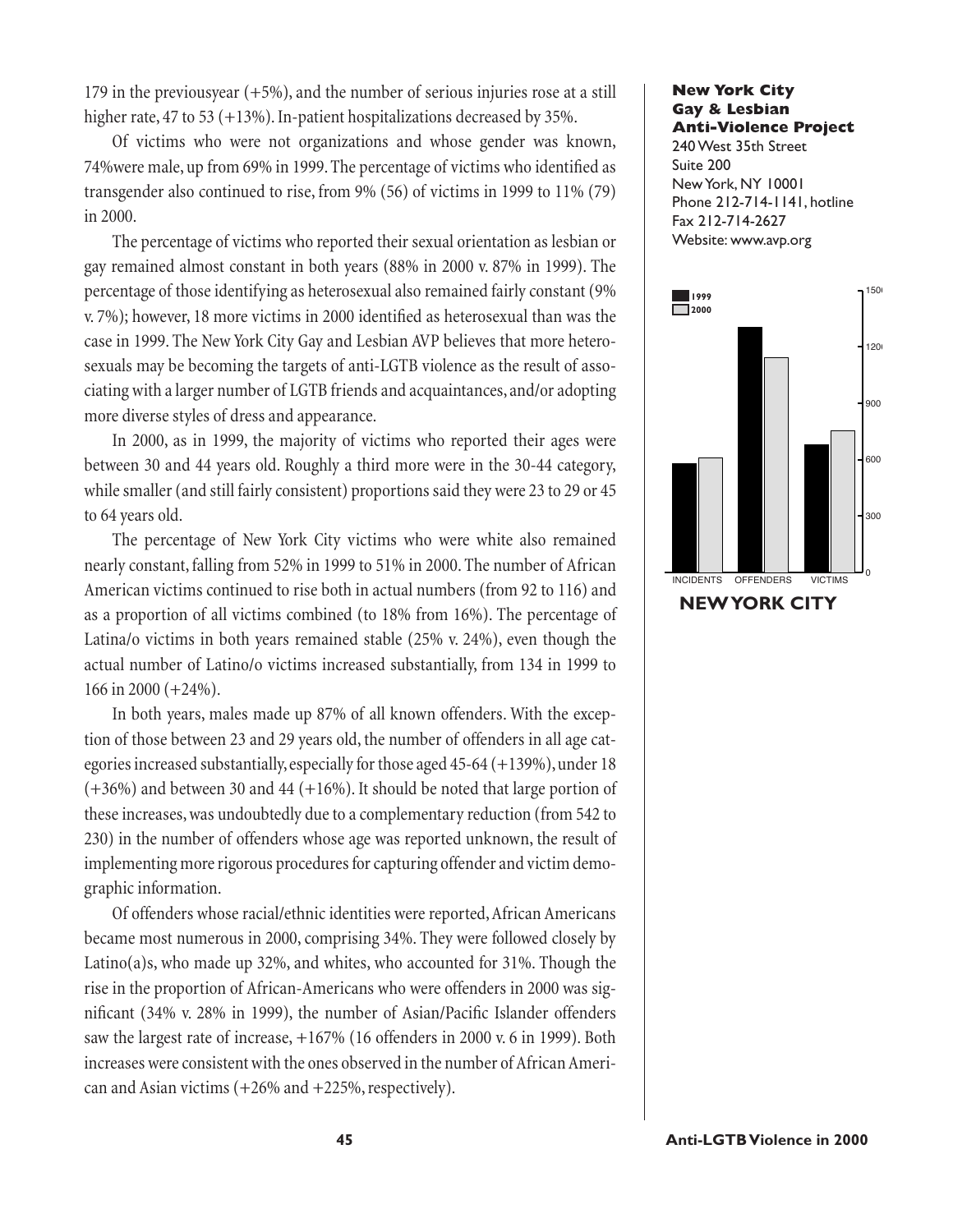#### **Rhode Island Alliance for Lesbian and Gay Civil Rights**

41 12th Street Providence, RI 02906 Phone (401) 331-6671 Fax (401) 272-4374



The number of strangers committing hate incidents in New York decreased by  $23\%$  (503 in 2000 v. 653 in 1999). However, there were significant increases in the numbers of offenders who were relatives (30 v. 10, +200%), service providers (79 v.45, +76%), security personnel or bouncers (15 v. 9, +67%) and former lovers or spouses (36 v. 23, +57%).

251 incidents were reported to police in New York in 2000, compared with 169 in 1999 (+49%). Such a dramatic rise may be partly attributable to an extensive reporting campaign undertaken by the New York City Gay and Lesbian Anti-Violence Project during 2000. This campaign may also have contributed to an 11% increase in the number of victims who contacted the agency.

Of the incidents reported to the police in 2000, arrests were made in 39 cases, up from 24 in 1999 (+63%). There was also an increase in the number of incidents categorized by police as bias-related (from 51 to  $61, +20\%$ ), perhaps partly due to New York's recent passage (after a decade-long advocacy and legislative struggle) of a LGTB-inclusive hate crimes law. Unfortunately, as the number of victims reporting to the police increased, so did the number of those who were mistreated by authorities. Those experiencing verbal abuse (with and without slurs) from police officers increased by 79% (to 43 in 2000, v. 24 in 1999), while the number of reports of police physical abuse declined only slightly (five cases in 2000, v. seven the year earlier). Even so, the number of incidents in which victims described police as courteous also rose appreciably, from 84 to 125 (+49%).

### **PROVIDENCE**

### *[Editor's Note: The Providence local report was prepared by NCAVP.]*

Providence reported 14 incidents of anti-LGTB violence in 2000, down from 18 that it had reported in 1999 (-22%). These incidents affected 24 victims, down from 29 (-17%), and were committed by 37 offenders, down from 60 (-38%).

No murders were reported in Providence in either year. Substantially fewer assaults occurred in 2000 (4) than in 1999 (12), none of them with weapons (v. 4 in 1999). Intimidation increased from two to three incidents, but harassment declined from 21 incidents to ten (-52%). Providence also reported far fewer unjustified arrests in 2000 (one incident, v. seven in 1999), a considerable problem in prior years.

As in 1999, almost all Providence victims in 2000 were white and approximately one third were identified as women. The number of victims injured in 2000 declined precipitously, from 14 to 4 incidents (-71%). Even so, serious injuries occurred in nearly the same number of cases in 2000 (three) as in 1999 (four), indicating that even when NCAVP observes a pattern of improvement, the danger of hard core violence typically remains. Fortunately, however, no Providence victims needed to be hospitalized in 2000, v. two in 1999.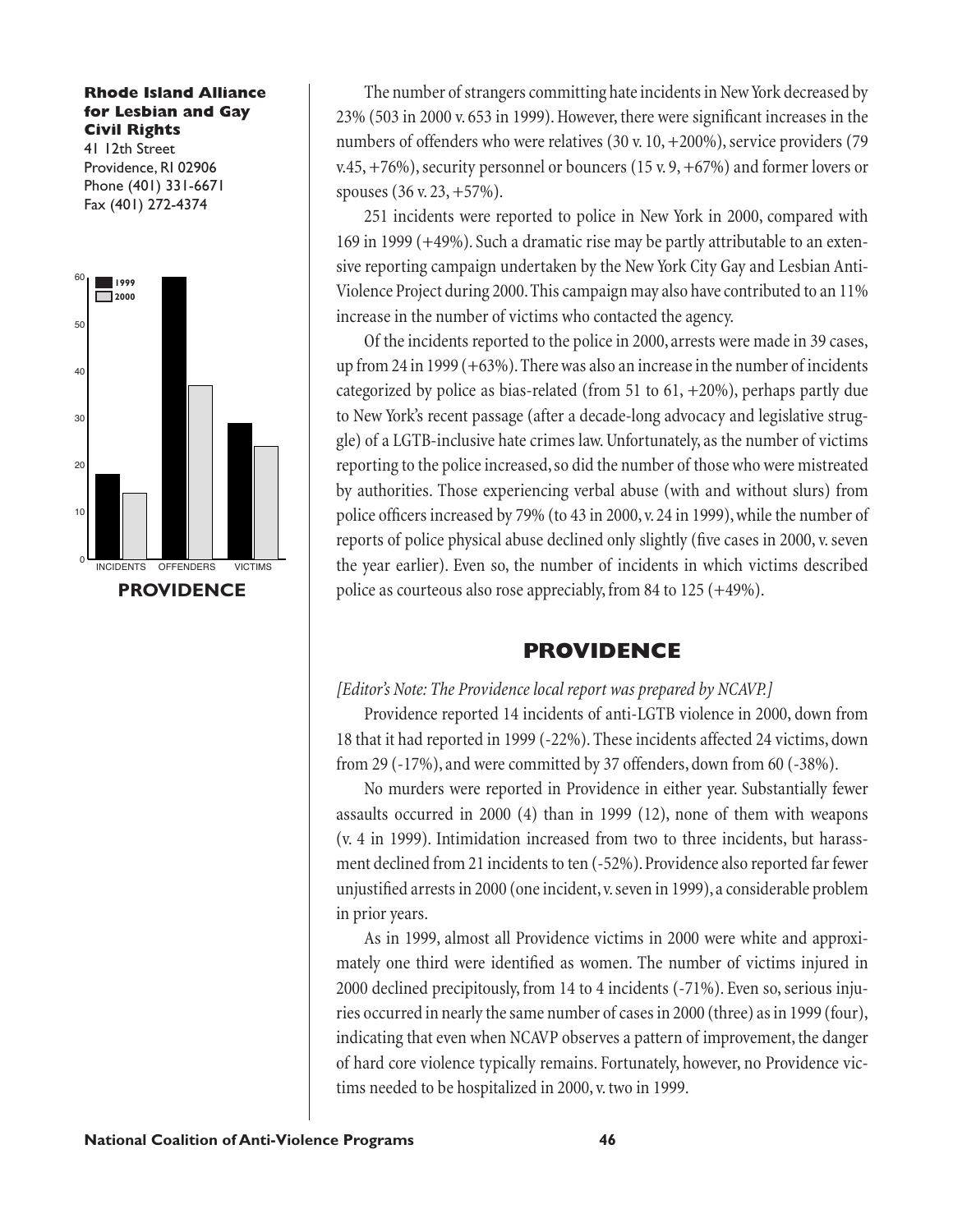A very large majority of Providence offenders in both years were male, but in 2000, a substantially higher number (twelve, v. none in 1999) were reported as under 18. In fact, all but two of the offenders whose ages were reported in 2000 were less than 24 years old, compared with just 27% in 1999. As in past years, virtually of the offenders were white. Again, there was a sharp reduction in the number described as police officers (from twelve to two, -500%), as well as the number reported to be pick-ups (from eleven to none).

Just four Providence incidents in 2000 were reported to police (v. ten in 1999). None resulted in arrest, although two complaints were classified as bias-related. In all cases in which the information was reported, police were characterized as courteous in both years, and there were no recorded instances of verbal or physical abuse.

### **SAN FRANCISCO**

The number of lesbian, gay, bisexual and transgender victims of hate crimes in the San Francisco Bay Area increased dramatically in 2000, with 467 people reporting anti-gay attacks, a 21% increase over the number of victims in 1999. In 415 separate incidents throughout the year (28 more than reported in 1999), LGTB people were harassed, intimidated and/or assaulted, making 2000 the most violent year for hate crime/violence attacks in the region since 1996.

Among several disturbing trends that continued unabated in 2000 were that more incidents were reported by transgender/transsexual women (almost 50% of these reports involved law enforcement or security personnel), and 35% of incidents as a whole were reported by people living in the greater Bay Area, outside of San Francisco.

In the opinion of Community United Against Violence (CUAV), among the most potent factors contributing to these increases was the passage of California Proposition 22, the so-called Knight (Definition of Marriage) Initiative. In the public debate over the initiative and in the wake of its passage, many anti-LGTB organizations gave voice to an extraordinary level of hatred for LGTB people. The Initiative certainly seems to have contributed to an atmosphere in which some offenders perceived that they had a general license to commit violence against the LGTB community. As a result:

• There was an unprecedented (400%) increase in the number of incidents perpetrated by 10 or more offenders.

The number of adult offenders (those between 30-44) increased by a staggering amount, from 6 in 1999 to 70 in 2000.

• 70% of cases in 2000 involved repeated harassment and assaults.

While all members of the San Francisco Bay Area LGTB community were more vulnerable to hate-motivated attacks in 2000, violence against women rose most significantly in 2000, with 50 more women victimized than in 1999, an

#### **Community United Against Violence**

973 Market Street, Suite 500 San Francisco, CA 94103 Phone (415) 777-5500 Fax (415) 777-5565 Website: www.xq.com/cuav

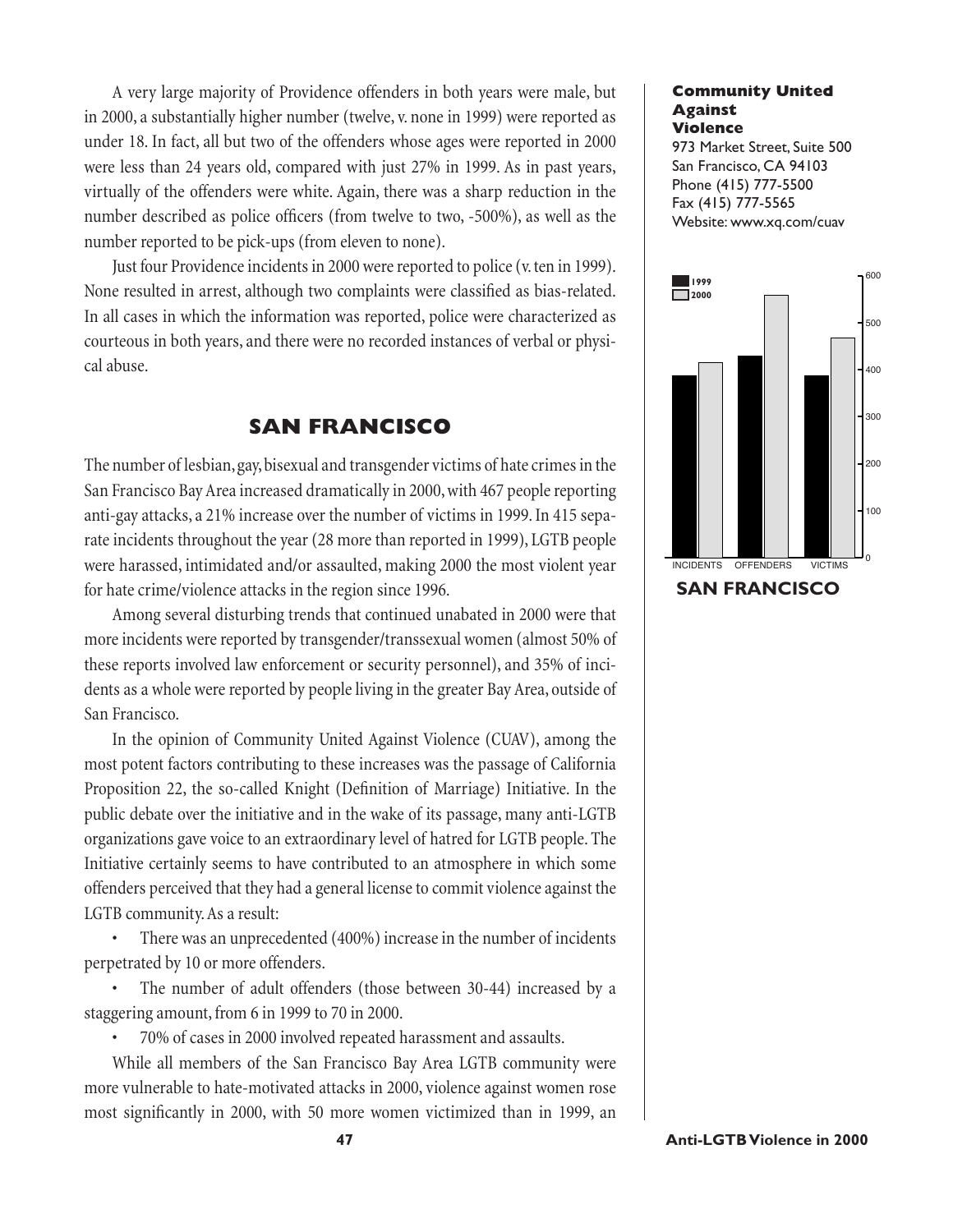increase of 44%. Attacks against transgender women were extraordinarily high, with 71 male-to-female transgender women reporting anti-LGTB violence in 2000, a 45% increase over the previous year. Though transgender women are estimated to comprise just 1-5% of the population of San Francisco, they accounted for 16% of the reported victims of anti-LGTB violence.

The number of incidents involving assaults against LGTB people also increased alarmingly in 2000, by 60%. There were 145 incidents involving assault in 2000, comprising 35% of the total, compared to 90 such incidents in 1999. Incidents of harassment and intimidation also increased in 2000, with 578 separate incidents representing a 15% increase over 1999. The number of assaults with weapons increased 33% in 2000, with weapon use reported in 42 separate incidents. Bats, bottles, knives, and other sharp objects accounted for 37% of the weapons used. Because perpetrators of hate crimes will often use whatever weapon happens to be on hand, 56% of the weapons were classified as "other." In 2000, for example, these included a belt, a phone, dirt and brass knuckles.

The number of victims incurring minor injuries increased significantly in 2000. Of the victims whose injuries were reported, 31% (112 people) had minor injuries, including cuts, bruises, swelling, headaches and overall body aches from physical assaults. This figure represents a 110% increase over 1999, when only 50 people reported minor injuries, and is not surprising given the sharp increase in the number of assaults.

The relatively more serious character of anti-LGTB violence in the San Francisco region during 2000 was also revealed in the fact that three times as many victims, 30 individuals who comprised 37% of all those injured, had to seek outpatient medical treatment, a much larger number than the nine victims reported in 1999. Including six other victims who were hospitalized in 2000, the percentage of victims overall who had to seek attention for their injuries in 2000 climbed to 44%.

An additional 15% of the victims reporting injuries said that although they needed medical attention, they did not seek it. Though not asked directly about their decisions not to seek care, many victims of anti-gay violence say they fear encountering additional homophobia from medical staff, or the potential involvement of police.

One of the few pieces of positive news about victims is that a somewhat lesser number in 2000 were seriously injured (64 v. 88 in 19999). Serious injuries in 2000 nonetheless included a broken leg (with three fractures, requiring the insertion of a metal plate), neck bruises from an attempted strangulation, a concussion, nerve damage, and unconsciousness as the result of a beating.

One man was murdered last year, after being tied and beaten by his assailants, then chopped at least thirteen times with a hatchet and an ax.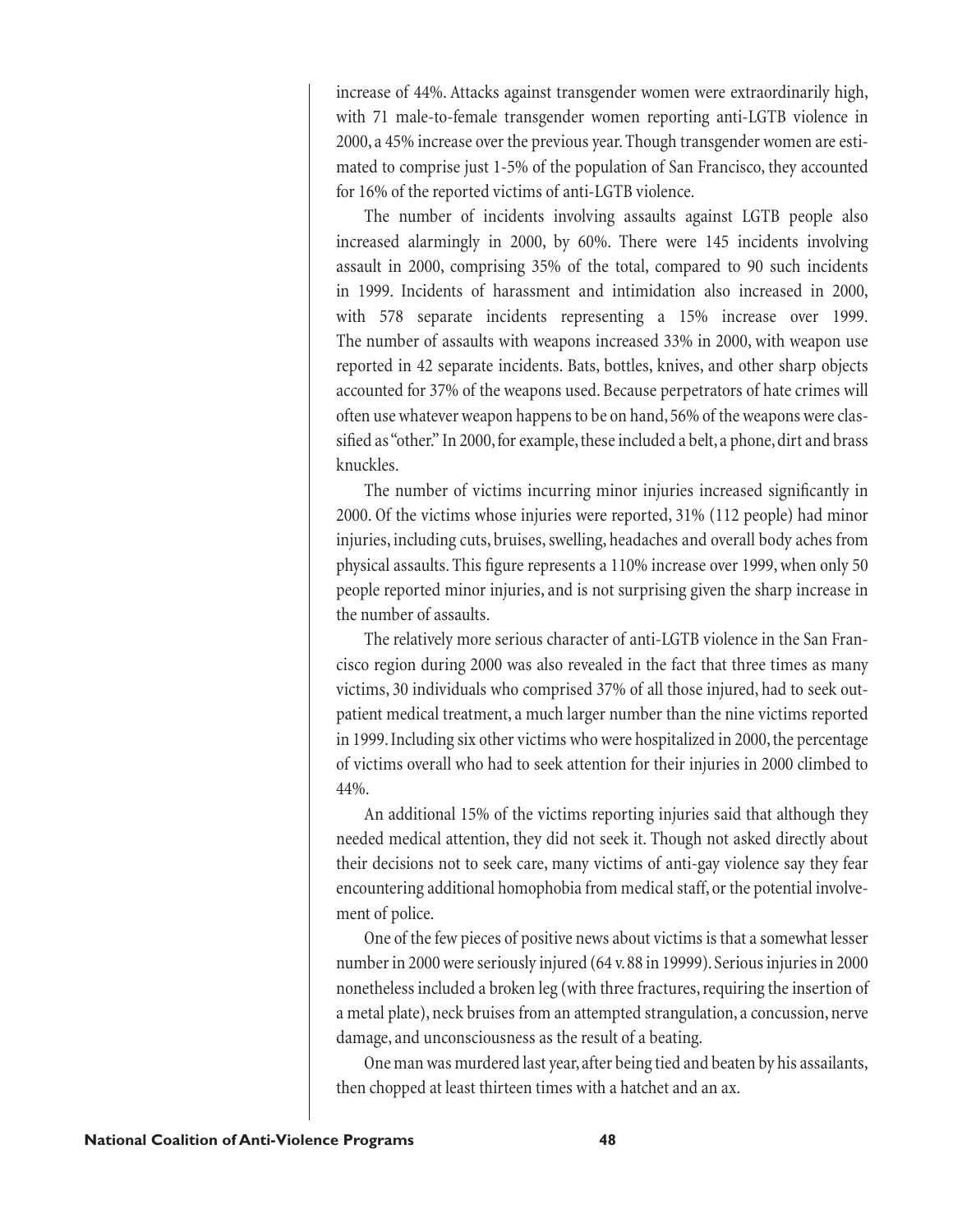T he number of San Francisco area perpetrators grew dramatically in 2000, with victims reporting 558 separate offenders, an increase of 30% over 1999. One reason for this increase was the dramatic escalation in attacks by multiple offenders. Eleven incidents involving more than one perpetrator were reported in 1999, yet in 2000, that number jumped to 111. Among the latter, there were 39 incidents involving three to five offenders, and 24 incidents involving four to nine. Perhaps most startling, there were 48 incidents in which victims were attacked by a group of ten or more offenders, compared to only eleven such attacks in 1999. Many of the 2000 victims reported being quickly surrounded by a large group, out of which several people attacked them while others cheered the attackers on. Other victims reported being taunted and threatened by groups while waiting for a bus or walking on the street, and still others said they were chased by large groups of people yelling anti-gay epithets and threatening violence.

Also startling in 2000 was the number of serial incidents. 70% (289) of reports in 2000 involved on-going harassment, intimidation and violence by the same perpetrator(s). This number represents a huge increase over 1999, in which only 56 cases involved serial abuse.

The dramatic increase in cases of ongoing harassment is likely related to the rising number of victims who reported hate crimes being perpetrated by their neighbors, landlords and co-workers. In 95 incidents last year, the perpetrators were neighbors and landlords, compared with 33 incidents in 1999, an increase of almost 300%. Additionally, reports of abuse from co-workers almost doubled, from 9 in 1999 to 17 in 2000. The proximity of these relationships, in which perpetrators have frequent or continuous access to the people they are harassing or assaulting, may also account for some of the increase in cases involving serial abuse.

While approximately the same percentage of incidents were reported to the police in 2000 as in 1999 (40% in 2000 v. 37% in 1999), there were significant decreases in the number of people who said they had positive experiences with the police. In 1999, 113 people (or 78%) who reported anti-gay violence to the police described them as "courteous." In 2000, the number dropped to 73 (-44%). Significantly, the cases in which police were reported as "courteous" were overwhelmingly ones handled by the San Francisco Hate Crimes Investigation Unit, while those assigned to General Works or handled by police agencies outside San Francisco were responsible for most of the challenges between police, survivors and CUAV. As has been true in prior years, police accounted for 13% of the perpetrators in 2000, which helps explain the reluctance of many victims to file police reports, no matter how serious the violence against them.

Other findings from 2000: Sexual assaults increased significantly, with 28 people reporting this type of violence, compared with just 6 reports in 1999. The majority of hate crimes perpetrators in 2000 were male (423, or 84%), and an increasing number were female (80, or 16%, as compared with 46 female per-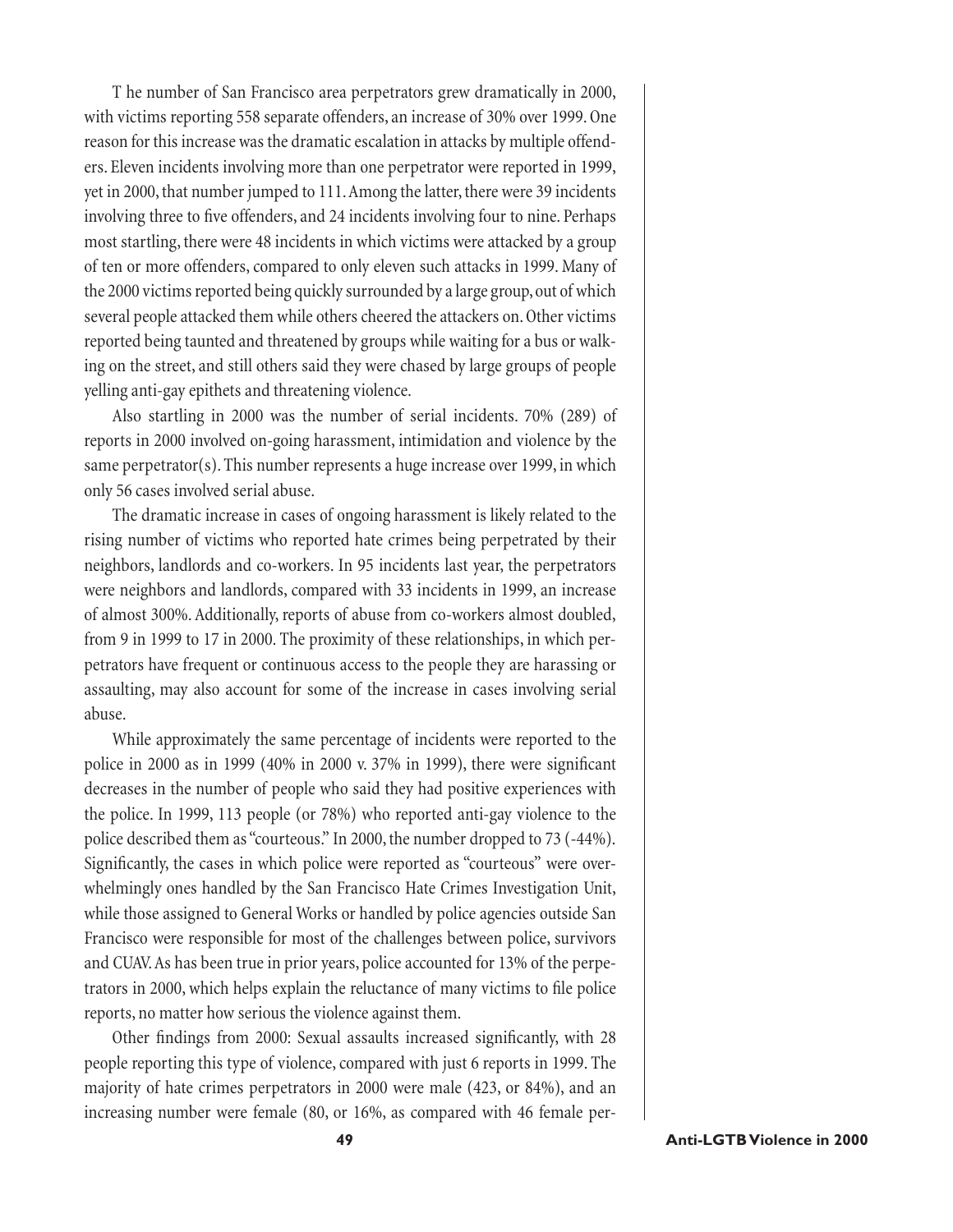petrators, or 12%, reported in 1999). As in previous years, most hate violence incidents occurred on the street (38%), yet there was a noticeable increase in incidents occurring around LGTB bars and community organizations (22 incidents in 2000, compared with 12 in 1999). While the majority of perpetrators tended to be white, nearly twice as many of the reported offenders were Latina/o in 2000 than in 1999. Finally, although the majority of offenders in both 1999 and 2000 were under 30, last year saw an unprecedented increase in the number of offenders between the ages of 30 and 44, with victims reporting 76 perpetrators in that age group, compared with just six in 1999.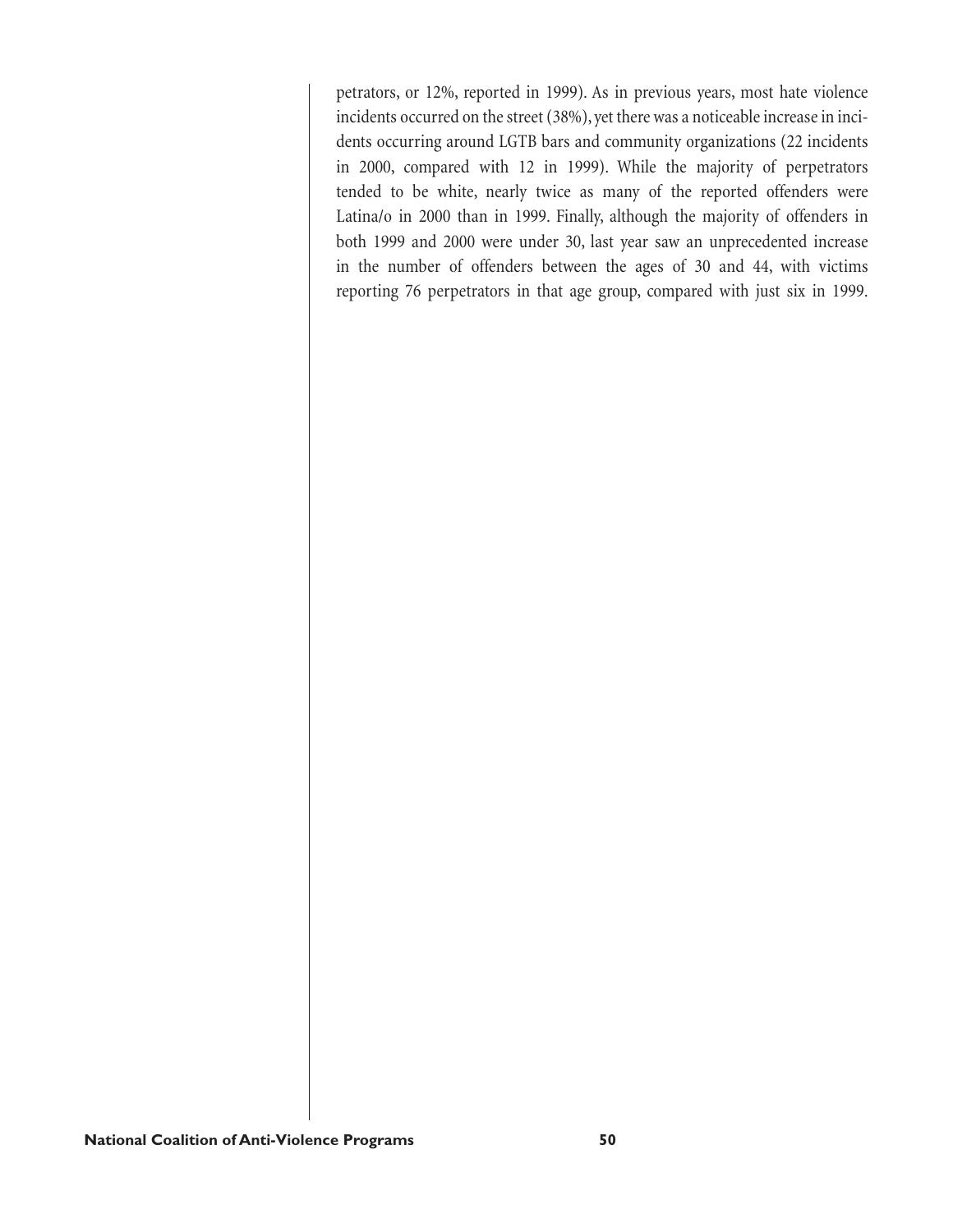### **ADDITIONAL REPORTS**

### **CONNECTICUT**

In February 2000, the Connecticut Women's Education and Legal Fund (CWEALF) began its new program, the Lesbian, Gay, Bisexual and Transgender Hate Crimes Project, and hired Steve Gavron as Project Coordinator. Mr. Gavron has had extensive volunteer experience working on various gay rights issues in Connecticut since 1985, including hate crimes.

The Project began to take calls and give information and referrals to victims of hate crimes and hate incidents in March, 2000. Since this was a new program, and the only one of its kind in the state, much of the Project's energy was directed to outreach, education and publicity.

Throughout the year, the Project received invaluable support and technical assistance from the National Coalition of Anti-Violence Programs (NCAVP), and officially joined the NCAVP in November 2000.

All told, the Project received 28 separate calls reporting incidents or seeking information through the end of 2000. The most serious cases were five separate incidents of physical assault, none of which resulted in an arrest. The remaining incidents included name-calling, vandalism, harassment, police entrapment and threatening phone calls. The Project provided callers with information explaining the laws, provided support and advocated for many of the callers. The Project gave referrals to attorneys associated with CWEALF in seven cases.

### **CLEVELAND**

#### *[Editor's Note: The Cleveland local supplementary report was prepared by NCAVP.]*

The Lesbian & Gay Community Service Center of Greater Cleveland has been a past contributor to this report, and would have been a full contributor again this year, had not most of the organization's limited resources been reallocated to domestic violence programming. As a result, bias violence services at the agency in 2000 were reduced markedly relative to their 1999 levels. NCAVP wishes to note its continuing alarm at the Hobson's choice facing many of its member agencies, forced by inadequate public and private support to pick and choose among the violence-related needs to which they can respond. In light of the closure of two other NCAVP members in 2000, one in the Central Coast region of California and the other in Missouri, the poverty of many anti-violence programs is emerging as one of the largest obstacles to addressing the incidence of anti-LGTB violence and its effects.

The Center still tracked bias violence data in 2000 and responded to 21 incidents (v. 74 in 1999), which affected 27 victims (v. 57) and were committed by

#### **Connecticut Women's Education and Legal Fund**

135 Broad Street Hartford, CT 06105 Phone: 860-247-6090, x16 Fax: 860-524-0804 Website: www.cwealf.org

#### **The Lesbian & Gay Community Service Center of Greater Cleveland**

6600 Detroit Avenue Cleveland, Ohio 44102 Phone (216) 651-5428 Fax (216) 651-6439 Website: www.lgcsc.org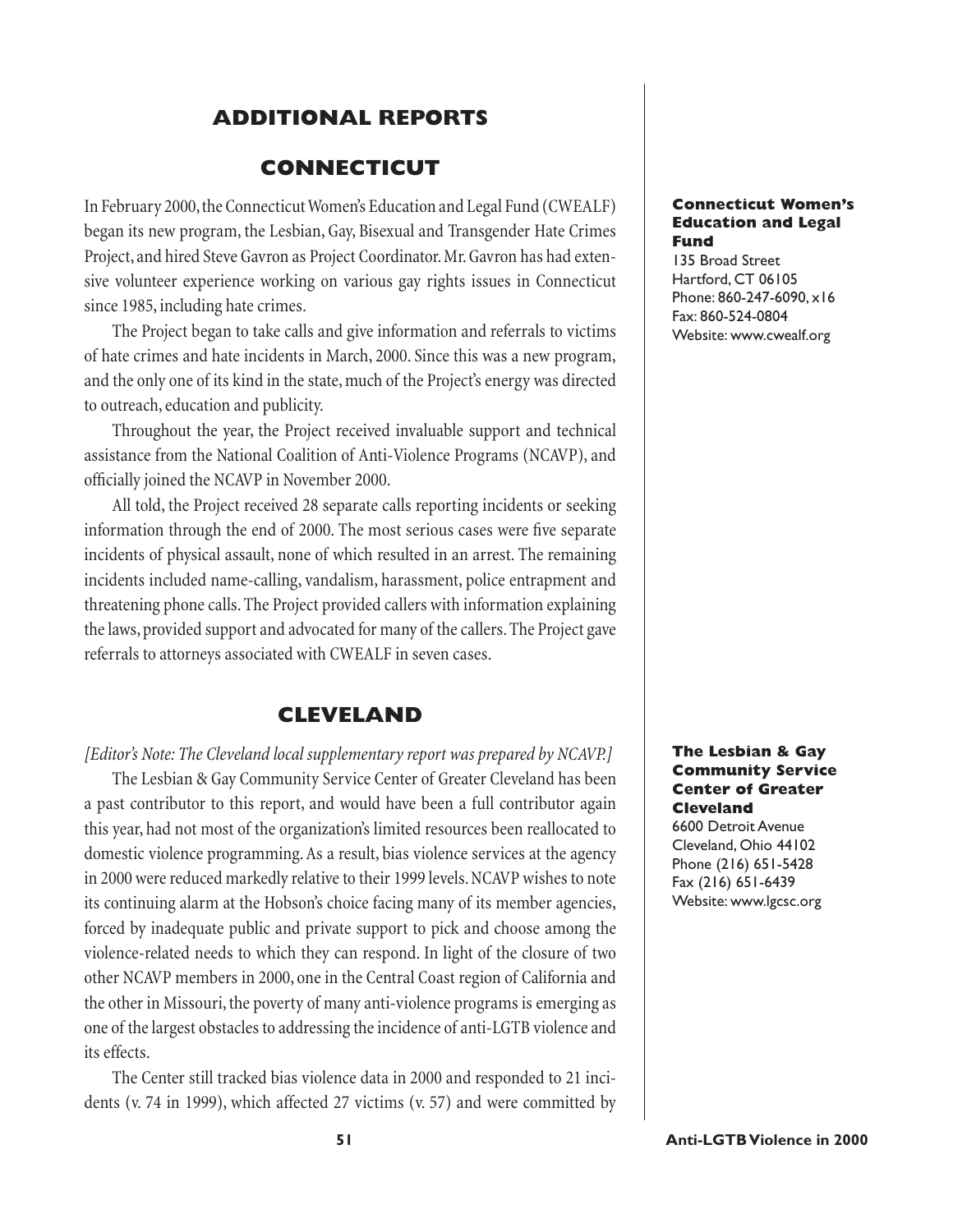33 offenders (v. 86). A fairly disproportionate number of the 2000 incidents (10) relative to the number reported in 1999 (17) were assaults, a not surprising finding considering that in light of its reduced capacity, the agency was more likely to be contacted by the victims of more serious offenses. Cleveland also reported one murder in 2000 (compared with two the year earlier), which, if it had been included in the main analysis of this report, would have increased the national total documented by NCAVP to 17.

In addition, a fairly large proportion of 2000 victims, 13 out of 27, reported sustaining injuries in 2000, which in three cases were serious. Outpatient medical treatment was reported in a comparatively large number of cases (5) as well, but there were no recorded instances of hospitalization. Nearly all of Cleveland's victims in 2000 were white, and all but three were male. Slightly less than half were between the ages of 30 and 44; only one was aged older than 45.

Cleveland offenders in 2000 were predominantly younger white males, too, and about two thirds were strangers to their victims. The remainder were almost evenly split between landlords/tenants/neighbors and coworkers. Serial incidents were described in five cases.

Twelve Cleveland incidents in 2000 were reported to police; none resulted in arrest, and only one was classified as bias-related. There was one reported instance of police verbal abuse (without slurs) and none of physical abuse. By contrast, in 1999, Cleveland reported four instances of police physical abuse with slurs.

### **CINCINNATI**

*[Editor's Note: The statistical portion of the Cincinnati local supplementary report was prepared by NCAVP.]*

Stonewall Cincinnati's Anti-Violence/Anti-Discrimination Project is an advocacy program for lesbian, gay, transgender and bisexual (LGTB) people who have suffered discrimination on the basis of their sexual orientation or gender status in employment, housing or child custody or have been the object of hate crimes or entrapment. Stonewall's Anti-Violence/Anti-Discrimination Project responds to several requests for support and intervention per week.

Stonewall became a member of the National Coalition of Anti-Violence Programs in August 2000. Incident reports for the year were recorded prior to its membership in NCAVP, and are summarized below.

The accurate documentation of incidents of discrimination, harassment and violence against gay people in the Greater Cincinnati area is vital in countering the claims that evidence of discrimination against LGTB people does not exist. It establishes a record on which to build a case for legal protection against discrimination and for recognition of crimes committed against LGTB people on the basis of their sexual orientation or gender identity as hate crimes.

#### **Stonewall Cincinnati**

PO Box 954 Cincinnati, OH 45201 Phone (513) 651-2500 Fax (513) 651-3044 Website: www.stonewallcincinnati.org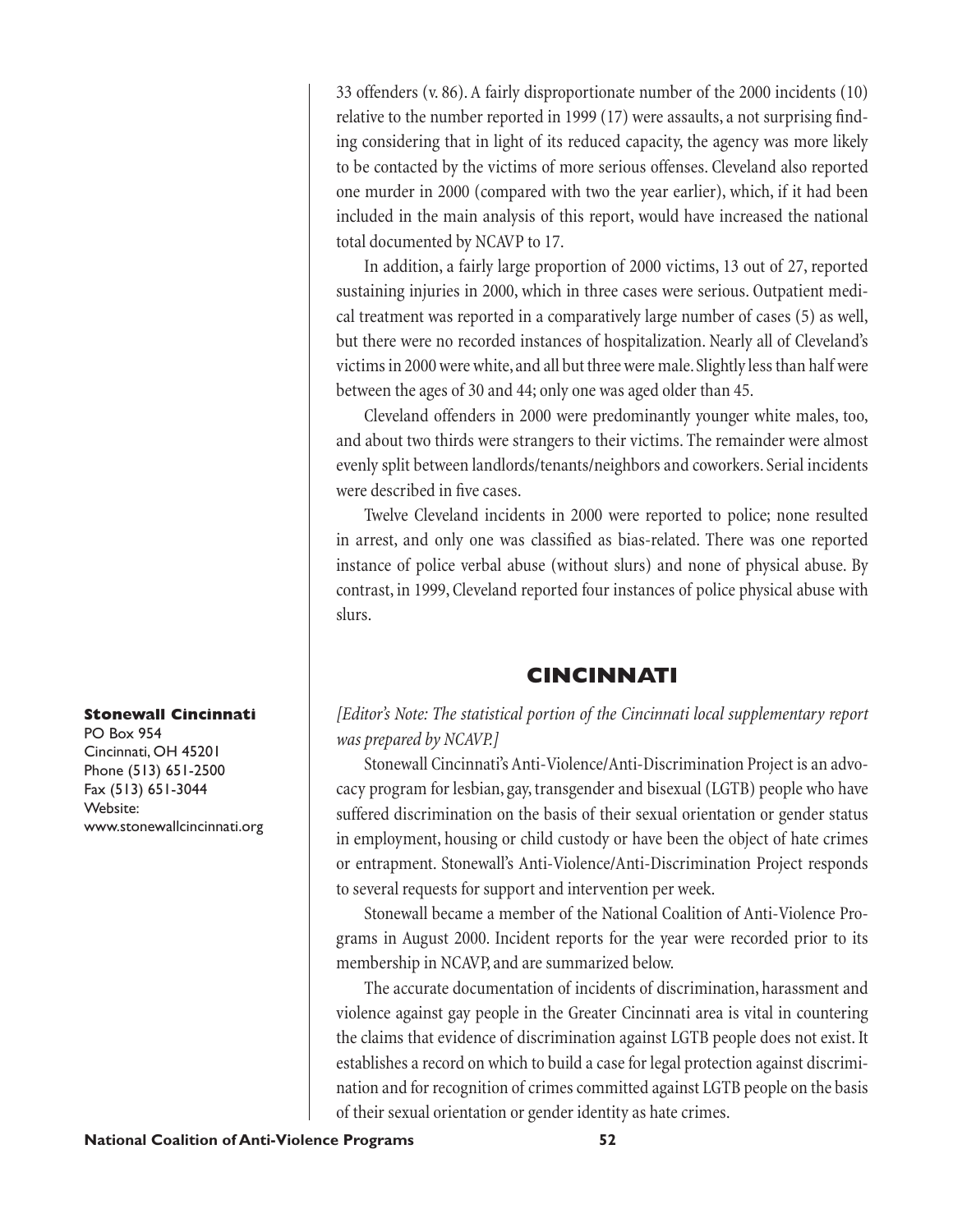The agency's involvement with NCAVP has strengthened its AVAD Project, and provided us with the tools to more thoroughly and accurately document the incidents of violence and discrimination directed at its community.

In 2000, Cincinnati reported 22 total incidents, affecting 22 victims and committed by 33 offenders. Seven of the 22 incidents (32%) were assaults or attempted assaults, three with weapons. Reported weapons included bottles, bats, knives and vehicles. Other reported incidents included 14 characterized by harassment and four by intimidation. The agency also reported one kidnapping.

Six of the 22 reported victims (27%) were injured, three seriously. None were hospitalized, and three received outpatient medical treatment (in the three other cases, treatment was reported needed, but not received). 13 of the victims were male, eight female, and one was transgender. 15 were lesbian or gay, while four described themselves as bisexual or heterosexual. They were fairly well distributed throughout all age groups, with the highest numbers in the 18-22 and 30-44 age categories. All but two of those whose races were identified were white; the remainder were African American.

Of the 33 offenders, 29 were male and two were female (the gender of the two others was reported unknown). A plurality of the offenders whose ages were identified (nine) were under 18 years old; most of the rest were less than 30 years of age. All of those whose races were reported were white, and the largest number (ten) were described as friends or acquaintances of their victims. The next largest number (nine) were characterized as strangers. Eleven of the 22 incidents were committed by groups of two or three offenders, and the remainder by individuals acting alone.

Just four incidents were reported to police; an arrest was made in one of them. Two incidents were classified by police as bias-related. Police were not implicated in any reports of verbal or physical abuse.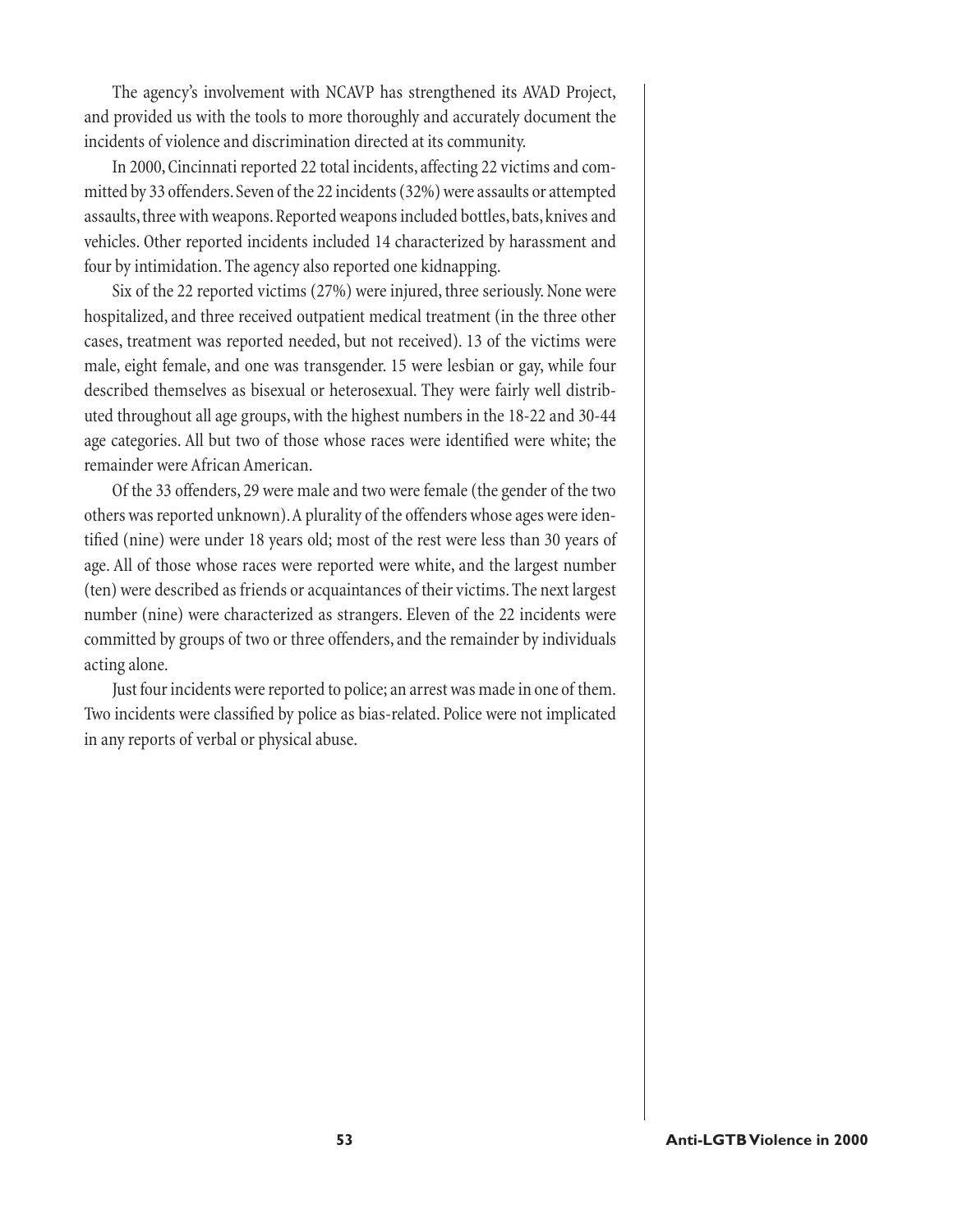# **SUPPLEMENT 1**

### Case Intake/Incident Tracking Form

The following pages reproduce the Case Intake/Incident Tracking Form employed by NCAVP reporting agencies to record raw incident data.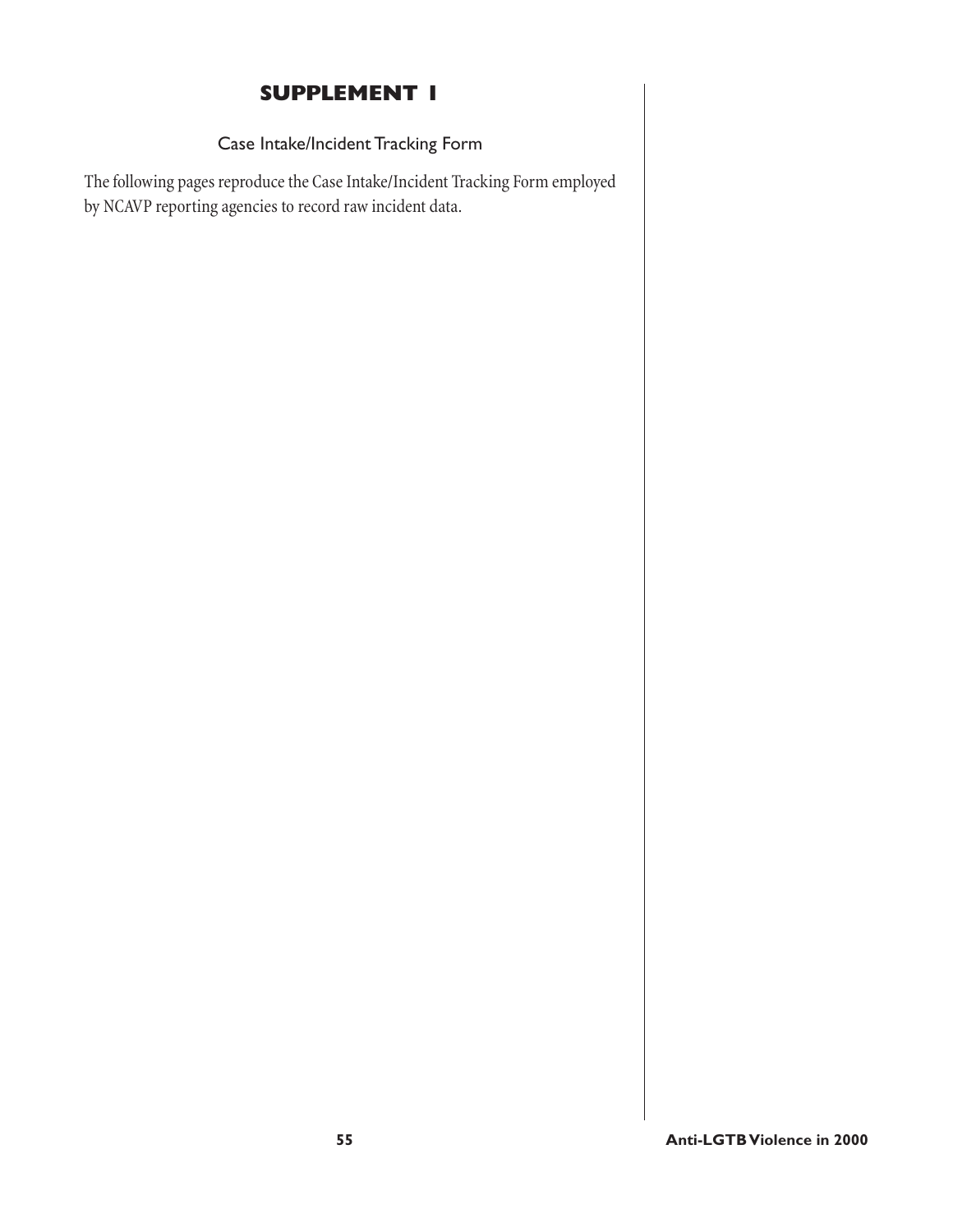# **SUPPLEMENT 2**

### Comprehensive Data

The following pages reproduce the aggregate raw incident data for 1999 and 2000 reported to NCAVP by the eleven participating member agencies. All data were drawn originally from individal copies of the Case Intake/Incident Tracking form repoduced in Supplement 1.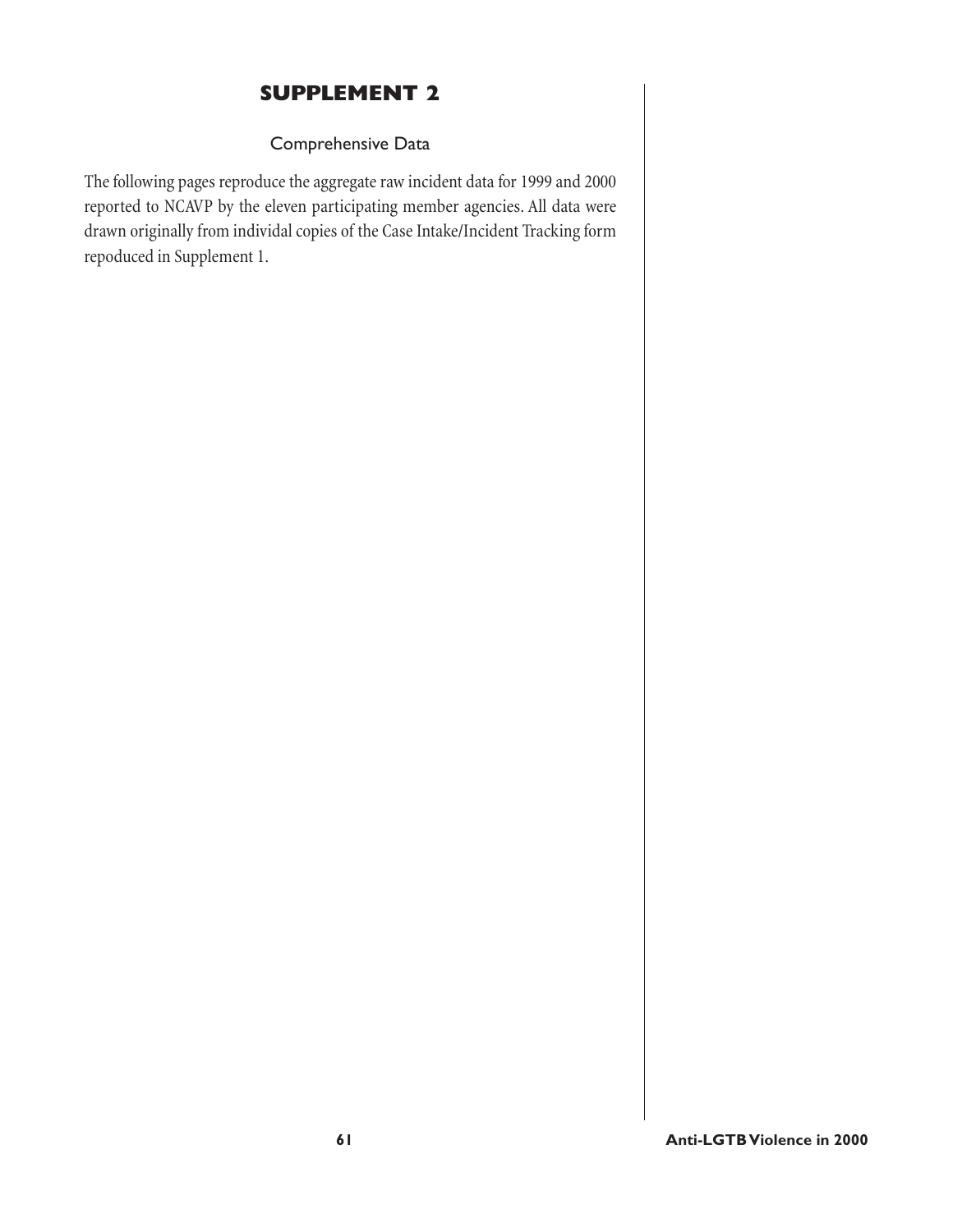|                                | <b>Chicago</b>          |                         | Colorado    |                | <b>Columbus</b> |                | Houston |                | <b>Los Angeles</b>   |         |                | <b>Massachusetts</b> |
|--------------------------------|-------------------------|-------------------------|-------------|----------------|-----------------|----------------|---------|----------------|----------------------|---------|----------------|----------------------|
|                                | 1999                    | 2000                    | 1999        | 2000           | 1999            | 2000           | 1999    | 2000           | 1999                 |         | 2000 1999      | 2000                 |
| <b>Victim Information</b>      |                         |                         |             |                |                 |                |         |                |                      |         |                |                      |
|                                |                         |                         |             |                |                 |                |         |                |                      |         |                |                      |
| <b>Total Number of Victims</b> | 67                      | 61                      | 76          | 88             | 283             | 277            | 43      | 40             | 337                  |         | 339 192        | 167                  |
| <b>Gender Identity</b>         |                         |                         |             |                |                 |                |         |                |                      |         |                |                      |
| <b>Female</b>                  | 15                      | 11                      | 17          | 29             | 109             | 113            | 14      | 16             | 106                  |         | 96 31          | 26                   |
| <b>Male</b>                    | 46                      | 42                      | 47          | 52             | 147             | 139            | 16      | 22             | 212                  |         | 233 140        | $112$                |
| <b>Transgendered M-F</b>       | $\boldsymbol{A}$        | 3                       | 3           | 5              | 8               | 6              | 4       | 1              | 15                   |         | 96             | 9                    |
| <b>Transgendered F-M</b>       | $\bf{0}$                | $\bf{0}$                | $\mathbf 0$ | O              | 5               | $\overline{2}$ | 0       | $\mathbf 0$    |                      |         | 0 <sup>o</sup> | 3                    |
| <b>Organization</b>            | $\mathbf{2}$            | 5                       | 7           | 2              | 3               | $\overline{2}$ | 9       | 1              | $\mathbf{2}$         |         | 0 15           | 14                   |
| <b>Unknown</b>                 | $\mathbf{0}$            | $\mathbf 0$             | 2           | O              | 11              | 15             | 0       | $\mathbf{0}$   |                      |         | 10             | 3                    |
| <b>Total</b>                   | 67                      | 61                      | 76          | 88             | 283             | 277            | 43      | 40             | 337                  | 339 192 |                | 167                  |
| <b>Sexual Orientation</b>      |                         |                         |             |                |                 |                |         |                |                      |         |                |                      |
| <b>Lesbian/Gay</b>             | 52                      | 47                      | 53          | 72             | 251             | 243            | 30      | 34             | 293                  |         | 301 153        | 110                  |
| <b>Bisexual</b>                | 5                       | $\overline{7}$          | 2           | 1              | 13              | $\overline{7}$ | 1       | $\overline{2}$ | 9                    | 172     |                | 8                    |
| <b>Heterosexual</b>            | $\overline{\mathbf{A}}$ | 1                       | 2           | 5              | 5               | 9              | 1       | 1              | 21                   | 14 8    |                | 14                   |
| <b>Questioning/Unsure</b>      | $\Omega$                | $\mathbf{0}$            | 0           | O              | $\mathbf 0$     | $\overline{1}$ | O       | $\mathbf 0$    | $\overline{2}$       |         | 3 2            | 1                    |
| Organization                   | $\overline{2}$          | 5                       | 7           | $\overline{2}$ | $\mathbf{3}$    | $\mathbf{2}$   | 9       | 1              | $\overline{2}$       |         | 0 15           | 14                   |
| <b>Unknown</b>                 | $\Delta$                | 1                       | 12          | 8              | 11              | 15             | 2       | $\mathbf{z}$   | 10                   |         | 4 12           | 20                   |
| <b>Total</b>                   | 67                      | 61                      | 76          | 88             | 283             | 277            | 43      | 40             | 337                  | 339 192 |                | 167                  |
| Age                            |                         |                         |             |                |                 |                |         |                |                      |         |                |                      |
| <b>Under 18</b>                | $\overline{2}$          | 3                       | 5           | 8              | 19              | 15             | 4       | 1              | 12                   | 186     |                | 9                    |
| 18-22                          | $\Omega$                | 6                       | 3           | $\overline{2}$ | 43              | 40             | 3       | 3              | 36                   |         | 30 17          | 16                   |
| 23-29                          | 10                      | 9                       | 10          | 13             | 76              | 69             | 5       | 14             | 41                   |         | 58 27          | 13                   |
| 30-44                          | 19                      | 23                      | 15          | 18             | 67              | 78             | 20      | 18             | 142                  | 146 85  |                | 57                   |
| 45-64                          | 17                      | $\overline{\mathbf{4}}$ | 5           | 11             | 44              | 52             | 2       | 1              | 37                   |         | 43 22          | 38                   |
| 65 and over                    |                         | $\bf{0}$                | 2           | 3              | $\overline{7}$  | 3              | 0       | $\mathbf 0$    | $\blacktriangleleft$ |         | 2 3            | 1                    |
| <b>Organization</b>            | $\overline{2}$          | 5                       | 7           | $\overline{2}$ | $\mathbf{3}$    | $\mathbf{2}$   | 9       | 1              | $\overline{2}$       |         | 0 15           | 14                   |
| <b>Unknown</b>                 | 16                      | 11                      | 29          | 31             | 24              | 18             | 0       | $\mathbf{z}$   | 66                   |         | 42 17          | 19                   |
| <b>Total</b>                   | 67                      | 61                      | 76          | 88             | 283             | 277            | 43      | 40             | 337                  | 339 192 |                | 167                  |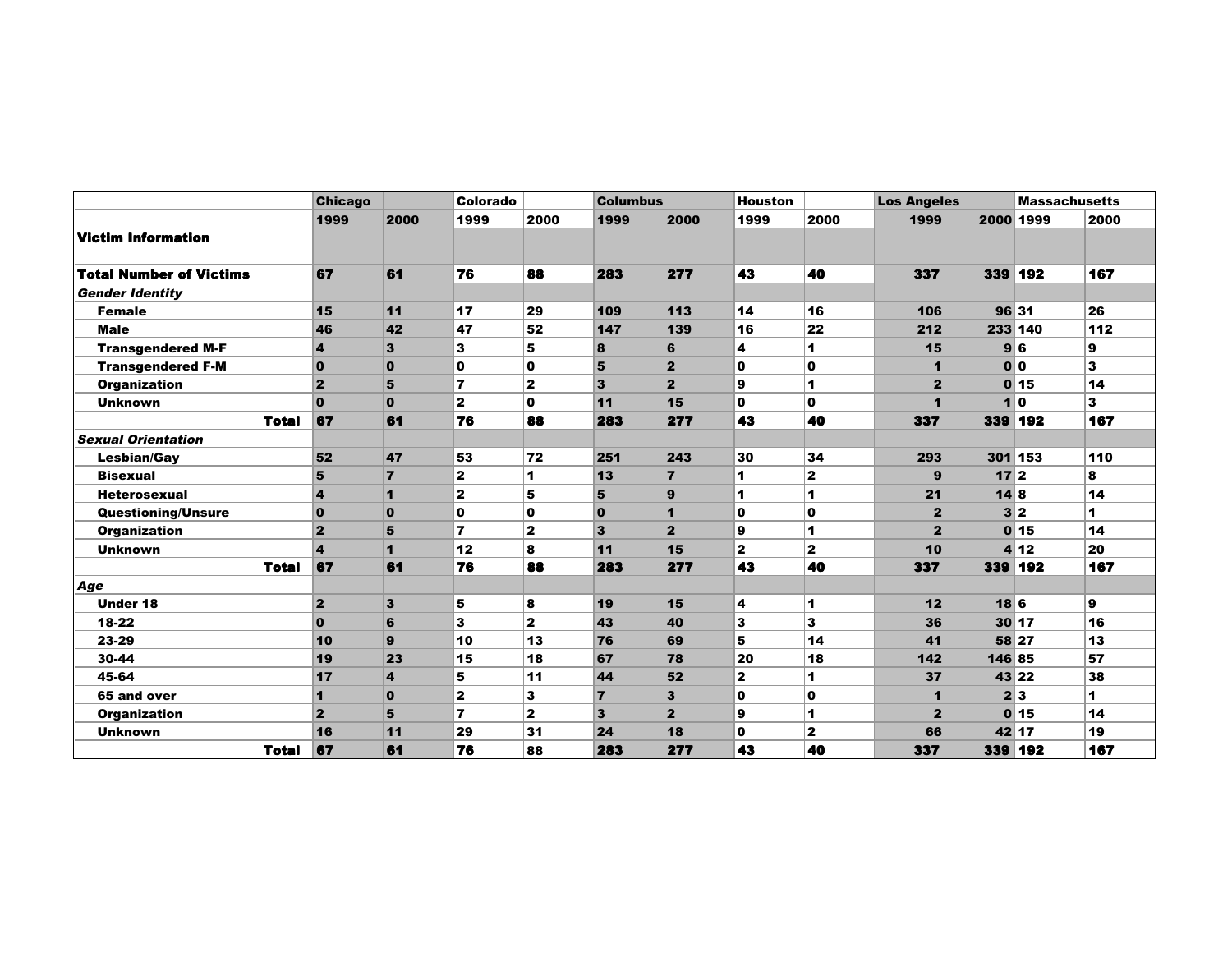|                           | <b>Michigan</b>         |                         | <b>Minnesota</b> |                         | <b>New York</b> |         | <b>Providence</b> |              | <b>San Francisco</b> |                         | <b>TOTALS</b> |      |        |
|---------------------------|-------------------------|-------------------------|------------------|-------------------------|-----------------|---------|-------------------|--------------|----------------------|-------------------------|---------------|------|--------|
|                           | 1999                    | 2000                    | 1999             | 2000                    | 1999            | 2000    | 1999              | 2000         | 1999                 | 2000                    | 1999          | 2000 | $%+/-$ |
| Victim Information        |                         |                         |                  |                         |                 |         |                   |              |                      |                         |               |      |        |
|                           |                         |                         |                  |                         |                 |         |                   |              |                      |                         |               |      |        |
| Total Number of Victims   | 112                     | 134                     | 45               | 123                     | 678             | 755 29  |                   | 24           | 387                  | 467                     | 2249          | 2475 | 10%    |
| <b>Gender Identity</b>    |                         |                         |                  |                         |                 |         |                   |              |                      |                         |               |      |        |
| <b>Female</b>             | 18                      | 21                      | 11               | 45                      | 145             | $107$ 7 |                   | 5            | 66                   | 94                      | 539           | 563  | 4%     |
| <b>Male</b>               | 83                      | 103                     | 20               | 55                      | 444             | 540 20  |                   | 16           | 217                  | 271                     | 1392          | 1585 | 14%    |
| <b>Transgendered M-F</b>  | 6                       | 6                       | 1                | $\boldsymbol{9}$        | 52              | 751     |                   | 0            | 49                   | 71                      | 149           | 194  | 30%    |
| <b>Transgendered F-M</b>  | 1                       | $\mathbf{1}$            | $\mathbf{0}$     | $\overline{\mathbf{2}}$ | 4               |         | 40                | $\mathbf 0$  | 10                   | 6                       | 21            | 18   | $-14%$ |
| <b>Organization</b>       | 4                       | $\overline{\mathbf{3}}$ | 1                | $\overline{\mathbf{3}}$ | $\overline{7}$  |         | 130               | 3            | $\overline{7}$       | $\mathbf 0$             | 57            | 46   | $-19%$ |
| <b>Unknown</b>            | $\mathbf{0}$            | $\mathbf{0}$            | 12               | $\mathbf{9}$            | 26              | 161     |                   | $\mathbf 0$  | 38                   | 25                      | 91            | 69   | $-24%$ |
| <b>Total</b>              | 112                     | 134                     | 45               | 123                     | 678             | 755 29  |                   | 24           | 387                  | 467                     | 2249          | 2475 | 10%    |
| <b>Sexual Orientation</b> |                         |                         |                  |                         |                 |         |                   |              |                      |                         |               |      |        |
| <b>Lesbian/Gay</b>        | 93                      | $122$                   | 20               | 92                      | 480             | 579 22  |                   | 21           | 250                  | 296                     | 1697          | 1917 | 13%    |
| <b>Bisexual</b>           | 8                       | $\overline{\mathbf{3}}$ | 1                | 1                       | 21              | $13$  1 |                   | $\mathbf{0}$ | 9                    | 11                      | 72            | 70   | $-3%$  |
| <b>Heterosexual</b>       | $\mathbf{3}$            | $\overline{\mathbf{4}}$ | $\mathbf{z}$     | $\overline{\mathbf{4}}$ | 41              |         | 59 4              | $\mathbf 0$  | 17                   | 38                      | 108           | 149  | 38%    |
| <b>Questioning/Unsure</b> | $\overline{\mathbf{4}}$ | $\overline{2}$          | 0                | ${\bf 3}$               | $\overline{7}$  |         | 80                | $\mathbf 0$  | $\bf{0}$             | $\overline{\mathbf{4}}$ | 15            | 22   | 47%    |
| <b>Organization</b>       | $\boldsymbol{4}$        | 3                       | 1                | 3                       | $\overline{7}$  |         | 130               | 3            | 7                    | $\mathbf{0}$            | 57            | 46   | $-19%$ |
| <b>Unknown</b>            | $\mathbf{0}$            | $\mathbf{0}$            | 21               | 20                      | 122             | 83 2    |                   | $\mathbf{0}$ | 104                  | 118                     | 300           | 271  | $-10%$ |
| <b>Total</b>              | 112                     | 134                     | 45               | 123                     | 678             | 755 29  |                   | 24           | 387                  | 467                     | 2249          | 2475 | 10%    |
| Age                       |                         |                         |                  |                         |                 |         |                   |              |                      |                         |               |      |        |
| <b>Under 18</b>           | $\mathbf{3}$            | 3                       | 3                | 10                      | 22              | 120     |                   | 0            | 15                   | 16                      | 91            | 95   | 4%     |
| 18-22                     | 11                      | 21                      | $\overline{7}$   | 4                       | 39              |         | 56 4              | 4            | 16                   | 15                      | 179           | 197  | 10%    |
| 23-29                     | 38                      | 41                      | 3                | $\mathbf{9}$            | 92              | 120 2   |                   | $\mathbf{0}$ | 38                   | 49                      | 342           | 395  | 15%    |
| 30-44                     | 38                      | 43                      | 4                | 35                      | 282             | 344 18  |                   | 12           | 118                  | 145                     | 808           | 919  | 14%    |
| 45-64                     | $\mathbf 1$             | 11                      | 3                | 11                      | 101             | $113$ 2 |                   | 5            | 46                   | 68                      | 280           | 357  | 28%    |
| 65 and over               | $\overline{2}$          | $\blacksquare$          | 0                | $\pmb{0}$               | 13              |         | 6 0               | $\mathbf{0}$ | $\mathbf{2}$         | $\mathbf{1}$            | 31            | 17   | $-45%$ |
| <b>Organization</b>       | $\overline{\mathbf{4}}$ | 3                       | 1                | 3                       | $\overline{7}$  |         | 130               | 3            | $\overline{7}$       | $\mathbf 0$             | 57            | 46   | $-19%$ |
| <b>Unknown</b>            | 15                      | 11                      | 24               | 51                      | 122             | 913     |                   | 0            | 145                  | 173                     | 461           | 449  | $-3%$  |
| <b>Total</b>              | 112                     | 134                     | 45               | 123                     | 678             | 755 29  |                   | 24           | 387                  | 467                     | 2249          | 2475 | 10%    |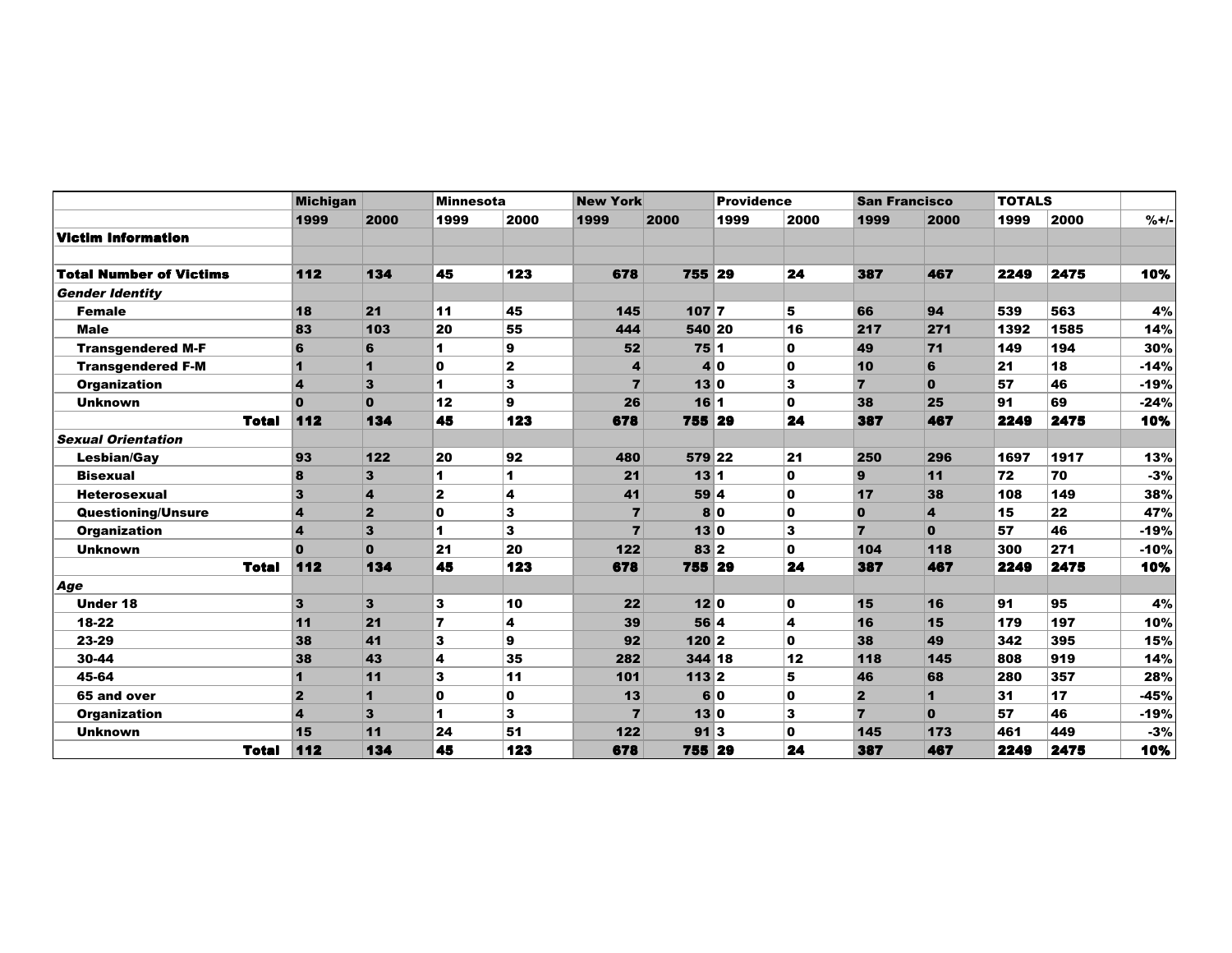|                                   | <b>Chicago</b>          |                         | <b>Colorado</b>         |              | <b>Columbus</b>         |                         | <b>Houston</b> |                      | <b>Los Angeles</b>      |                         |                         | <b>Massachusetts</b> |
|-----------------------------------|-------------------------|-------------------------|-------------------------|--------------|-------------------------|-------------------------|----------------|----------------------|-------------------------|-------------------------|-------------------------|----------------------|
|                                   | 1999                    | 2000                    | 1999                    | 2000         | 1999                    | 2000                    | 1999           | 2000                 | 1999                    | 2000                    | 1999                    | 2000                 |
| <b>Victim Information</b>         |                         |                         |                         |              |                         |                         |                |                      |                         |                         |                         |                      |
|                                   |                         |                         |                         |              |                         |                         |                |                      |                         |                         |                         |                      |
| <b>Race/Ethnicity</b>             |                         |                         |                         |              |                         |                         |                |                      |                         |                         |                         |                      |
| <b>African-American</b>           | 8                       | 9                       | $\mathbf{2}$            | 3            | 65                      | 73                      | 8              | 8                    | 39                      | 34                      | $\overline{\mathbf{r}}$ | 11                   |
| <b>Arab/Middle Eastern</b>        | $\bf{0}$                | $\mathbf{0}$            | $\mathbf 0$             | $\mathbf 0$  | $\mathbf{1}$            | $\overline{\mathbf{4}}$ | $\mathbf{0}$   | $\mathbf{0}$         | $\blacksquare$          | $\mathbf{1}$            | 5                       | 1                    |
| <b>Asian/Pacific Islander</b>     | $\bf{0}$                | $\mathbf{0}$            | 4                       | $\mathbf 0$  | $\overline{2}$          | 3                       | $\mathbf 0$    | 0                    | 11                      | 9                       | 1                       | $\mathbf{z}$         |
| Latina/o                          | $\overline{2}$          | 5                       | $\blacktriangleleft$    | 6            | $\overline{\mathbf{4}}$ | $\mathbf{1}$            | 6              | 5                    | 77                      | 82                      | 5                       | 6                    |
| <b>Multiracial</b>                | $\bf{0}$                | $\mathbf{0}$            | $\mathbf{2}$            | 3            | 21                      | 16                      | 0              | $\mathbf 0$          | 15                      | 14                      | 3                       | 3                    |
| <b>Native American</b>            | $\bf{0}$                | $\overline{2}$          | $\overline{\mathbf{4}}$ | $\mathbf{2}$ | $\mathbf{0}$            | $\mathbf{0}$            | $\mathbf{1}$   | $\blacktriangleleft$ | $\overline{\mathbf{3}}$ | 3                       | $\mathbf{0}$            | $\mathbf{o}$         |
| White                             | 38                      | 40                      | 37                      | 47           | 8                       | 143                     | 19             | 23                   | 165                     | 185                     | 118                     | 112                  |
| <b>Jewish</b>                     | $\bf{0}$                | $\bf{0}$                | $\mathbf{0}$            | $\mathbf{2}$ | $\overline{\mathbf{3}}$ | $\overline{7}$          | $\mathbf{0}$   | $\mathbf 0$          | 6                       | $\overline{2}$          | $\mathbf{z}$            | 0                    |
| <b>Other</b>                      | $\bf{0}$                | $\bf{0}$                | $\mathbf 0$             | 1            | $\bf{0}$                | $\mathbf 0$             | 0              | 0                    | $\boldsymbol{4}$        | 5                       | 3                       | 0                    |
| <b>Organization</b>               | $\overline{2}$          | 5                       | $\overline{\mathbf{z}}$ | $\mathbf{2}$ | $\overline{\mathbf{3}}$ | $\overline{2}$          | 9              | $\mathbf{1}$         | $\overline{2}$          | $\bf{0}$                | 15                      | 14                   |
| <b>Unknown</b>                    | 17                      | $\mathbf{0}$            | 19                      | 22           | 176                     | 28                      | $\mathbf{0}$   | $\mathbf{z}$         | 14                      | $\overline{\mathbf{A}}$ | 33                      | 18                   |
| <b>Total</b>                      | 67                      | 61                      | 76                      | 88           | 283                     | 277                     | 43             | 40                   | 337                     | 339                     | 192                     | 167                  |
| <b>Extent of Injuries</b>         |                         |                         |                         |              |                         |                         |                |                      |                         |                         |                         |                      |
| <b>No injuries</b>                | 32                      | 46                      | 52                      | 52           | 192                     | 180                     | 18             | 13                   | 131                     | 289                     | 132                     | 126                  |
| <b>Minor Injuries</b>             | 12                      | 8                       | 8                       | 13           | 52                      | 60                      | 12             | 10                   | 14                      | 25                      | 31                      | 18                   |
| <b>Serious Injuries</b>           | 19                      | 5                       | 8                       | 9            | 29                      | 23                      | 8              | 6                    | 145                     | 17                      | 14                      | 20                   |
| <b>Subtotal</b>                   | 31                      | 13                      | 16                      | 22           | 81                      | 83                      | 20             | 16                   | 159                     | 42                      | 45                      | 38                   |
| <b>Death</b>                      | $\bf{0}$                | $\mathbf{1}$            | $\mathbf{2}$            | 3            | $\bf{0}$                | $\mathbf{1}$            | 5              | 1                    | $\mathbf{0}$            | $\mathbf{0}$            | 0                       | 0                    |
| <b>Unknown</b>                    | $\overline{\mathbf{A}}$ | $\overline{\mathbf{1}}$ | 6                       | 11           | 10                      | 13                      | $\mathbf 0$    | 10                   | 47                      | 8                       | 15                      | 3                    |
| <b>Total</b>                      | 67                      | 61                      | 76                      | 88           | 283                     | 277                     | 43             | 40                   | 337                     | 339                     | 192                     | 167                  |
| <b>Medical Attention</b>          |                         |                         |                         |              |                         |                         |                |                      |                         |                         |                         |                      |
| <b>None required</b>              | 5                       | $\mathbf{2}$            | 6                       | 4            | 14                      | 20                      | 5              | 6                    | $12$                    | 13                      | 3                       | 4                    |
| <b>Needed but not received</b>    | $\overline{2}$          | $\overline{\mathbf{4}}$ | $\blacktriangleleft$    | $\mathbf 0$  | 10                      | 8                       | 5              | $\mathbf 0$          | $\overline{\mathbf{A}}$ | 3                       | 13                      | 7                    |
| <b>Out-Patient(Clinic,MD, ER)</b> | 13                      | 6                       | $\mathbf{2}$            | 13           | 41                      | 33                      | $\mathbf{z}$   | $\mathbf{1}$         | 17                      | 24                      | 4                       | 22                   |
| <b>Hospitalization/In-Patient</b> | 5                       | $\mathbf{1}$            | 3                       | 3            | 6                       | 9                       | 8              | $\overline{7}$       | 3                       | $\overline{2}$          | 5                       | $\overline{2}$       |
| <b>Unknown</b>                    | 6                       | $\mathbf{0}$            | 4                       | $\mathbf{2}$ | 10                      | 13                      | $\mathbf{0}$   | $\mathbf{z}$         | 123                     | $\mathbf{0}$            | 20                      | 3                    |
| <b>Total</b>                      | 31                      | 13                      | 16                      | 22           | 81                      | 83                      | 20             | 16                   | 159                     | 42                      | 45                      | 38                   |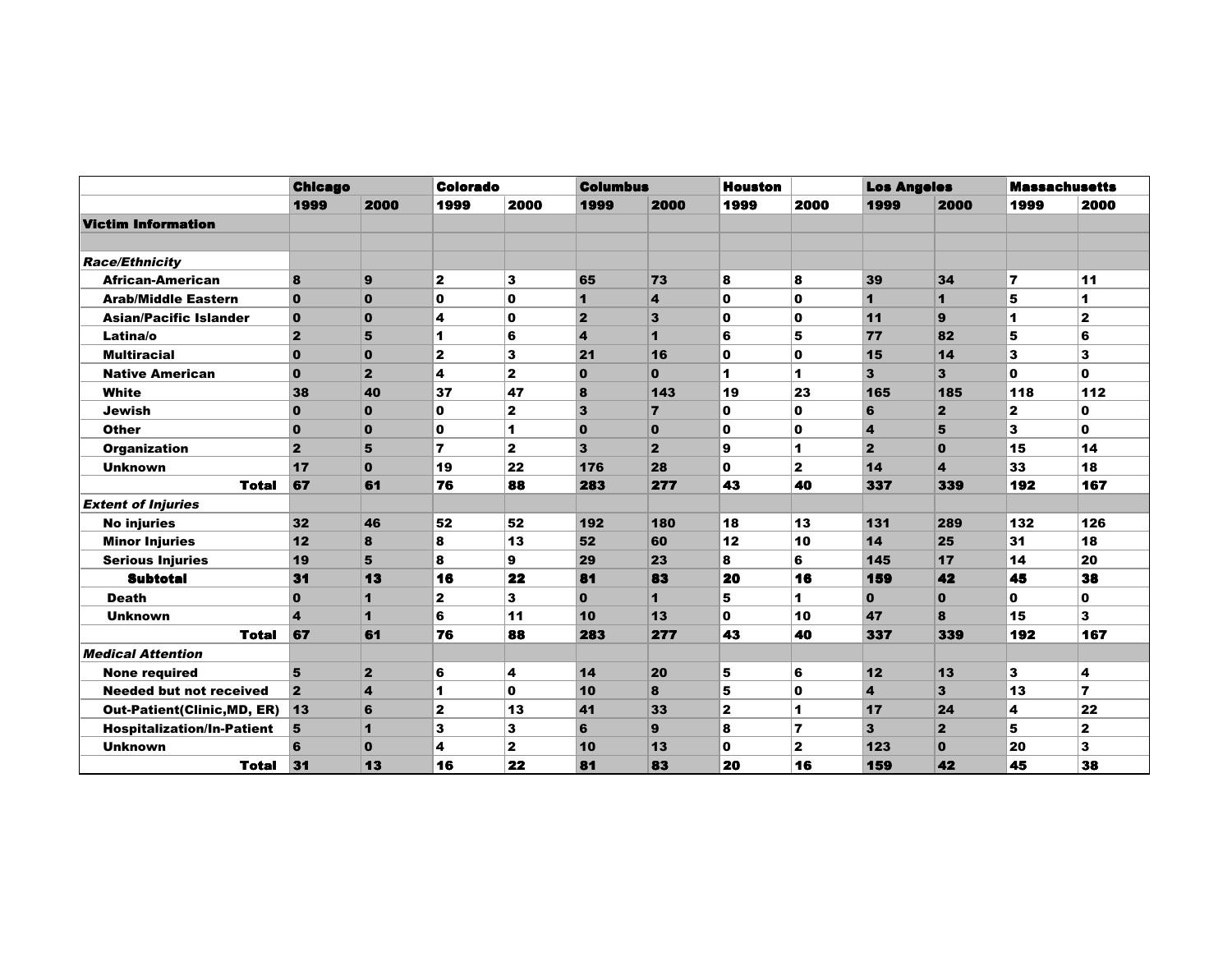|                                   | <b>Michigan</b>         |                         | <b>Minnesota</b>        |                | <b>New York</b> |                | <b>Providence</b>    |                         | <b>San Francisco</b> |                |      | <b>TOTALS</b> |         |
|-----------------------------------|-------------------------|-------------------------|-------------------------|----------------|-----------------|----------------|----------------------|-------------------------|----------------------|----------------|------|---------------|---------|
|                                   | 1999                    | 2000                    | 1999                    | 2000           | 1999            | 2000           | 1999                 | 2000                    | 1999                 | 2000           | 1999 | 2000          | $% + -$ |
| <b>Victim Information</b>         |                         |                         |                         |                |                 |                |                      |                         |                      |                |      |               |         |
|                                   |                         |                         |                         |                |                 |                |                      |                         |                      |                |      |               |         |
| <b>Race/Ethnicity</b>             |                         |                         |                         |                |                 |                |                      |                         |                      |                |      |               |         |
| <b>African-American</b>           | 13                      | 23                      | $\overline{\mathbf{4}}$ | 3              | 92              | 116            | 1                    | $\mathbf 0$             | 27                   | 29             | 266  | 309           | 16%     |
| <b>Arab/Middle Eastern</b>        | $\overline{2}$          | $\blacktriangleleft$    | $\mathbf{0}$            | $\mathbf{0}$   | 3               | $\overline{2}$ | 0                    | $\mathbf{0}$            | 1                    | $\overline{2}$ | 13   | 11            | $-15%$  |
| <b>Asian/Pacific Islander</b>     | $\overline{0}$          | $\blacktriangleleft$    | 0                       | O              | 4               | 13             | $\mathbf 0$          | $\blacktriangleleft$    | 18                   | 24             | 40   | 53            | 33%     |
| Latina/o                          | $\vert$ 2               | $\mathbf{2}$            | 0                       | 6              | 134             | 166            | $\mathbf 0$          | $\mathbf{1}$            | 30                   | 48             | 261  | 328           | 26%     |
| <b>Multiracial</b>                | $\overline{0}$          | $\mathbf 0$             | $\mathbf 0$             | 3              | 15              | 15             | $\mathbf 0$          | 1                       | 6                    | 9              | 62   | 64            | 3%      |
| <b>Native American</b>            | $\overline{0}$          | $\blacktriangleleft$    | $\mathbf{0}$            | 1              | $\mathbf{1}$    | 3              | $\mathbf{0}$         | $\mathbf 0$             | $\mathbf{0}$         | 4              | 9    | 17            | 89%     |
| White                             | 72                      | 80                      | 15                      | 46             | 274             | 316            | 11                   | 15                      | 165                  | 171            | 922  | 1178          | 28%     |
| <b>Jewish</b>                     | $\boldsymbol{4}$        | $\overline{\mathbf{4}}$ | $\mathbf 0$             | 0              | 18              | 14             | 9                    | 3                       | 1                    | 5              | 43   | 37            | $-14%$  |
| <b>Other</b>                      | $\mathbf 0$             | $\mathbf 0$             | $\mathbf{2}$            | O              | 20              | 8              | 4                    | $\mathbf 0$             | $\mathbf{2}$         | $\overline{7}$ | 35   | 21            | $-40%$  |
| <b>Organization</b>               | $\overline{\mathbf{A}}$ | $\overline{\mathbf{3}}$ | 1                       | 3              | $\overline{7}$  | 13             | $\mathbf{o}$         | $\overline{\mathbf{3}}$ | $\overline{7}$       | $\mathbf{0}$   | 57   | 46            | $-19%$  |
| <b>Unknown</b>                    | 15                      | 19                      | 23                      | 61             | 110             | 89             | 4                    | $\mathbf 0$             | 130                  | 168            | 541  | 411           | $-24%$  |
| <b>Total</b>                      | 112                     | 134                     | 45                      | 123            | 678             | 755            | 29                   | 24                      | 387                  | 467            | 2249 | 2475          | 10%     |
| <b>Extent of Injuries</b>         |                         |                         |                         |                |                 |                |                      |                         |                      |                |      |               |         |
| <b>No injuries</b>                | 53                      | 58                      | 26                      | 101            | 461             | 524            | 14                   | 20                      | 137                  | 187            | 1248 | 1596          | 28%     |
| <b>Minor Injuries</b>             | 48                      | 53                      | 5                       | 10             | 132             | 135            | 9                    | 1                       | 50                   | 112            | 373  | 445           | 19%     |
| <b>Serious Injuries</b>           | $\bf{0}$                | 8                       | $\bf{0}$                | $\overline{7}$ | 47              | 53             | 5                    | 3                       | 88                   | 64             | 363  | 215           | $-41%$  |
| <b>Subtotal</b>                   | 48                      | 61                      | 5                       | 17             | 179             | 188            | 14                   | 4                       | 138                  | 176            | 736  | 660           | -10%    |
| <b>Death</b>                      | 8                       | $\mathbf{3}$            | 0                       | 0              | $\overline{7}$  | 4              | 0                    | $\mathbf{0}$            | 6                    | 3              | 28   | 16            | $-43%$  |
| <b>Unknown</b>                    | $\overline{\mathbf{3}}$ | 12                      | 14                      | 5              | 31              | 39             | $\blacktriangleleft$ | $\mathbf 0$             | 106                  | 101            | 237  | 203           | $-14%$  |
| <b>Total</b>                      | 112                     | 134                     | 45                      | 123            | 678             | 755            | 29                   | 24                      | 387                  | 467            | 2249 | 2475          | 10%     |
| Medical Attention                 |                         |                         |                         |                |                 |                |                      |                         |                      |                |      |               |         |
| <b>None required</b>              | 10                      | 8                       | $\mathbf 0$             | 1              | 61              | 82             | $\mathbf 0$          | $\mathbf{1}$            | 6                    | 34             | 122  | 175           | 43%     |
| <b>Needed but not received</b>    |                         | 8                       | 1                       | 4              | 43              | 45             | 0                    | $\mathbf 0$             | $\boldsymbol{4}$     | 12             | 84   | 91            | 8%      |
| Out-Patient(Clinic,MD, ER) 26     |                         | 29                      | 4                       | 3              | 50              | 50             | 8                    | 3                       | 9                    | 30             | 176  | 214           | 22%     |
| <b>Hospitalization/In-Patient</b> | 11                      | 10                      | $\mathbf 0$             | $\overline{2}$ | 20              | 11             | $\mathbf{z}$         | $\mathbf 0$             | 5                    | 6              | 68   | 53            | $-22%$  |
| <b>Unknown</b>                    | $\Omega$                | 6                       | $\mathbf 0$             | $\overline{7}$ | 5               | $\mathbf{0}$   | 4                    | $\mathbf 0$             | 114                  | 94             | 286  | 127           | -56%    |
| Total                             | 48                      | 61                      | 5                       | 17             | 179             | 188            | 14                   | 4                       | 138                  | 176            | 736  | 660           | -10%    |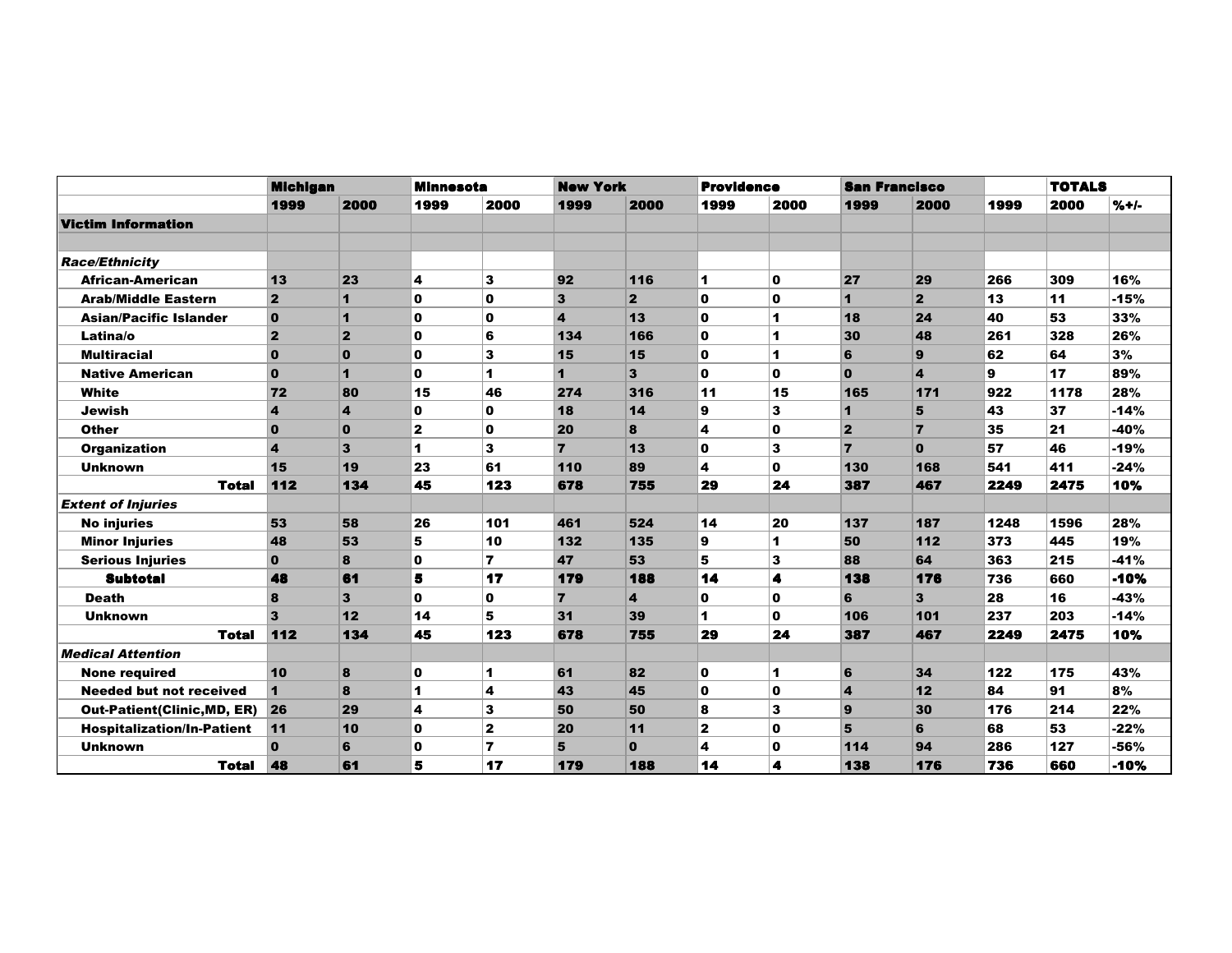|                                                    |                         | <b>Chicago</b> |                | Colorado                |                         | <b>Columbus</b>         |                         | <b>Houston</b>          |                         | <b>Los Angeles</b>      |                  | <b>Massachusetts</b> |                      |
|----------------------------------------------------|-------------------------|----------------|----------------|-------------------------|-------------------------|-------------------------|-------------------------|-------------------------|-------------------------|-------------------------|------------------|----------------------|----------------------|
|                                                    |                         | 1999           | 2000           | 1999                    |                         | 1999                    | 2000                    | 1999                    | 2000                    | 1999                    | 2000             | 1999                 | 2000                 |
| <b>Incident Information</b>                        |                         |                |                |                         |                         |                         |                         |                         |                         |                         |                  |                      |                      |
|                                                    |                         |                |                |                         |                         |                         |                         |                         |                         |                         |                  |                      |                      |
| <b>Total Number of incidents</b>                   | 58                      |                | 61             | 76                      | 126                     | 214                     | 205                     | 45                      | 39                      | 306                     |                  | 314 174              | 151                  |
| <b>Crimes and Offenses</b>                         |                         |                |                |                         |                         |                         |                         |                         |                         |                         |                  |                      |                      |
| <b>Assault without a weapon</b>                    | 25                      |                | 12             | 9                       | 18                      | 38                      | 42                      | 19                      | 15                      | 41                      |                  | 34 31                | $\mathbf{3}$         |
| <b>Assault with a weapon</b>                       | $\overline{7}$          |                | $\overline{7}$ | 4                       | 21                      | 29                      | 23                      | $\overline{\mathbf{4}}$ | 5                       | 24                      |                  | 15 19                | 21                   |
| Attempted assault with a weapon                    | $\overline{1}$          |                | $\mathbf{1}$   | $\mathbf{z}$            | $\mathbf{0}$            | 13                      | 16                      | 10                      | 7                       | $\overline{7}$          |                  | 2 3                  | 6                    |
| <b>Subtotal (assault)</b>                          | 33                      |                | 20             | 15                      | 39                      | 80                      | 81                      | 33                      | 27                      | 72                      |                  | 51 53                | 30                   |
| <b>Intimidation</b>                                | 10                      |                | 31             | 22                      | 18                      | 8                       | 31                      | 21                      | 18                      | 86                      |                  | 55 54                | 68                   |
| <b>Harassment</b>                                  | 24                      |                | 28             | 36                      | 36                      | 43                      | 50                      | 9                       | 8                       | 265                     |                  | 266 126              | 100                  |
| <b>Mail/Literature harassment</b>                  | $6\phantom{1}$          |                | $\mathbf{9}$   | 5                       | 13                      | $\overline{\mathbf{3}}$ | $\blacksquare$          | $\blacktriangleleft$    | $\mathbf{o}$            | 3                       |                  | 4 4                  | 14                   |
| <b>Telephone harassment</b>                        | $\overline{2}$          |                | $\overline{2}$ | 3                       | 3                       | 21                      | 19                      | $\mathbf{3}$            | $\overline{\mathbf{2}}$ | 4                       | $13$ 2           |                      | 6                    |
| <b>Subtotal (harassment)</b>                       | 32                      |                | 39             | 44                      | 52                      | 67                      | 70                      | 13                      | 10                      | 272                     |                  | 283 132              | 120                  |
| <b>Murder</b>                                      | $\mathbf{o}$            |                | $\mathbf{1}$   | $\mathbf{z}$            | 3                       | $\bf{0}$                | $\blacksquare$          | 5                       | 1                       | $\bf{0}$                |                  | 0 0                  | $\mathbf{0}$         |
| <b>Sexual Assault/Rape</b>                         | $\overline{\mathbf{2}}$ |                | $\mathbf{0}$   | 3                       | 1                       | 26                      | 22                      | $\overline{\mathbf{3}}$ | $\overline{\mathbf{2}}$ | $\overline{2}$          |                  | 2 3                  | $\blacktriangleleft$ |
| <b>Abduction/Kidnapping</b>                        | $\overline{2}$          |                | $\bf{0}$       | O                       | $\mathbf{0}$            | $\overline{2}$          | 1                       | $\mathbf o$             | $\mathbf o$             | $\mathbf{1}$            |                  | 2 1                  | $\mathbf{0}$         |
| <b>Extortion/Blackmail</b>                         | $\overline{1}$          |                | $\mathbf{0}$   | $\mathbf{0}$            | $\Omega$                | $\blacktriangleleft$    | $\mathbf{o}$            | $\mathbf{0}$            | $\mathbf o$             | $\mathbf{0}$            |                  | 0 0                  | $\mathbf{0}$         |
| <b>Bomb Threat/Bombing</b>                         | $\mathbf 0$             |                | $\mathbf 0$    | 0                       | $\mathbf{0}$            | $\bf{0}$                | $\mathbf{0}$            | 3                       | O                       | $\overline{2}$          |                  | 11                   | $\mathbf 0$          |
| <b>Illegal Eviction</b>                            | $\mathbf{0}$            |                | $\bf{0}$       | $\mathbf o$             | $\mathbf o$             | $\bf{0}$                | $\bf{0}$                | $\mathbf{0}$            | O                       | $\mathbf{1}$            |                  | 10                   | $\mathbf{2}$         |
| <b>Police Entrapment</b>                           | $\overline{1}$          |                | $\mathbf{0}$   | $\mathbf{o}$            | $\Omega$                | $\overline{\mathbf{3}}$ | $\mathbf{o}$            | $\mathbf{1}$            | 1                       | $\blacktriangleleft$    |                  | 0 0                  | 1                    |
| <b>Unjustified Arrest</b>                          | $\overline{\mathbf{2}}$ |                | 6              | $\mathbf 0$             | 1                       | $\overline{1}$          | $\overline{\mathbf{1}}$ | $\mathbf{o}$            | $\mathbf{0}$            | 3                       |                  | 4 2                  | $\mathbf{3}$         |
| <b>Police raid</b>                                 | $\mathbf{0}$            |                | 3              | 1                       | $\mathbf{0}$            | $\mathbf{0}$            | $\mathbf{o}$            | $\mathbf{z}$            | $\mathbf{o}$            | $\mathbf{0}$            |                  | 0 0                  | $\mathbf{0}$         |
| <b>Discrimination</b>                              | $\overline{\mathbf{3}}$ |                | 12             | $\mathbf{0}$            | 4                       | $\bf{0}$                | $\mathbf{0}$            | $\overline{\mathbf{z}}$ | 6                       | 15                      | $34\overline{3}$ |                      | $\blacktriangleleft$ |
| <b>Arson</b>                                       | $\overline{1}$          |                | $\mathbf{0}$   | $\mathbf o$             | $\mathbf{0}$            | 8                       | 3                       | $\mathbf{o}$            | O                       | $\overline{\mathbf{1}}$ |                  | 0 <sup> </sup> 1     | $\mathbf{2}$         |
| <b>Vandalism</b>                                   | $\overline{2}$          |                | $\overline{2}$ | 7                       | $\overline{\mathbf{z}}$ | 49                      | 53                      | $\mathbf{2}$            | 1                       | 16                      |                  | 8 16                 | 9                    |
| <b>Robbery</b>                                     | $\mathbf{0}$            |                | $\mathbf{1}$   | $\mathbf{0}$            | 1                       | 33                      | 42                      | $\mathbf{0}$            | $\mathbf{0}$            | 4                       |                  | 10                   | $\mathbf{3}$         |
| Larceny/Burglary/Theft                             | $\overline{\mathbf{3}}$ |                | $\mathbf{0}$   | $\mathbf{o}$            | 1                       | $\overline{2}$          | $\overline{2}$          | $\mathbf{0}$            | O                       | 1                       |                  | 0 0                  | $\mathbf{0}$         |
|                                                    | 92<br>Total             |                | 115            | 94                      | 127                     | 280                     | 307                     | 90                      | 66                      | 477                     |                  | 442 266              | 240                  |
| <b>AIDS/HIV-Related Bias</b>                       |                         |                |                |                         |                         |                         |                         |                         |                         |                         |                  |                      |                      |
| <b>AIDS/HIV &amp; Heterosexist Bias</b>            | $\overline{2}$          |                | $\mathbf{1}$   | 1                       | 3                       | 9                       | $\overline{7}$          | $\mathbf{1}$            | 1                       | N/A                     | N/A              | $\mathbf{2}$         | 25                   |
| <b>AIDS/HIV Related Bias only</b>                  |                         |                | 1              | 1                       | 3                       | $\mathbf{o}$            | $\mathbf{0}$            | $\mathbf 0$             | $\mathbf{o}$            | N/A                     | N/A              | $\mathbf{0}$         | 6                    |
|                                                    | Total 3                 |                | $\mathbf{2}$   | $\overline{\mathbf{z}}$ | 6                       | $\mathbf{9}$            | $\overline{ }$          | 1                       | 1                       | $\bullet$               |                  | 0 <sup>2</sup>       | 31                   |
| <b>Transgender-Related Bias</b>                    |                         |                |                |                         |                         |                         |                         |                         |                         |                         |                  |                      |                      |
| <b>Transgender &amp; Heterosexist-Related Bias</b> | $\vert$ 2               |                | $\mathbf{3}$   | 3                       | 4                       | 6                       | 5                       | 4                       | 1                       | 8                       | 110              |                      | 6                    |
| <b>Transgender Related Bias Only</b>               | $\overline{2}$          |                | $\mathbf{0}$   | $\overline{\mathbf{2}}$ | 1                       | $\bf{0}$                | $\blacksquare$          | $\mathbf 0$             | O                       | 19                      | 12 <sup>2</sup>  |                      | 6                    |
|                                                    | <b>Total 4</b>          |                | 3              | 5                       | 5                       | 6                       | 6                       | 4                       | 4                       | 27                      | $23$ 2           |                      | 12                   |
|                                                    |                         |                |                |                         |                         |                         |                         |                         |                         |                         |                  |                      |                      |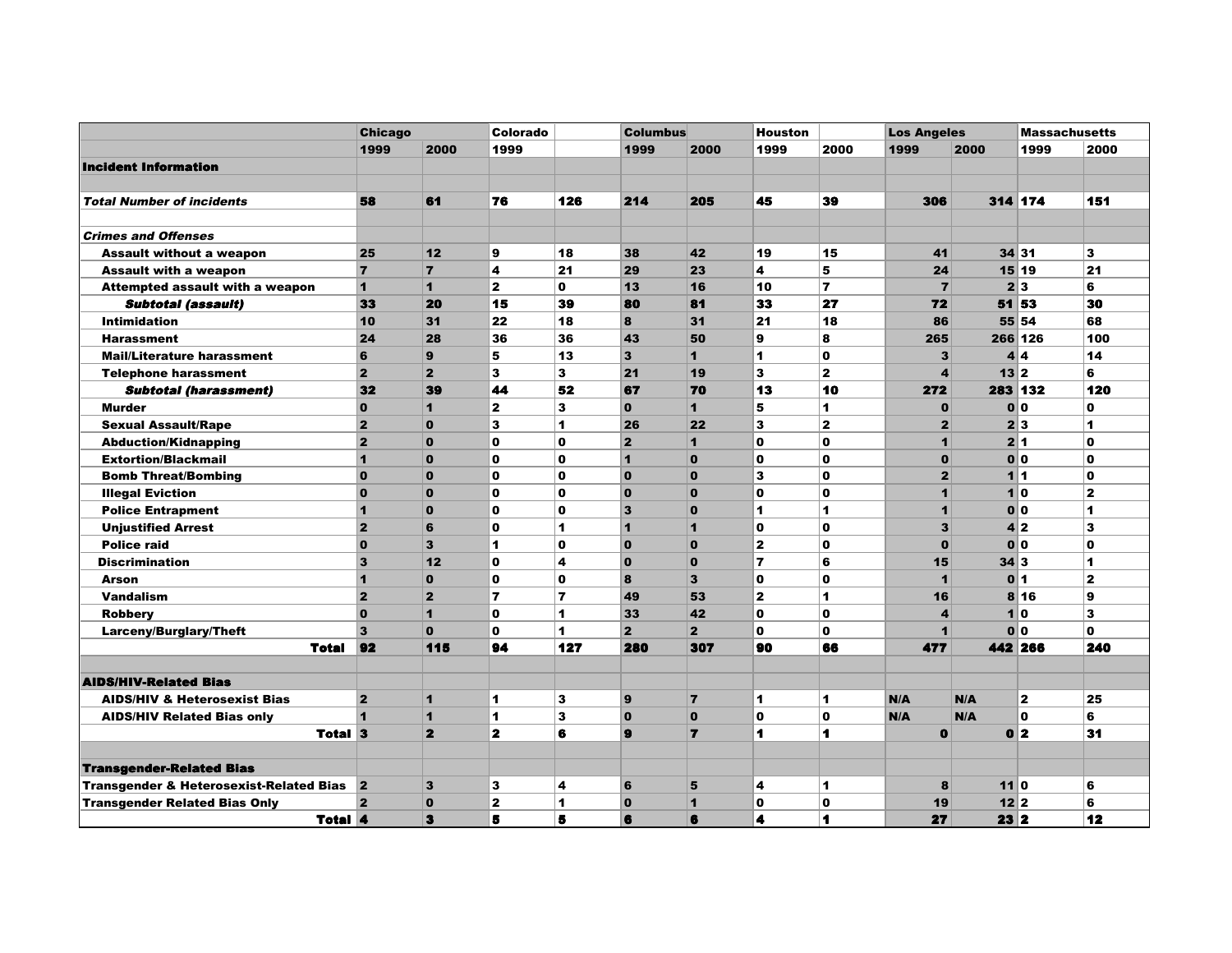|                                                    | <b>Michigan</b>         |                         | <b>Minnesota</b> |              | <b>New York</b> |                         | <b>Providence</b> |                      | <b>San Francisco</b>    |                         |      | <b>TOTALS</b>  |        |
|----------------------------------------------------|-------------------------|-------------------------|------------------|--------------|-----------------|-------------------------|-------------------|----------------------|-------------------------|-------------------------|------|----------------|--------|
|                                                    | 1999                    | 2000                    | 1999             | 2000         | 1999            | 2000                    | 1999              | 2000                 | 1999                    | 2000                    | 1999 | 2000           | $%+/-$ |
| <b>Incident Information</b>                        |                         |                         |                  |              |                 |                         |                   |                      |                         |                         |      |                |        |
|                                                    |                         |                         |                  |              |                 |                         |                   |                      |                         |                         |      |                |        |
| <b>Total Number of incidents</b>                   | 96                      | 121                     | 38               | 94           | 580             | 611                     | 18                | 14                   | 387                     | 415                     | 1992 | 2151           | 8%     |
| <b>Crimes and Offenses</b>                         |                         |                         |                  |              |                 |                         |                   |                      |                         |                         |      |                |        |
| <b>Assault without a weapon</b>                    | 18                      | 22                      | 4                | 12           | 163             | 162                     | 8                 | 3                    | 88                      | 138                     | 444  | 461            | 4%     |
| <b>Assault with a weapon</b>                       | 21                      | 29                      | $\mathbf{0}$     | $\mathbf 0$  | 64              | 72                      | 4                 | $\mathbf 0$          | 22                      | 26                      | 198  | 219            | 11%    |
| <b>Attempted assault with a weapon</b>             | 8                       | 11                      | 1                | 1            | 27              | 45                      | $\mathbf{0}$      | 1                    | 11                      | 16                      | 83   | 106            | 28%    |
| <b>Subtotal (assault)</b>                          | 47                      | 62                      | 5                | 13           | 254             | 279                     | 12                | 4                    | 121                     | 180                     | 725  | 786            | 8%     |
| <b>Intimidation</b>                                | 17                      | 21                      | 4                | 31           | 347             | 409                     | $\mathbf{2}$      | 3                    | 245                     | 266                     | 816  | 951            | 17%    |
| <b>Harassment</b>                                  | 10                      | 17                      | 13               | 55           | 369             | 455                     | 21                | 10                   | 260                     | 312                     | 1176 | 1337           | 14%    |
| <b>Mail/Literature harassment</b>                  | $\overline{2}$          | $\overline{\mathbf{1}}$ | 3                | 10           | 35              | 39                      | $\mathbf{1}$      | 1                    | 11                      | 23                      | 74   | 115            | 55%    |
| <b>Telephone harassment</b>                        | $\blacksquare$          | $\blacksquare$          | $\mathbf{2}$     | 4            | 33              | 44                      | 1                 | 1                    | 15                      | 5                       | 87   | 100            | 15%    |
| <b>Subtotal (harassment)</b>                       | 13                      | 19                      | 18               | 69           | 437             | 538                     | 23                | 12                   | 286                     | 340                     | 1337 | 1552           | 16%    |
| <b>Murder</b>                                      | 8                       | $\overline{\mathbf{3}}$ | O                | $\mathbf o$  | 7               | $\overline{\mathbf{4}}$ | $\Omega$          | $\mathbf o$          | 6                       | $\overline{\mathbf{3}}$ | 28   | 16             | -43%   |
| <b>Sexual Assault/Rape</b>                         | 1                       | $\overline{2}$          | 1                | 3            | 40              | 19                      | $\mathbf 0$       | $\mathbf 0$          | $6\phantom{1}6$         | 28                      | 87   | 80             | -8%    |
| <b>Abduction/Kidnapping</b>                        | $\mathbf{o}$            | $\mathbf{0}$            | O                | $\mathbf 0$  | 6               | 4                       | $\mathbf 0$       | $\mathbf 0$          | $\overline{2}$          | $\mathbf{0}$            | 14   | $\overline{ }$ | -50%   |
| <b>Extortion/Blackmail</b>                         | $\mathbf{0}$            | $\mathbf{0}$            | O                | $\mathbf{o}$ | 6               | $\blacktriangleleft$    | $\Omega$          | $\mathbf 0$          | $\Omega$                | $\overline{\mathbf{1}}$ | 8    | $\mathbf{z}$   | $-75%$ |
| <b>Bomb Threat/Bombing</b>                         | 1                       | $\mathbf{0}$            | O                | $\mathbf 0$  | $\mathbf{1}$    | $\overline{1}$          | $\mathbf 0$       | $\mathbf 0$          | $\mathbf{o}$            | 1                       | 8    | 3              | -63%   |
| <b>Illegal Eviction</b>                            | $\overline{\mathbf{1}}$ | $\mathbf{0}$            | O                | $\mathbf{z}$ | $\overline{7}$  | $\bf{0}$                | 1                 | $\mathbf 0$          | $\mathbf{o}$            | 3                       | 10   | 8              | -20%   |
| <b>Police Entrapment</b>                           | 31                      | 39                      | $\mathbf{0}$     | $\mathbf{3}$ | 10              | 12                      | $\mathbf{0}$      | $\blacktriangleleft$ | $\overline{7}$          | 6                       | 54   | 63             | 17%    |
| <b>Unjustified Arrest</b>                          | 33                      | 42                      | $\mathbf{1}$     | 4            | 8               | 19                      | $\overline{7}$    | 1                    | 5                       | 6                       | 62   | 87             | 40%    |
| <b>Police raid</b>                                 | $\blacktriangleleft$    | $\overline{2}$          | O                | $\mathbf{0}$ | 5               | $\overline{2}$          | $\mathbf o$       | $\mathbf 0$          | $\blacksquare$          | $\mathbf{0}$            | 10   | $\overline{ }$ | $-30%$ |
| <b>Discrimination</b>                              | $\mathbf{0}$            | $\mathbf{0}$            | 3                | 29           | 37              | 48                      | 1                 | $\mathbf 0$          | 75                      | 148                     | 144  | 282            | 96%    |
| Arson                                              | $\Omega$                | $\mathbf{0}$            | $\mathbf o$      | 1            | $\mathbf{0}$    | $\mathbf{0}$            | $\mathbf 0$       | $\mathbf 0$          | $\mathbf{0}$            | $\mathbf{1}$            | 11   | $\overline{ }$ | $-36%$ |
| <b>Vandalism</b>                                   | 11                      | $\mathbf{9}$            | 6                | 3            | 18              | 14                      | 1                 | $\blacktriangleleft$ | 13                      | 13                      | 141  | 120            | -15%   |
| <b>Robbery</b>                                     | 9                       | 6                       | 1                | $\mathbf{0}$ | 30              | 34                      | $\mathbf{0}$      | $\mathbf 0$          | 6                       | $\overline{7}$          | 83   | 95             | 14%    |
| Larceny/Burglary/Theft                             | 6                       | $\mathbf{0}$            | $\mathbf{0}$     | 1            | 13              | 16                      | $\mathbf{o}$      | 1                    | $\mathbf{o}$            | $\mathbf{0}$            | 25   | 21             | $-16%$ |
| <b>Total</b>                                       | 179                     | 205                     | 39               | 159          | 1226            | 1400                    | 47                | 23                   | 773                     | 1003                    | 3563 | 4087           | 15%    |
|                                                    |                         |                         |                  |              |                 |                         |                   |                      |                         |                         |      |                |        |
| <b>AIDS/HIV-Related Bias</b>                       |                         |                         |                  |              |                 |                         |                   |                      |                         |                         |      |                |        |
| <b>AIDS/HIV &amp; Heterosexist Bias</b>            | 8                       | 6                       | $\mathbf{2}$     | 3            | 22              | 32                      | $\mathbf{2}$      | $\mathbf 0$          | $\overline{7}$          | $\mathbf{9}$            | 56   | 87             | 55%    |
| <b>AIDS/HIV Related Bias only</b>                  | 3                       | 6                       | 4                | 5            | 31              | 39                      | $\mathbf 0$       | $\mathbf 0$          | $\overline{\mathbf{1}}$ | $\mathbf{9}$            | 41   | 69             | 68%    |
| <b>Total</b>                                       | 11                      | 12                      | 6                | 8            | 53              | 71                      | $\mathbf{z}$      | $\mathbf 0$          | 8                       | 18                      | 97   | 156            | 61%    |
| <b>Transgender-Related Bias</b>                    |                         |                         |                  |              |                 |                         |                   |                      |                         |                         |      |                |        |
| <b>Transgender &amp; Heterosexist-Related Bias</b> | $\mathbf{r}$            | $\mathbf{3}$            | 1                | $\mathbf{1}$ | 20              | 37                      | $\mathbf 0$       | $\mathbf o$          | 46                      | 32                      | 97   | 103            | 6%     |
| <b>Transgender Related Bias Only</b>               | ĥ                       | $\overline{\mathbf{3}}$ | $\mathbf{0}$     | 9            | 22              | 21                      | $\mathbf 0$       | $\mathbf 0$          | 10                      | 38                      | 63   | 91             | 44%    |
| Total 13                                           |                         | 6                       | 4                | 10           | 42              | 58                      | $\bullet$         | $\mathbf 0$          | 56                      | 70                      | 160  | 194            | 21%    |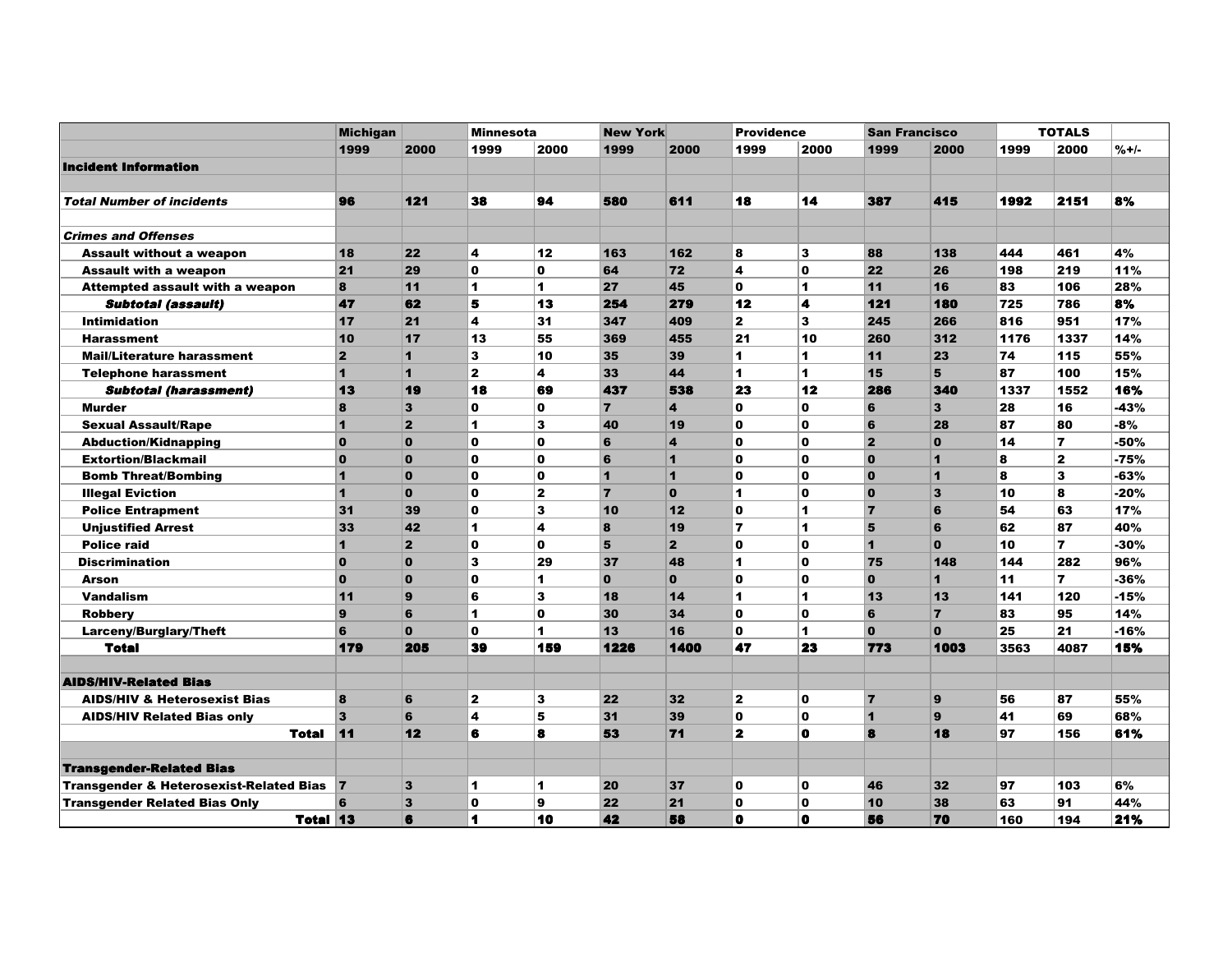|                                              | <b>Chicago</b> |                         | Colorado     |                | <b>Columbus</b> |                | <b>Houston</b>       |                | <b>Los Angeles</b>      |                | <b>Massachusetts</b>    |                |
|----------------------------------------------|----------------|-------------------------|--------------|----------------|-----------------|----------------|----------------------|----------------|-------------------------|----------------|-------------------------|----------------|
|                                              | 1999           | 2000                    | 1999         | 2000           | 1999            | 2000           | 1999                 | 2000           | 1999                    | 2000           | 1999                    | 2000           |
| <b>Incident Information</b>                  |                |                         |              |                |                 |                |                      |                |                         |                |                         |                |
|                                              |                |                         |              |                |                 |                |                      |                |                         |                |                         |                |
| <b>Number of incidents involving weapons</b> |                |                         |              |                |                 |                |                      |                |                         |                |                         |                |
| <b>Bats, clubs, blunt objects</b>            | $\overline{2}$ | 5 <sub>5</sub>          | 1            | 1              | 9               | 5 <sup>1</sup> | 6                    | 5              | 1                       | $\mathbf{1}$   | $\overline{\mathbf{r}}$ | 5              |
| <b>Bottles, bricks, rocks</b>                | $\mathbf{0}$   | $\mathbf{0}$            | 1            | 1              | $\overline{2}$  | 6              | 3                    | $\overline{2}$ | $\overline{\mathbf{2}}$ | $\overline{2}$ | $\overline{\mathbf{3}}$ | 6              |
| <b>Firearms</b>                              | $\mathbf{1}$   | $\blacktriangleleft$    | 1            | $\overline{2}$ | 9               | $\overline{7}$ | $\overline{2}$       | 1              | 4                       | $\mathbf{0}$   | $\mathbf o$             | 1              |
| Knives & sharp objects                       | 4              | $\overline{2}$          | 1            | 0              | 13              | 14             | 4                    | 3              | $\overline{7}$          | $\bf{0}$       | 4                       | 11             |
| <b>Rope, restraints</b>                      | $\mathbf{0}$   | $\mathbf 0$             | 0            | $\overline{2}$ | и               | $\bf{0}$       | $\mathbf o$          | 1              | $\mathbf{0}$            | $\bf{0}$       | 0                       | 0              |
| <b>Vehicle</b>                               | $\mathbf{0}$   | $\Omega$                | 2            | 15             | 8               | $\overline{7}$ | $\Omega$             | 1              | 1                       | 1              | $\bf{0}$                | $\mathbf o$    |
| <b>Other</b>                                 | $\mathbf{0}$   | $\mathbf 0$             | $\mathbf 0$  | $\mathbf{o}$   | 8               | $\bf{0}$       | $\mathbf 0$          | $\mathbf 0$    | 10                      | 8              | 9                       | $\overline{2}$ |
| <b>Total</b>                                 | $\overline{ }$ | 8                       | 6            | 21             | 50              | 39             | 15                   | 13             | 25                      | 12             | 23                      | 25             |
| <b>Serial Incidents</b>                      |                |                         |              |                |                 |                |                      |                |                         |                |                         |                |
| 1 previous incident                          | 1              | $\blacktriangleleft$    | 9            | $\mathbf{o}$   | 4               | $\mathbf{2}$   | 5                    | 4              | 8                       | $\overline{7}$ | $\overline{\mathbf{r}}$ | 10             |
| 2-5 previous incidents                       | 9              | 12                      | 5            | 7              | 6               | 5              | $\mathbf{z}$         | 1              | 33                      | 41             | 22                      | 62             |
| 6-10 previous incidents                      | 1              | 2                       | 2            | 3              | 3               | 4              | $\mathbf{o}$         | 0              | 14                      | 14             | 6                       | 4              |
| 10 or more previous incidents                | 8              | $\mathbf{o}$            | 3            | 8              | $\mathbf 0$     | $\mathbf 0$    | $\mathbf 0$          | $\mathbf o$    | 31                      | 23             | 10                      | 11             |
| <b>Total</b>                                 | 19             | 15                      | 19           | 18             | 13              | 11             | 7                    | 5              | 86                      | 85             | 45                      | 45             |
| <b>Hate Groups</b>                           |                |                         |              |                |                 |                |                      |                |                         |                |                         |                |
| Incidents committed by hate groups           | $\mathbf 0$    | $\bullet$               | 2            | 1              | $\blacksquare$  | $\bf{0}$       | 4                    | 1              | $\bf{0}$                | $\blacksquare$ | $\mathbf{z}$            | 1              |
| <b>Site</b>                                  |                |                         |              |                |                 |                |                      |                |                         |                |                         |                |
| <b>Police precinct/Jail</b>                  | 6              | $\mathbf 0$             | 1            | $\overline{2}$ | $\mathbf 0$     | $\bf{0}$       | $\mathbf{2}$         | 1              | 4                       | $\overline{7}$ | $\mathbf{z}$            | 1              |
| <b>Private Residence</b>                     | 21             | 16                      | 15           | 36             | 57              | 56             | 3                    | 2              | 68                      | 68             | 37                      | 31             |
| <b>Public Transportation</b>                 | $\mathbf{1}$   | 3 <sup>1</sup>          | 3            | 3              | $\bf{0}$        | $\overline{2}$ | $\mathbf 0$          | $\mathbf{2}$   | $\overline{7}$          | $\overline{4}$ | 5                       | З              |
| <b>Street/Public Area</b>                    | 11             | 15                      | 19           | 15             | 29              | 34             | 20                   | 16             | 107                     | 89             | 65                      | 48             |
| Workplace                                    | 6              | 10                      | 10           | $\overline{7}$ | 5               | 4              | $\mathbf{2}$         | 1              | 37                      | 50             | 10                      | 15             |
| <b>Public Accommodation</b>                  | 3              | $\boldsymbol{4}$        | $\mathbf{z}$ | 10             | $\bf{0}$        | $\bf{0}$       | $\mathbf{o}$         | 0              | 21                      | 31             | 22                      | 12             |
| <b>Cruising Area</b>                         | $\mathbf{0}$   | $\mathbf 0$             | 1            | $\mathbf{o}$   | 34              | 23             | $\blacktriangleleft$ | $\mathbf{2}$   | $\overline{2}$          | $\mathbf 0$    | $\overline{\mathbf{z}}$ | 6              |
| <b>School/College</b>                        | $\mathbf 0$    | $\mathbf{0}$            | 6            | 5              | 28              | 20             | 5                    | 8              | 19                      | 14             | 13                      | 14             |
| <b>GLBTH Institution</b>                     | $\overline{2}$ | $\overline{\mathbf{4}}$ | 1            | 5              | 3               | $\overline{2}$ | 3                    | 1              | 6                       | $\overline{2}$ | 3                       | 8              |
| In/around GLBTH bar, etc.                    | 5              | $\mathbf{0}$            | 1            | 4              | 58              | 64             | 4                    | 4              | 8                       | 15             | 3                       | $\mathbf o$    |
| <b>GLBTH</b> event/parade/rally              | $\mathbf{0}$   | $\mathbf{0}$            | 1            | O              | $\mathbf{0}$    | $\bf{0}$       | $\overline{2}$       | $\mathbf o$    | 3                       | $\mathbf{0}$   | $\mathbf{o}$            | 1              |
| <b>Other</b>                                 | $\overline{2}$ | 6                       | $\mathbf{0}$ | 1              | $\Omega$        | $\bf{0}$       | $\mathbf o$          | $\mathbf o$    | 17                      | 23             | $\overline{\mathbf{z}}$ | 3              |
| <b>Unknown</b>                               |                | 3                       | 16           | 38             | $\mathbf 0$     | $\bf{0}$       | 3                    | 2              | $\overline{7}$          | 11             | 0                       | 9              |
| <b>Total</b>                                 | 58             | 61                      | 76           | 126            | 214             | 205            | 45                   | 39             | 306                     | 314            | 174                     | 151            |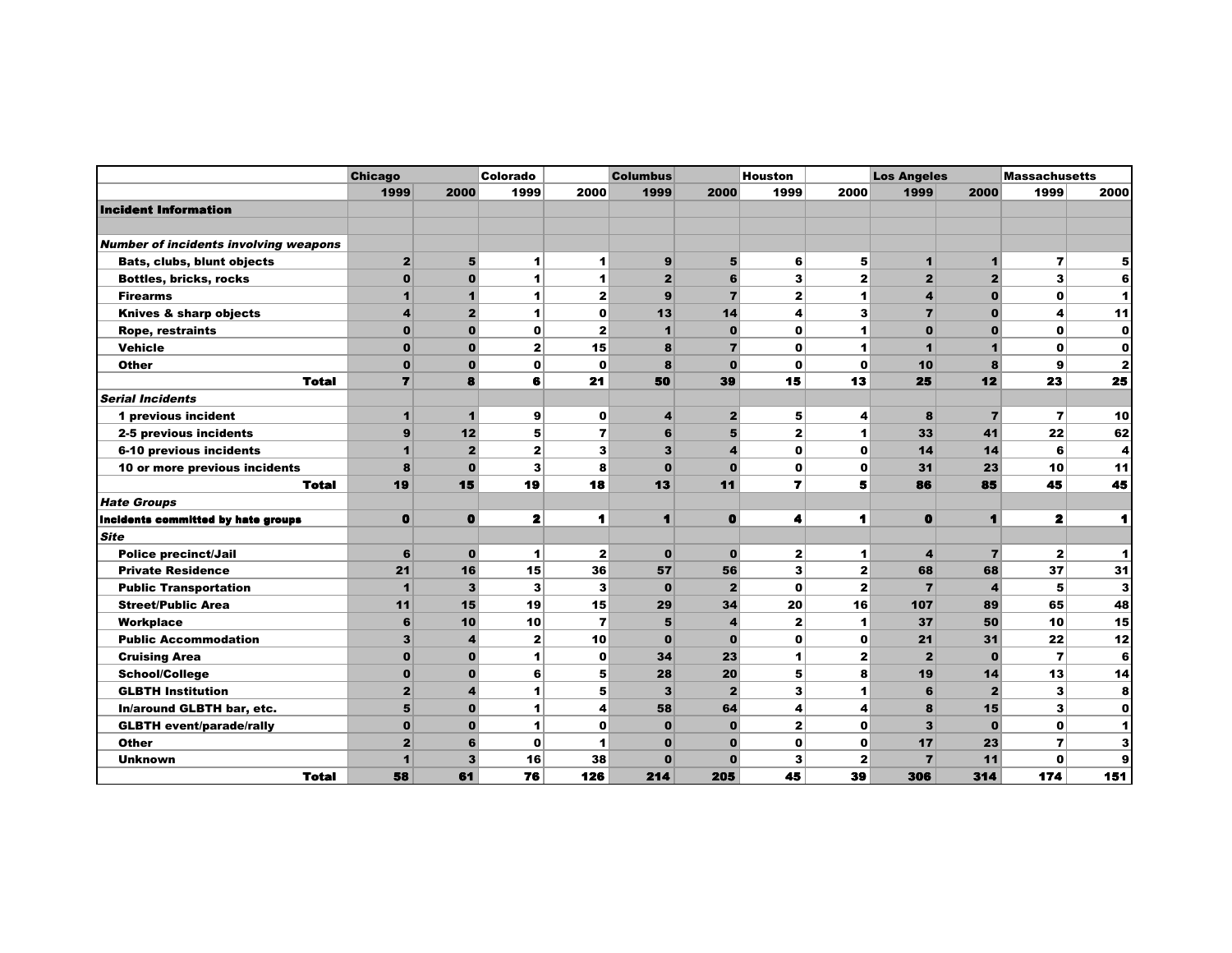|                                              | <b>Michigan</b>         |                | Minnesota      |                      | <b>New York</b> |                | <b>Providence</b> |                      | <b>San Francisco</b> |                |      | <b>TOTALS</b> | Inc/Dec |
|----------------------------------------------|-------------------------|----------------|----------------|----------------------|-----------------|----------------|-------------------|----------------------|----------------------|----------------|------|---------------|---------|
|                                              | 1999                    | 2000           | 1999           | 2000                 | 1999            | 2000           | 1999              | 2000                 | 1999                 | 2000           | 1999 | 2000          | $%+/-$  |
| <b>Incident Information</b>                  |                         |                |                |                      |                 |                |                   |                      |                      |                |      |               |         |
|                                              |                         |                |                |                      |                 |                |                   |                      |                      |                |      |               |         |
| <b>Number of incidents involving weapons</b> |                         |                |                |                      |                 |                |                   |                      |                      |                |      |               |         |
| <b>Bats, clubs, blunt objects</b>            | 15                      | 19             | $\mathbf{0}$   | $\mathbf 0$          | 19              | 22             | $\mathbf{0}$      | $\mathbf{o}$         | 5                    | 4              | 65   | 67            | 3%      |
| <b>Bottles, bricks, rocks</b>                | $\overline{\mathbf{A}}$ | 11             | $\mathbf{0}$   | $\mathbf 0$          | 17              | 30             | $\mathbf{z}$      | $\blacktriangleleft$ | 6                    | $\overline{2}$ | 40   | 61            | 53%     |
| <b>Firearms</b>                              | 11                      | $\overline{7}$ | $\mathbf{0}$   | $\mathbf 0$          | 10              | 5              | 0                 | $\mathbf{o}$         | 3                    | 1              | 41   | 25            | $-39%$  |
| Knives & sharp objects                       | $\overline{a}$          | 11             | $\mathbf{0}$   | $\mathbf 0$          | 20              | 33             | 1                 | $\mathbf{o}$         | 5                    | 4              | 63   | 78            | 24%     |
| <b>Rope, restraints</b>                      | $\mathbf 0$             | $\bf{0}$       | $\mathbf{0}$   | $\mathbf 0$          | $\bf{0}$        | $\bf{0}$       | $\mathbf o$       | $\mathbf{o}$         | $\mathbf{O}$         | $\bf{0}$       | 1    | $\mathbf{3}$  | 200%    |
| <b>Vehicle</b>                               | $\overline{2}$          | $\overline{2}$ | $\mathbf{0}$   | 0                    | $\bf{0}$        | $\mathbf{3}$   | O                 | $\mathbf{o}$         | $\mathbf{0}$         |                | 13   | 30            | 131%    |
| Other                                        | $\Omega$                | $\bf{0}$       | 1              | 2                    | 33              | 17             | 11                | $\mathbf{o}$         | 4                    | 15             | 76   | 44            | $-42%$  |
| <b>Total</b>                                 | 36                      | 50             | 1              | $\mathbf{z}$         | 99              | 110            | 14                | 1                    | 23                   | 27             | 299  | 308           | 3%      |
| <b>Serial Incidents</b>                      |                         |                |                |                      |                 |                |                   |                      |                      |                |      |               |         |
| 1 previous incident                          | $\mathbf{2}$            | 4              | $\mathbf{0}$   | $\mathbf{z}$         | 12              | 5              | 1                 | $\mathbf 0$          | 3                    | 178            | 52   | 213           | 310%    |
| 2-5 previous incidents                       | $\overline{\mathbf{3}}$ | $\overline{2}$ | 4              | 24                   | 54              | 12             | 1                 | $\mathbf{o}$         | 29                   | 39             | 168  | 205           | 22%     |
| 6-10 previous incidents                      | $\mathbf 0$             | $\bf{0}$       | $\blacksquare$ | 6                    | 92              | $\overline{7}$ | $\mathbf o$       | $\mathbf{o}$         | 6                    | 24             | 125  | 64            | $-49%$  |
| 10 or more previous incidents                | $\bf{0}$                | $\bf{0}$       | 1              | 6                    | 49              | 9              | 1                 | $\mathbf{o}$         | 18                   | 48             | 121  | 105           | $-13%$  |
| <b>Total</b>                                 | 5                       | 6              | 45             | 45                   | 207             | 33             | 3                 | $\mathbf{o}$         | 56                   | 289            | 505  | 552           | 9%      |
| <b>Hate Groups</b>                           |                         |                |                |                      |                 |                |                   |                      |                      |                |      |               |         |
| Incidents committed by hate groups           | 1                       | 1              | $\mathbf{z}$   | $\overline{ }$       | 5               | $\overline{ }$ | 1                 | 1                    | $\blacksquare$       | 1              | 19   | 21            | 11%     |
| <b>Site</b>                                  |                         |                |                |                      |                 |                |                   |                      |                      |                |      |               |         |
| <b>Police precinct/Jail</b>                  | $\overline{2}$          | 3              | $\mathbf{0}$   | $\mathbf{z}$         | $\overline{7}$  | 8              | $\mathbf{0}$      | $\mathbf 0$          | 5                    | 8              | 29   | 32            | 10%     |
| <b>Private Residence</b>                     | 22                      | 24             | $\overline{7}$ | 23                   | 230             | 222            | 5                 | $\mathbf{z}$         | 89                   | 103            | 554  | 583           | 5%      |
| <b>Public Transportation</b>                 | $\mathbf 0$             | $\mathbf{1}$   | $\mathbf{2}$   | $\mathbf 0$          | 22              | 37             | O                 | $\mathbf{o}$         | 5                    | 11             | 45   | 66            | 47%     |
| <b>Street/Public Area</b>                    | 8                       | 13             | $\overline{7}$ | 6                    | 141             | 142            | 4                 | $\mathbf{z}$         | 113                  | 141            | 524  | 521           | $-1%$   |
| Workplace                                    | 6                       | 9              | 2 <sup>1</sup> | 25                   | 57              | 66             | 1                 | $\mathbf{o}$         | 19                   | 17             | 155  | 204           | 32%     |
| <b>Public Accommodation</b>                  | $\overline{2}$          | $\overline{2}$ | $\mathbf{2}$   | 18                   | 35              | 53             | 0                 | 4                    | 23                   | 26             | 110  | 160           | 45%     |
| <b>Cruising Area</b>                         | 17                      | 21             | $\mathbf{0}$   | 3                    | 13              | 15             | 3                 | $\blacktriangleleft$ | $\blacktriangleleft$ | 4              | 79   | 75            | $-5%$   |
| <b>School/College</b>                        | 10                      | 11             | 5 <sup>1</sup> | 9                    | 5               | $\overline{7}$ | 1                 | $\mathbf{o}$         | 12                   | 8              | 104  | 96            | $-8%$   |
| <b>GLBTH Institution</b>                     | $\overline{2}$          | $\overline{2}$ | 2 <sup>1</sup> | $\blacktriangleleft$ | 8               | $\overline{7}$ | $\mathbf{0}$      | $\blacktriangleleft$ | $\overline{7}$       | 11             | 37   | 44            | 19%     |
| In/around GLBTH bar, etc.                    | 12                      | 13             | $\mathbf{0}$   | 1                    | 19              | 18             | 2                 | $\blacktriangleleft$ | 5                    | 11             | 117  | 131           | 12%     |
| <b>GLBTH event/parade/rally</b>              | $\overline{2}$          | $\bf{0}$       | $\mathbf{0}$   | 0                    | 5               | $\mathbf{1}$   | 0                 | $\Omega$             | 1                    | $\bf{0}$       | 14   | $\mathbf{2}$  | $-86%$  |
| <b>Other</b>                                 | $\mathbf 0$             | $\bf{0}$       | 3              | 4                    | 25              | 25             | $\mathbf{z}$      | $\mathbf{o}$         | 11                   | 24             | 67   | 86            | 28%     |
| Unknown                                      | 13                      | 22             | 8              | $\overline{2}$       | 13              | 10             | 0                 | 3                    | 96                   | 51             | 157  | 151           | $-4%$   |
| <b>Total</b>                                 | 96                      | 121            | 38             | 94                   | 580             | 611            | 18                | 14                   | 387                  | 415            | 1992 | 2151          | 8%      |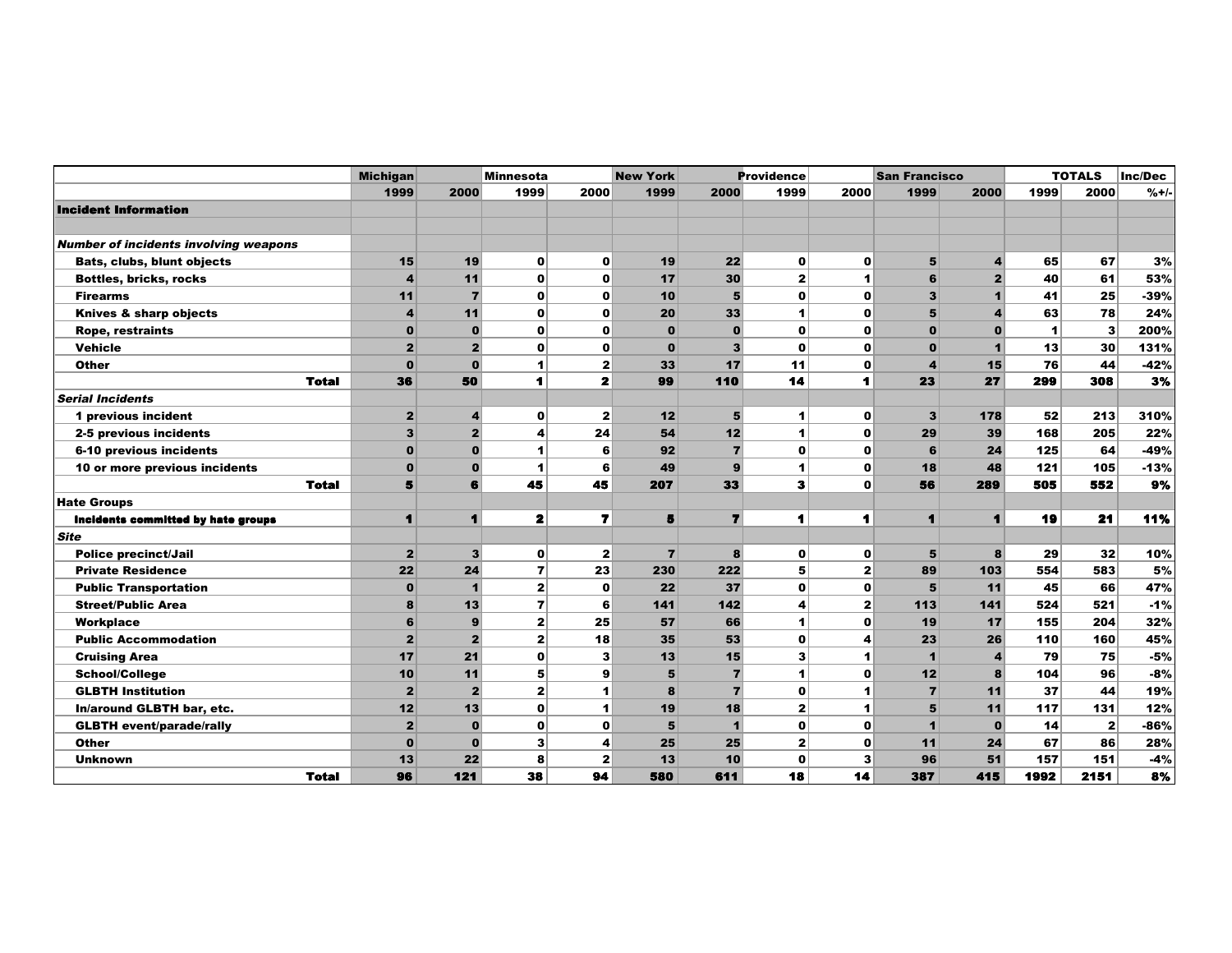|                               | <b>Chicago</b>          |                         | Colorado     |              | <b>Columbus</b>         |                         | <b>Houston</b> |                | <b>Los Angeles</b>      |              | <b>Massachusetts</b> |                      |
|-------------------------------|-------------------------|-------------------------|--------------|--------------|-------------------------|-------------------------|----------------|----------------|-------------------------|--------------|----------------------|----------------------|
|                               | 1999                    | 2000                    | 1999         | 2000         | 1999                    | 2000                    | 1999           | 2000           | 1999                    | 2000         | 1999                 | 2000                 |
| <b>Offender Information</b>   |                         |                         |              |              |                         |                         |                |                |                         |              |                      |                      |
|                               |                         |                         |              |              |                         |                         |                |                |                         |              |                      |                      |
| <b>Number of Offenders</b>    | 89                      | 62                      | 101          | 107          | 260                     | 241                     | 40             | 44             | 533                     | 562          | 302                  | 323                  |
|                               |                         |                         |              |              |                         |                         |                |                |                         |              |                      |                      |
| <b>Gender</b>                 |                         |                         |              |              |                         |                         |                |                |                         |              |                      |                      |
| <b>Female</b>                 | 18                      | $\overline{2}$          | 4            | 3            | 28                      | 25                      | 3              | 3              | 68                      | 81           | 24                   | 81                   |
| <b>Male</b>                   | 54                      | 42                      | 74           | 90           | 189                     | 173                     | 31             | 39             | 433                     | 459          | 179                  | 142                  |
| <b>Transgender M-F</b>        | 1                       | $\mathbf 0$             | $\mathbf 0$  | $\mathbf 0$  | $\mathbf 0$             | $\mathbf 0$             | O              | 0              | $\mathbf{0}$            | $\mathbf{1}$ | 5                    | $\mathbf 0$          |
| <b>Transgender F-M</b>        | $\mathbf 0$             | $\mathbf 0$             | $\mathbf 0$  | 0            | $\mathbf{0}$            | $\mathbf{0}$            | 0              | 0              | $\mathbf{0}$            | $\mathbf{0}$ | 1                    | 1                    |
| <b>Unknown</b>                | 16                      | 18                      | 23           | 14           | 43                      | 43                      | 6              | 2              | 32                      | 21           | 93                   | 99                   |
| <b>Total</b>                  | 89                      | 62                      | 101          | 107          | 260                     | 241                     | 40             | 44             | 533                     | 562          | 302                  | 323                  |
| Age                           |                         |                         |              |              |                         |                         |                |                |                         |              |                      |                      |
| <b>Under 18</b>               | $\mathbf{0}$            | 4                       | 6            | 5            | 33                      | 41                      | 1              | $\overline{ }$ | 55                      | 52           | 33                   | 24                   |
| 18-22                         | 14                      | 9                       | 3            | $\mathbf 0$  | 82                      | 68                      | 20             | 12             | 111                     | 134          | 39                   | 118                  |
| 23-29                         | 10                      | $\overline{\mathbf{2}}$ | 4            | 15           | 41                      | 36                      | 6              | 12             | 117                     | 152          | 15                   | 13                   |
| 30-44                         | 21                      | $\overline{7}$          | $\mathbf{z}$ | $\mathbf{z}$ | 26                      | 22                      | 3              | $\mathbf{z}$   | 99                      | 115          | 28                   | 20                   |
| 45-64                         | $\overline{\mathbf{A}}$ | 1                       | $\mathbf{z}$ | 1            | $\overline{4}$          | 5                       | O              | 0              | 46                      | 53           | 15                   | 3                    |
| 65 and over                   | $\bf{0}$                | 1                       | 1            | $\mathbf{0}$ | $\bf{0}$                | $\mathbf{0}$            | O              | O              | 10                      | 3            | 5                    | $\mathbf 0$          |
| <b>Unknown</b>                | 40                      | 38                      | 83           | 84           | 74                      | 69                      | 10             | 11             | 95                      | 53           | 167                  | 145                  |
| <b>Total</b>                  | 89                      | 62                      | 101          | 107          | 260                     | 241                     | 40             | 44             | 533                     | 562          | 302                  | 323                  |
| <b>Race/Ethnicity</b>         |                         |                         |              |              |                         |                         |                |                |                         |              |                      |                      |
| <b>African-American</b>       | 12                      | 8                       | 3            | $\mathbf{z}$ | 40                      | 35                      | 6              | 8              | 92                      | 43           | 33                   | 29                   |
| <b>Arab/Middle Eastern</b>    | $\mathbf{0}$            | $\mathbf 0$             | $\mathbf 2$  | 0            | $\overline{\mathbf{2}}$ | $\mathbf{1}$            | 0              | 0              | 6                       | 20           | 1                    | 0                    |
| <b>Asian/Pacific Islander</b> | $\bf{0}$                | $\bf{0}$                | 0            | $\mathbf 0$  | $\bf{0}$                | $\mathbf 0$             | 0              | 1              | $\mathbf{9}$            | 21           | 0                    | 1                    |
| Latina/o                      | 11                      | 4                       | $\mathbf 2$  | 10           | $\mathbf 0$             | $\overline{\mathbf{2}}$ | 8              | 5              | 156                     | 176          | 14                   | 15                   |
| <b>Multiracial</b>            | $\mathbf{0}$            | $\mathbf{0}$            | $\mathbf{0}$ | 0            | 14                      | 20                      | O              | 0              | 17                      | 6            | 0                    | $\mathbf 0$          |
| <b>Native American</b>        | $\mathbf{0}$            | $\mathbf 0$             | $\mathbf 0$  | 1            | $\mathbf{0}$            | $\mathbf{0}$            | O              | 0              | 3                       | $\mathbf{0}$ | 0                    | $\mathbf 0$          |
| White                         | 29                      | 21                      | 27           | 30           | 122                     | 94                      | 16             | 28             | 233                     | 274          | 77                   | 68                   |
| <b>Jewish</b>                 | $\mathbf{0}$            | $\mathbf{0}$            | 0            | 0            | $\mathbf{0}$            | $\mathbf{0}$            | 0              | 0              | 12                      | 16           | 0                    | $\mathbf 0$          |
| <b>Other</b>                  | $\mathbf{0}$            | $\mathbf 0$             | $\mathbf 0$  | $\mathbf{0}$ | $\bf{0}$                | $\mathbf 0$             | O              | 0              | $\overline{\mathbf{4}}$ | 5            | 1                    | $\blacktriangleleft$ |
| <b>Unknown</b>                | 37                      | 29                      | 67           | 64           | 82                      | 89                      | 10             | $\mathbf{z}$   | 1                       | $\mathbf{1}$ | 176                  | 209                  |
| <b>Total</b>                  | 89                      | 62                      | 101          | 107          | 260                     | 241                     | 40             | 44             | 533                     | 562          | 302                  | 323                  |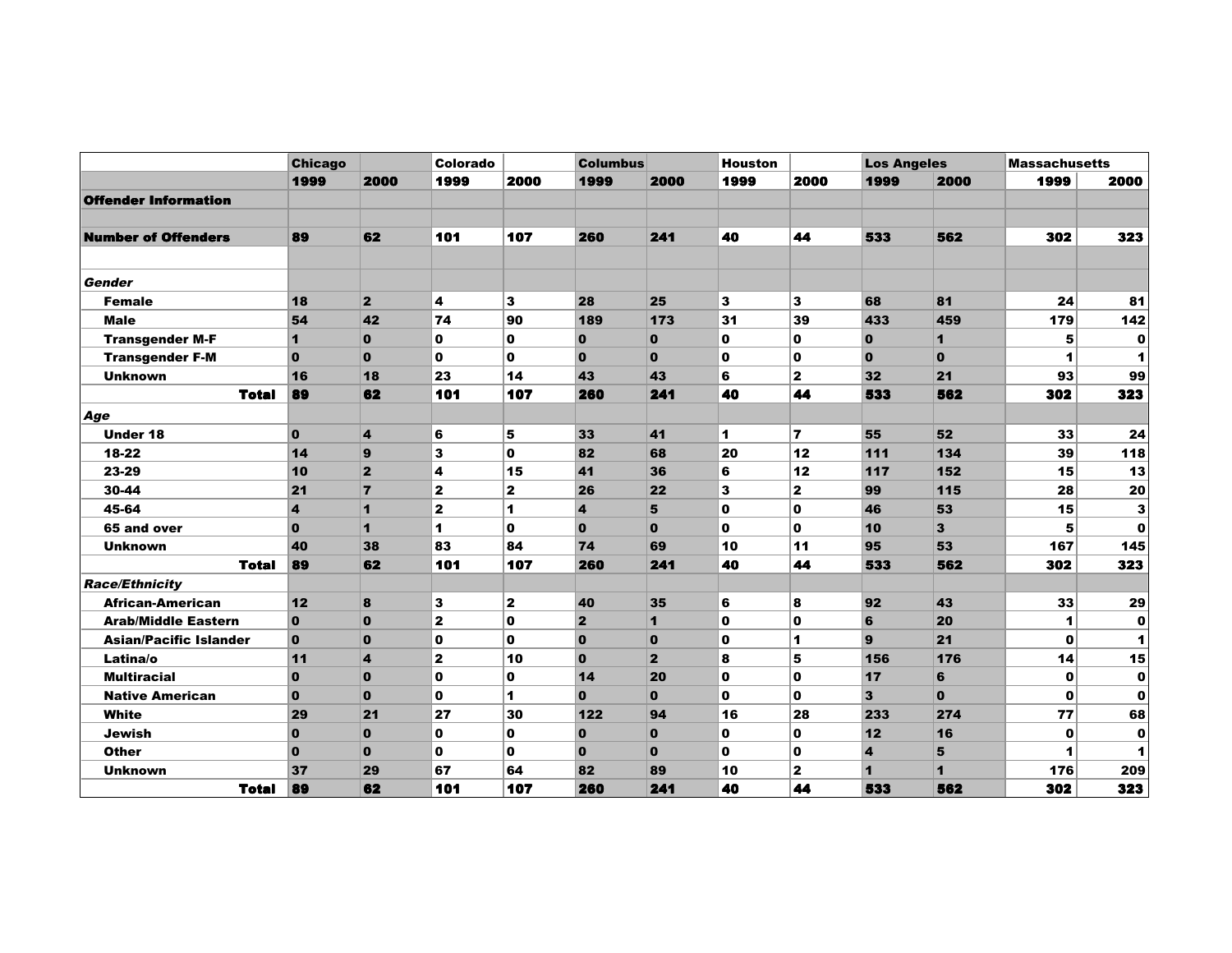|                               | <b>Michigan</b>         |                         | <b>Minnestoa</b> |                | <b>New York</b>         |                         | <b>Providence</b> |                | <b>San Francisco</b> |                         |      | <b>TOTALS</b> |         |
|-------------------------------|-------------------------|-------------------------|------------------|----------------|-------------------------|-------------------------|-------------------|----------------|----------------------|-------------------------|------|---------------|---------|
|                               | 1999                    | 2000                    | 1999             | 2000           | 1999                    | 2000                    | 1999              | 2000           | 1999                 | 2000                    | 1999 | 2000          | $% + -$ |
| <b>Offender Information</b>   |                         |                         |                  |                |                         |                         |                   |                |                      |                         |      |               |         |
|                               |                         |                         |                  |                |                         |                         |                   |                |                      |                         |      |               |         |
|                               | 87                      | 115                     | 57               | 153            | 1304                    | 1142                    | 60                | 37             | 429                  | 558                     | 3262 | 3344          | 3%      |
|                               |                         |                         |                  |                |                         |                         |                   |                |                      |                         |      |               |         |
|                               |                         |                         |                  |                |                         |                         |                   |                |                      |                         |      |               |         |
| <b>Female</b>                 | 6                       | $\overline{\mathbf{4}}$ | $\mathbf{z}$     | 15             | 160                     | 130                     | $\mathbf{2}$      | 6              | 46                   | 80                      | 361  | 430           | 19%     |
| <b>Male</b>                   | 76                      | 104                     | 31               | 99             | 1071                    | 911                     | 56                | 31             | 343                  | 423                     | 2537 | 2513          | $-1%$   |
| <b>Transgender M-F</b>        | $\overline{0}$          | $\mathbf 0$             | 1                | $\bf{0}$       | 4                       | 3                       | $\mathbf 0$       | $\mathbf 0$    | $\bf{0}$             | $\mathbf{2}$            | 11   | 6             | $-45%$  |
| <b>Transgender F-M</b>        | $\overline{0}$          | $\mathbf 0$             | $\mathbf{o}$     | $\bf{0}$       | $\bf{0}$                | $\overline{\mathbf{3}}$ | $\mathbf 0$       | $\mathbf 0$    | $\bf{0}$             | $\mathbf 0$             | 1    | 4             | 300%    |
| <b>Unknown</b>                | 5                       | $\overline{7}$          | 23               | 39             | 69                      | 95                      | $\mathbf{2}$      | $\mathbf 0$    | 40                   | 53                      | 352  | 391           | 11%     |
| Total                         | 87                      | 115                     | 57               | 153            | 1304                    | 1142                    | 60                | 37             | 429                  | 558                     | 3262 | 3344          | 3%      |
| Age                           |                         |                         |                  |                |                         |                         |                   |                |                      |                         |      |               |         |
| <b>Under 18</b>               | 3                       | $\overline{\mathbf{4}}$ | 1                | 23             | 106                     | 144                     | $\mathbf{0}$      | 12             | 60                   | 76                      | 298  | 392           | 32%     |
| 18-22                         | 18                      | 21                      | 13               | 9              | 152                     | 159                     | 14                | 14             | 58                   | 62                      | 524  | 606           | 16%     |
| 23-29                         | 26                      | 41                      | 3                | $\overline{ }$ | 176                     | 156                     | 21                | $\overline{2}$ | 56                   | 63                      | 475  | 499           | $5%$    |
| 30-44                         | 19                      | 21                      | 1                | 9              | 261                     | 303                     | 6                 | $\mathbf 0$    | 6                    | 76                      | 472  | 577           | 22%     |
| 45-64                         | $\mathbf{3}$            | $\overline{\mathbf{4}}$ | 4                | $\mathbf o$    | 59                      | 141                     | 11                | O              | 12                   | 16                      | 160  | 224           | 40%     |
| 65 and over                   | $\overline{0}$          | $\mathbf{0}$            | $\mathbf 0$      | $\bf{0}$       | 8                       | 9                       | $\mathbf 0$       | $\mathbf 0$    | 3                    | $\overline{\mathbf{3}}$ | 27   | 16            | $-41%$  |
| <b>Unknown</b>                | 18                      | 24                      | 35               | 105            | 542                     | 230                     | 8                 | 9              | 234                  | 262                     | 1306 | 1030          | $-21%$  |
| <b>Total</b>                  | 87                      | 115                     | 57               | 153            | 1304                    | 1142                    | 60                | 37             | 429                  | 558                     | 3262 | 3344          | 3%      |
| <b>Race/Ethnicity</b>         |                         |                         |                  |                |                         |                         |                   |                |                      |                         |      |               |         |
| <b>African-American</b>       | 11                      | 11                      | 7                | 23             | 215                     | 289                     | $\mathbf{0}$      | 1              | 82                   | 56                      | 501  | 505           | 1%      |
| <b>Arab/Middle Eastern</b>    | $\mathbf{1}$            | 3                       | $\mathbf 0$      | $\bf{0}$       | 11                      | 12                      | $\mathbf{0}$      | 1              | $\mathbf 0$          | $\overline{\mathbf{3}}$ | 23   | 40            | 74%     |
| <b>Asian/Pacific Islander</b> | $\overline{\mathbf{0}}$ | $\mathbf 0$             | $\mathbf 0$      | $\mathbf{z}$   | 6                       | 16                      | $\mathbf{0}$      | $\mathbf 0$    | 21                   | 9                       | 36   | 50            | 39%     |
| Latina/o                      | $\overline{1}$          | $\mathbf 0$             | $\mathbf{z}$     | 0              | 269                     | 272                     | $\mathbf 0$       | O              | 48                   | 94                      | 511  | 578           | 13%     |
| <b>Multiracial</b>            | $\overline{0}$          | $\mathbf 0$             | 1                | 4              | 13                      | $\overline{7}$          | $\mathbf{o}$      | O              | $\bf{0}$             | $\mathbf 0$             | 45   | 37            | $-18%$  |
| <b>Native American</b>        | $\bf{0}$                | $\mathbf{0}$            | 1                | 1              | $\overline{\mathbf{1}}$ | $\bf{0}$                | $\mathbf 0$       | O              | $\bf{0}$             | $\blacksquare$          | 5    | 3             | $-40%$  |
| White                         | 63                      | 84                      | 17               | 26             | 240                     | 252                     | 45                | 28             | 91                   | 93                      | 960  | 998           | 4%      |
| Jewish                        | $\mathbf 0$             | $\mathbf{0}$            | $\mathbf 0$      | $\mathbf o$    | 6                       | 14                      | $\mathbf 0$       | O              | $\mathbf 0$          | $\mathbf 0$             | 18   | 30            | 67%     |
| <b>Other</b>                  | $\overline{0}$          | $\mathbf{0}$            | $\mathbf 0$      | 1              | 26                      | 25                      | $\mathbf 0$       | $\mathbf 0$    | $\blacksquare$       | $\mathbf{1}$            | 32   | 33            | 3%      |
| <b>Unknown</b>                | 11                      | 17                      | 29               | 96             | 517                     | 255                     | 15                | 7              | 186                  | 301                     | 1131 | 1070          | $-5%$   |
| <b>Total</b>                  | 87                      | 115                     | 57               | 153            | 1304                    | 1142                    | 60                | 37             | 429                  | 558                     | 3262 | 3344          | 3%      |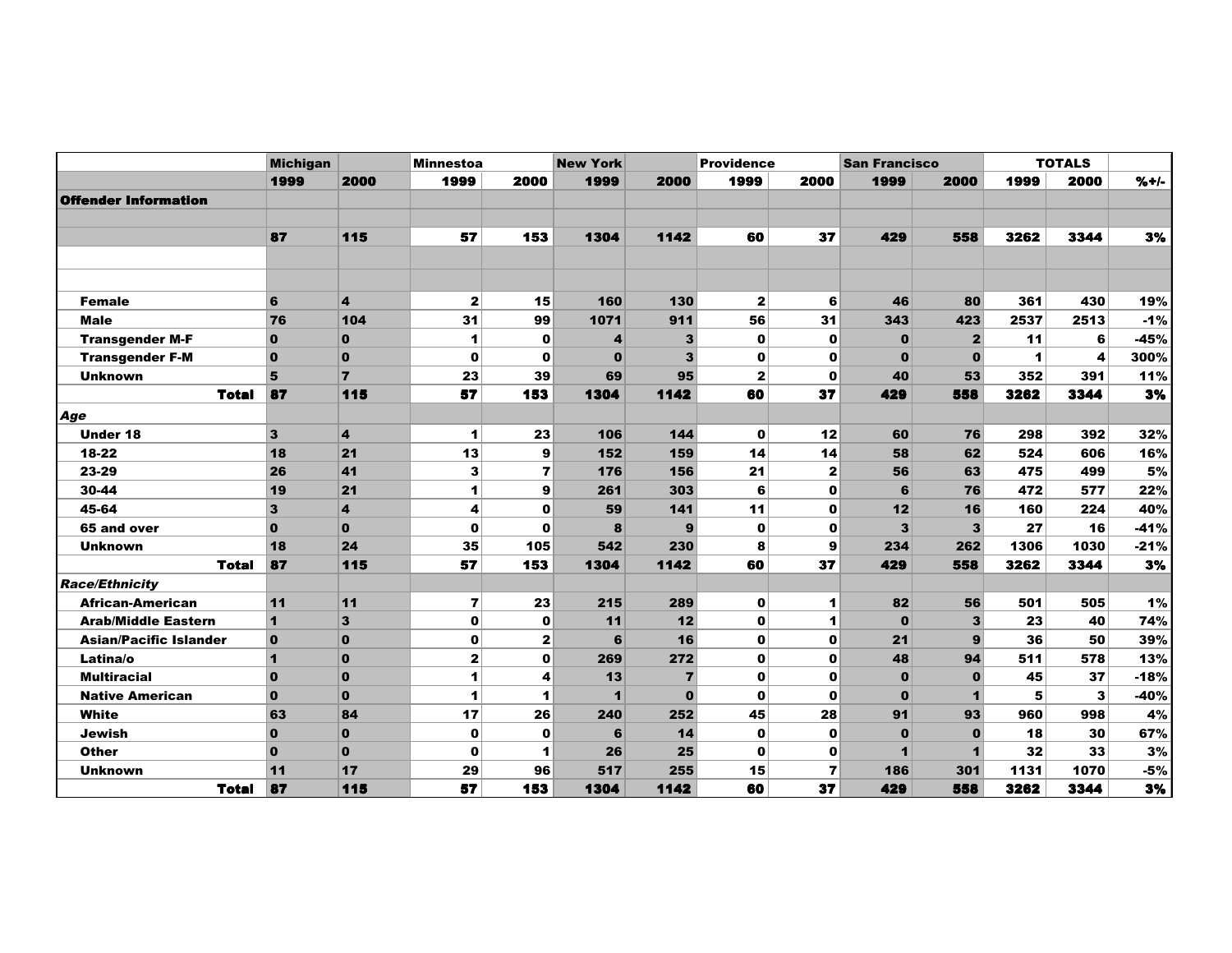|                                                 | <b>Chicago</b> |          | Colorado     |                      | <b>Columbus</b> |          | <b>Houston</b> |              | <b>Los Angeles</b> |              | <b>Massachusetts</b> |                      |
|-------------------------------------------------|----------------|----------|--------------|----------------------|-----------------|----------|----------------|--------------|--------------------|--------------|----------------------|----------------------|
|                                                 | 1999           | 2000     | 1999         | 2000                 | 1999            | 2000     | 1999           | 2000         | 1999               | 2000         | 1999                 | 2000                 |
| <b>Offender Information</b>                     |                |          |              |                      |                 |          |                |              |                    |              |                      |                      |
|                                                 |                |          |              |                      |                 |          |                |              |                    |              |                      |                      |
| <b>Relationship of offenders to victims</b>     |                |          |              |                      |                 |          |                |              |                    |              |                      |                      |
| <b>Acquaintance/Friend</b>                      | 3              | 5        | $\mathbf{2}$ | 1                    | 3               |          | 1              | 6            | 3                  | $\bf{0}$     | 16                   | 35                   |
| Employer/co-worker                              | 8              | 3        | $\mathbf{2}$ | $\blacktriangleleft$ | 6               |          | $\mathbf{z}$   | 4            | 55                 | 69           | 22                   | 21                   |
| <b>Ex-lover</b>                                 | $\Omega$       | $\bf{0}$ | 1            | O                    | $\bf{0}$        | $\Omega$ | O              | 0            | 6                  | 5            | $\mathbf{2}$         | $\mathbf{z}$         |
| Landlord/tenant/neighbor                        | 15             | 11       | 12           | 25                   | 46              | 51       | 1              |              | 53                 | 63           | 50                   | 34                   |
| <b>Law enforcement officer</b>                  | 9              | 8        | 9            | 12                   | 3               |          | 4              |              | 19                 | 10           | 22                   | 14                   |
| Lover/partner                                   | $\mathbf{2}$   | n        | 1            | 1                    | $\bf{0}$        | $\Omega$ | $\mathbf 0$    |              | 3                  |              | $\mathbf 0$          | 0                    |
| Pick-up                                         |                |          | $\mathbf o$  | $\mathbf{z}$         | 8               | 18       | $\mathbf o$    |              | 3                  |              | 3                    | $\mathbf{2}$         |
| <b>Relative/Family</b>                          | 6              |          | O            | 3                    | 5               |          | $\mathbf o$    | $\mathbf 0$  | 5                  | $\mathbf{3}$ | 5                    | 4                    |
| Roommate                                        | $\bf{0}$       |          | O            | $\mathbf 0$          | 3               |          | $\overline{2}$ |              | 11                 | 3            |                      | 1                    |
| <b>Security Force/Bouncer</b>                   |                | 3        | $\mathbf 0$  | $\mathbf 0$          | $\Omega$        |          | $\mathbf o$    |              | 3                  | 15           | 3                    | $\mathbf 0$          |
| <b>Service provider</b>                         | $\bf{0}$       |          | 4            | 5                    | $\Omega$        |          | $\mathbf o$    | $\mathbf 0$  | 46                 | 50           | 5                    | $\blacktriangleleft$ |
| <b>Stranger</b>                                 | 29             | 16       | 50           | 42                   | 120             | 107      | 22             | 26           | 230                | 275          | 111                  | 102                  |
| <b>Other</b>                                    |                | 0        | $\mathbf{2}$ | 6                    | $\Omega$        | n        | $\mathbf 0$    | $\mathbf 0$  | 67                 | 48           | 10                   | 13                   |
| <b>Unknown</b>                                  | 14             | 15       | 18           | 9                    | 66              | 51       | 8              | $\mathbf{2}$ | 29                 | 19           | 52                   | 94                   |
| <b>Total</b>                                    | 89             | 62       | 101          | 107                  | 260             | 241      | 40             | 44           | 533                | 562          | 302                  | 323                  |
| <b>Number of offenders involved in incident</b> |                |          |              |                      |                 |          |                |              |                    |              |                      |                      |
| <b>One</b>                                      | 27             | 61       | 32           | 47                   | 136             | 113      | 10             | 9            | 186                | 184          | 78                   | 84                   |
| <b>Two-three</b>                                | 13             |          | 12           | 17                   | 33              | 43       | 25             | 21           | 77                 | 85           | 44                   | 35                   |
| <b>Four-nine</b>                                | 3              | 0        | 3            | 6                    | $\mathbf{2}$    |          | 5              | 7            | 40                 | 41           | 23                   | 18                   |
| <b>Ten and over</b>                             | $\bf{0}$       | 0        | O            | $\mathbf{z}$         | $\bf{0}$        |          | $\mathbf 0$    | 0            | $\bf{0}$           | 3            |                      | 5                    |
| <b>Unknown</b>                                  | 15             | 0        | 29           | 16                   | 43              | 48       | 5              | $\mathbf{2}$ | 3                  |              | 24                   | 9                    |
| <b>Total</b>                                    | 58             | 62       | 76           | 88                   | 214             | 205      | 45             | 39           | 306                | 314          | 174                  | 151                  |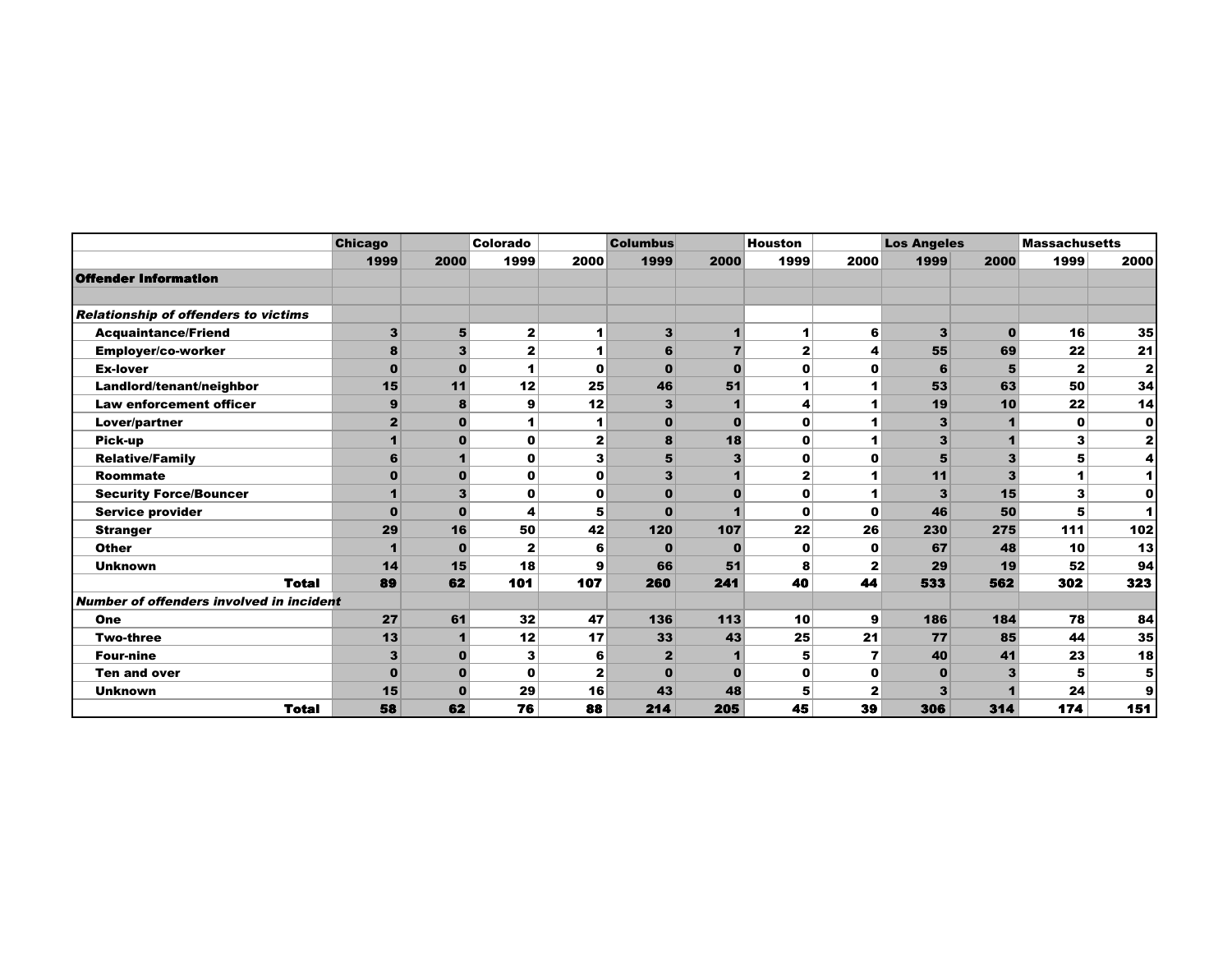|                                                 | <b>Michigan</b> |              | <b>Minnesota</b> |              | <b>New York</b> |      | <b>Providence</b> |              | <b>San Francisco</b> |                         |      | <b>TOTALS</b> |        |
|-------------------------------------------------|-----------------|--------------|------------------|--------------|-----------------|------|-------------------|--------------|----------------------|-------------------------|------|---------------|--------|
|                                                 | 1999            | 2000         | 1999             | 2000         | 1999            | 2000 | 1999              | 2000         | 1999                 | 2000                    | 1999 | 2000          | $%+/-$ |
| <b>Offender Information</b>                     |                 |              |                  |              |                 |      |                   |              |                      |                         |      |               |        |
|                                                 |                 |              |                  |              |                 |      |                   |              |                      |                         |      |               |        |
| <b>Relationship of offenders to victims</b>     |                 |              |                  |              |                 |      |                   |              |                      |                         |      |               |        |
| <b>Acquaintance/Friend</b>                      | 6               | 9            | $\mathbf 0$      | 8            | 52              | 33   | $\mathbf{2}$      | $\mathbf 0$  | $\mathbf{3}$         | 24                      | 91   | 122           | 34%    |
| <b>Employer/co-worker</b>                       | 3               | 6            | $\mathbf o$      | 27           | 81              | 57   | $\mathbf o$       | $\mathbf 0$  | 9                    | 17                      | 188  | 212           | 13%    |
| <b>Ex-lover</b>                                 | $\bf{0}$        | $\mathbf{2}$ | 0                | $\mathbf 0$  | 23              | 36   | $\mathbf 0$       | 0            | $\mathbf 0$          | $\blacktriangleleft$    | 32   | 46            | 44%    |
| Landlord/tenant/neighbor                        |                 | 3            | 4                | 22           | 146             | 122  | 1                 | $\mathbf 0$  | 33                   | 95                      | 362  | 427           | 18%    |
| <b>Law enforcement officer</b>                  | 11              | 13           | 5                | 13           | 79              | 78   | 12                | $\mathbf{z}$ | 63                   | 65                      | 236  | 217           | $-8%$  |
| Lover/partner                                   | 0               |              | $\mathbf 0$      | 0            | 38              | 24   | 0                 | $\mathbf{o}$ | $\mathbf{2}$         | $\mathbf{o}$            | 46   | 28            | $-39%$ |
| <b>Pick-up</b>                                  | 9               | 8            | $\mathbf{0}$     | $\mathbf 0$  | 48              | 50   | 11                | $\mathbf o$  | $\mathbf{1}$         | $\overline{\mathbf{3}}$ | 84   | 85            | 1%     |
| <b>Relative/Family</b>                          | 8               | 12           | $\mathbf{2}$     | 1            | 10              | 30   | 0                 | 0            | $\overline{7}$       | 3                       | 48   | 60            | 25%    |
| <b>Roommate</b>                                 |                 |              | $\mathbf{0}$     | $\mathbf{0}$ | 11              | 13   | 1                 | $\mathbf 0$  | $\mathbf 0$          | 8                       | 33   | 34            | 3%     |
| <b>Security Force/Bouncer</b>                   | $\bf{0}$        | 3            | $\mathbf{0}$     | 4            | 9               | 15   | $\mathbf 0$       | $\mathbf 0$  | $\overline{2}$       | 6                       | 18   | 47            | 161%   |
| <b>Service provider</b>                         |                 |              |                  | $\mathbf{2}$ | 45              | 79   | $\mathbf o$       | $\mathbf{o}$ | 18                   | 18                      | 119  | 157           | 32%    |
| <b>Stranger</b>                                 | 42              | 33           | 27               | 45           | 653             | 503  | 19                | 34           | 148                  | 223                     | 1451 | 1406          | $-3%$  |
| <b>Other</b>                                    | $\bf{0}$        | O            | 1                | 17           | $\bf{0}$        | 39   | 12                | $\mathbf 0$  | $\bf{0}$             | 23                      | 93   | 146           | 57%    |
| <b>Unknown</b>                                  | 3               | 17           | 17               | 14           | 109             | 63   | $\mathbf{z}$      | 1            | 143                  | 72                      | 461  | 357           | $-23%$ |
| <b>Total</b>                                    | 87              | 115          | 57               | 153          | 1304            | 1142 | 60                | 37           | 429                  | 558                     | 3262 | 3344          | 3%     |
| <b>Number of offenders involved in incident</b> |                 |              |                  |              |                 |      |                   |              |                      |                         |      |               |        |
| One                                             | 91              | 97           | 18               | 68           | 402             | 395  | 9                 | 3            | 399                  | 178                     | 989  | 1061          | 7%     |
| <b>Two-three</b>                                | 4               | 12           | 13               | 17           | 118             | 133  | 3                 | 5            | $\bf{0}$             | 39                      | 342  | 369           | 8%     |
| <b>Four-nine</b>                                |                 |              | $\mathbf{2}$     | 7            | 42              | 52   | 1                 | 3            | $\bf{0}$             | 24                      | 121  | 140           | 16%    |
| <b>Ten and over</b>                             |                 |              |                  |              | 13              | 10   | 2                 | 1            | 11                   | 48                      | 21   | 22            | 5%     |
| <b>Unknown</b>                                  |                 | $\bf{0}$     | 4                | $\mathbf 0$  | 5               | 31   | 3                 | $\mathbf{2}$ | 19                   | 126                     | 132  | 109           | $-17%$ |
| <b>Total</b>                                    | 96              | 114          | 38               | 93           | 580             | 621  | 18                | 14           | 429                  | 415                     | 1605 | 1701          | 6%     |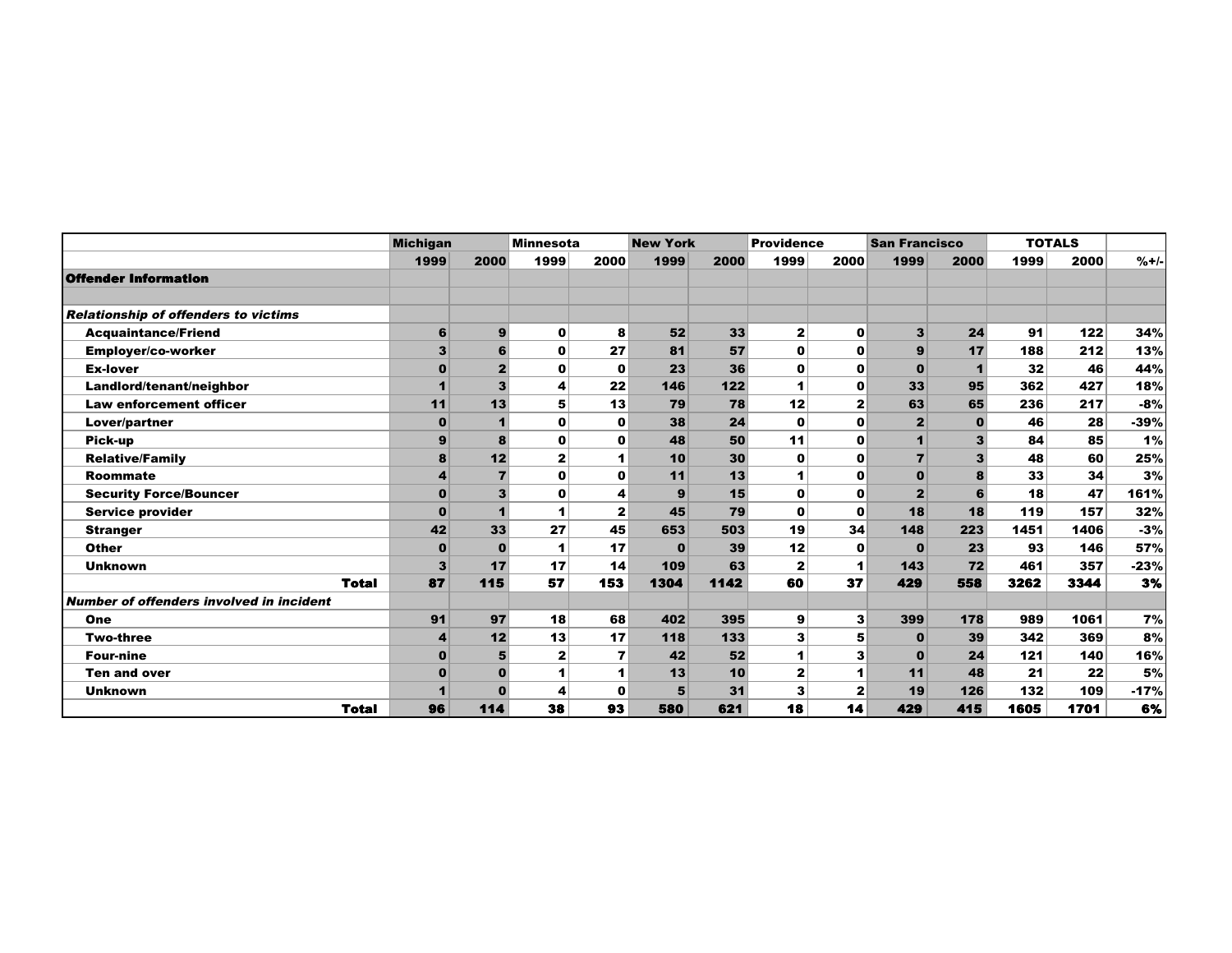|                                        | <b>Chicago</b>          |                | Colorado     |                | <b>Columbus</b>         |                | <b>Houston</b> |                      | <b>Los Angeles</b>   |                         | <b>Massachusetts</b> |                         |
|----------------------------------------|-------------------------|----------------|--------------|----------------|-------------------------|----------------|----------------|----------------------|----------------------|-------------------------|----------------------|-------------------------|
|                                        | 1999                    | 2000           | 1999         | 2000           | 1999                    | 2000           | 1999           | 2000                 | 1999                 | 2000                    | 1999                 | 2000                    |
| <b>Police Response</b>                 |                         |                |              |                |                         |                |                |                      |                      |                         |                      |                         |
|                                        |                         |                |              |                |                         |                |                |                      |                      |                         |                      |                         |
| Incident reporting                     |                         |                |              |                |                         |                |                |                      |                      |                         |                      |                         |
| <b>Reported to police</b>              |                         |                |              |                |                         |                |                |                      |                      |                         |                      |                         |
| <b>Complaint taken/no arrest</b>       | 6                       | 23             | 8            | 30             | 26                      | 29             | 16             | 12                   | 62                   | 38                      | 80                   | 72                      |
| <b>Complaint taken/arrest</b>          | $\mathbf{1}$            | 5              | 5            | 3              | 6                       | 3              | 2              | 3                    | 16                   | 16                      | 12                   | 6                       |
| <b>Complaint refused</b>               | $\bf{0}$                | 6              | $\mathbf{z}$ | $\overline{2}$ | 14                      | 9              | 12             | 10                   | $\mathbf{2}$         | 7                       | 6                    | $\blacktriangleleft$    |
| <b>Unkown Status</b>                   | 16                      | $\mathbf{0}$   | 19           | $\mathbf 0$    | $\bf{0}$                | $\Omega$       | 1              | $\mathbf 0$          | $\Omega$             | $\mathbf{0}$            | $\mathbf{0}$         | $\mathbf 0$             |
| <b>Subtotal</b>                        | 23                      | 34             | 34           | 35             | 46                      | 41             | 31             | 25                   | 80                   | 61                      | 98                   | 79                      |
| Not reported to police                 | 23                      | $\overline{2}$ | 22           | $\mathbf 0$    | 8                       | $\bf{0}$       | 14             | 10                   | 192                  | 4                       | 60                   | 52                      |
| <b>Will report</b>                     | 3                       | $\bf{0}$       | 1            | 1              | $\bf{0}$                |                | 0              | $\mathbf{z}$         | 3                    | 6                       | 6                    | 3                       |
| <b>Victim/client arrested</b>          | 8                       | $\bf{0}$       | 6            | $\mathbf 0$    | $\blacksquare$          | 17             | 0              | 0                    | 3                    | 42                      | 3                    | 5                       |
| <b>Unknown</b>                         | $\mathbf{1}$            | 25             | 13           | 90             | 159                     | 146            | $\mathbf{0}$   | $\mathbf{z}$         | 28                   | 201                     | $\overline{7}$       | 12                      |
| <b>Total</b>                           | 58                      | 61             | 76           | 126            | 214                     | 205            | 45             | 39                   | 306                  | 314                     | 174                  | 151                     |
| <b>Bias Classification</b>             |                         |                |              |                |                         |                |                |                      |                      |                         |                      |                         |
| Not reported by victim as bias         | $\overline{7}$          | $\blacksquare$ | N/A          | N/A            | 18                      | 11             | 4              | 3                    | 17                   | 12                      | $\mathbf 0$          | $\mathbf{2}$            |
| <b>Reported and classified as bias</b> | $\mathbf{1}$            | 8              | N/A          | N/A            | $\bf{0}$                | $\mathbf{0}$   | $\mathbf{z}$   | $\blacktriangleleft$ | 29                   | 12                      | 48                   | 41                      |
| Reported/classification refused        | $\boldsymbol{4}$        | 15             | N/A          | N/A            | $\bf{0}$                | $\mathbf{0}$   | 20             | 17                   | 8                    | $\overline{\mathbf{4}}$ | 12                   | 6                       |
| <b>Attempting classification</b>       | 3                       | 4              | N/A          | N/A            | 16                      | 12             | 3              | $\mathbf{z}$         | $\bf{0}$             | $\overline{\mathbf{4}}$ | 16                   | 16                      |
| No bias classification available       | $\overline{\mathbf{3}}$ | 6              | 34           | 35             | 8                       | 6              | 0              | 0                    | $\blacktriangleleft$ | 1                       | $\mathbf o$          | 5                       |
| <b>Unknown</b>                         | 5                       | $\bf{0}$       | $\mathbf 0$  | $\mathbf 0$    | $\overline{\mathbf{4}}$ | 12             | $\mathbf{z}$   | $\mathbf{z}$         | 25                   | 28                      | 22                   | 9                       |
| <b>Total</b>                           | 23                      | 34             | 34           | 35             | 46                      | 41             | 31             | 25                   | 80                   | 61                      | 98                   | 79                      |
| <b>Police involved</b>                 |                         |                |              |                |                         |                |                |                      |                      |                         |                      |                         |
| City/municipal                         | 21                      | 29             | N/A          | N/A            | 27                      | 22             | 22             | 20                   | 53                   | 42                      | 85                   | 70                      |
| <b>County police</b>                   | $\bf{0}$                | $\bf{0}$       | N/A          | N/A            | 8                       | $\overline{7}$ | 2              | $\mathbf{z}$         | 17                   | 9                       | 1                    | $\mathbf 0$             |
| <b>State police</b>                    | $\bf{0}$                | $\bf{0}$       | N/A          | N/A            | $\bf{0}$                | $\mathbf{0}$   | 1              | 1                    | $\bf{0}$             | $\mathbf 0$             | 5 <sup>1</sup>       | $\overline{\mathbf{2}}$ |
| <b>Federal police</b>                  | $\bf{0}$                | $\bf{0}$       | N/A          | N/A            | $\bf{0}$                | $\mathbf{0}$   | 2              | $\mathbf 0$          | 1                    | 1                       | $\mathbf 0$          | $\mathbf 0$             |
| <b>Other</b>                           | $\mathbf{2}$            | 5              | N/A          | N/A            | 11                      | 12             | 4              | $\mathbf{z}$         | 9                    | $\mathbf{9}$            | 7                    | $\overline{7}$          |
| <b>Ukn</b>                             | $\Omega$                | $\Omega$       | 34           | 35             | $\bf{0}$                | $\bf{0}$       | O              | $\mathbf 0$          | $\Omega$             | $\bf{0}$                | $\mathbf{0}$         | $\mathbf 0$             |
| <b>Total</b>                           | 23                      | 34             | 34           | 35             | 46                      | 41             | 31             | 25                   | 80                   | 61                      | 98                   | 79                      |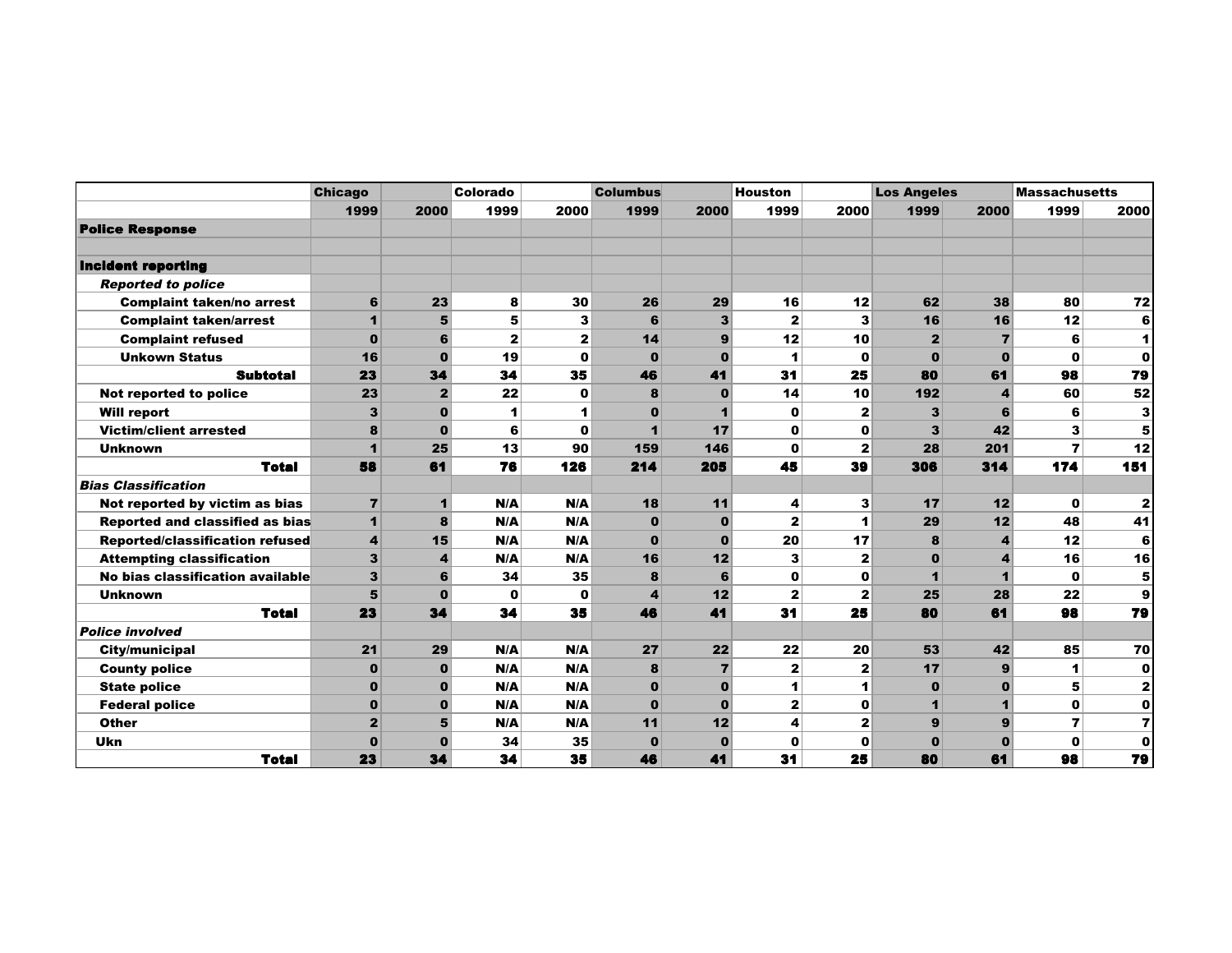|                                  | <b>Michigan</b>         |                | <b>Minnesota</b>     |                | <b>New York</b> | <b>Providence</b> |              | <b>San Francisco</b> |                  | <b>TOTALS</b> |      |      |        |
|----------------------------------|-------------------------|----------------|----------------------|----------------|-----------------|-------------------|--------------|----------------------|------------------|---------------|------|------|--------|
|                                  | 1999                    | 2000           | 1999                 | 2000           | 1999            | 2000              | 1999         | 2000                 | 1999             | 2000          | 1999 | 2000 | $%+/-$ |
| <b>Police Response</b>           |                         |                |                      |                |                 |                   |              |                      |                  |               |      |      |        |
|                                  |                         |                |                      |                |                 |                   |              |                      |                  |               |      |      |        |
| <b>Incident reporting</b>        |                         |                |                      |                |                 |                   |              |                      |                  |               |      |      |        |
| <b>Reported to police</b>        |                         |                |                      |                |                 |                   |              |                      |                  |               |      |      |        |
| <b>Complaint taken/no arrest</b> | 19                      | 19             | $6 \mid$             | 16             | 169             | 169               | 5            | 4                    | 114              | $\bf{0}$      | 511  | 412  | $-19%$ |
| <b>Complaint taken/arrest</b>    | $\overline{7}$          | $\overline{7}$ | $\mathbf{2}$         | 3              | 42              | 39                | 4            | $\mathbf 0$          | 25               | 121           | 122  | 206  | 69%    |
| <b>Complaint refused</b>         | $\mathbf{z}$            | 6              | $\mathbf 0$          | $\mathbf o$    | 24              | 30                | 1            | $\mathbf 0$          | 6                | 32            | 69   | 103  | 49%    |
| <b>Unkown Status</b>             | $\Omega$                | $\mathbf{0}$   | $\mathbf 0$          | 0              | 18              | 13                | $\Omega$     | $\mathbf 0$          | $\mathbf{0}$     | 12            | 54   | 25   | -54%   |
| <b>Subtotal</b>                  | 28                      | 32             | 8                    | 19             | 253             | 251               | 10           | 4                    | 145              | 165           | 756  | 746  | $-1%$  |
| Not reported to police           | 40                      | $\overline{7}$ | $\mathbf 0$          | 40             | 231             | 282               | 6            | 8                    | 71               | 75            | 667  | 480  | $-28%$ |
| <b>Will report</b>               | $\overline{7}$          | $\overline{7}$ | 1                    | 3              | 67              | 43                | 0            | $\mathbf o$          | 15               | 23            | 103  | 89   | $-14%$ |
| <b>Victim/client arrested</b>    | 9                       | 28             | 16                   | $\mathbf{2}$   | 29              | 35                | $\mathbf{2}$ | $\mathbf{2}$         | 6                | 15            | 83   | 146  | 76%    |
| <b>Unknown</b>                   | 12                      | 47             | 13                   | 30             | $\bf{0}$        | $\mathbf 0$       | $\bf{0}$     | $\mathbf 0$          | 150              | 137           | 383  | 690  | 80%    |
| <b>Total</b>                     | 96                      | 121            | 38                   | 94             | 580             | 611               | 18           | 14                   | 387              | 415           | 1992 | 2151 | 8%     |
| <b>Bias Classification</b>       |                         |                |                      |                |                 |                   |              |                      |                  |               |      |      |        |
| Not reported by victim as bias   | $\overline{\mathbf{2}}$ | 4              | $\mathbf{1}$         | $\mathbf{2}$   | 30              | 57                | $\bf{0}$     | 0                    | $\boldsymbol{4}$ | 12            | 83   | 104  | 25%    |
| Reported and classified as bias  | $\overline{7}$          | $\overline{7}$ | $\mathbf{2}$         | $\overline{ }$ | 51              | 61                | 4            | $\mathbf{z}$         | 106              | 70            | 250  | 209  | $-16%$ |
| Reported/classification refused  | 6                       | 8              | $\mathbf 0$          | 5              | 17              | $\mathbf{9}$      | $\mathbf{z}$ | $\mathbf 0$          | 4                | 8             | 73   | 72   | $-1%$  |
| <b>Attempting classification</b> | $\bf{0}$                | $\mathbf{1}$   | $\mathbf{2}$         | 4              | 80              | 30                | $\bf{0}$     | 1                    | 6                | $\mathbf{9}$  | 126  | 83   | -34%   |
| No bias classification available | 11                      | 12             | $\blacktriangleleft$ |                | 29              | 63                | $\mathbf 0$  | $\mathbf o$          | $\overline{2}$   |               | 89   | 133  | 49%    |
| <b>Unknown</b>                   | $\mathbf{2}$            | $\mathbf 0$    | $\mathbf{2}$         | $\mathbf 0$    | 46              | 31                | 4            | 1                    | 23               | 62            | 135  | 145  | 7%     |
| <b>Total</b>                     | 28                      | 32             | 8                    | 19             | 253             | 251               | 10           | 4                    | 145              | 165           | 756  | 746  | $-1%$  |
| <b>Police involved</b>           |                         |                |                      |                |                 |                   |              |                      |                  |               |      |      |        |
| City/municipal                   | 10                      |                | <b>18 N/A</b>        | N/A            | 237             | 226               | 8            | 2                    | 119              | 111           | 582  | 540  | $-7%$  |
| <b>County police</b>             | 8                       |                | $7$ N/A              | N/A            | 8               | 9                 | $\bf{0}$     | 0                    | $\mathbf{0}$     | $\bf{0}$      | 44   | 34   | $-23%$ |
| <b>State police</b>              | 8                       |                | $5$ N/A              | N/A            | $\blacksquare$  | 8                 | o            | $\mathbf 0$          | $\mathbf{0}$     | 0             | 15   | 16   | 7%     |
| <b>Federal police</b>            | 1                       |                | $1$ N/A              | N/A            | $\overline{7}$  | $\bf{0}$          | $\Omega$     | 1                    | 11               | $\bf{0}$      | 22   | 3    | -86%   |
| <b>Other</b>                     | 1                       |                | $1$ N/A              | N/A            | $\mathbf{0}$    | 8                 | 1            | 1                    | 15               | 54            | 50   | 99   | 98%    |
| Ukn                              | $\bf{0}$                | O              | 8                    | 19             | $\Omega$        | $\bf{0}$          |              | $\mathbf o$          | $\bf{0}$         |               | 43   | 54   | 26%    |
| <b>Total</b>                     | 28                      | 32             | 8                    | 19             | 253             | 251               | 10           | 4                    | 145              | 165           | 756  | 746  | $-1%$  |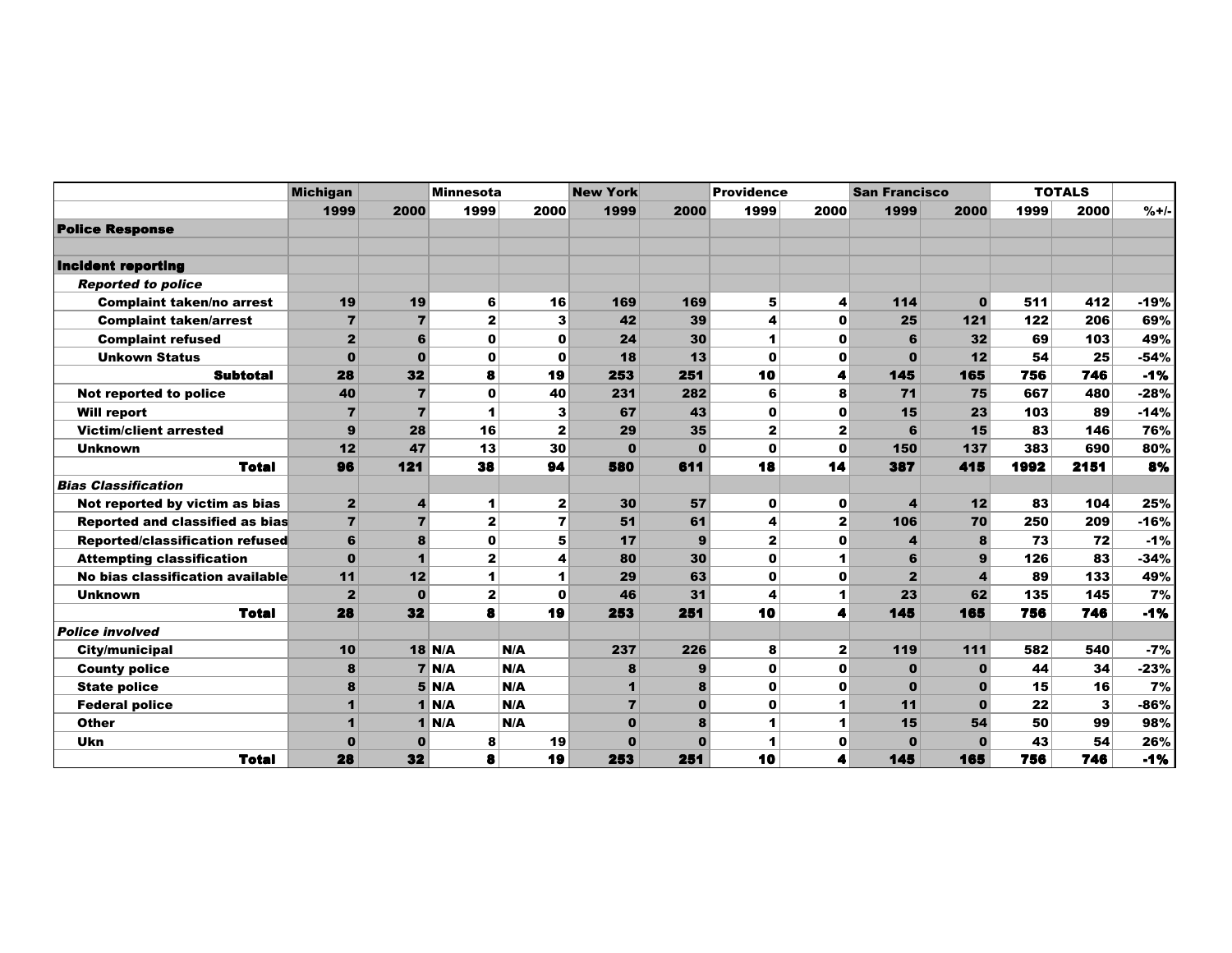|                                  | <b>Chicago</b> | 2000     | Colorado<br>1999 |      |           | <b>Columbus</b> |      |      | <b>Los Angeles</b> |      | <b>Massachusetts</b> |      |
|----------------------------------|----------------|----------|------------------|------|-----------|-----------------|------|------|--------------------|------|----------------------|------|
|                                  | 1999           |          |                  | 2000 | 1999      | 2000            | 1999 | 2000 | 1999               | 2000 | 1999                 | 2000 |
| <b>Police Response</b>           |                |          |                  |      |           |                 |      |      |                    |      |                      |      |
| <i>Police Attitude</i>           |                |          |                  |      |           |                 |      |      |                    |      |                      |      |
| <b>Courteous</b>                 | 11             | 13       | 10               | 12   | 21        | 24              | 9    |      | 37                 | 23   | 19                   | 16   |
| Indifferent                      |                | 17       | 6                | 6    | 15        | 12              | 13   | 10   | 28                 | 18   | 19                   | 9    |
| Verbally abusive/no slurs        |                |          |                  | 12   |           | 0               |      |      |                    |      |                      |      |
| <b>Verbally abusive/slurs</b>    |                |          |                  |      |           |                 |      |      |                    |      | 4                    |      |
| Physically abusive/no slurs      |                |          | 3                |      |           | 0               |      |      |                    |      |                      | 0    |
| <b>Physically abusive/slurs</b>  |                | $\bf{0}$ | 3                | n    | ŋ         | $\bf{0}$        | 2    |      |                    |      | 0                    | 4    |
| <b>Unknown</b>                   |                | $\bf{0}$ | 6                |      | $\bullet$ | 4               | 5    |      | 13                 | 16   | 52                   | 44   |
| <b>Total Reporting to Police</b> | 23             | 34       | 34               | 35   | 46        | 41              | 31   | 25   | 80                 | 61   | 98                   | 79   |